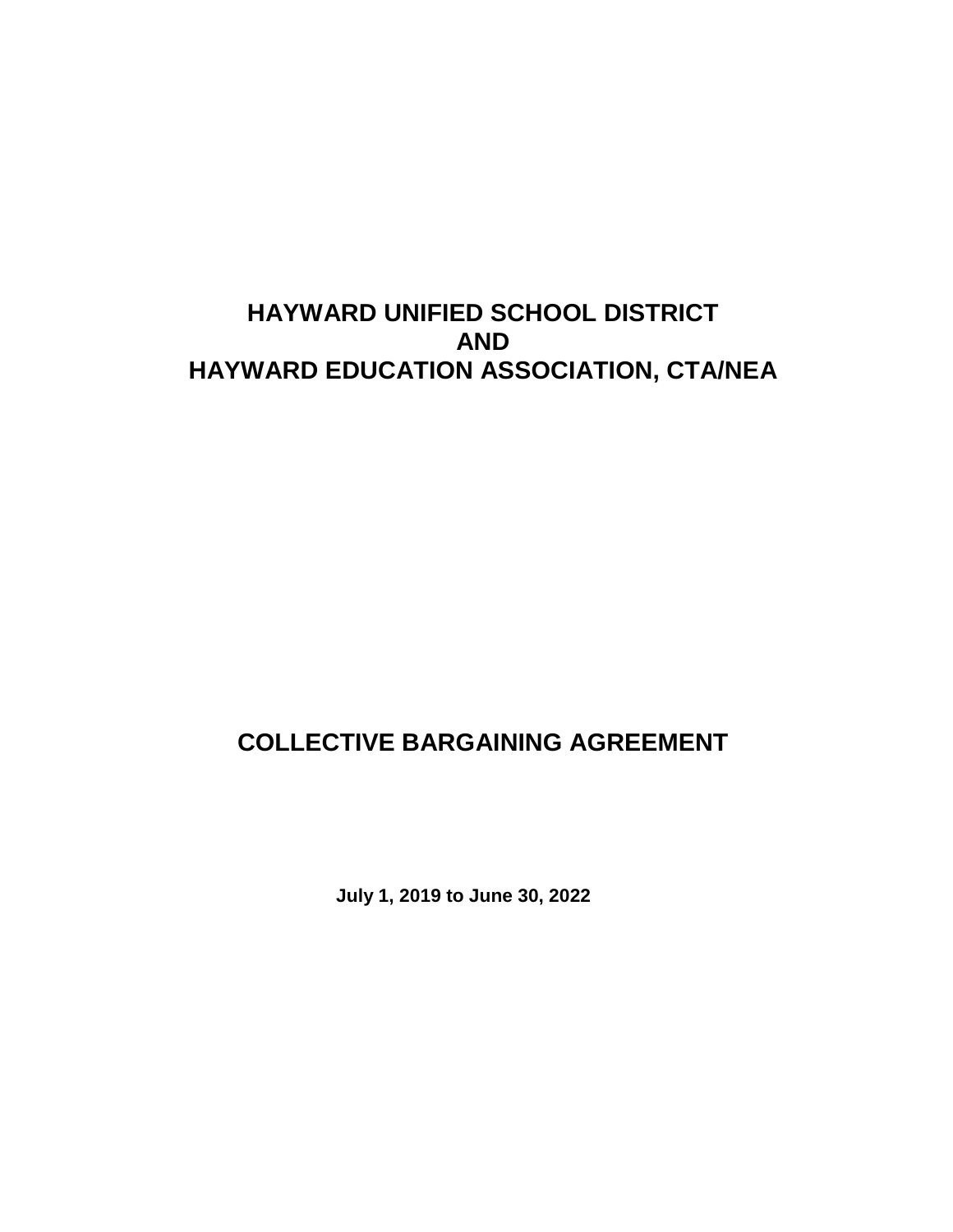## **TABLE OF CONTENTS**

#### **Page Page Page Page Page**

| <b>PREAMBLE</b>   |                                                         |  |
|-------------------|---------------------------------------------------------|--|
| <b>ARTICLE 1</b>  |                                                         |  |
| <b>ARTICLE 2</b>  |                                                         |  |
| <b>ARTICLE 3</b>  |                                                         |  |
| <b>ARTICLE 4</b>  |                                                         |  |
| <b>ARTICLE 5</b>  |                                                         |  |
| <b>ARTICLE 6</b>  | NEGOTIATIONS: PROCESS, DURATION & COMPLETION  7         |  |
| <b>ARTICLE 7</b>  |                                                         |  |
| <b>ARTICLE 8</b>  |                                                         |  |
| <b>ARTICLE 9</b>  |                                                         |  |
| <b>ARTICLE 10</b> | HOURS, PREPARATION PERIOD, STAFF MEETINGS  24           |  |
| <b>ARTICLE 11</b> |                                                         |  |
| <b>ARTICLE 12</b> |                                                         |  |
| <b>ARTICLE 13</b> |                                                         |  |
| <b>ARTICLE 14</b> |                                                         |  |
| <b>ARTICLE 15</b> |                                                         |  |
| <b>ARTICLE 16</b> |                                                         |  |
| <b>ARTICLE 17</b> | SUMMER SCHOOL & INTERVENTION PROGRAMS/TEACHERS 82       |  |
| <b>ARTICLE 18</b> |                                                         |  |
| <b>ARTICLE 19</b> |                                                         |  |
| <b>ARTICLE 20</b> |                                                         |  |
| <b>ARTICLE 21</b> |                                                         |  |
| <b>ARTICLE 22</b> |                                                         |  |
|                   |                                                         |  |
|                   |                                                         |  |
|                   |                                                         |  |
|                   |                                                         |  |
|                   | ARTICLE 27 RESTRUCTURED COMPREHENSIVE HIGH SCHOOLS  121 |  |
|                   |                                                         |  |
|                   |                                                         |  |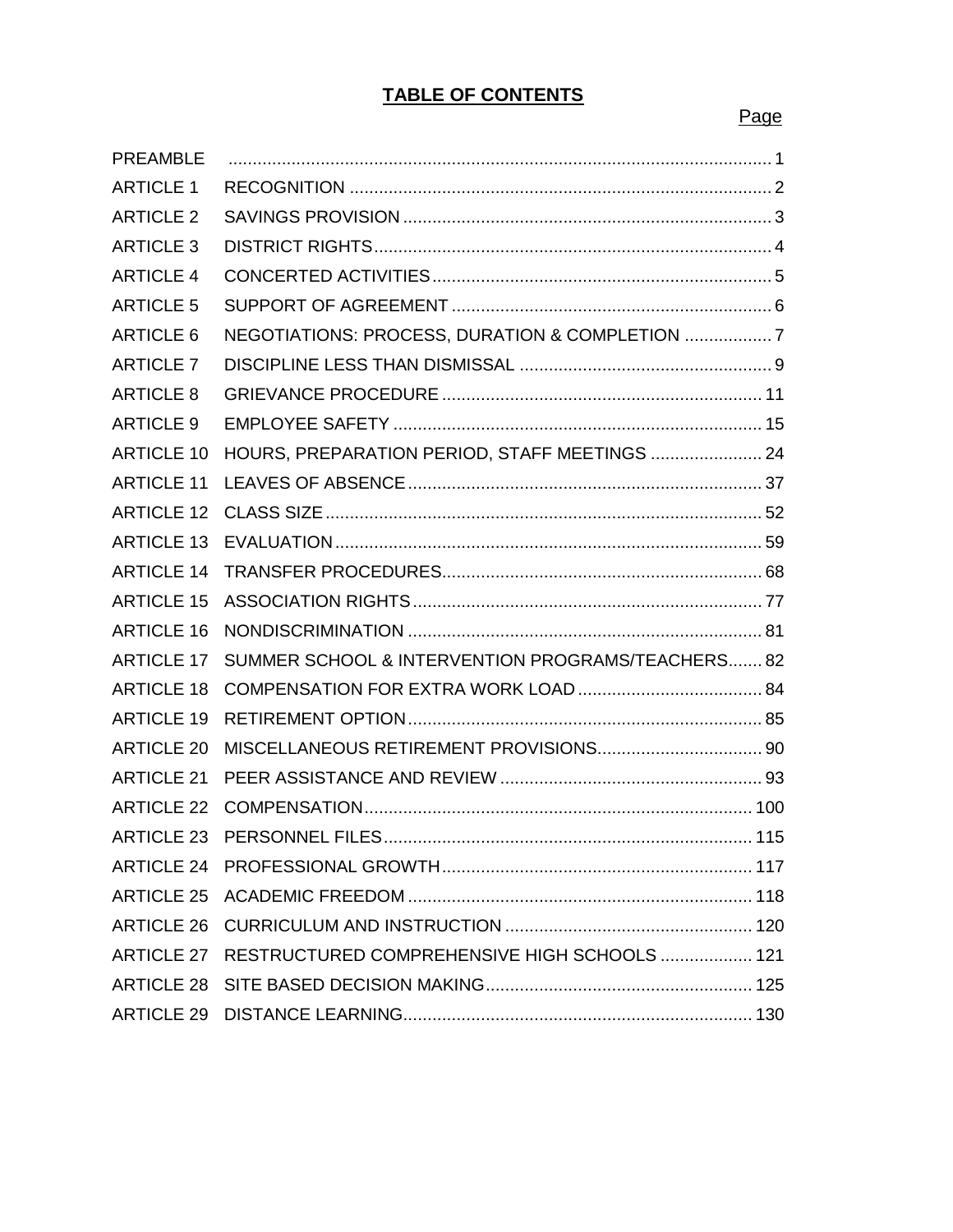### APPENDICES:

| A               |                                                                         |
|-----------------|-------------------------------------------------------------------------|
| B <sub>1</sub>  |                                                                         |
| B <sub>2</sub>  |                                                                         |
| B <sub>3</sub>  |                                                                         |
| B4              |                                                                         |
| B <sub>5</sub>  |                                                                         |
| B <sub>6</sub>  |                                                                         |
| B7              | Child Development Programs Salary Schedule 2018-2019 (225 Days)  xii    |
| B8              | Child Development Programs Salary Schedule 2018-2019 (183 Days)  xiii   |
| B <sub>9</sub>  |                                                                         |
| <b>B10</b>      |                                                                         |
| <b>B11</b>      |                                                                         |
| <b>B12</b>      |                                                                         |
| B13             |                                                                         |
|                 |                                                                         |
| <b>B15</b>      | Child Development Programs Salary Schedule 2017-2018 (225 Days)  xx     |
| <b>B16</b>      |                                                                         |
| <b>B17</b>      |                                                                         |
| B <sub>18</sub> |                                                                         |
| B <sub>19</sub> |                                                                         |
| <b>B20</b>      |                                                                         |
| <b>B21</b>      |                                                                         |
|                 |                                                                         |
|                 |                                                                         |
|                 | B24 Child Development Programs Salary Schedule 2016-2017 (225 Days)xxix |
|                 | B25 Child Development Programs Salary Schedule 2016-2017 (183 Days) xxx |
| С               |                                                                         |
| D               |                                                                         |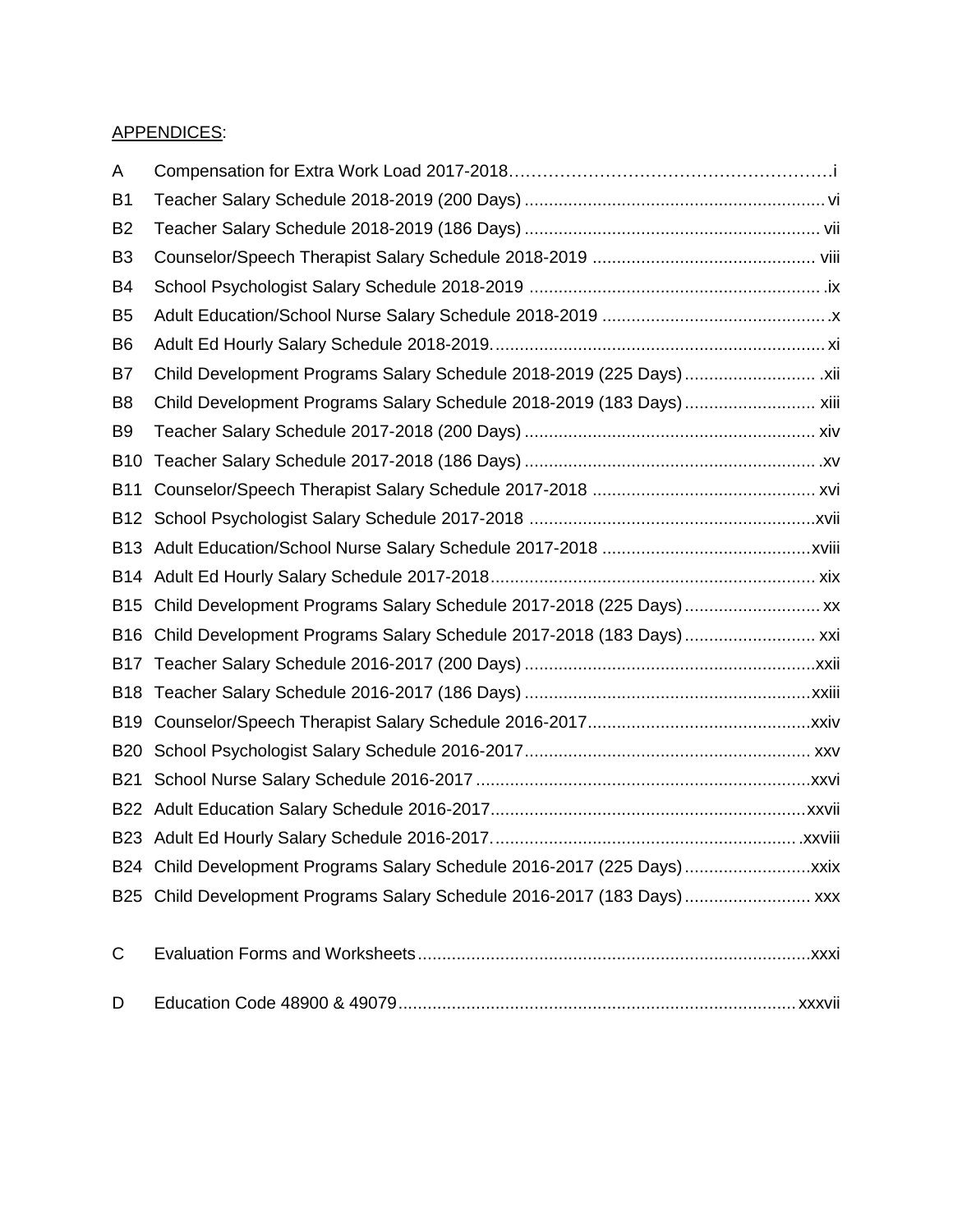## SIDE LETTERS: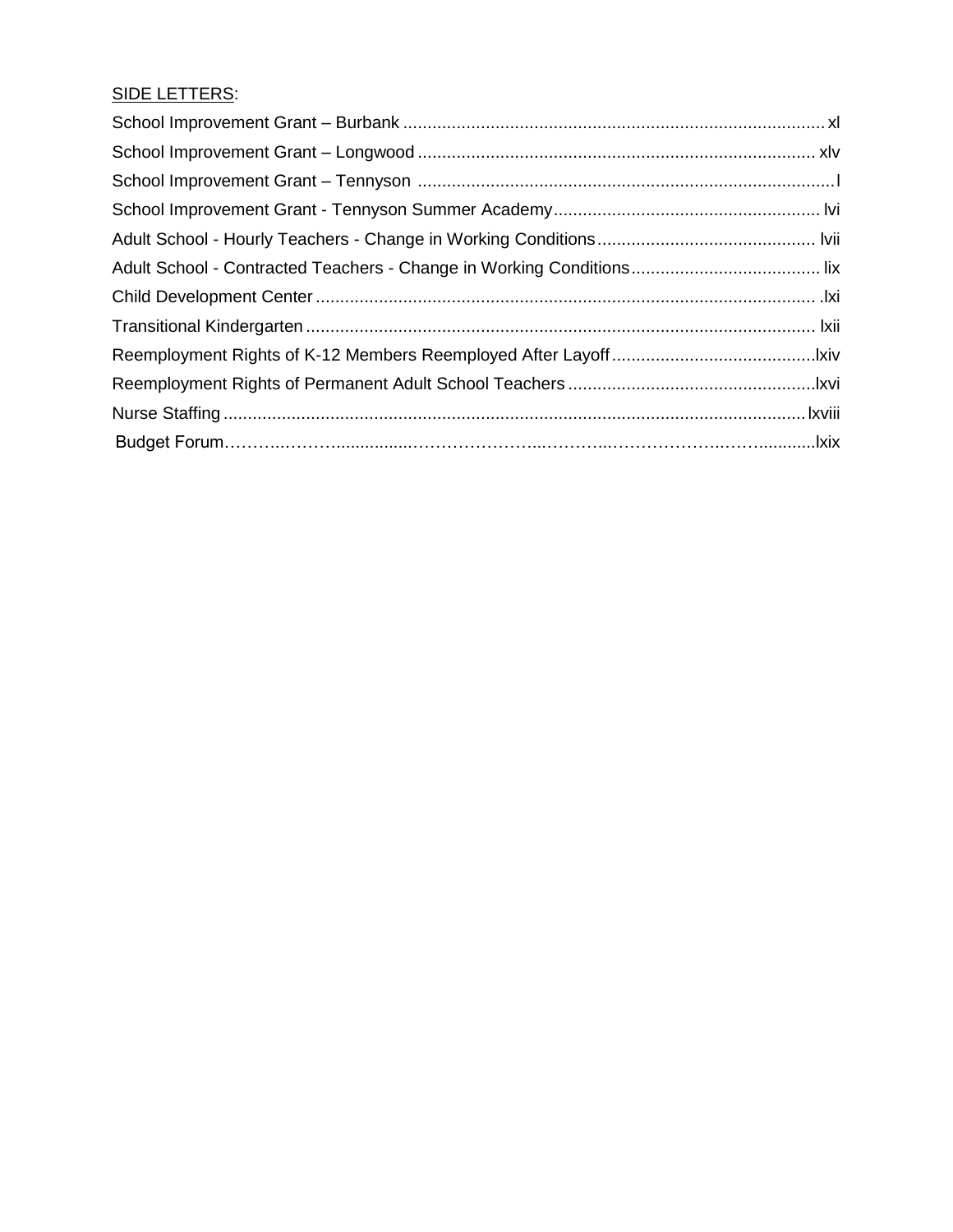The parties having met and negotiated pursuant to the Government Code Section 3540 et seq. have agreed to the following terms and conditions to be adopted by the Board of Education (herein called the "Board") as an agreement for the 2016-2019 school years. The terms and conditions of this contract shall become effective upon adoption by the Board at an official meeting. If any changes in these articles are contemplated by the parties, said changes cannot be made without mutual agreement. In the event of a bona fide emergency as defined by law, the District may suspend operation of any provision of this agreement by giving written notice of such suspension to the Association. Such suspension shall be limited in scope and duration to what is necessary for the District to respond reasonably to such emergency. The Association may challenge by grievance such suspension. If any such grievance proceeds to arbitration, the parties agree to process such arbitration under expedited rules of the American Arbitration Association.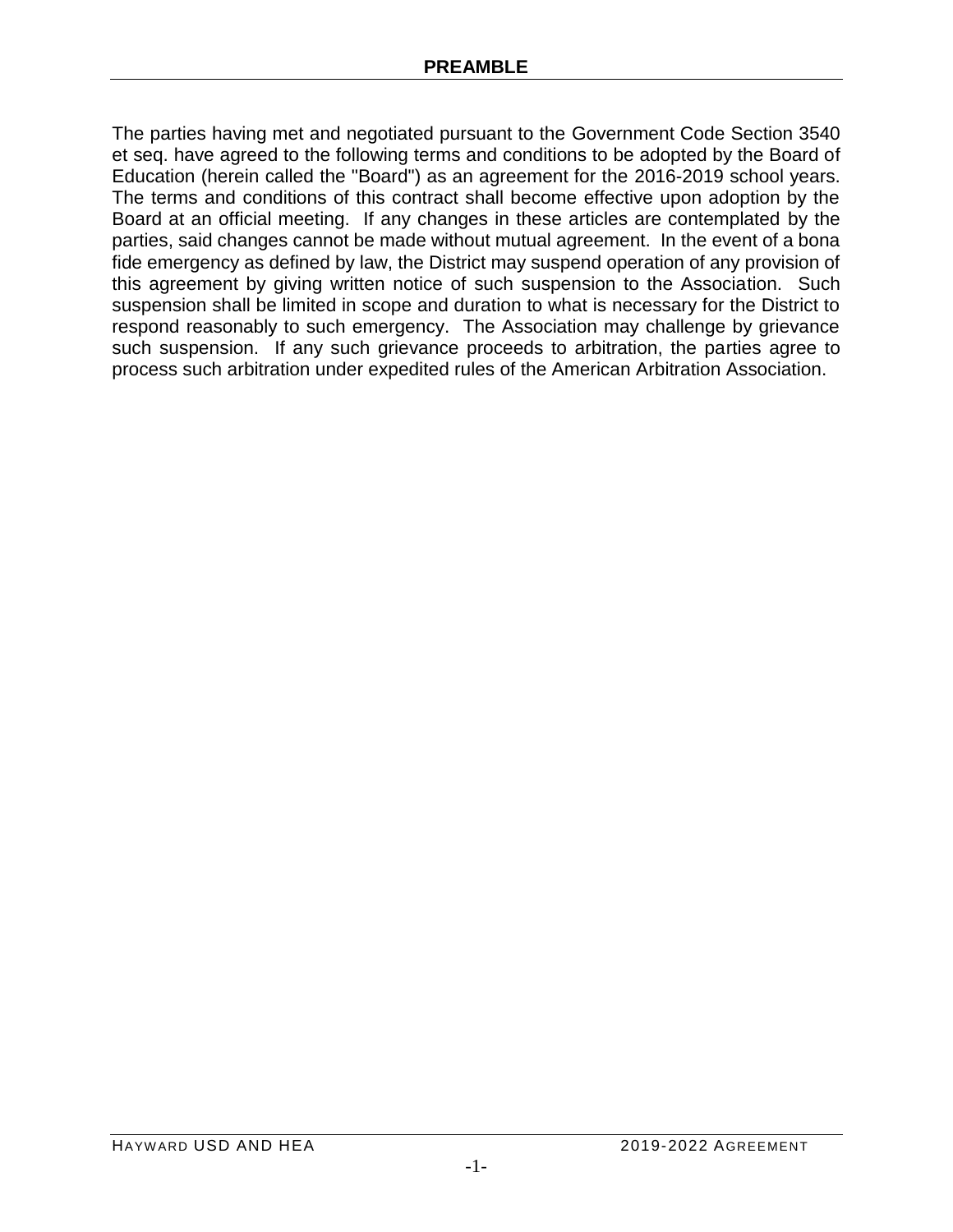The District recognizes Hayward Education Association, CTA/NEA ("Association" or "HEA") as the exclusive representative for the following group of employees:

All temporary, probationary and permanent full-time certificated employees, which include Interns, all temporary, probationary and permanent part-time certificated employees, which includes librarians, nurses, counselors, speech therapists, pre-school teachers, school psychologists, social workers, latchkey teachers, children center instructors, parent nursery teachers, program resource teachers, psychologists, and substitute teachers (other than those hired on a day-to-day basis) who are contracted to work more than 75% of the number of days the regular schools of the district are maintained, probationary and permanent certificated adult school teachers, hourly adult school teachers who work nine or more hours per week, and certificated summer school teachers.

The unit shall exclude the following management positions:

Superintendent, deputy superintendent, associate superintendent, executive director, director, assistant principal, coordinator, supervisor, principal, vice-principal and dean. The unit shall also exclude all supervisory and confidential employees designated pursuant to the requirement of the Rodda Act (Government Code Section et seq.)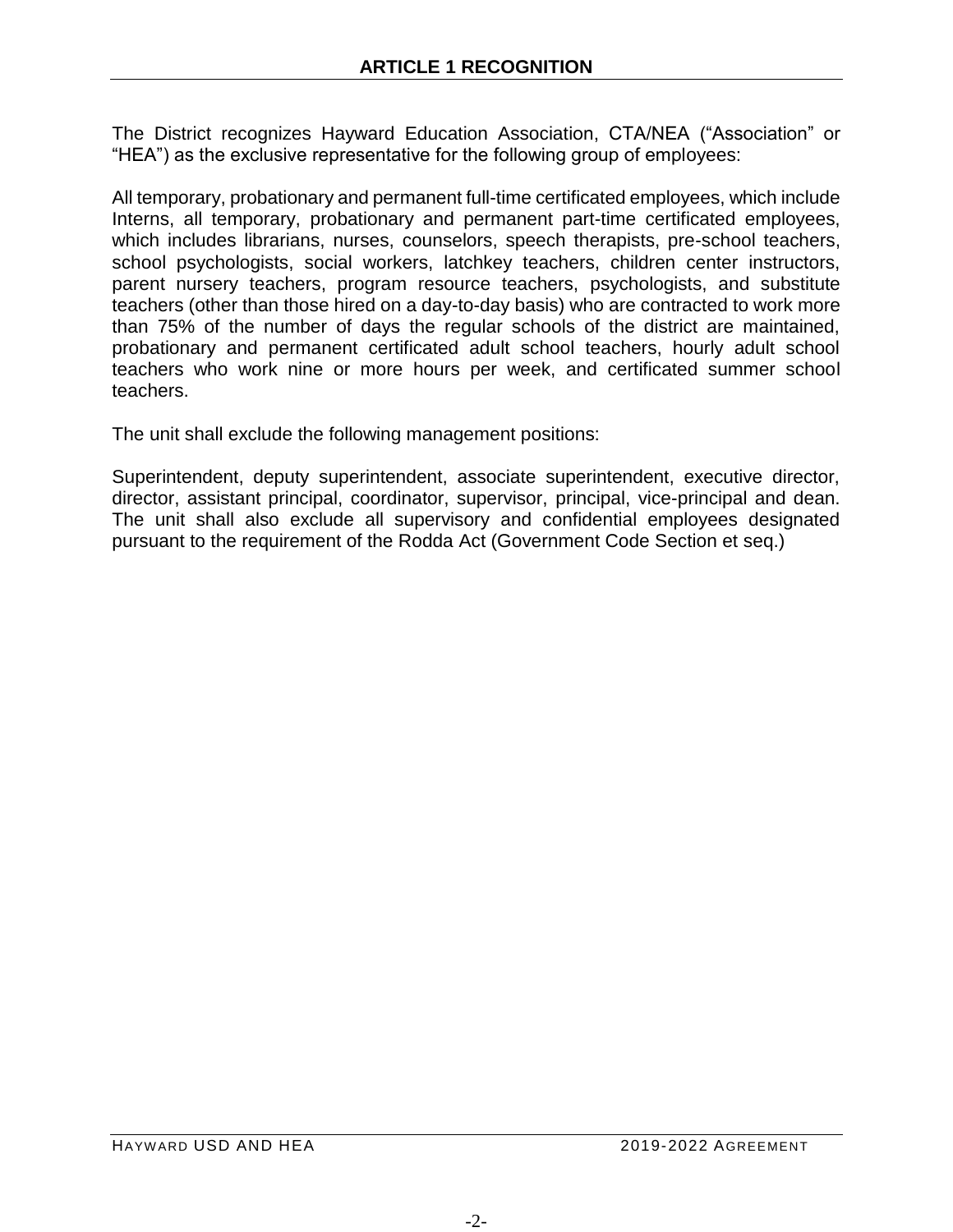If any provision of this contract or any application thereof to any unit member or group of unit members is held to be contrary to law by a court of competent jurisdiction, such provisions or application would not be deemed valid or subsisting except to the extent permitted by law, but all other provisions or applications will continue in full force and effect.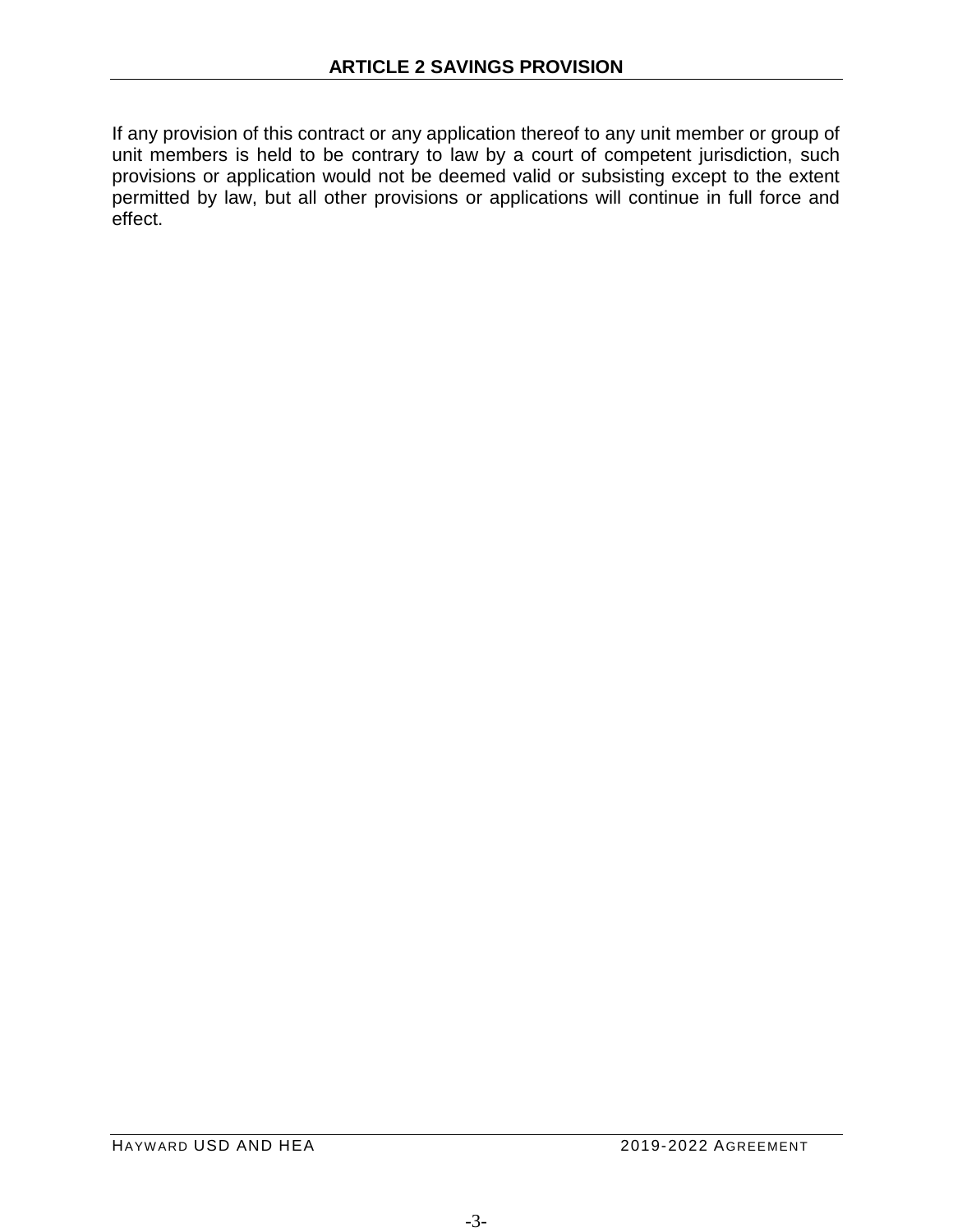It is understood and agreed that the District retains all of its power and authority to direct, manage and control to the full extent of the law. Included in, but not limited to, those duties and powers are the exclusive right to: determine its organization; direct the work of its employees; determine the times and hours of operation; determine the kinds and levels of services to be provided, and the methods and means of providing them; establish its educational policies, goals and objectives; insure the rights and educational opportunities of students; determine staffing patterns; determine the number and kinds of personnel required; maintain the efficiency of District operations; determine the curriculum; build, move or modify facilities; establish budget procedures and determine budgetary allocation; determine the methods of revenue; contract out work; and take action on any matter in the event of a bona fide emergency. In addition, the Board retains the right to hire, classify, assign, evaluate, promote, terminate and discipline unit members.

The exercise of the foregoing powers, rights, authority, duties and responsibilities by the District, the adoption of policies, rules, regulations and practices in furtherance thereof, and the use of judgment and discretion in connection therewith, shall be limited only by the specific and express terms of this Agreement, and, then only, to the extent such specific and express terms are in conformance with law.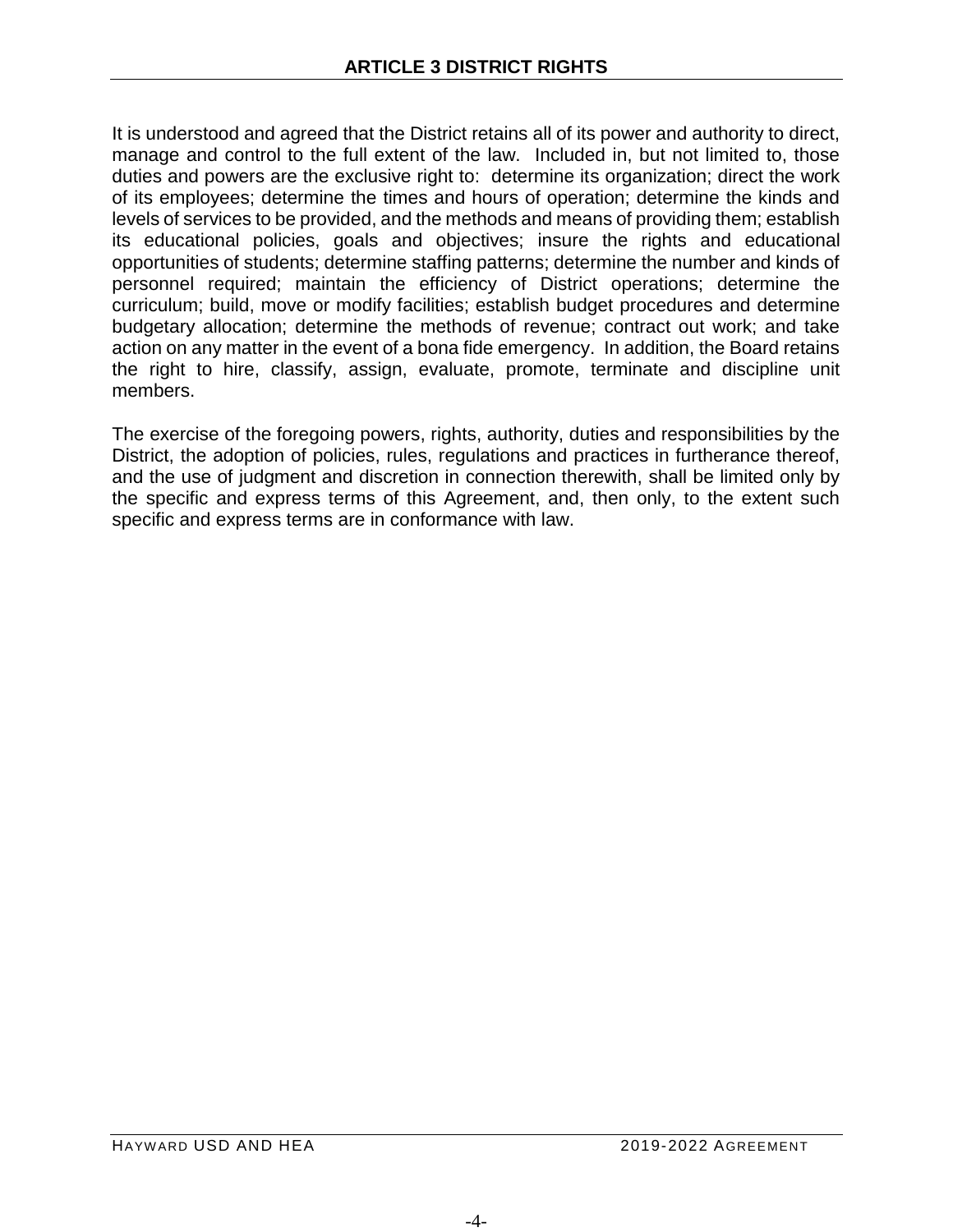It is agreed and understood that there will be no strike, work stoppage, slow-down, picketing, or refusal or failure to fully and faithfully perform job functions and responsibilities, or other interference with the operations of the District by the Association or its officers, agents, or members during the term of this Agreement, including compliance with the request of other labor organizations to engage in such activity.

The Association recognizes the duty and obligation of its representatives to comply with the provisions of this Agreement and to make every effort toward inducing all unit members to do so. In the event of a strike, work stoppage, slow-down, or other interference with the operations of the District by unit members who are represented by the Association, the Association agrees, in good faith, to take all necessary steps to cause these unit members to cease such action.

It is agreed and understood that any unit member violating this Article may be subject to discipline.

It is understood that in the event this Article is violated, the District shall be entitled to withdraw any rights, privileges or services provided for in this Agreement or in District policy from any unit member and/or the Association.

In the event that the parties reopen this contract pursuant to mutual agreement, order to bargain or contractual reopeners, the no strike provisions of this article shall not apply after exhaustion of statutory impasse procedures.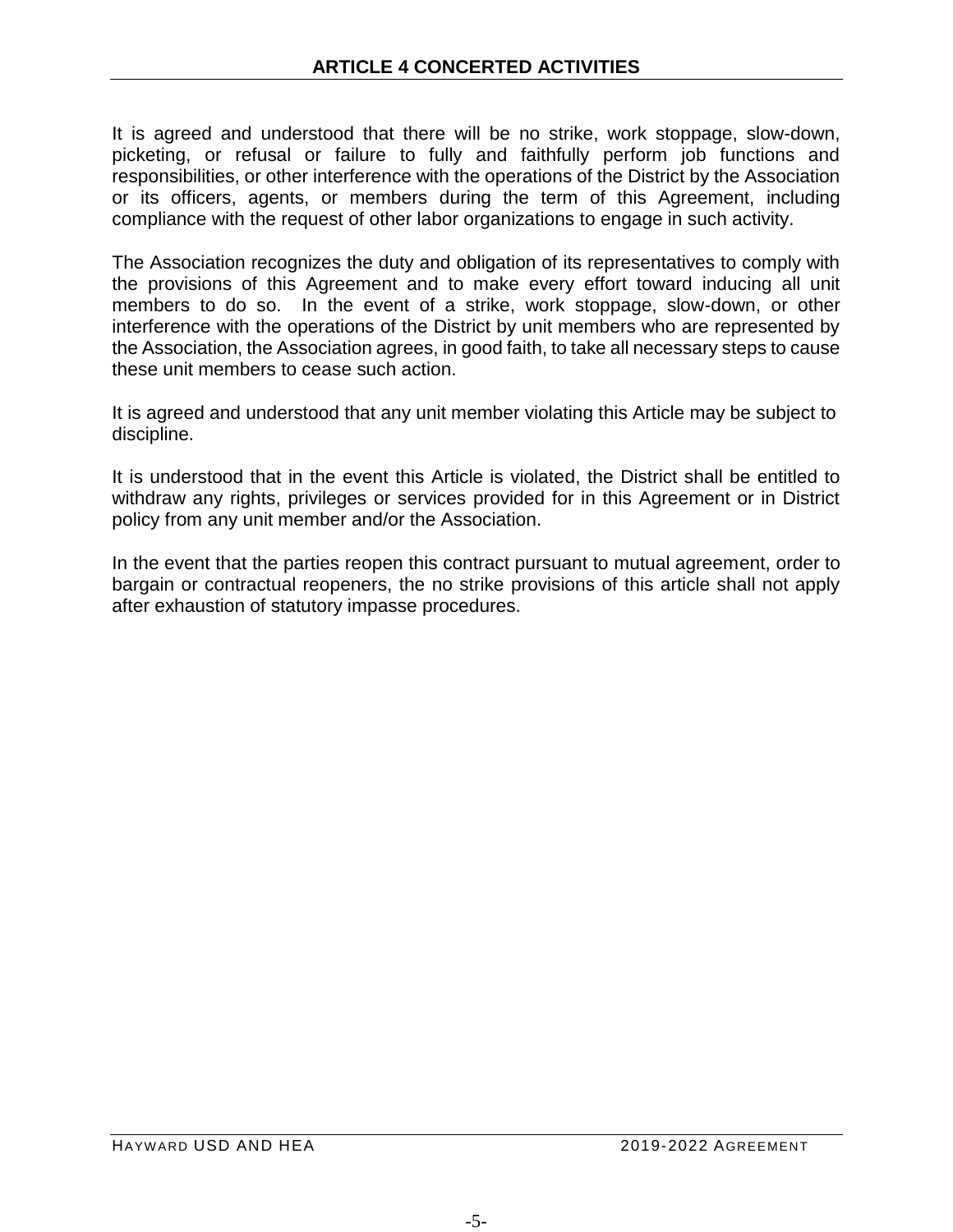The District and the Association agree that it is to their mutual benefit to encourage the resolution of differences through the meet and negotiation process. Therefore, it is agreed that the District and the Association will support this Agreement and that the Association, for its term, will not appear before the Board to seek change or improvement in any matter explicitly and specifically covered by this agreement except by mutual agreement of the District and the Association.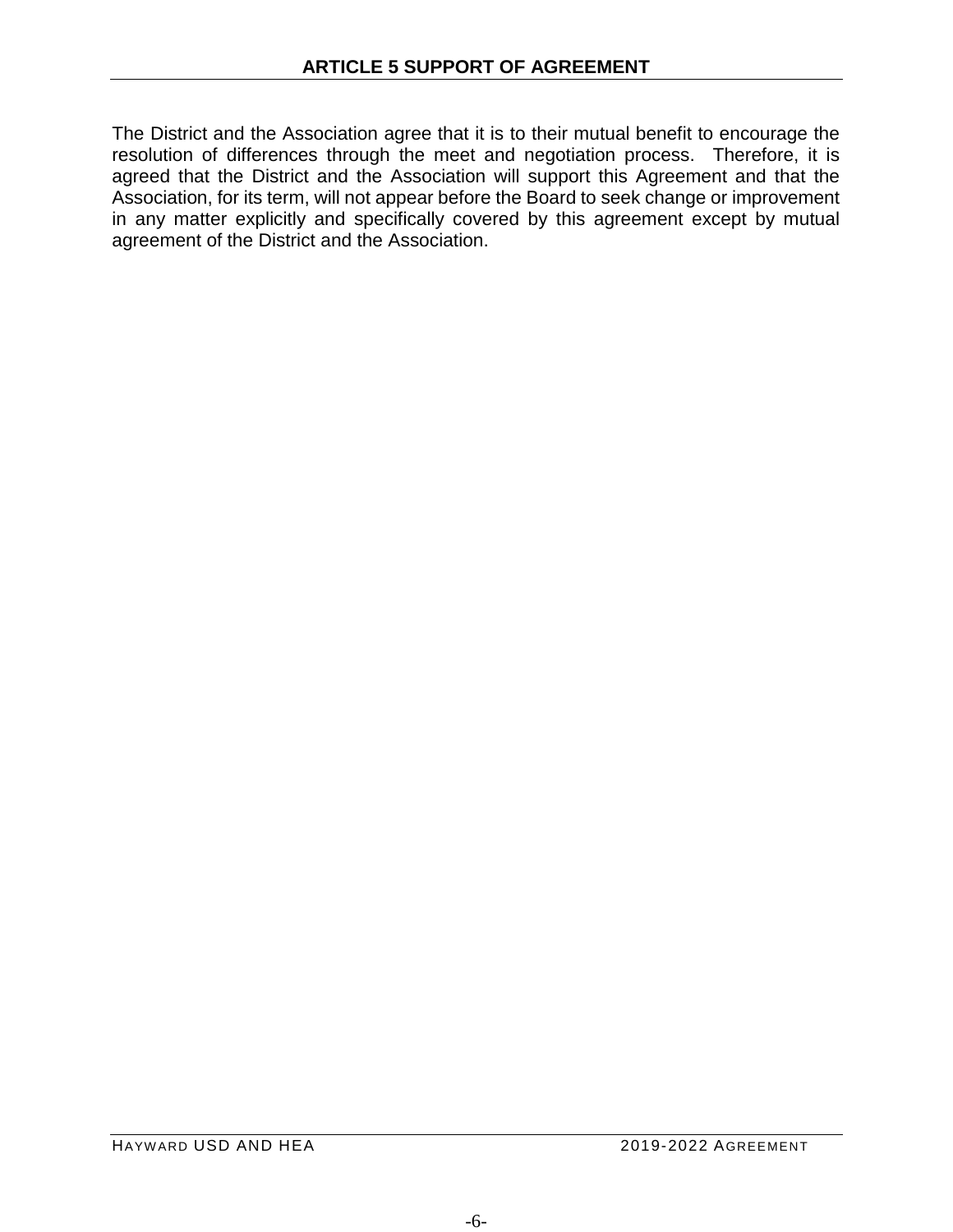- A. This Agreement, beginning July 1, 2019, shall remain in full force and effect up to and including June 30, 2022, and, thereafter, shall continue in effect year-by-year unless one of the parties notifies the other, in writing, no later than March 1st of its request to modify, amend or terminate the Agreement. During the 2021-22 school year, the parties shall reopen Article 22 – Compensation (including Appendix A) and each party may open one (1) additional article. The parties shall notify each other in writing of their intent to negotiate by March 1, 2021.
- B. Notwithstanding the deadline in paragraph A, in the event that either party wishes to renegotiate the terms of the contract, in the six month period before this contract expires the parties shall work together in good faith in an effort to ensure a timely beginning to negotiations and an efficient negotiations process, to help meet the goal of reaching prompt agreement. Not later than the first regular Board meeting in February of the calendar year in which this Agreement expires, the Association shall submit its initial proposal for the ensuing Agreement. The District will present it to the public at the next Board meeting. At the subsequent Board Meeting, the Board shall conduct a hearing on the Association's proposal; and the parties shall meet and negotiate within five (5) days following the adoption of the Board's initial proposal, which shall not be later than April 1. At the first meeting, a negotiating calendar and schedule shall be mutually established. This calendar and schedule may be revised or augmented upon agreement of the parties.
- C. Either party may utilize the services of outside consultants to assist in the negotiations.
- D. The Board and the Association may discharge their respective duties by means of authorized officers, individual representatives, or committees.
- E. A reasonable number of representatives of the Association shall receive reasonable periods of release time without loss of compensation to meet and negotiate with the Board's representatives.
- F. Not later than November 1, the Board shall furnish the Association with the placement of personnel on the respective salary schedules as of October 1. Upon request, any change in placement and/or the addition of new bargaining unit personnel shall be reported to the Association.
- G. During negotiations, contract provisions tentatively agreed upon shall be reduced to writing and initialed by both parties. When tentative agreement has been reached on all matters being negotiated, the complete agreement shall be submitted to the Association and the Board for approval and signing.
- H. Either the Association or the Board may declare that an impasse has been reached in negotiations. The party declaring impasse may petition the PERB to appoint a mediator to assist in reconciling the differences and resolving the controversy on terms which are mutually acceptable to the parties.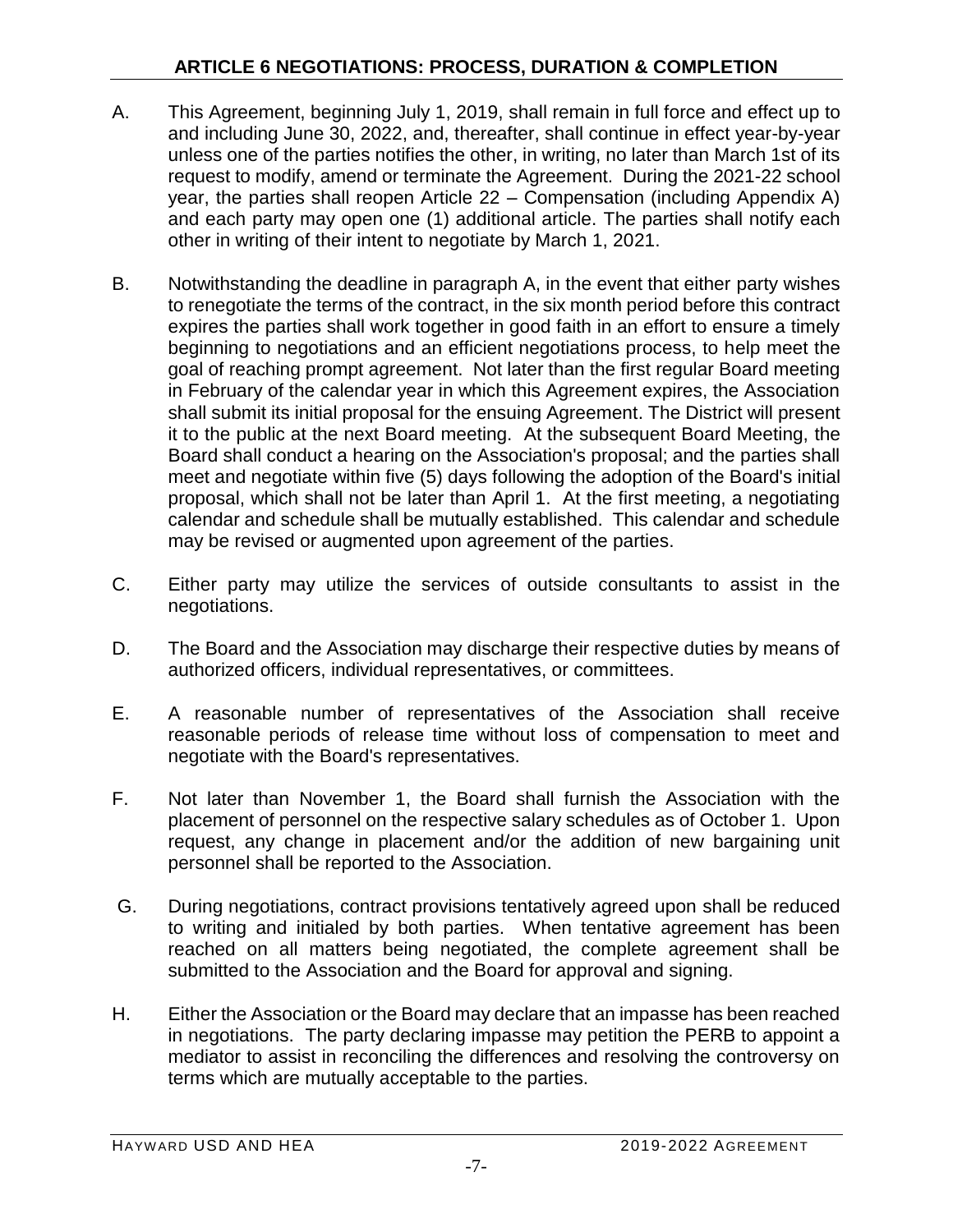- I. During the term of this Agreement, the Association expressly waives and relinquishes the right to meet and negotiate and agrees that the District shall not be obligated to meet and negotiate with respect to any subject of matter whether referred to or covered in this Agreement or not, even though each subject or matter may not have been within the knowledge or contemplation of either or both the District or the Association at the time they met and negotiated on and executed this Agreement, and even though such subjects or matters were proposed and later withdrawn.
- J. The District will publish the contracts online and distribute hard copies to all unit members.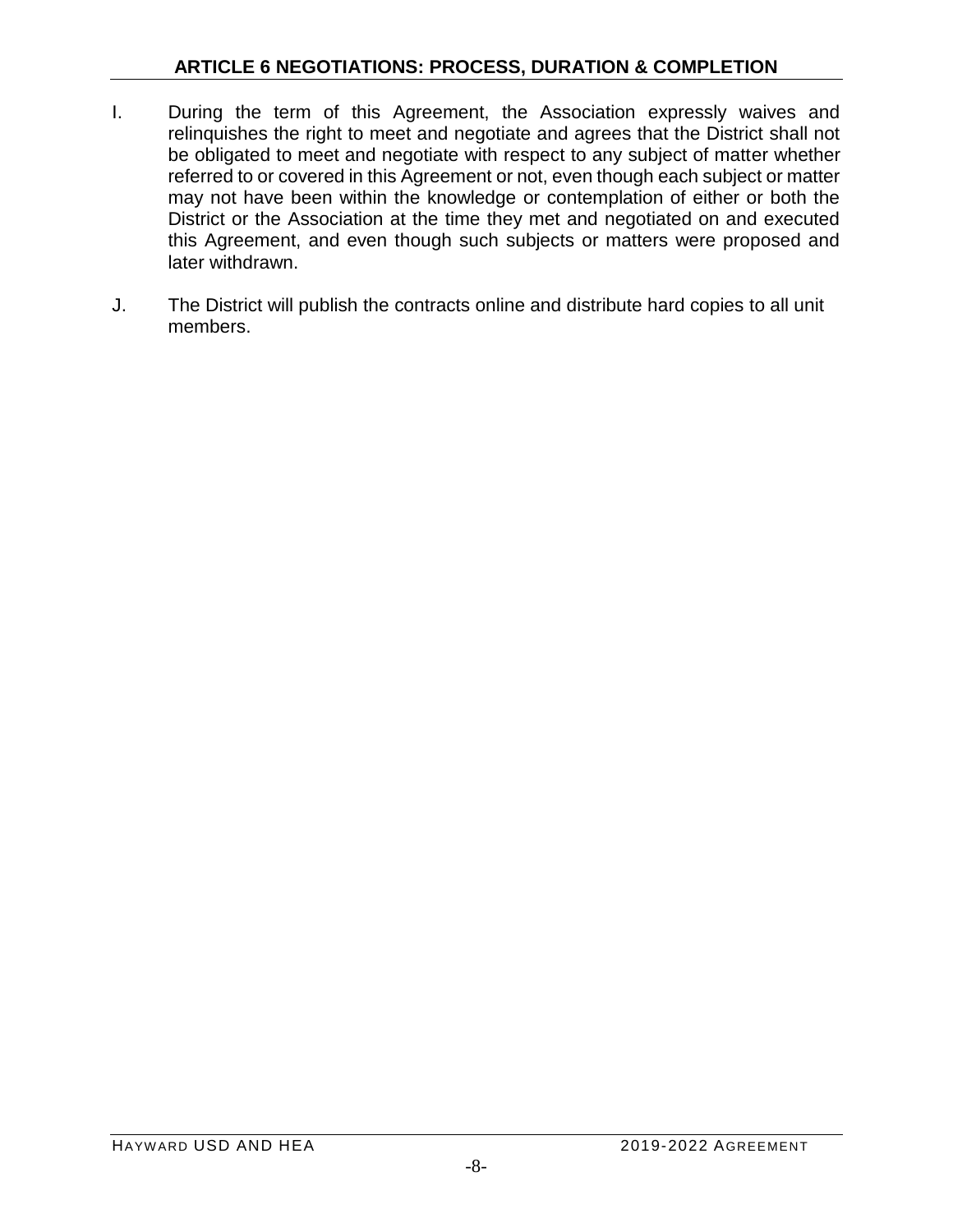- A. The District may discipline a unit member only for just cause.
- B. For purposes of this Article, "discipline" is a suspension without pay for up to fifteen (15) working days and any written warning or reprimand which is placed in a unit member's personnel file.
- C. A unit member may be dismissed only according to the provisions of the California Education Code.
- D. Suspensions without pay, which exceeded fifteen (15) days in length, shall be implemented according to the provisions of the California Education Code.
- E. Notices of suspension will be made in writing and served in person or by certified mail upon the unit member by the superintendent or designee. A copy will be provided to the Association at or about the same time notice is served on the employee. The notice of suspension will contain
	- 1. A copy of this Article;
	- 2. The proposed suspension;
	- 3. A statement of the act(s) or infraction(s) upon which the suspension is based;
	- 4. Where applicable, a statement of rules, regulations or statutes which the bargaining unit member is alleged to have violated;
	- 5. Copies of the documentary evidence upon which the proposed suspension is based;
	- 6. A statement of the unit member's right to challenge the proposed suspension by requesting a hearing pursuant to the arbitration procedures of Article 8 Grievance Procedure of this agreement.
- F. Only suspensions without pay (up to 15 working days) may be appealed to arbitration under the grievance procedure in Article 8 Grievance Procedure, commencing with the superintendent or designee level (Level II).
	- 1. The Association must request a Level II grievance meeting by delivering written notice of appeal to the superintendent/designee within ten (10) working days after the employee's receipt of the suspension notice. Thereafter, all procedures and time limits are as specified in Article 8 Grievance Procedure.
	- 2. Regardless of whether or not the Association files a grievance, the suspension without pay may be imposed immediately by the District.
- G. Written warnings or reprimands are not subject to the grievance procedure, but are covered under the appeal procedure specified in Article 23E Personnel Files. However, during an arbitration hearing concerning a suspension, as noted above, the Association may challenge the just cause of any prior written warning or reprimand used by the District as a basis for the suspension. Such challenge may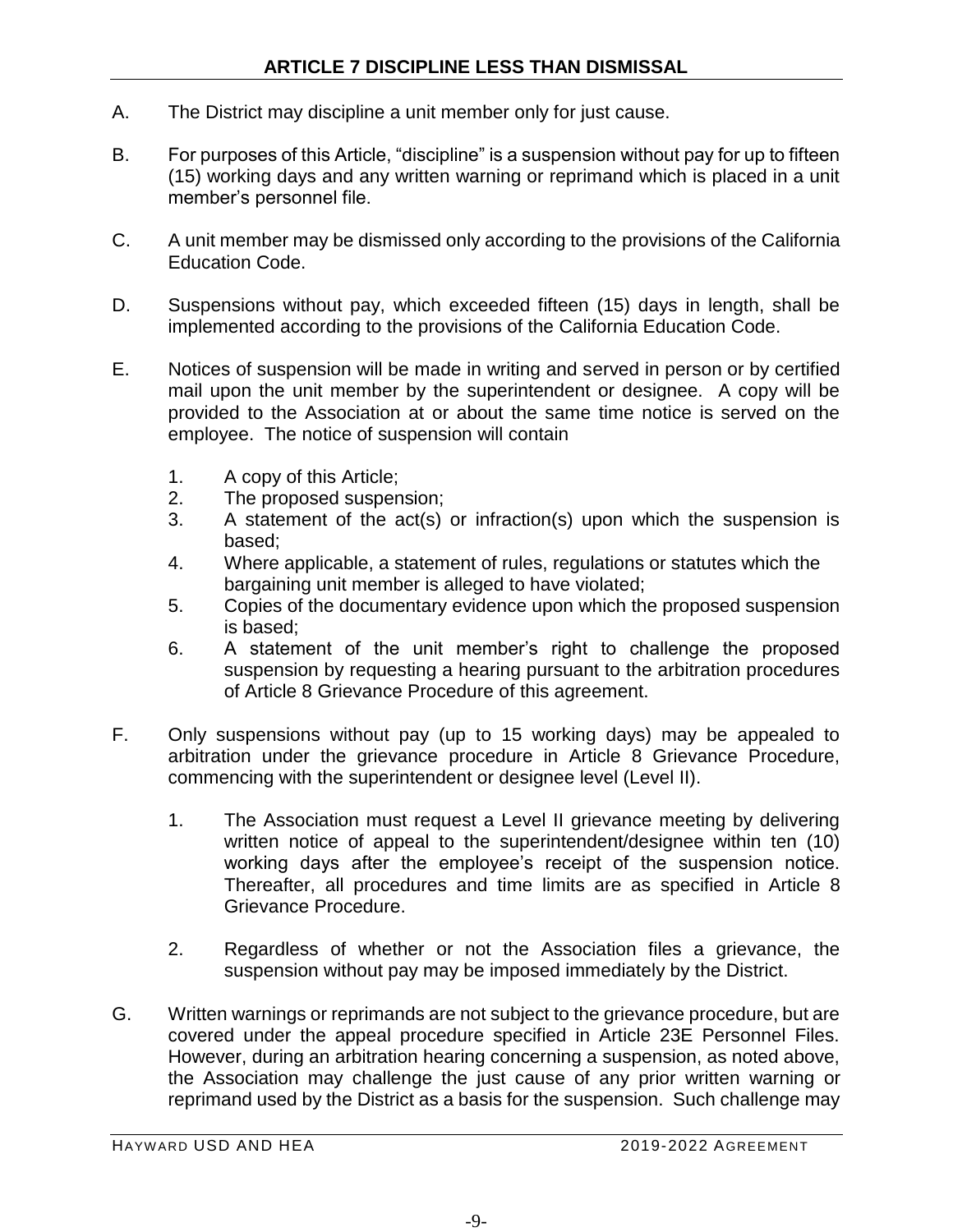be made regardless of whether the written warning was appealed under Article 23E at the time of its issue.

- H. The parties will keep all information or proceedings regarding any actions or proposed actions pursuant to the Article confidential to the extent permitted by law.
- I. Nothing in this article shall apply to or limit the District from exercising its discretion to place employees on administrative leave with pay.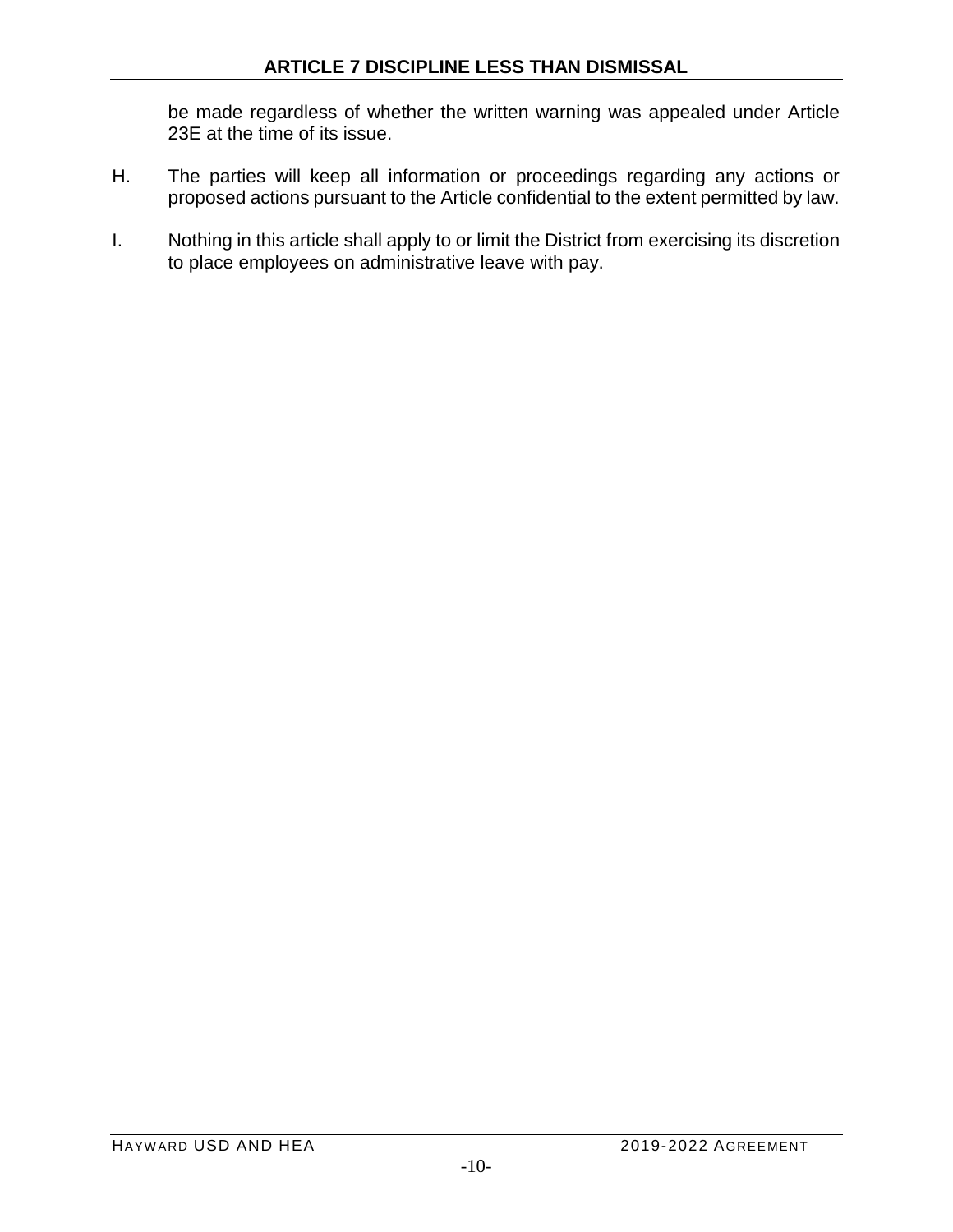## A. Definitions

- 1. Grievance A grievance is a claim regarding the interpretations or application of this Agreement.
- 2. Grievant A grievant may be the Association or any unit member of the District.
- 3. Day A day, for the purpose of this Section, is any day in which the District offices are open.
- B. Level I
	- 1. When a unit member has a grievance, the unit member shall first discuss the matter in an informal conference with the administrator with immediate administrative responsibilities for the position to which the unit member is assigned.
	- 2. If the matter is not resolved at the informal conference, the unit member may, within thirty (30) days after the occurrence of the event giving rise to the grievance, present his/her grievance, in writing, to the administrator with immediate administrative responsibility for the position in which the unit member is assigned. The grievance shall state the issues involved, the provisions in dispute, and the remedy sought.
	- 3. When the Association has a grievance, the Association shall first discuss the matter in an informal conference with the administrator with immediate responsibility for the event, giving rise to the grievance.
	- 4. If the matter is not resolved at the informal conference, the Association may within thirty (30) days after the occurrence of the event giving rise to the grievance, present the grievance in writing to the administrator with immediate responsibility for the event. The grievance shall state the specific facts giving rise to the grievance including the date, location, and identity of the unit members and administrators involved in the situation, the contract provisions alleged to have been violated and the remedy sought. The Association shall not file a grievance if pursuant to E.2 of this article the District has provided the Association with notice of settlement of an individual unit member's grievance and the Association did not object to the remedy within ten (10) calendar days.
	- 5. The administrator shall communicate his/her decision to the grievant, in writing, within seven (7) days after receiving the complaint.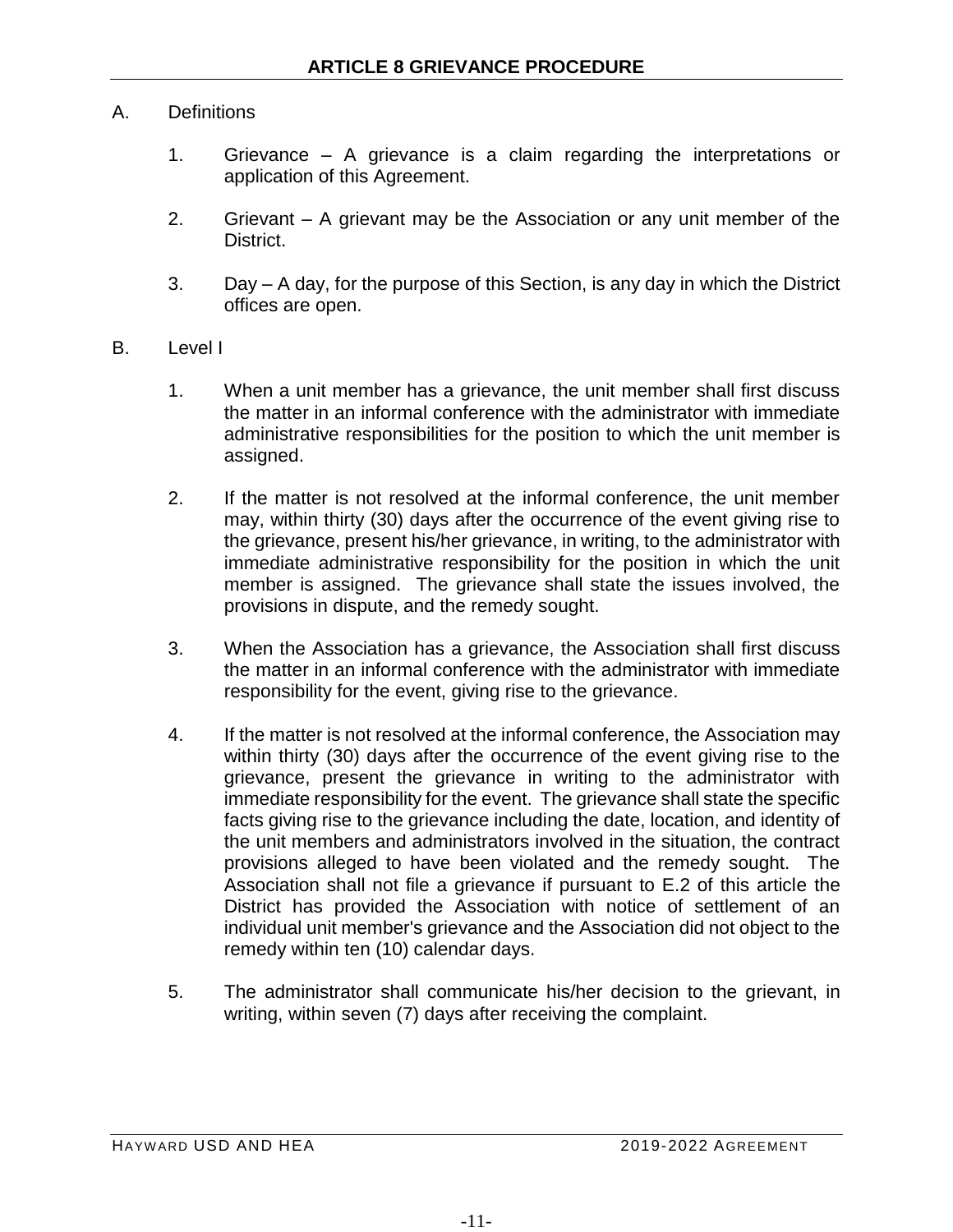## C. Level II

- 1. The grievant may appeal, in writing, a Level I decision to Level II to the office of the Superintendent or designee within ten (10) days after receiving it. The administrator shall be furnished a copy of the appeal.
- 2. The Superintendent or designee shall investigate the details of the grievance and meet with the grievant within five (5) days of the receipt of the grievance in order to resolve the issue.
- 3. The Superintendent or designee shall communicate the outcome of the conference(s) to the grievant and the administrator involved, in writing, within ten (10) days of the receipt of the grievance.
- D. Level III
	- 1. a. If the decision at Level II is not satisfactory or the timelines stated above have been violated, the aggrieved, within ten (10) days after receiving the decision at Level II, may request, in writing, that the Association submit the grievance to arbitration.
		- b. Within ten (10) days of the grievant's request for arbitration, the Association President and/or his/her designees, the Superintendent and the Assistant Superintendent, Human Resources, shall meet to resolve the grievance. The Superintendent shall communicate his/her decision to the Association, in writing, within ten (10) days after the meeting.
		- c. The Association by written notice to the Superintendent or designee, within fifteen (15) days, after receipt of the request from the aggrieved, may submit the grievance to arbitration. Representatives of the District and Association shall attempt to agree upon a mutually acceptable arbitrator and obtain a commitment from that person to serve. If the parties are unable to agree upon an arbitrator within ten (10) days, the Association shall file a demand to arbitrate with the American Arbitration Association. The selection of the arbitrator shall be in accordance with the American Arbitration Association's procedures. The Association and the District shall pay one-half (1/2) of any charges required by the American Arbitration Association for services rendered. The cost of the impartial person and hearing expenses shall be shared equally by the District and the grievant or the Association.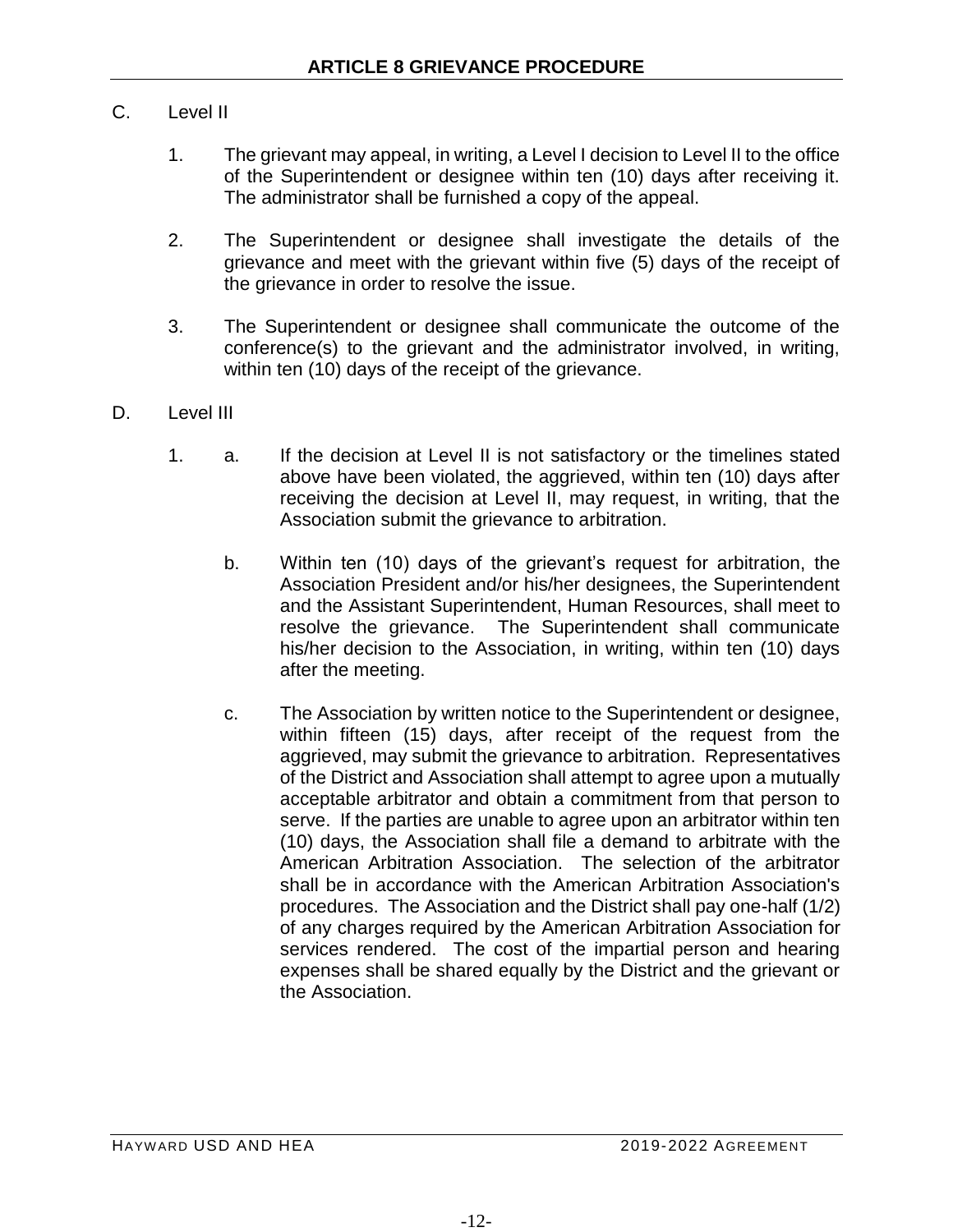- 2. A notice of the request shall be sent to the Superintendent or designee and shall include a copy of the original grievance and appeal, and the decision rendered.
- 3. The impartial person will decide the time and place for a hearing. The hearing will be private, and, unless otherwise agreed, will be conducted in accordance with the Voluntary Rules of the American Arbitration Association.
- 4. The Arbitrator
	- a. The Arbitrator shall not consider any matter outside the scope of the grievance as defined in this contract, shall confine the decision to the precise issue submitted, shall have no authority to interpret any state or federal law when the compliance or noncompliance therewith might be involved in the consideration of the grievance and shall have no authority to make a recommendation on any other issue. However, the issue as to whether a matter is outside the scope of the grievance is to be determined by the impartial person before hearing the substantive matter.
	- b. The Arbitrator shall have no authority to confer punitive damages or attorneys' fees.
- 5. After the close of the hearing, both parties shall have an opportunity to submit written arguments.
- 6. The impartial person shall submit the decision, in writing, to all parties within thirty (30) days after submission, which decision shall be final and binding upon the District, the Association and the unit member involved unless the impartial person exceeds his/her authority, except as provided in D.4. above.
- 7. A copy of the decision shall be provided to both the Association and the District Superintendent or designee.
- E. Miscellaneous Provisions
	- 1. During the pendency of any proceeding and until a final determination has been reached, all proceedings shall be private.
	- 2. Any unit member may at any time present grievances to the employer and have such grievances adjusted without the intervention of the Association as long as the adjustment is reached prior to Level III and the adjustment is not inconsistent with the terms of this contract; provided that the District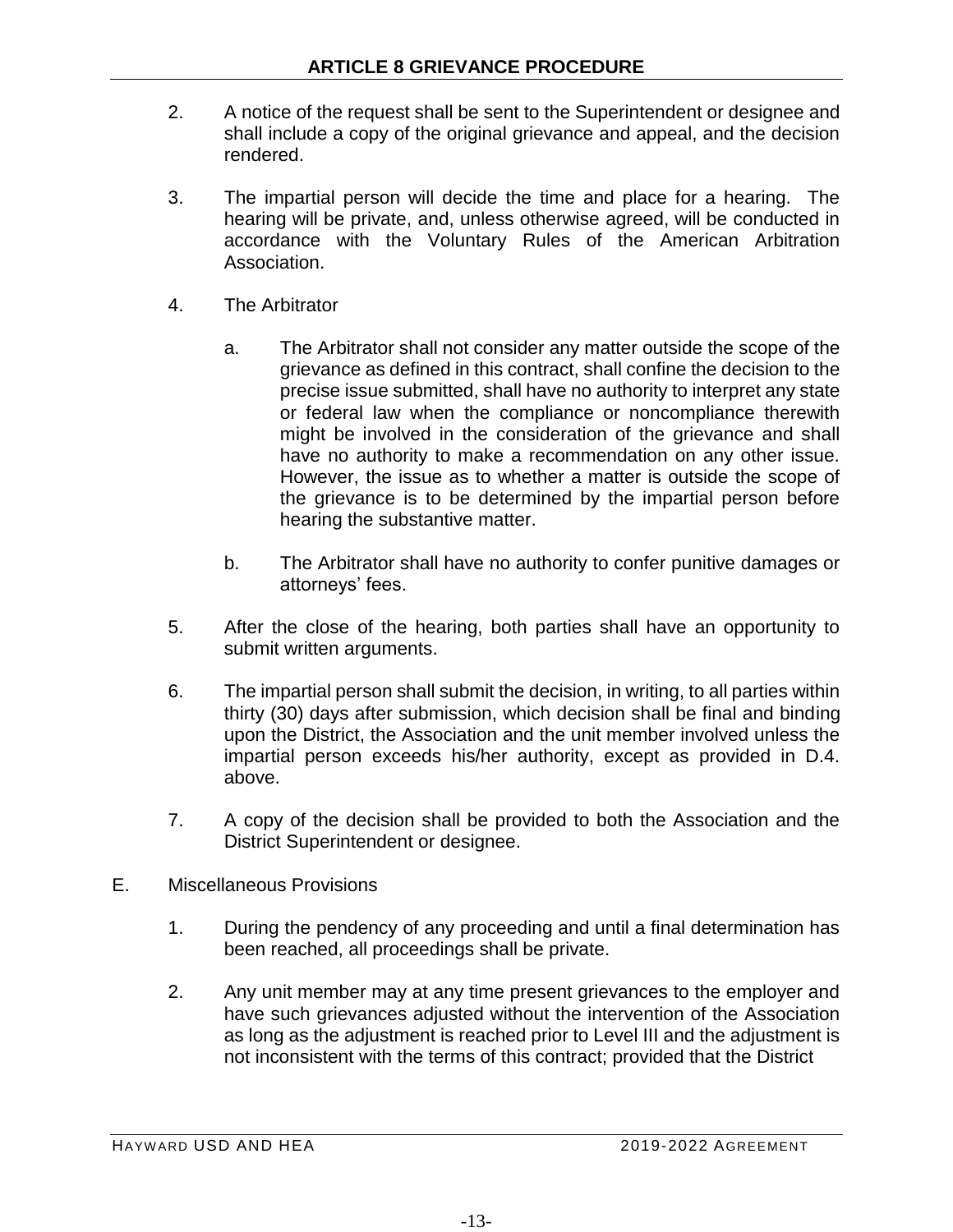### **ARTICLE 8 GRIEVANCE PROCEDURE**

shall not agree to a final resolution of the grievance until the Association has received a copy of the grievance and the proposed resolution, and has been given the opportunity to file a response. A grievant may be represented by the Association or may represent himself/herself.

- 3. There shall be no reprisals of any kind taken against any unit member or representative because of participation in the grievance or support thereof.
- 4. Failure at any step of this procedure to communicate the decision on a grievance within the specified time limits shall permit lodging an appeal at the next step of the procedure within the time allotted had the decision been given. Failure to appeal a decision within the specified time limits shall be deemed an acceptance of the decision. Time limits given in this procedure may be modified by written agreement of all the parties involved.
- 5. In the event that a grievance affects more than one unit member, the grievance may be filed on behalf of all affected unit members, and if the grievance affects unit members at more than one work location it may be initiated at Level II. Grievances concerning the same issues may be consolidated so long as it does not create an unnecessary delay.
- 6. All documents, communications and records dealing with the processing of a grievance shall be filed in a separate grievance file and shall not be kept in the personnel file of any of the participants.
- 7. Forms for filing grievances and other necessary documents shall be prepared by the District following review by the Association and shall be given sufficient distribution so as to facilitate operation of the grievance procedure. The costs of preparing such forms shall be borne by the District.
- 8. Normally, all grievances shall be handled outside the regular workday. However, in the event it becomes necessary to conduct a grievance hearing or conference with an administrator during the workday, the grievant represented, representative and witnesses shall be granted release time without loss of pay. The District shall provide a reasonable amount of release time for processing grievances.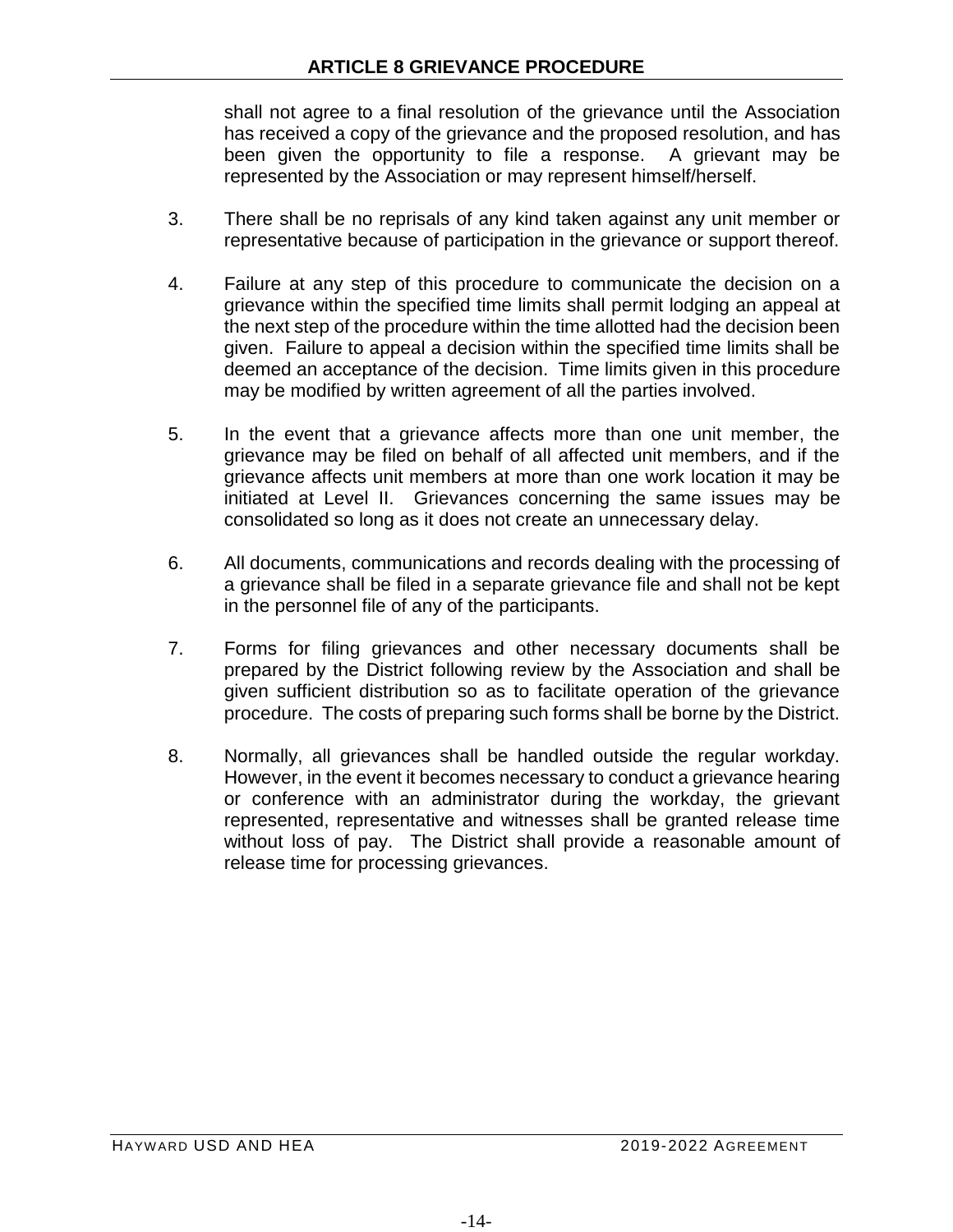- A. Safety and Health
	- 1. The District shall make provisions for the safety of unit members in all aspects of their employment. This shall include published District or school procedures on the safety of unit members. These procedures shall be disseminated to unit members as appropriate and to the safety committee at each school site.
	- 2. No unit member shall be discharged solely because the unit member has a life-threatening illness. If the unit member has a life-threatening illness which affects the unit member's ability to perform duties, or poses a health danger to the unit member or to others, the unit member shall cooperate with the District's request to submit to a medical examination to determine fitness to perform duties or to provide evidence acceptable to the District that the unit member is physically capable of safely performing duties.

If a unit member submits to a medical examination by a District designated doctor, the District shall pay for the cost of such medical examination.

- 3. Each site administrator shall maintain a Site Safety Committee, which shall discharge its duties under the District's IIPP, District guidelines and State law. At the first faculty meeting of each year, the Principal or designee shall inform the staff of the content of the site and District-wide Illness and Injury Prevention Plan (IIPP). By the fifteenth (15<sup>th</sup>) day of the instructional school year, the site administrators will distribute the District-recommended list of emergency safety supplies. By October 1<sup>st</sup> or prior to the first district safety committee meeting, whichever comes first, the site safety committees will submit to the District Safety Committee an inventory of the site emergency supplies including any missing supplies. Prior to the Thanksgiving break, the District will provide any necessary emergency supplies. If a unit member or school site safety committee believes a safety procedure is inadequate, the unit member or the committee shall report this to the school principal, or designee, in writing, who will take the necessary actions to alleviate a problem. Should the principal's/supervisor's solution be considered unsatisfactory, the unit member or committee may appeal the problem, in writing, to the appropriate assistant superintendent for further consideration and action. The determination of the matter by the Assistant Superintendent, Human Resources, shall be reported to the unit member or committee as soon as possible, but no more than five (5) days after receipt of the appeal. The unit member or committee may request the response to be in writing.
- 4. The District and sites, in consultation with the staff, shall regularly review and update their emergency plans.
- 5. Teachers will be notified promptly of any major disturbances which have occurred on campus. i.e., an event which restricts teachers to their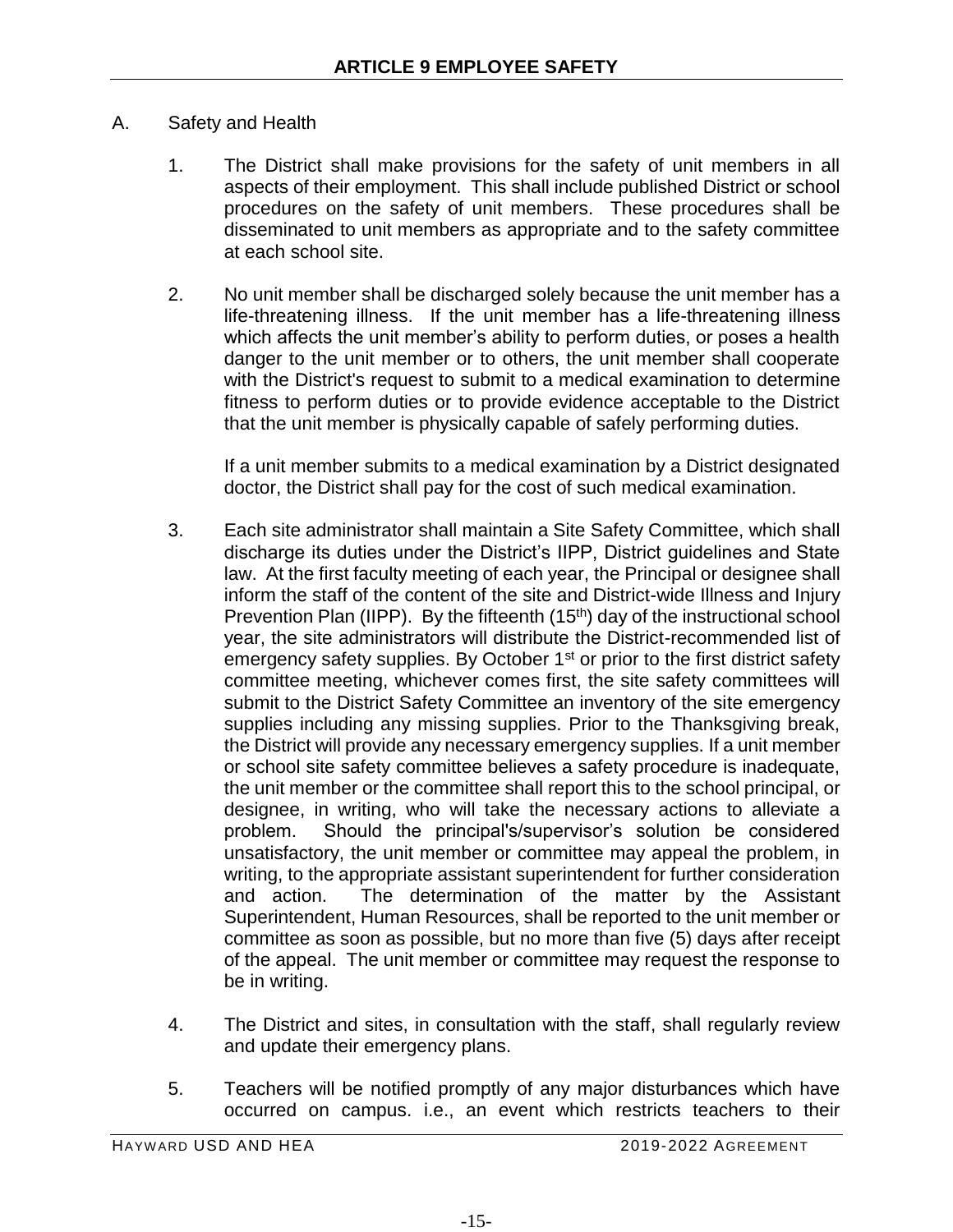classrooms or causes a delay in dismissal or change in schedule. Site safety committees will establish protocols for how notification will occur and the plan will be submitted to the District Safety Committee for review in compliance with the law.

- a. HEA will be contacted as soon as possible of the occurrence of any threat with a weapon, assault, and/or physical threat of a unit member to the extent known and can be otherwise disclosed by District Administration.
- 6. a. The District shall inform teachers and counselors of any pupil who has engaged in, or is reasonably suspected to have engaged in, any of the acts described in Education Code section 48900 (except in sub-division H) or in Section 48900.2, 48900.3, 48900.4, or 48900.7 and required to be disclosed to teachers under Education Code section 49079, not later than the  $3<sup>rd</sup>$  business day after the District is notified.

All other unit members will be concurrently notified electronically. The notification will inform staff that they may contact administration for further relevant information, including a photo, if available.

- b. The behavior referred to above includes, but is not limited to, the use of force or violence, assault, possession of weapons or explosives, using or selling controlled substances, robbery, and/or damaging property, all of which are more fully defined by section 48900.
- c. The District shall provide the information required by this section based upon any records that the District maintains in its ordinary course of business, or receives from a law enforcement agency or information from a School Resource Officer (S.R.O.) for the three (3) previous school years.
- d. Any information received by a teacher or counselor pursuant to this section shall be received in confidence for the limited purpose for which it was provided and shall not be further disseminated by the teacher or counselor.
- 7. The District shall inform parents/guardians of the policies and laws regarding physical and verbal assaults within the District's discipline handbook.
- 8. The school site safety committee will review and make recommendations for clean room/school standards.
- 9. Each member will have a common key to access hallways, restrooms and other shared areas including, but not limited to, the cafeteria, faculty room,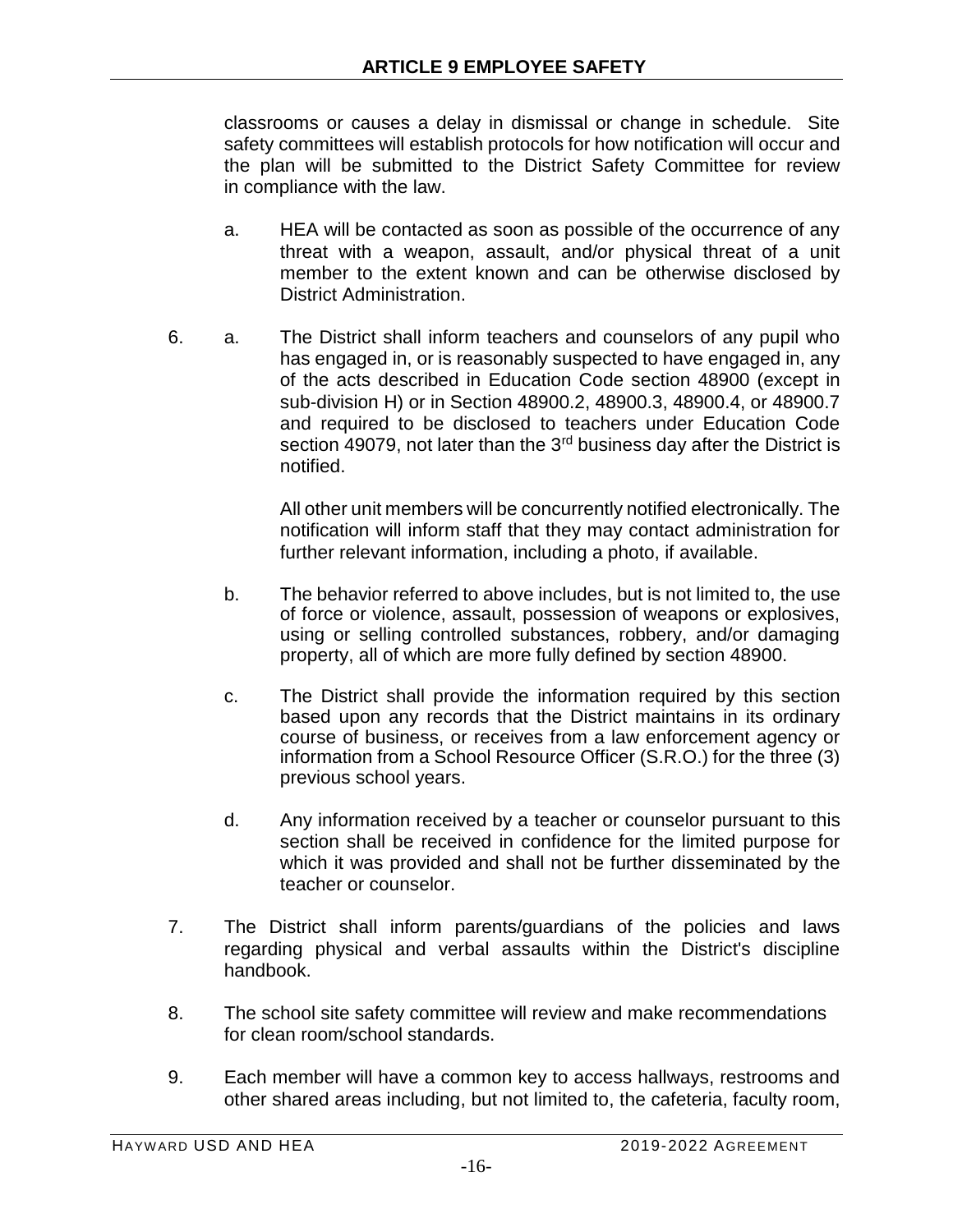and copy room.

- B. Facilities, Conditions and Equipment
	- 1. Once reported, by a unit member or within the AHERA report, the District will immediately remove all friable asbestos at each site, in accordance with the timelines B5 below. The District will provide a copy of the AHERA report to each school site to be discussed at the first staff meeting of the school year.
	- 2. A unit member or school site safety committee shall report promptly, in writing, to the immediate supervisor any unhealthy or unsafe facilities, conditions or equipment. The administrator shall respond appropriately to the report. If the unit member or committee is not satisfied with the administrator's disposition of the issue, either may appeal the problem, in writing, to the superintendent or designee for further consideration and action. The determination of the matter by the superintendent or designee shall be reported to the unit member or committee as soon as possible, but not more than five (5) days after receipt of the appeal. The unit member or committee may request the response to be in writing.
	- 3. Unit members will not be subject to any disciplinary action for making or filing any complaint involving an unsafe working condition. Nothing in this Article shall preclude an employee from filing a Cal-OSHA claim.
	- 4. The District shall inform the Association and school site safety committees annually, and unit members upon request, of the location of Cal-OSHA general industrial safety information, orders and procedures relating to workplace safety which have been provided to the District by Cal-OSHA.
	- 5. When an administrator or unit member finds a condition is such as to render a situation unsafe, unhealthy or hazardous, the administrator or unit member shall take immediate steps to protect the safety of the unit member, including, as necessary, submitting a work order to rectify the condition.
		- a. The work order procedure will provide information to the site regarding the status of work orders, including time and date received, contact person, and expected completion date, which shall not be more than twelve (12) working days after date of receipt of the work order by the Maintenance and Operations Department.
		- b. The parties agree the provisions of this section apply only to unsafe, unhealthy or hazardous conditions, as opposed to normal/routine maintenance issues.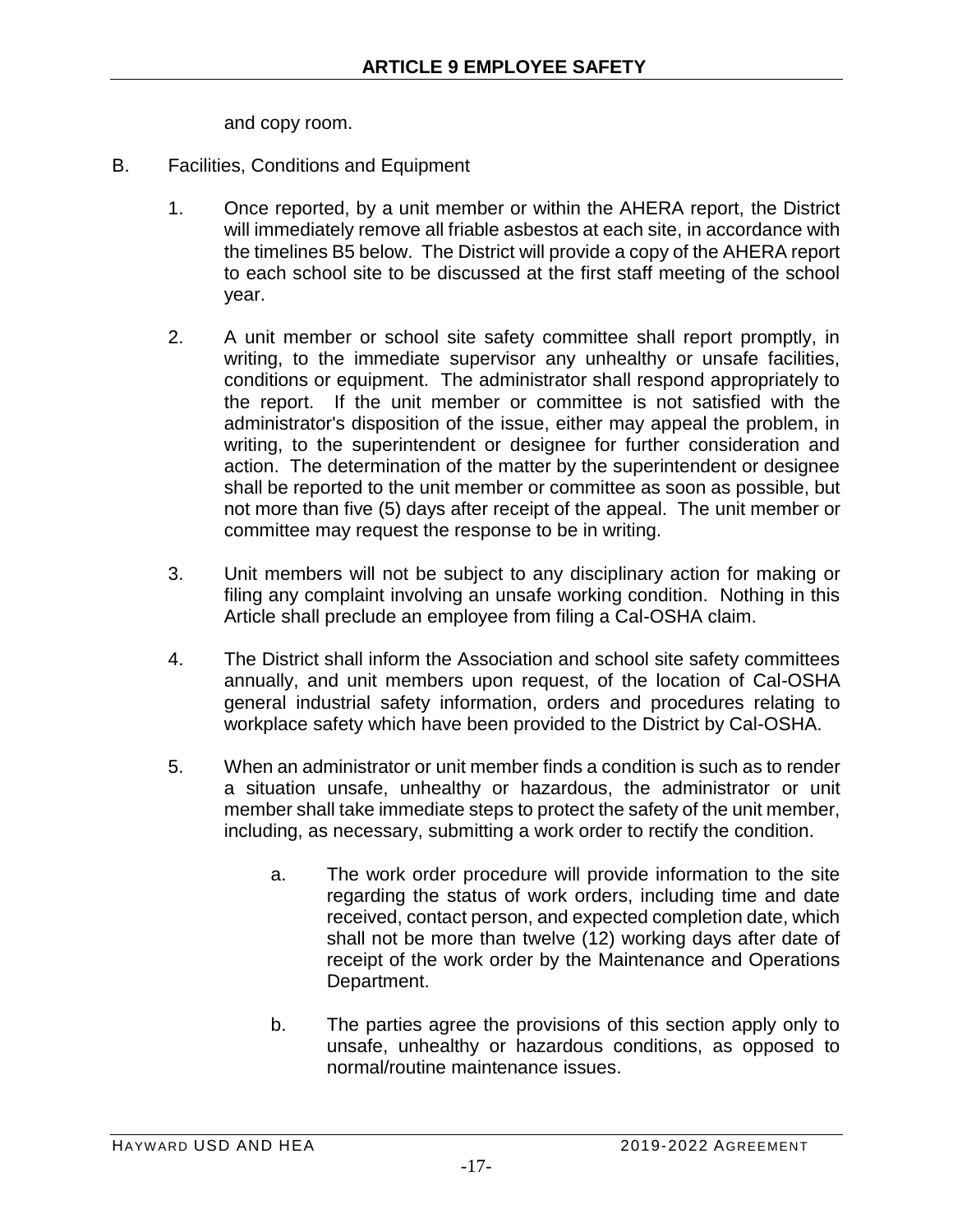- c. The parties agree that in some cases, interim measures may be utilized to temporarily rectify a condition, and that the undertaking of major repairs may need to be scheduled beyond the twelve (12) days in order to avoid disruption of educational programs and activities. The timeline for repairs beyond the twelve (12) working days will need to be mutually agreed upon by the HEA president or designee and an HUSD representative.
- 6. The District shall make an annual assessment of facility usage. The Association shall be provided a copy of the District's findings prior to presentation of the administration's recommendations on facility usage to the Board.
- 7. The school site safety committee shall review and make recommendations regarding student discipline which threatens the safety of students and staff, workroom conditions and the on-site maintenance of equipment and storage of supplies in science, computer, art, industrial technology, and home economics rooms.
- 8. In the event an infestation of vermin, insects or other unhealthful conditions is discovered, the District, will notify the site and impacted members fortyeight (48) hours prior, or as soon as possible with the member's consent, to the application of herbicides or pesticides.
- 9. The District shall post at each site a copy of the annual painting schedule for that site as soon as it is developed by the Maintenance Department. An opportunity for input by affected unit members shall be provided each site scheduled for painting. Alterations in that schedule shall be provided to the affected school site as soon as the changes in schedule are known. Affected unit members shall be informed at least three (3) days before their rooms are to be painted. The removal of graffiti, inflammatory or obscene language, signs or pictures or painting necessary to complete a repair to an unsafe condition may be done at any time without prior notice.
- 10. The District will respond affirmatively and responsibly to requests to test drinking water for contaminants at school sites. Any report shall be copied to HEA.
- 11. With new construction and modernization, as funding becomes available, classrooms will have doors which are lockable from the inside of the classroom.
- C. Legal Protection
	- 1. The Board, upon the request of a unit member, will provide for the defense of any civil action or proceeding brought against him/her, in his/her official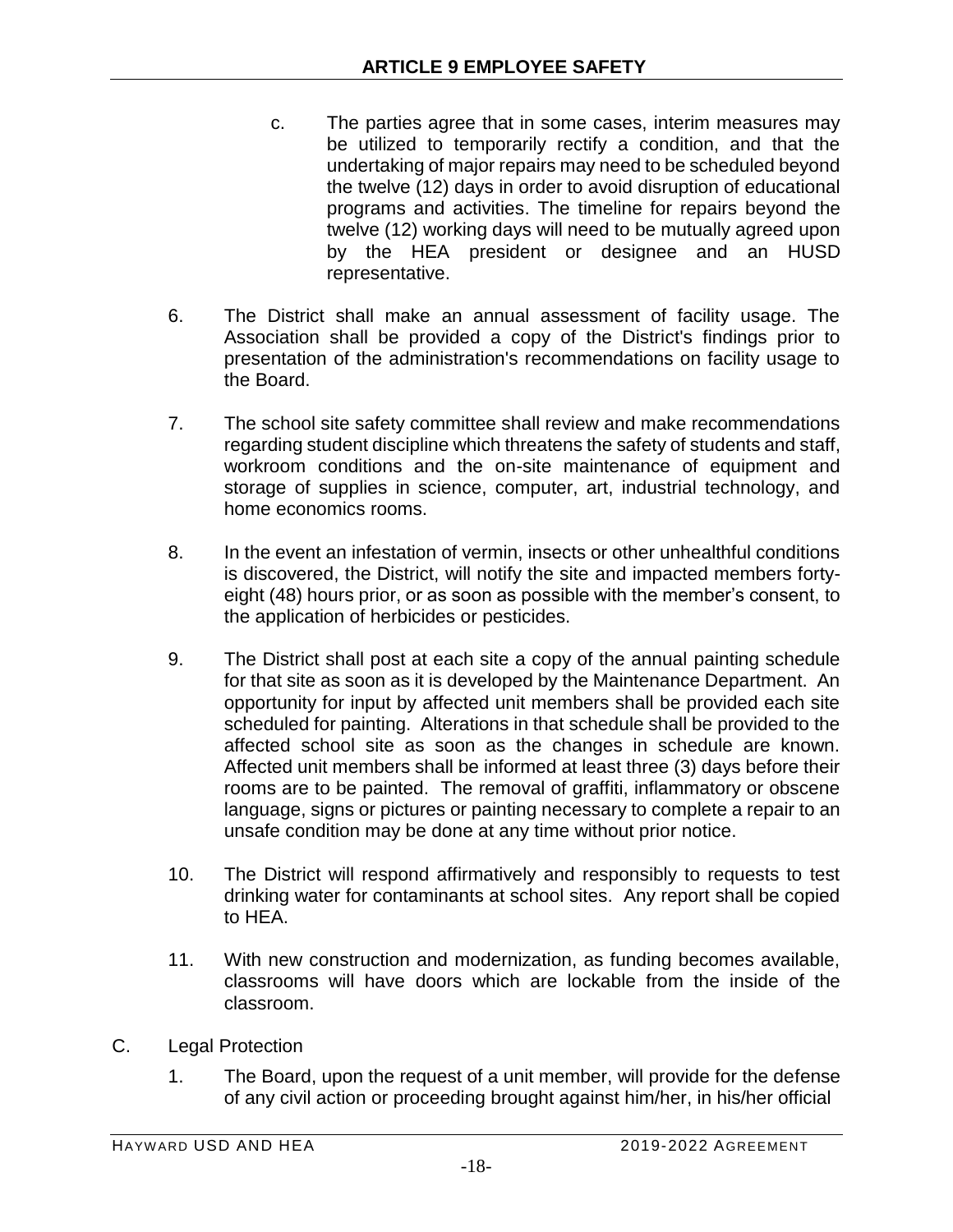or individual capacity or both, on account of any act or omission in the scope of his/her employment as an employee, provided that the unit member was not engaged in fraudulent, corrupt or malicious action, and provided that the action is not brought by the Board or an agent of the Board.

- 2. The Board will provide, at no cost to unit members, tort liability insurance coverage in the amount of \$1,000,000 in order to protect unit members from personal loss arising from any civil suits brought against them in connection with their employment.
- 3. Unit members will be legally protected and held harmless from all liability when conducting an approved field trip when held in accordance with the provisions of applicable codes, Board policies and administrative regulations.
- D. Assault, Insult, Abuse
	- 1. Unit members may use such force as is reasonable under the circumstances to protect himself or herself from attack, to protect another person or property, to quell a disturbance threatening physical injury to others, or to obtain possession of weapons or other dangerous objects upon the person or within control of a pupil.
	- 2. The unit member and his/her supervisor shall report promptly to the appropriate law enforcement authorities any incident in which a school employee is attacked, assaulted, threatened, or menaced by any pupil and/or parent.
		- a. Failure to make such a report involving an attack, assault, or physical threat by a pupil is a misdemeanor.
		- b. Following the above action, the "Report of Assault" form must be completed and forwarded to the Director of Student Services.
	- 3. If criminal or civil proceedings are brought against a unit member alleging that he/she committed an assault in connection with his/her employment, such unit member may request the Board to furnish legal counsel to defend him/her in such proceedings. If the Board, after a request, does not provide such counsel and the unit member prevails in the proceedings, then the Board shall reimburse the unit member for counsel fees incurred in his/her own defense and shall reimburse the unit member for any loss in salary providing that:
		- a. The assault was not malicious.
		- b. The action was not a proceeding between the District and the unit member.
	- 4. When a unit member is injured as a result of an assault, (s)he shall immediately submit to his/her supervisor a workers' compensation injury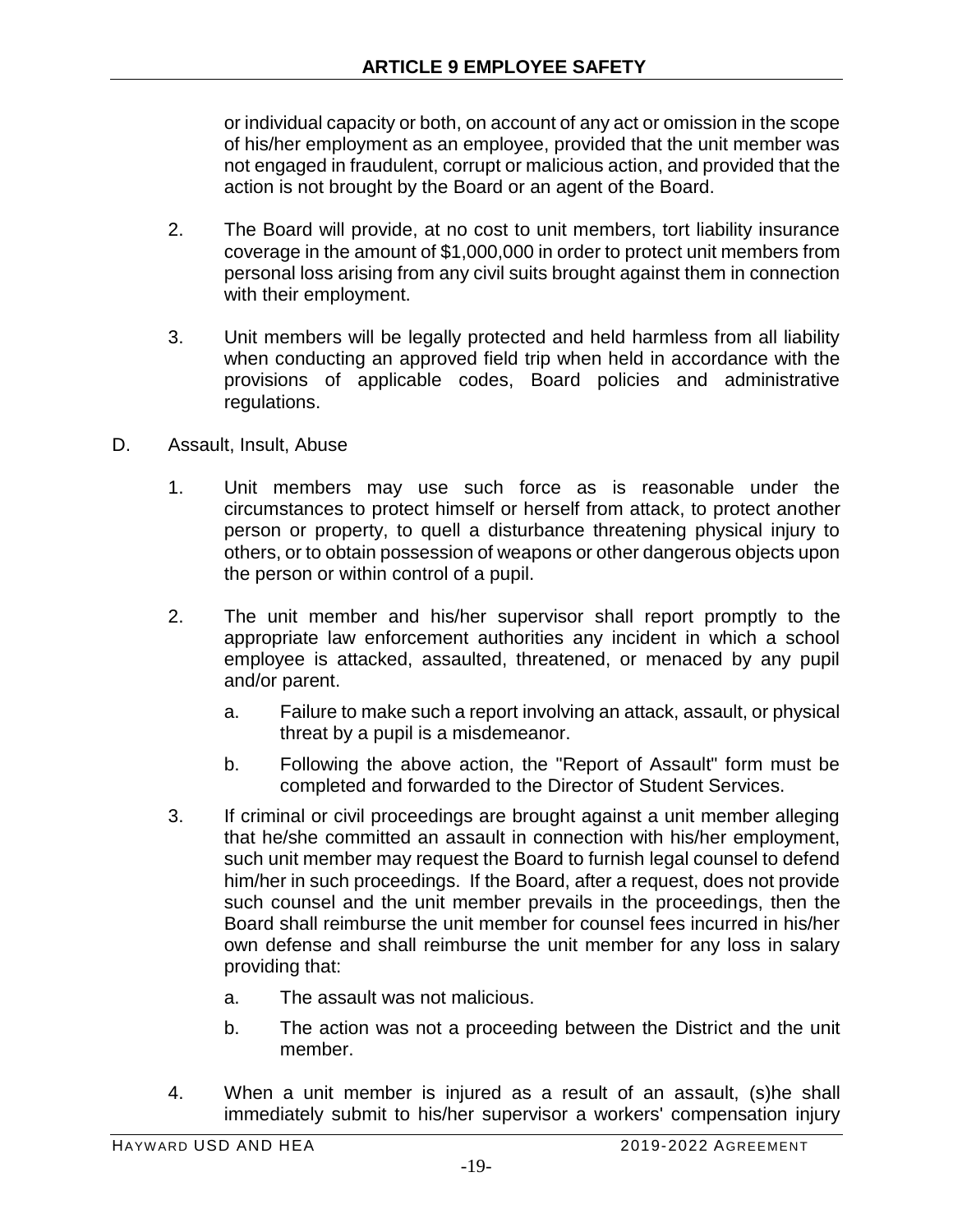claim form. Medical expenses will be covered under the workers' compensation provision of the law. Unit members will be reimbursed for personal articles damaged during an assault under the provisions of this article, section F.

- 5. Annually, the District will provide unit members with a written summary of their legal protections, including, but not limited to, assaults, subpoenas, court appearances representing the district.
- 6. The District shall provide a one day in-service training to unit members on assault intervention skills. This in-service training shall be voluntary and provided on a yearly basis.
- 7. After the unit member has been involved in a violent or traumatic incident at the site, the unit member will be provided release time as mutually agreed upon by the unit member and the site administrator.
- E. Suspension of Pupils

Consistent with the pupil's due process rights, a teacher may suspend for any of the acts enumerated in Education Code section 48900, any pupil from his or her class for the day of the suspension and the day following. The teacher shall send the pupil to the principal for appropriate action and there shall be an immediate written report to the principal of the suspension. As soon as possible, the teacher shall ask the parent or guardian of the pupil to attend a parent-teacher conference regarding the suspension. A school counselor or a school psychologist may agree to attend the conference. A school administrator shall attend the conference if the teacher or the parent or guardian so requests. The pupil shall not be returned to the class from which he or she was suspended, during the period of the suspension, without the concurrence of the teacher of the class and the principal. A student suspended from a class shall not be placed with any other teacher during the duration of the suspension. Any student placed on an in-house suspension may be placed in a site designated detention room led by the Detention Room Assistant based on availability. At the secondary level, if the pupil is assigned to more than one class per day the suspension shall apply only to the class period from which the pupil is suspended.

- F. Personal Property Loss
	- 1. The District shall reimburse unit members for the repair or replacement of personal property of the unit member lost, stolen, soiled, damaged or destroyed while the unit member was on duty in the school, on the school premises or at a school-sponsored activity, including but not limited to home visits, unless such damage or loss is due to negligence by the unit member.
	- 2. In the event a payment is made under this agreement, the District will, to the extent of such payment, be subrogated to any right of the unit member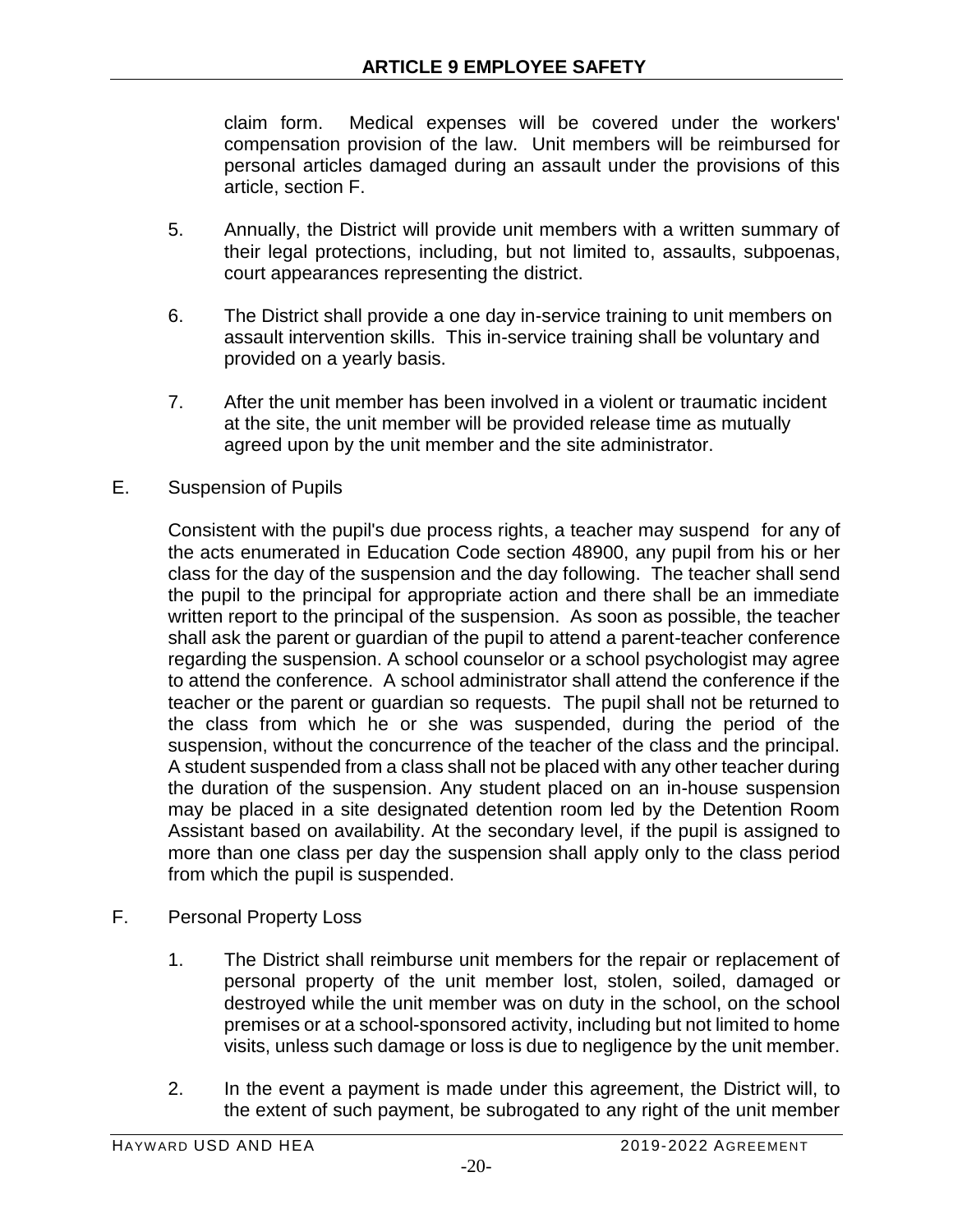to recover compensation for such damaged property. The District will be entitled to enforce its subrogation right in any court of competent jurisdiction.

- 3. The maximum amount of the District's reimbursement shall be no more than \$600.00 or less than \$30.00 per incident. Exception: Replacement of dentures shall not be subject to the \$600.00 limitation.
- 4. The District shall create a separate fund in the amount of \$10,000 per year for the purpose of reimbursing unit members for damage to personal transportation.
	- a. HEA and HUSD agree to the following procedures for implementing the personal automobile damage fund. This provision is not intended to cover personal property of the unit member, borrowed vehicles belonging to others that are not insured for damage or collision as required by state law, collision damage to other vehicles, personal injury, or time away from work as a result of the incident.
	- b. If a unit member's personal transportation is damaged while on school business, excluding to and from work, the unit member will submit a claim to HUSD Risk Management/Workers Compensation department. The District will reimburse the cost of a unit member's automobile deductible and any other unreimbursed expenses such as towing or car rental not covered by his/her insurance.
	- c. In the event a claimant does not have comprehensive insurance coverage to cover the loss, the fund shall pay up to \$1,000. If, on the last day of school, money remains in the fund, then representatives of HEA and the District shall meet to determine the portion of the fund to be distributed to claimants whose cost exceeded \$1,000.
	- d. The District may recover from the party deemed responsible for causing the loss, the amount of money that has been paid to the claimant herein, should other assets or insurance coverage be presented in the future.
	- e. Risk Management will use the fund to cover claims as they occur during the year. The District and the Association will meet if there is an issue regarding a claim or number of claims a unit member or unit members are making. The parties shall also meet if the fund falls below \$500. The District and the Association will mutually agree upon any remedies or actions taken at these meetings.
- G. Equipment Loss
	- 1. The District shall reimburse unit members for the loss, destruction or damage by arson, burglary, or vandalism of property used for school instructional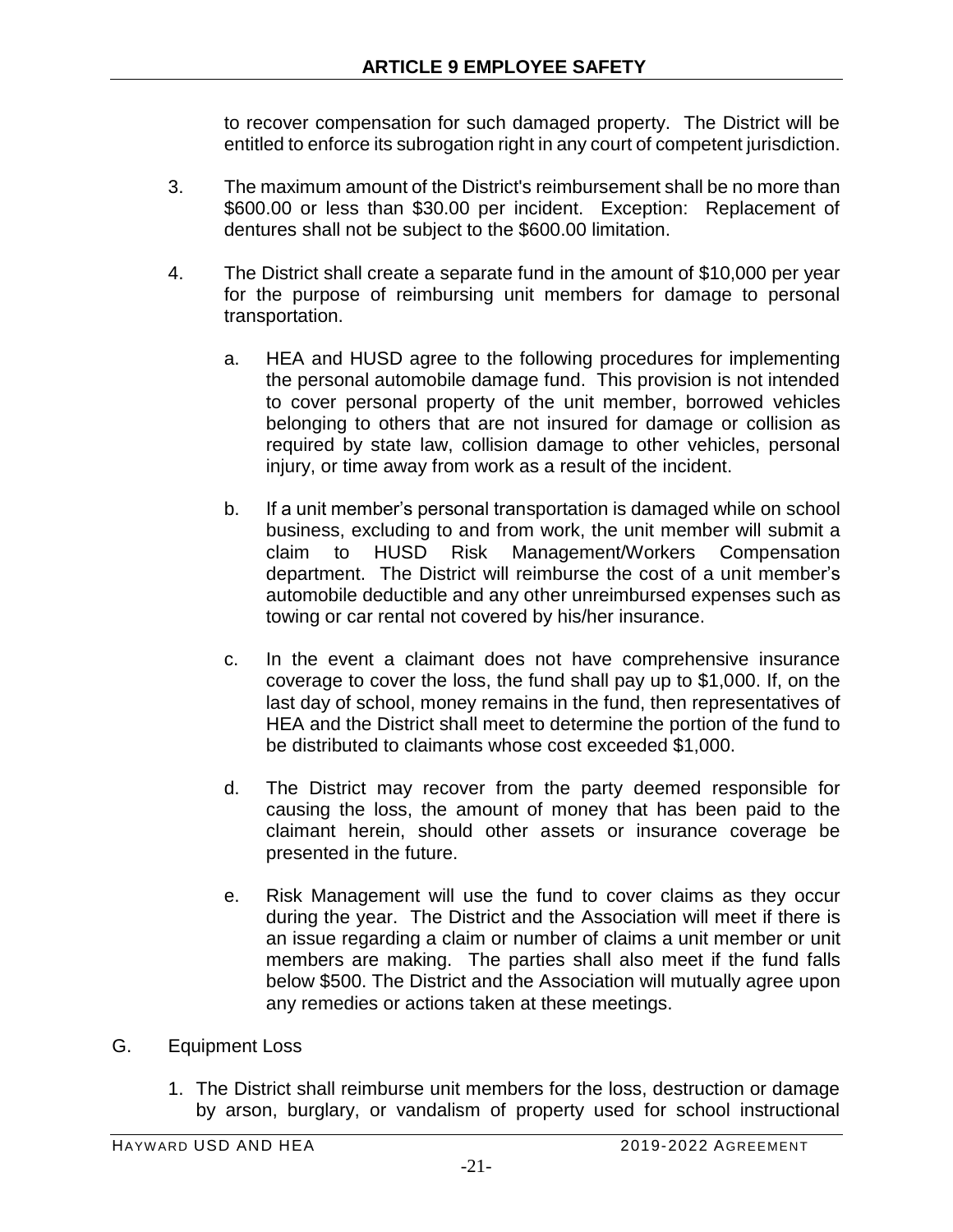purposes in the District. Reimbursement shall be made only when approval for the use of the personal property in the school was given before the property was brought to school and when the value of the property was agreed upon by the person or persons bringing the property and the school administrator or the person appointed by him/her for this purpose, at the time the approval for its use was given. Approval for the use of property shall not be unreasonably withheld and shall be consistent with Article 25 (Academic Freedom).

- 2. The maximum amount of the District's reimbursement shall be no more than \$600.00 or less than \$30.00 per incident.
- H. Opening and Closing of Building

If a Children's Center unit member is assigned the responsibility for the opening and closing of a building and said unit member is concerned for his/her safety, and in the absence of another District employee, said unit member may call District security for assistance.

I. Student Attendance and Discipline

The District and the Association shall establish a discipline committee to review and make recommendations upon District Attendance and Discipline Policies. The committee shall be composed of equal numbers of unit members and administrators, but shall not exceed eight (8) total members. The unit members shall be selected by the Association. The recommendation of the committee shall be forwarded to the Superintendent and the Board.

J. Quarterly Reports

The District shall provide HEA with copies of reports of the California Safe Schools Assessment - School Crime Reporting Form as submitted by the District. The District shall also provide HEA with the summary report and the composite report from the state.

- K. Specialized Health Care Procedures
	- 1. Unit members, with the exception of nurses, shall not be required to provide and conduct necessary specialized health care procedures including, but not limited to, dispensing medication, catheterizations, crede', diapering, injections, ileostomies, colostomies, gastrostomies, tracheotomy, suction, oxygen administration, gavage feeding, and draining with the exception of emergencies and field trips and only if they have received appropriate training.
	- 2. Unit members may choose to voluntarily accept professional training in the handling of any specialized health care services in K.1.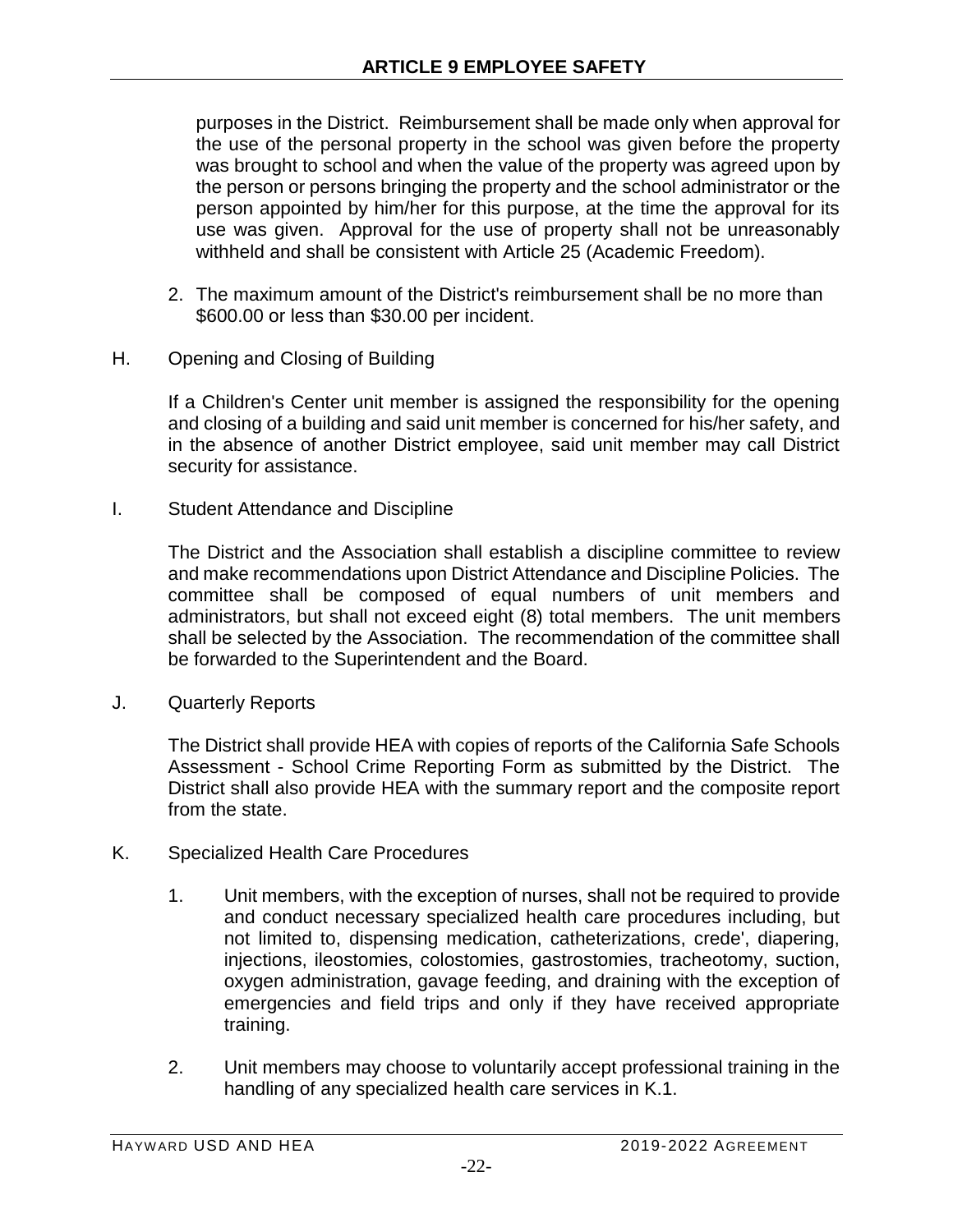- 3. The District shall provide to unit members training in the handling of blood and bodily fluids and shall provide equipment including, but not limited to, latex gloves, disposable mouth to mouth breathers, and facilities to wash with anti-bacterial soap and hot water at every site.
- 4. Any training in specialized health care procedures will apply for the school year in which it was given. Training shall be provided prior to the placement of the student in the classroom. Follow-up training in subsequent years will be provided when requested by the unit member.
- L. Communications
	- Each unit member shall have access to a district issued walkie-talkie, cell phone, or comparable equipment for the purposes of communicating with the site office, other appropriate personnel or emergency services via a walkie-talkie, cell phone or comparable equipment. The district issued walkie-talkie, cell phone, or comparable equipment shall be available whenever the teacher is supervising or instructing students outside of a classroom, including, but not limited to, field trips, yard duty and PE. The unit member and site administrator shall meet to reach consensus on the mode of communication that best serves the safety needs of our students and staff. If consensus is not reached, HEA and HR will meet with the administrator and unit member to reach consensus.
	- 2. All rooms will have a working phone for purposes of communicating with the site office, other appropriate site personnel and access to outside lines including 911.
- M. Shelter in Place
	- 1. Drills will be coordinated and scheduled on a rotating basis by the site safety committee in collaboration with SBDM. Any more than two preps and/or collaborations times lost, due to drills, will be compensated at the hourly rate of pay.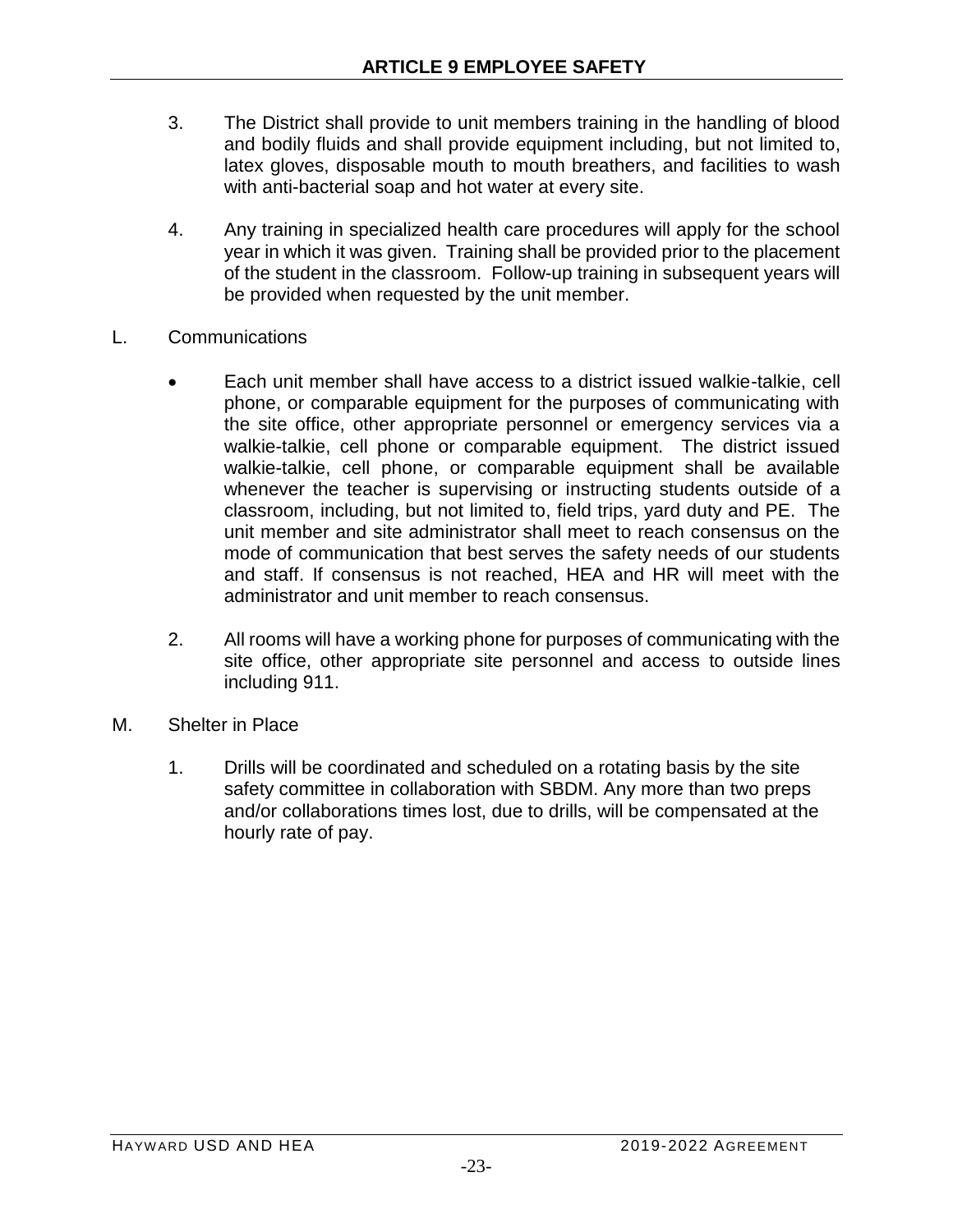#### A. Hours

- 1. Workday
	- a. The length of the workday during the regular year for full-time unit members, including preparation time, lunch period and time required before and after school, shall not exceed the following:
		- (1) Elementary (K-6) 7 hours
		- (2) Secondary (7-12), including Continuation High Schools, and Day Adult - 7 1/4 hours
		- (3) Counselors 8 hours
		- (4) Children's Center 7 1/2 hours
		- (5) School Psychologist 8 hours
		- (6) Speech & Language Pathologist 7 hours
	- b. Beginning the 2020-2021 school year, teachers' instructional day, including preparation periods in grades K to 12 shall be no more than:

260 minutes in kindergarten 330 minutes in grades 1-3 330 minutes in grades 4-6 397 minutes in grades 7-12 (For grades 9-12 the minutes include nutrition, 7-10-minute passing periods, and advisory/announcements).

- (1) A teacher whose regularly scheduled teaching day starts before the normal teaching day, shall be entitled to leave at the end of the hours set forth in section A. 1. a. Teachers may volunteer to teach a zero or seventh period. A teacher may request to have their workday hours changed from the normal teaching day to leave earlier if teaching a zero period or arrive later if teaching a seventh period. The teachers' workday schedule shall be contingent upon the overall impact on the master schedule and the number of sections needed in a given subject area.
- (2) In any event that a bargaining unit member is required to remain on campus because the unit member's assignment results in the unit member working beyond the contractual workday, the bargaining unit member will receive his/her per diem hourly rate of pay per the number of hours extended outside of their workday.
- (3) No full-time unit member shall be required to teach more than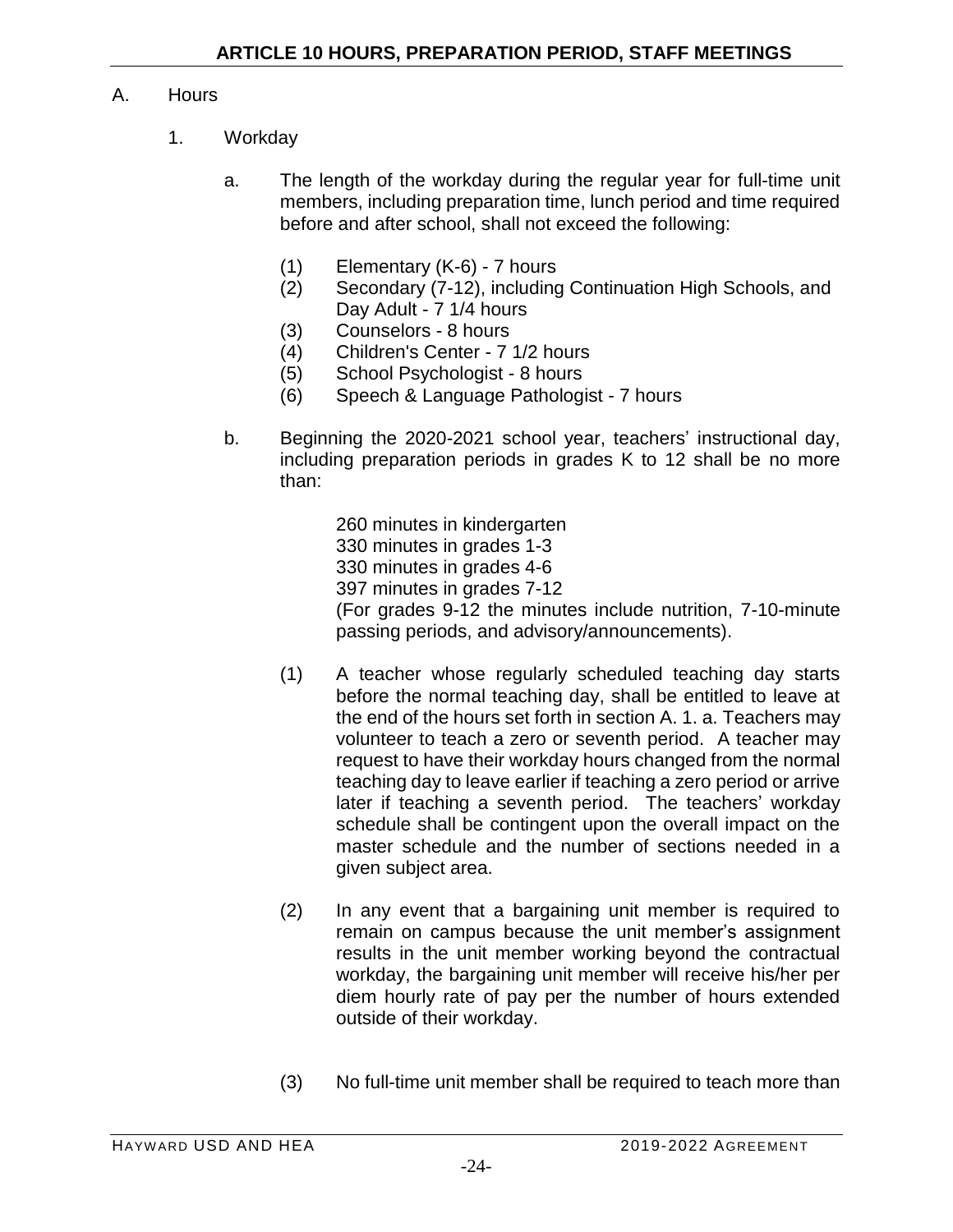three (3) different classes per term (e.g. Geometry, Pre-Calculus, Math A). Teachers with less than four (4) years of teaching experience shall not be required to teach more than two (2) different classes per term. Exceptions to either case above, may be made with the consent of the teacher. If two classes are the same with the exception of their sheltered designation, they will be considered the same class. This article shall not apply to teachers who are teaching within the special education or music programs.

- (4) The adult education instructional day is defined as 300 instructional minutes composed of five (5) teaching periods of sixty (60) minutes in length, excluding passing time and breaks.
- c. Instructional time for students shall be no less than:

36,000 annual minutes in kindergarten 50,400 annual minutes in grades 1-3 54,000 annual minutes in grades 4-8 64,800 annual minutes in grades 9-12

- (1) Provided State law permits instructional minutes in staggered reading programs in grades 1-3 count towards the State's annual instructional requirement for students, the District will continue the existing staggered reading program.
- (2) No later than the third week of the first trimester of the school year, if one or more teachers within a grade level desire to unstagger, they shall consult with all teachers within the grade level. Thereafter, the teacher(s) desiring to unstagger shall submit a written proposal to SBDM, which shall state the reasons for the request and whether the other teachers within the grade level support the request.

SBDM will review the proposal and make adjustments to the day to day operations impacted by the proposal including scheduling and any waivers that need to be submitted.

- (3) Unit members staggering shall inform the District and HEA.
- (4) Each site decision is unique and shall not be deemed precedential in respect to any other site.
- d. Minimum days shall be established by the District on an as-needed basis. The District shall attempt to schedule district-wide in-services and district-wide meetings affecting the elementary level at times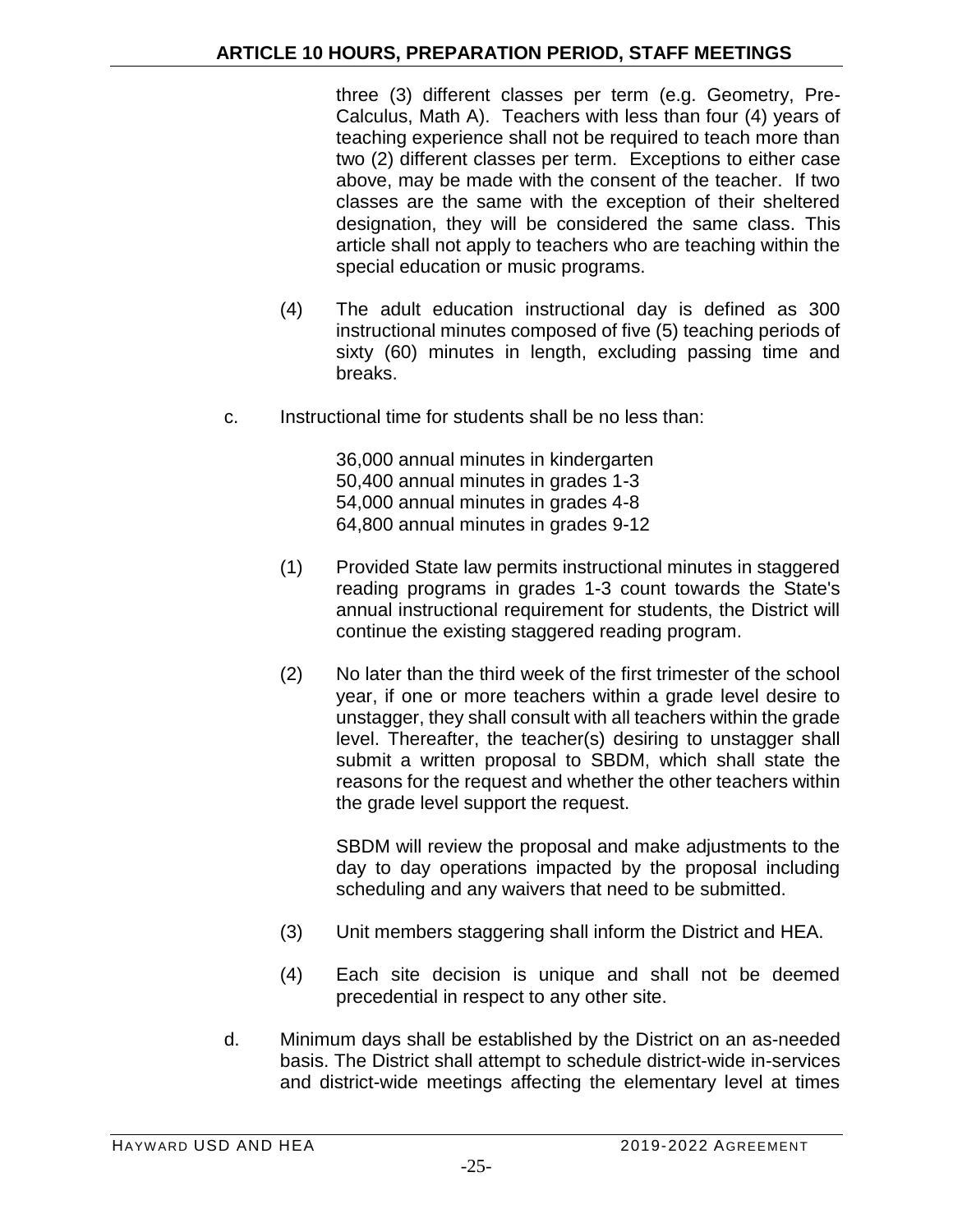when all year round schools are in session.

- e. Shortened Wednesdays at the Elementary Schools will be allocated to collaboration time and 50 minutes of preparation after the instructional day.
- f. Kindergarten teachers may request to have a split/staggered schedule for their class as long as all students receive the 36,000 annual minutes required for kindergarten.
- g. Unit members will make every reasonable attempt to hold a face-toface conference with each student's parent/s, guardian or designated person with educational rights during elementary conference days. If a teacher's attempts to schedule such a conference fail, the teacher will make a reasonable effort to hold a telephone conference instead, and will note the telephone conference date or the attempts on the conference schedule.
- h. Unit members are entitled to a daily thirty (30) minute duty-free lunch period. In addition, Children's Center unit members are entitled to a daily 40-minute preparation period and a daily duty free 15-minute break.
- i. Adult Education
	- (1) For Adult Education, the unit member's schedule shall adhere to the following guidelines: a five (5) minute passing time between each class period, a fifteen (15) minute break between second (2nd) and third (3rd) period, between the end of the third (3rd) period and before the beginning of the fifth (5th) period.
	- (2) An early or late lunch will occur. Unit members shall have final decision of whether to take early or late lunch. Lunch schedules shall be determined prior to the printing of the adult school quarterly schedule.
	- (3) The on-site duty time for full-time unit members shall be seven and a quarter (7¼) hours per day. This time includes all instructional time, a forty-five (45) minute duty free lunch time, office hours and passing time and duty free break time.
	- (4) Office hours (a) each teacher will schedule on-campus office hours commensurate with his/her work day. (b) Office hours are by definition, a combination of preparation time, conference time, collaboration time, and a program development time, as determined by the unit member.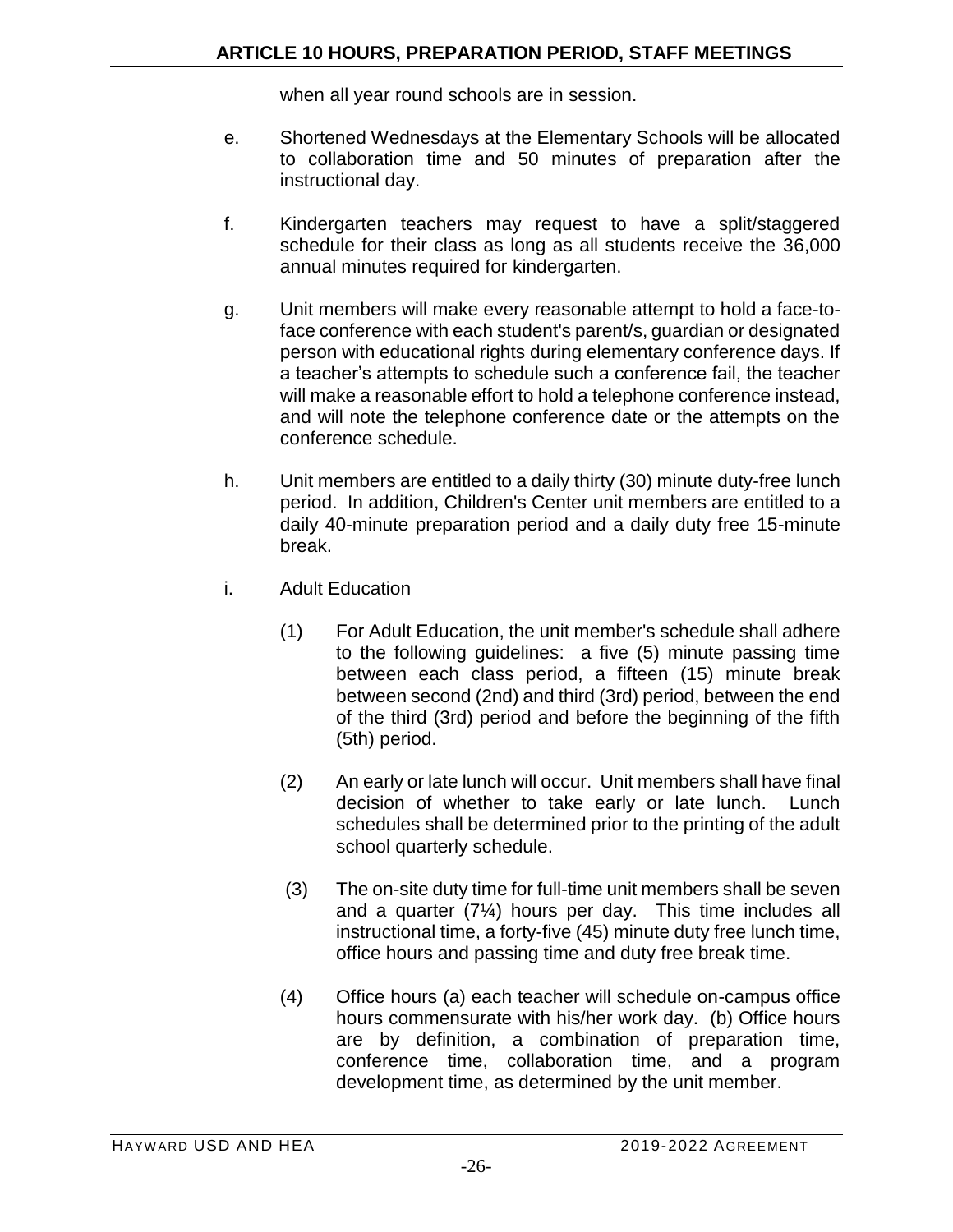- (5) Adult Ed hourly unit members who must submit weekly attendance forms shall have mailing envelopes with postage provided to them or, if they must personally deliver the forms, shall receive mileage at the IRS rate.
- j. The District will annually review the schedules of teachers who are assigned to two or more schools in the same day. The District shall make adjustments in these schedules to provide reasonable travel time for these teachers. HEA and the district will reach consensus on the time matrix which will be included in the appendices herein.
- 2. Additional Required Time
	- a. In addition to the work day, each unit member in the elementary, intermediate, and comprehensive high schools will be required to perform no more than 40 hours of additional duty time per year per unit member. Among these duties which the District assigns within these 40 hours are mandatory committee meetings, faculty/district meetings, IEP meetings, parent conferences, (additional to those on scheduled conference days), Back-to-School Night and Open House, before - and after - school bus duty and/or yard duty, and the supervision of students at extra or co-curricular activities.

School psychologists, speech therapists/pathologists and Special Education resource specialists shall be exempt from yard duty.

- b. Special day class teachers are responsible for students being met at the bus at the beginning of the students' school day and for students being escorted to the bus at the end of the students' school day. However, the teacher may instruct his/her Paraprofessional to perform the actual service.
- c. Once a bargaining unit member has reached 40 hours, then any meeting scheduled outside of the workday will be optional and if attended will be compensated at the hourly rate.
- 3. The supervising administrator, with consultation and advice of the staff, shall provide for equitable extra duty assignments of all employees and the scheduling of student activities supervision. An annual report will be made available to the site representative upon request.
	- a. At the high school, if it is necessary to have unit members provide supervision on a non-work day, the site administrator shall first ask for volunteers. If there are not enough volunteers, the principal may assign unit members to this supervision. Any unit member providing non-work day supervision will be paid at the hourly rate for hours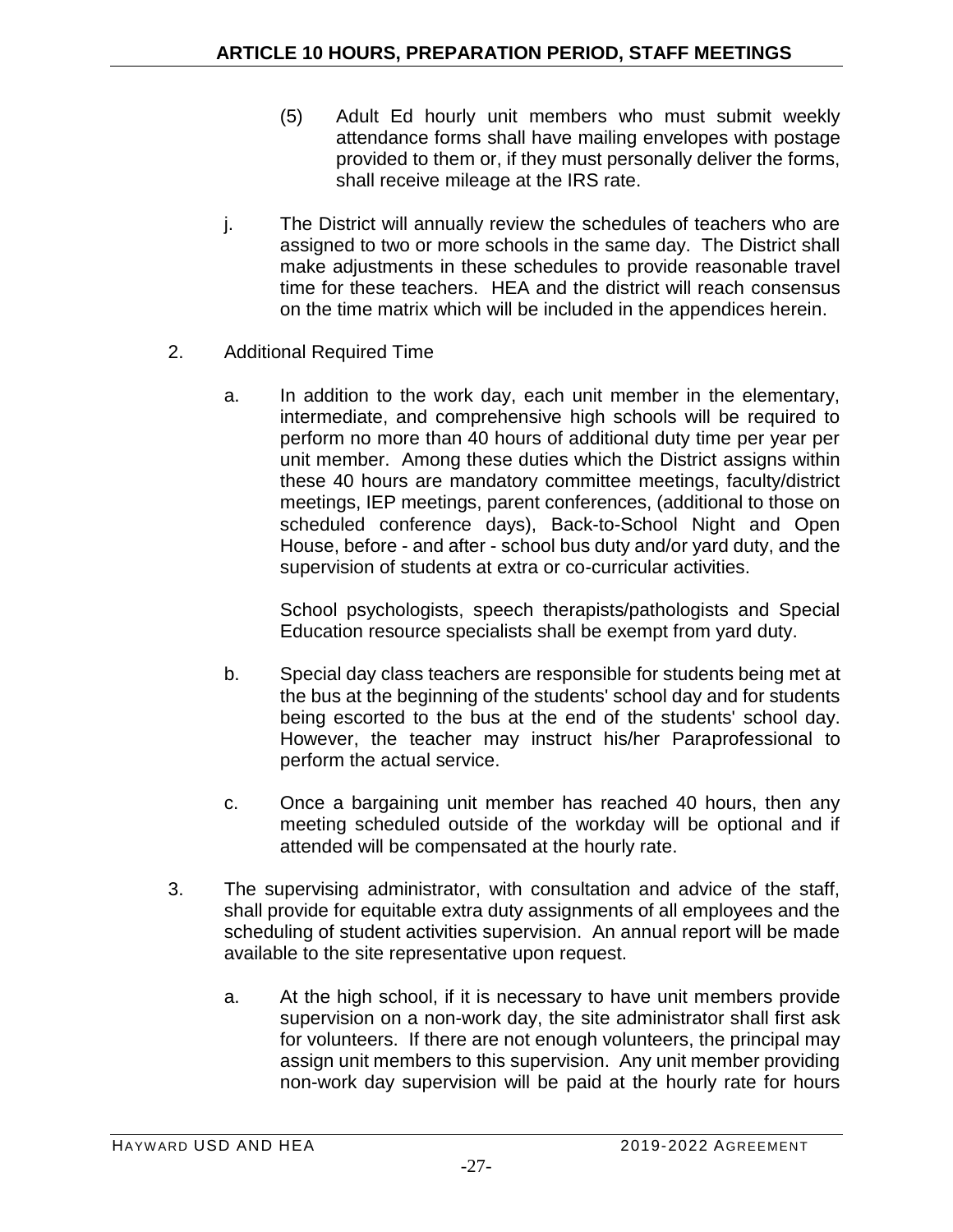worked.

- b. Teacher-in-charge assignments shall be voluntary. If a unit member volunteers for such an assignment, the District shall inform him/her of liability issues, duties, and responsibilities.
- c. Each site will have a written plan to cover teaching assignments when a substitute is not available. The plan shall outline the options for supervision of uncovered classes at the site. The written plan may include administration as the first option. The plan may also include teachers who volunteer to use their prep time. Teachers who volunteer to use their prep time can decline at any time. Development of the list of options shall be the responsibility of the site administrator working with the site-based decision making team or using a process agreeable to the site administrator and staff. If options developed include teacher supervision of additional students in a teacher's classroom, at the elementary grade levels, students must be placed in classrooms within two grade level spans and shall not exceed five (5) students per teacher. As part of the site plan SBDM will also consider placing the additional students within the student's instructional program including but not limited to DLI, Bilingual, Special Education, etc. Unit members shall not be assigned a classroom, all day, to cover for the absence of a substitute. At the secondary level, PE teachers shall have the option of accepting students from another PE class. Teachers shall have the right to decline at any time.
- d. Teachers will be paid for an additional hour at the hourly rate when voluntarily using their prep time for subbing. Unit members who voluntarily accept up to the additional five (5) students in the absence of a substitute referred to A.3.c. herein, will be paid a stipend of \$60..
- e. School Psychologists, Speech Therapists and Special Education Resource Specialists shall be exempt from yard duty assignments.
- f. When a unit member is assigned to more than one site, extra duty assignments shall be at his/her school only.
	- (1) Home school shall be defined as the site at which the unit member spends a majority of his/her assignment.
	- (2) If the unit member's assignment is split equally among the sites, the home school shall be determined by mutual agreement among the unit member and the site administrators involved.
- 4. Work Year & Workdays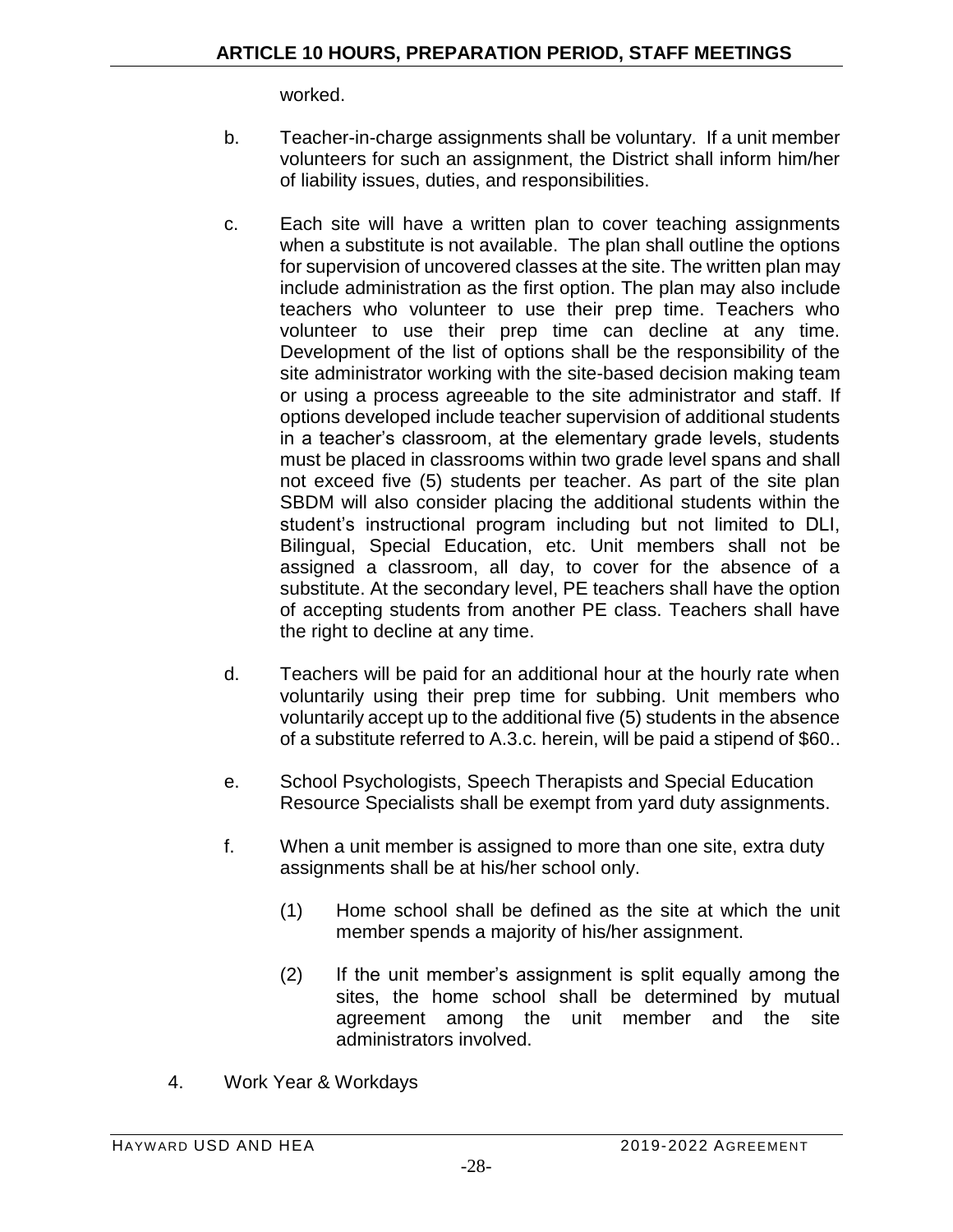- 1. The work year for unit members on the teachers' salary schedule shall be 183 days during the life of the contract. The number of work days during the length of the contract shall be the number of days as per paragraph b. below.
- b. The number of work days in the school year for the following positions shall be:

| Teachers and Other Unit Members not Listed Below   | 183 days |
|----------------------------------------------------|----------|
| <b>Year-Round School Employees</b>                 | 183 days |
| <b>Counselors/Social Workers/Speech Therapists</b> | 188 days |
| <b>Program Resource Teachers</b>                   | 188 days |
| <b>Teacher Trainers</b>                            | 188 days |
|                                                    |          |

Children's Center and Latchkey Employees

225 days,except those employees desiring to work a shorter work year, may request, and be granted such a leave, provided the request is made by May 15 of the preceding school year. Latchkey employees who work 183 days will be considered full-time.

School Psychologist 192 days

- c. All unit members at each Children's Center shall be given the opportunity, at least once a year, to alternate shift assignments. The procedure to be used for determining the shift assignment shall be determined by a majority vote of the unit members at each center.
- d. A calendar will be established prior to the end of the preceding school year. The District and HEA will work toward a multi-year calendar. The District and HEA will begin calendar negotiations by February 1<sup>st</sup> of each school year. Every effort will be made to create a two-year calendar.
- e. Teacher Workdays

Elementary (K-6)

Work days will be placed on the first day of the work year, the last day of the work year and one additional day to be used for a parent conferencing day to be determined when the calendar is being negotiated. It is understood that two days prior to the parent conference days will be shortened or minimum days and teachers will be required to work twentyone (21) hours during those three days.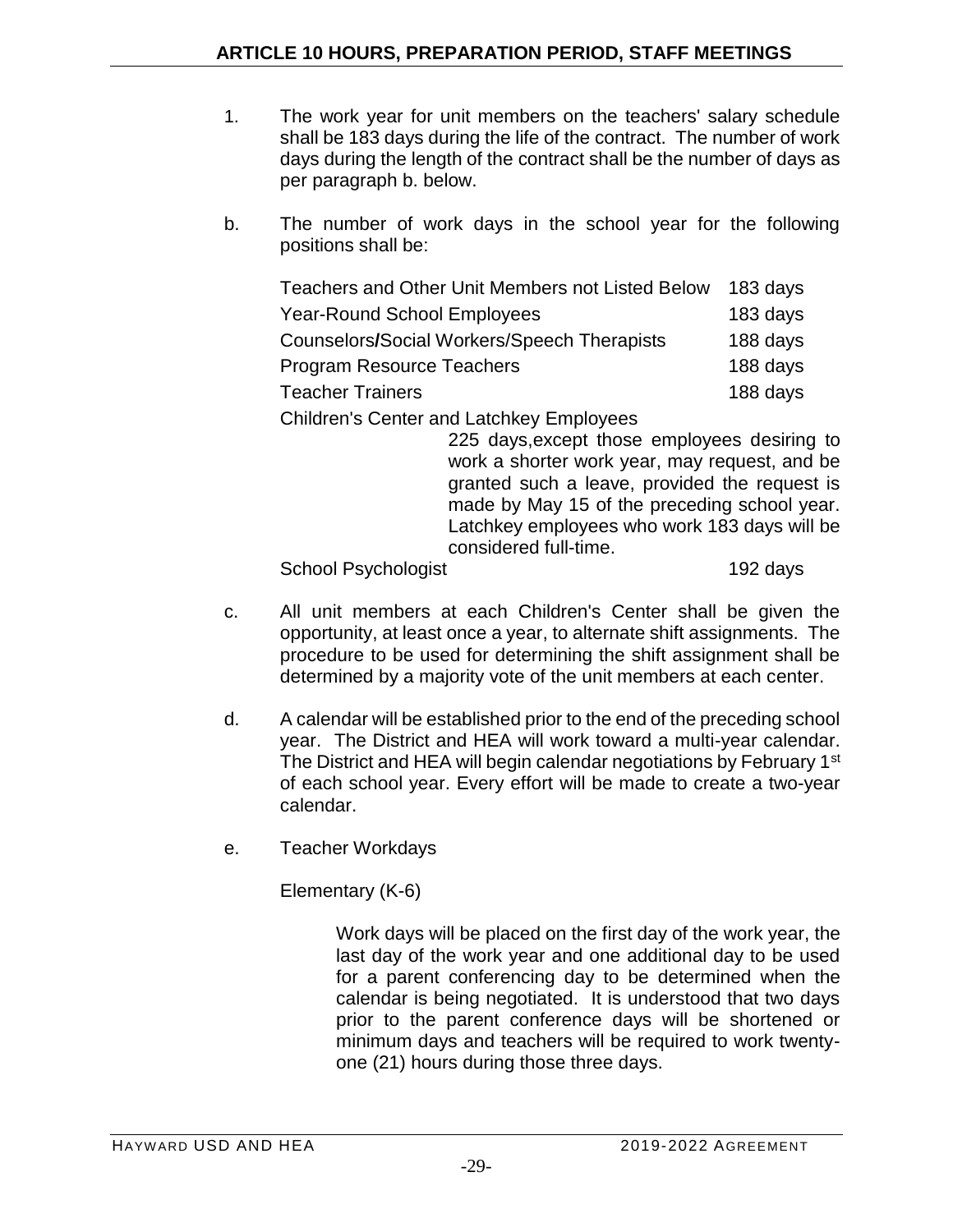#### Secondary (7-12)

Workdays will be placed on the first day of the work year, the last day of the work year and one additional day for secondary schools between the  $1<sup>st</sup>$  and  $2<sup>nd</sup>$  semester (mid- year) and for Restructured High Schools between the second and third term (mid-year). Advanced Placement (AP) teachers will be given two (2) release days per semester to be used to support their AP class assignment. The scheduling of the days will be determined by the teacher with the consensus of the site administrator.

- 5. Children's Center days of non-responsibility shall be established by mutual agreement between unit members and the District. If mutual agreement is not reached, the District may assign such days, based upon specified concerns that relate to the program and its efficient operation. Upon written request the District will give written reasons for its decision on the assigning of non-responsibility days. No later than September 1, the schedule of nonresponsibility days as established for the staff at the Children's Center site, shall be posted at a place where unit members frequent. Such schedules shall be updated, as necessary, to reflect any changes.
- 6. Year-round school unit members shall have reasonable access to the use of the Instructional Resource/Communication Center during the year-round schedule.
- 7. Subject to administrative approval, all unit members shall be afforded opportunities to volunteer to participate in District-approved committees, offsite conferences and workshops.
- B. Staff Development Days
	- 1. The District will provide bargaining unit members with three mandatory days of professional development programs which are structured to support standards based instructional programs, District goals and objectives, federal and state mandates, and site plans. In order to receive any compensation for attending a staff development program, attendance during the entire program is required. Individual sites shall select programs from a menu of programs as identified by the District and HEA through mutual agreement. The dates of staff development days shall be uniform and set on the approved calendar. The content of staff development days shall be determined by site-based decision making or its equivalent. The District shall provide relevant professional development to all bargaining unit members. All sites must submit their program selections and planned program dates to the Associate Superintendent of Educational Services no later than thirty (30) days before the intended professional development. Sites may choose to participate in those opportunities which best meet the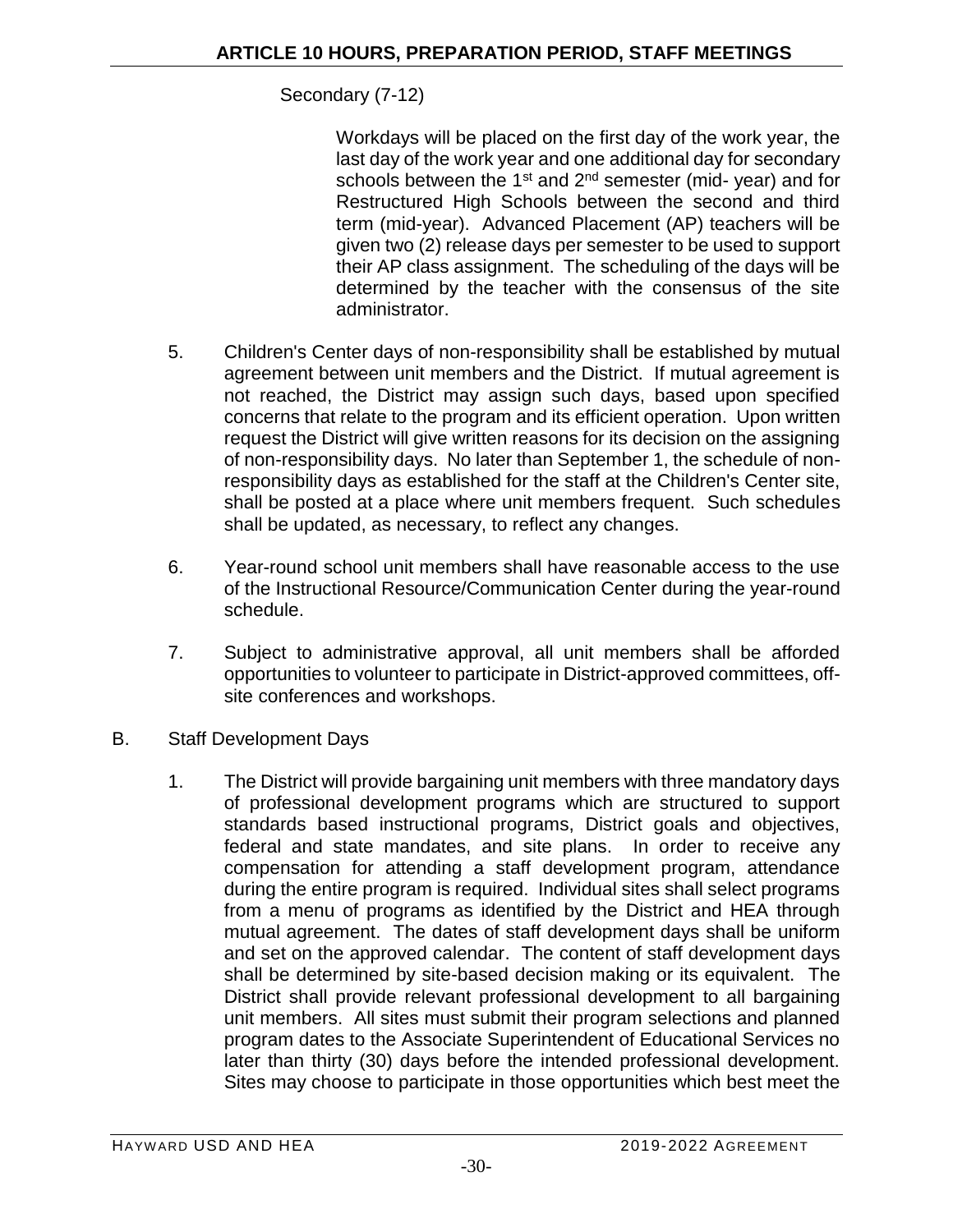academic needs of students based upon review and analysis of multiple forms of student data, including results from local, state, and national assessments.

During the term of this agreement, the District has the discretion to provide up to two (2) additional days of professional development programming. Attendance at these additional days is voluntary and shall be compensated at the unit member's per diem rate.

If the State provides funding for such staff development days in succeeding years of this Agreement at the same or a higher rate of reimbursement, such staff development days shall be offered in accordance with the terms of this section. If funding is not continued, this provision shall be inapplicable. If a lower level of funding is conferred, the parties shall reopen this section of this Agreement.

There will be an annual review of this section of the Agreement by HEA and the District. Any modifications to this section of the Agreement will be as mutually agreed by the parties.

Unit members paid on the 186 day salary schedule shall have 180 student instructional days, 3 teacher work days, and 3 staff development days. For each year of the agreement, the District may offer up to 2 additional voluntary staff development days to be paid at each unit member's per diem rate.

- 2. Summer staff development shall be voluntary and may be offered during both the year-round and traditional school's shared weeks of summer break. Training may be offered during the school year when both year-round and traditional year schools are in session.
- C. Preparation Period
	- 1. Elementary Preparation Period

Each elementary general and special day class teacher will be provided with 150 minutes a week of preparation time within the instructional day. A preparation period will be no less than 30 consecutive minutes.

- a. The administration at each school shall develop a preparation period to provide:
	- (1) Each full-time elementary teacher including the preparation teacher assigned in Grades 1-6, 150 minutes within the instructional day per full week and scheduled preparation periods on partial weeks commencing no later than the third student day of a school year and ending the last full student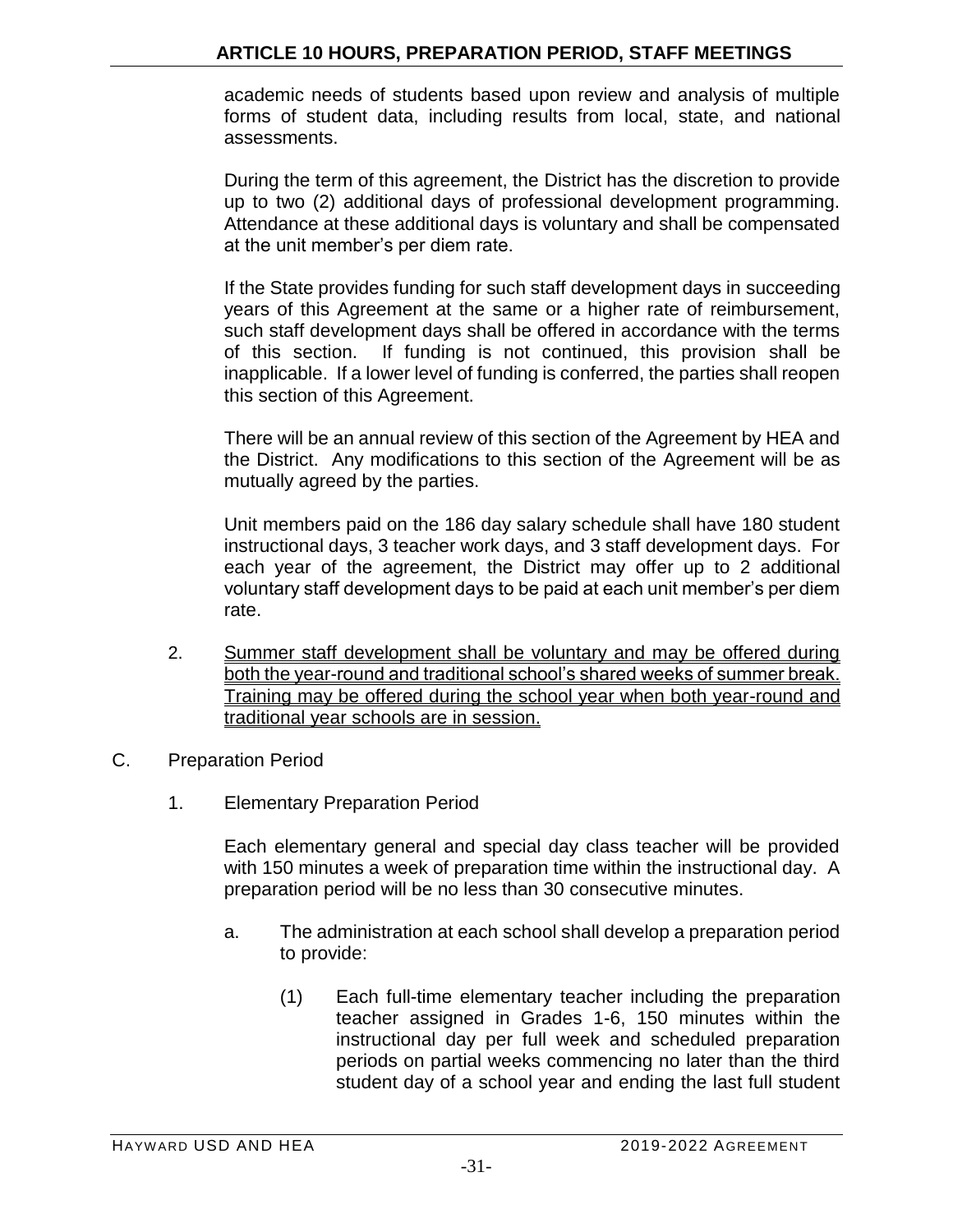day of the school year (shortened Wednesdays are not considered minimum days). Unit members shall have two (2) preparation periods scheduled in one day once during a two (2) year period unless (s)he volunteers to do so. Before it becomes necessary for a unit member to have two (2) preparation periods scheduled more frequently, the parties agree to meet to determine if there is an alternative.

- (2) Each half-time elementary teacher, including the preparation period teacher assigned in Grades 1-6, with one-half of the total time of prep periods provided full-time elementary teachers.
- (3) All other part-time teachers shall receive a pro-rated salary compensation and/or preparation time comparable to the percent of their part-time salary.
- (4) In the event the preparation time is provided by scheduling a shortened instructional day, such preparation time shall be scheduled during the hours of the regular full-time instructional day.
- (5) The preparation period schedule shall be designed in a matter that will provide distribution of each teacher's preparation periods throughout the year. The schedule shall be made available to the teachers no later than the end of the third student day of the school year. Upon distribution of the prep schedule, teachers shall have the opportunity to make suggestions regarding possible changes. In the event it becomes necessary to change the preparation period schedule, the principal shall give no less than five (5) school days prior notice to the teacher or teachers affected, except in cases of emergency.
- b. Length of Preparation Period
	- (1) Preparation periods shall be no less than 30 minutes during the instructional day.
	- (2) The only exceptions to C.1.b.(1) above shall be:

At sites that offer the Kodaly music program, primary teachers shall receive one (1) period of Kodaly music.

All preparation teachers shall receive at least 150 minutes per full week of preparation time during the instructional day. Prep periods shall not be less than 30 minutes each. If schedules cannot provide the 150 minute total or a minimum of 30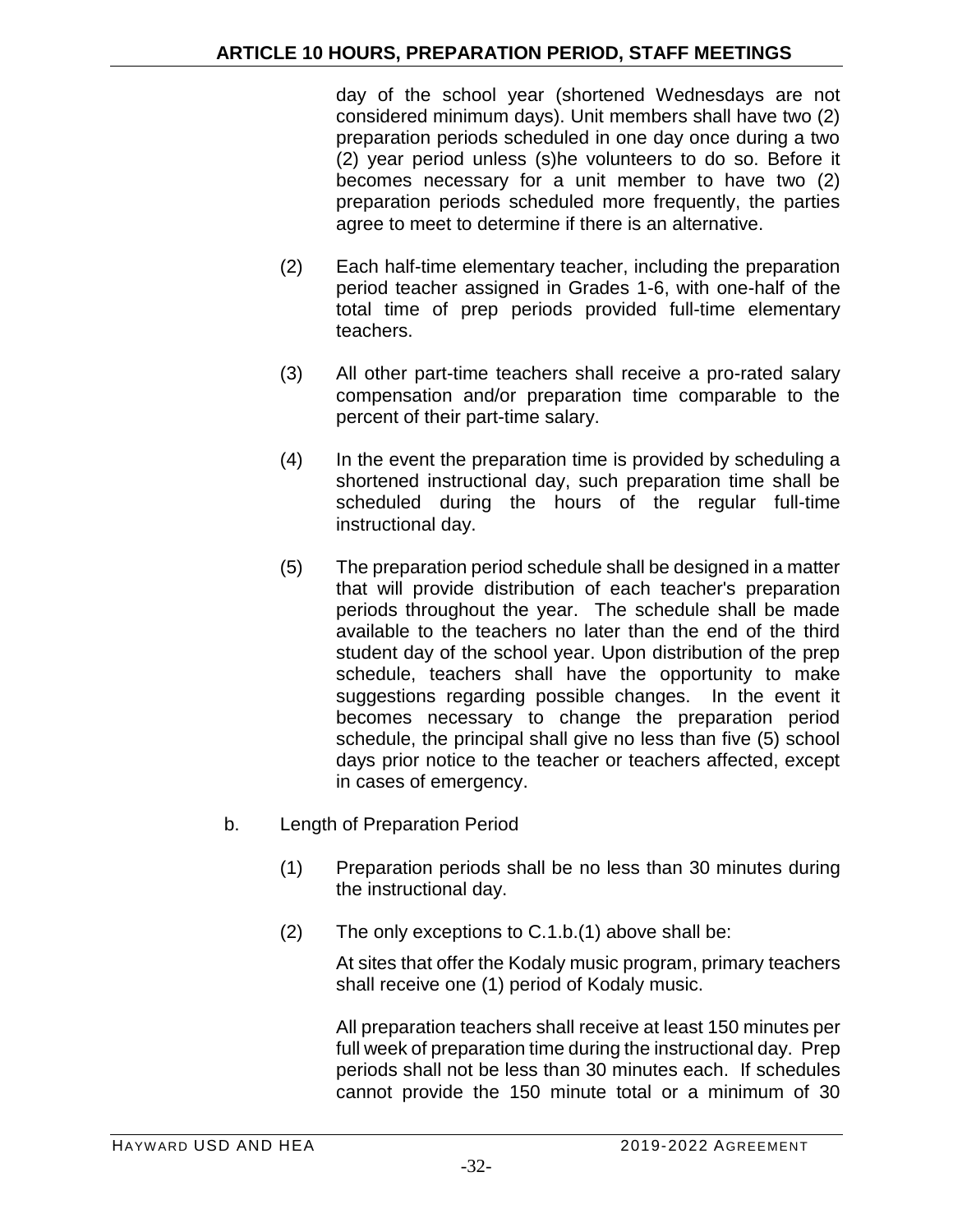minutes of prep, the site administrator shall meet and consult with the teacher and the HEA site representative to review the exceptions.

- (3) Preparation period teachers shall have within their schedules a five minute passing time between class groups. In cases where this is not possible, classroom teachers shall deliver and pick up the class groups.
- c. Make-Up Preps
	- (1) Classroom teachers shall receive a make-up when they are on site and providing classroom instruction on their regularly assigned preparation day and a substitute for the prep teacher is not available to release them. In this case, the administration shall offer the teacher the following options:

-One hour of pay at the hourly rate schedule. -Schedule to make up a prep period.

- (2) In implementing c.1 above, the following will apply:
	- (a) For each prep teacher with built in make-up time, a schedule of make-up preps for the year will be created by the prep teacher and site administrator.
	- (b) Make-up preps needed beyond those provided in c.2.(a) above will be provided within twenty (20) days or the end of the school year, whichever comes first.
	- (c) If the prep period provided in c.2(b) above, is not made up by the 25th work day after the missed prep, the teacher will be paid at the hourly rate for the missed prep period.
- (3) When make-up preps are scheduled on a release day, the classroom teacher shall be responsible for providing lesson plans. Teachers shall receive at least one (1) weeks' notice prior to the release day. Teachers receiving single periods of make-up shall not be responsible for providing lesson plans. However, the classroom teachers may make lesson plans available for make-ups.
- d. Miscellaneous Elementary Preparation Period Provisions
	- (1) The preparation period shall be used for lesson preparation, parent conferences or other matters of an educational nature.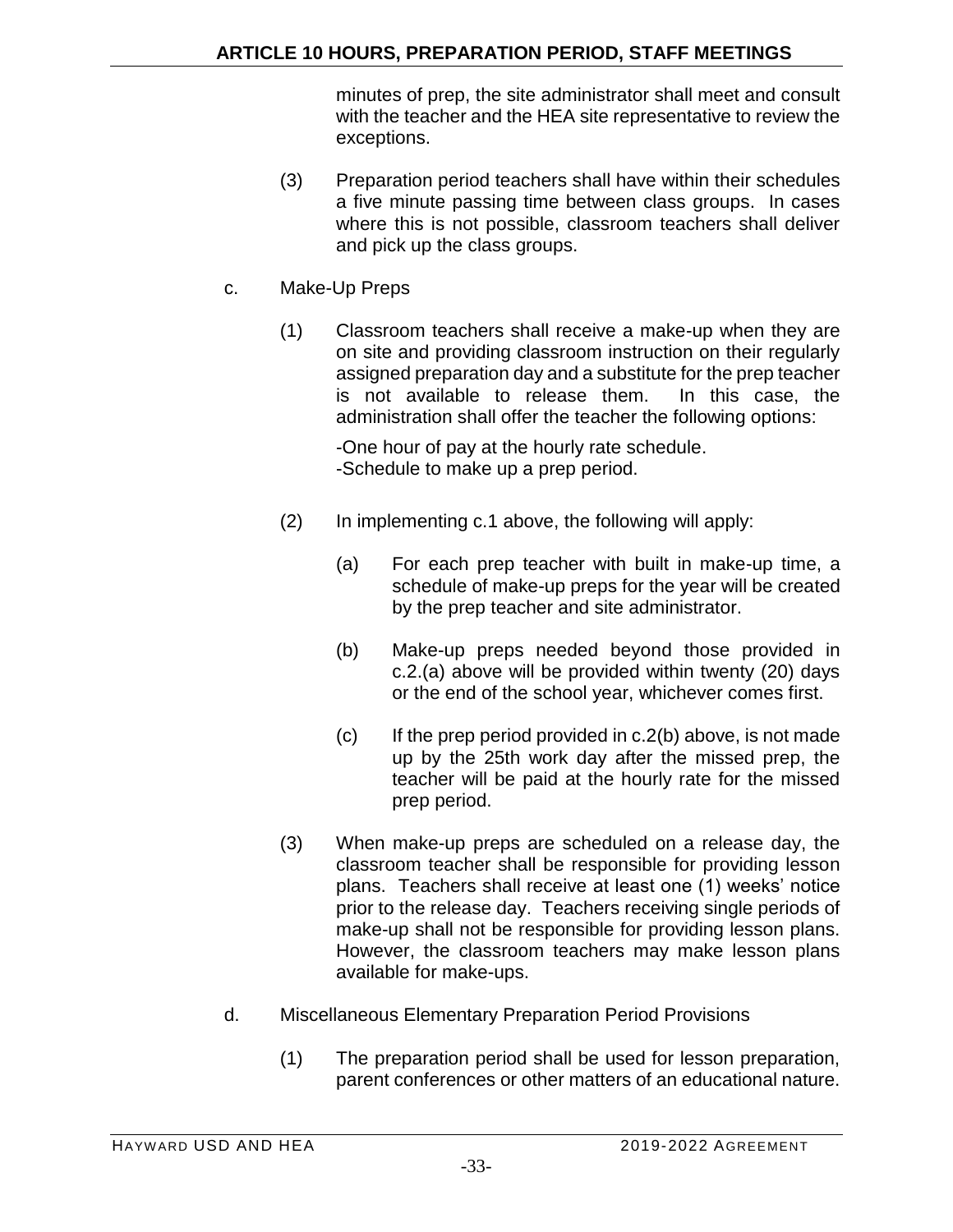The preparation time shall be free of classroom instruction or other assigned duties.

- (2) Resource specialists, including Special Education teachers, RSP, ESL, PRT, Speech Therapists, and Reading Specialists shall schedule 150 minutes during the instructional day per week for non-release prep.
- (3) Elementary SDC teachers will receive an additional fifty (50) minute prep for case management purposes twice a month beginning the 2020-2021 school year.
- (4) Every elementary school will have music preps (grades 1 4) and PE (grades 1-6).By May 15 staff at each school shall recommend to the principal their subject choices. The subject areas may include, but are not limited to, physical education, library, music, art, science, computers or reading, where that is appropriate. The staff's choices will be honored to the extent that they are consistent with district educational objectives and available teaching resources.
- (5) Primary and intermediate teachers shall be able to request the times for their prep periods.
- (6) Intermediate teachers shall be scheduled for 150 minutes of prep within the instructional day per five (5) day week. Preps shall not be less than 30 minutes.
- (7) Teachers shall not have more than one prep a day except for shortened Wednesday and make-up preps. The Assistant Superintendent, Human Resources, or designee, shall meet with HEA to resolve exceptions.Before scheduling Wednesday preps in the annual schedule, the site administrator shall first ask for volunteers for Wednesday prep. If there is an insufficient number of volunteers in a given year, the site administrator will rotate Wednesday preps from one year to the next.
- (8) An attempt will be made to schedule preparation periods at times other than staggered reading. The site administrator and HEA site representative shall consult with the teacher affected when preparation periods are scheduled during the staggered time.
- (9) A prep subject shall only be eliminated at a site, through natural attrition. Natural attrition is defined as a prep teacher who voluntarily leaves their assignment. When such a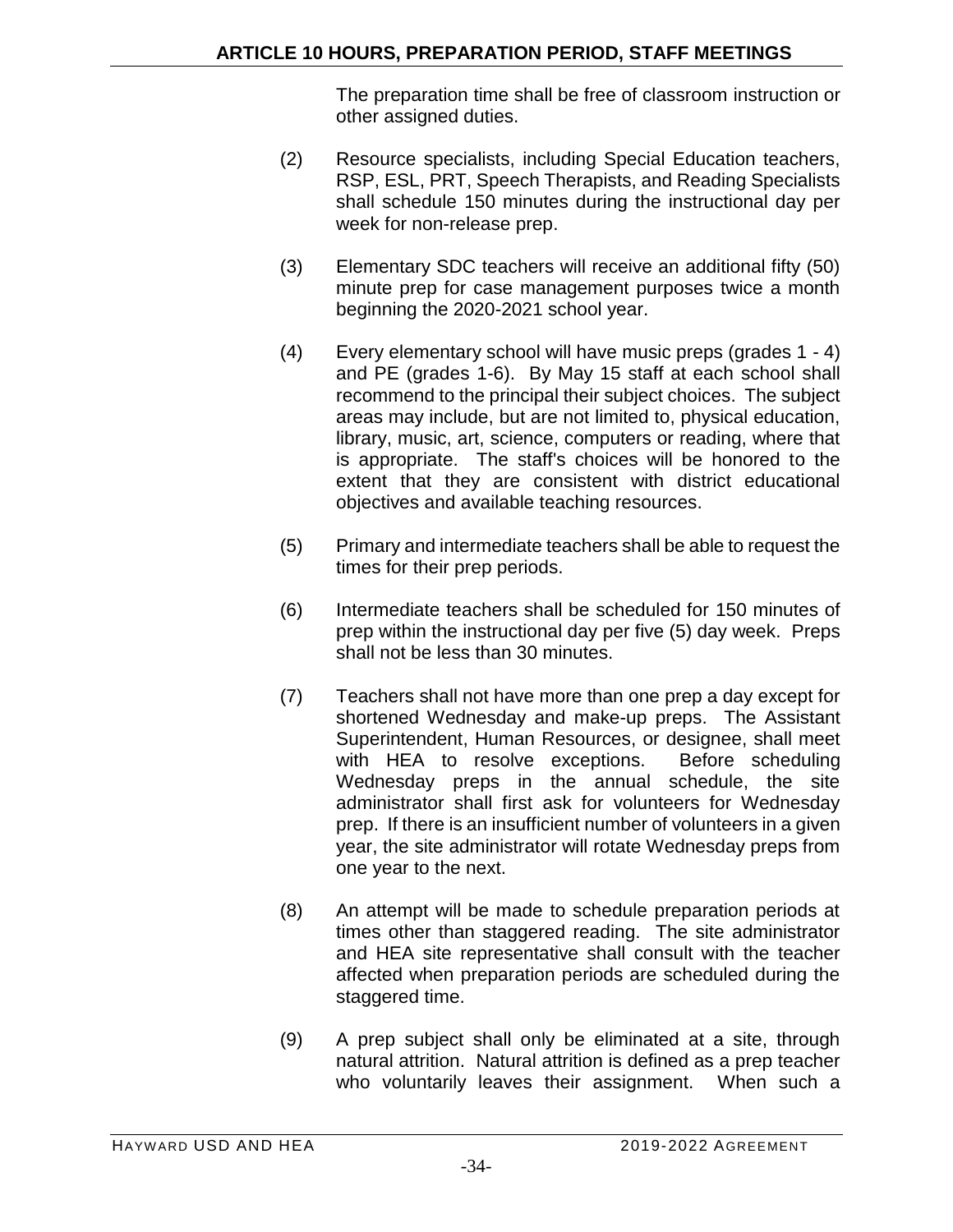vacancy occurs, unit members at the site will be surveyed regarding preference for the prep subject. The survey results shall be used when filling the vacancy. If two or more unit members teach the same prep, and one teacher leaves, only that percentage of the prep lost may be changed.

2. Secondary Preparation Period

During regular school hours, each full-time secondary school teacher shall be provided a daily preparation period which shall be the equivalent of a class period appropriate to the regular program in a school, but not less than 50 minutes except on minimum or shortened days. The amount of preparation time provided in a traditional week schedule (all classes five days per week) may be redistributed within the week to allow for alternative bell schedules. This redistribution shall not result in a reduction in the total weekly minutes for preparation time and shall be approved by the staff with a two-thirds vote. The preparation time shall be free of classroom instruction or other assigned duties.

3. Children's Center Preparation Period

Full-time Children's Center unit members shall be entitled to 200 minutes weekly for preparation, conferences, and staff development.

- 4. Teachers shall have access to their rooms during their preparation periods.
- D. Staff Meetings
	- 1. General Staff Meetings
		- a. The Superintendent may call general District staff meetings.
		- b. General District staff meetings shall be held only on regular duty days during regular duty hours of unit members. The District designated work day prior to the first day of the student calendar year shall be free of general District Staff meetings.
		- c. Year round unit members shall not be required to attend meetings, which are during their days of non-responsibility. If the supervisor requests and the year round unit member chooses to attend during a day of non-responsibility, (s)he shall be paid at the hourly rate.
	- 2. School Faculty Meetings
		- a. The supervising administrator of each school shall be responsible for holding School Faculty Meetings where priority is placed on school site decision-making, staff input, and dissemination of essential information.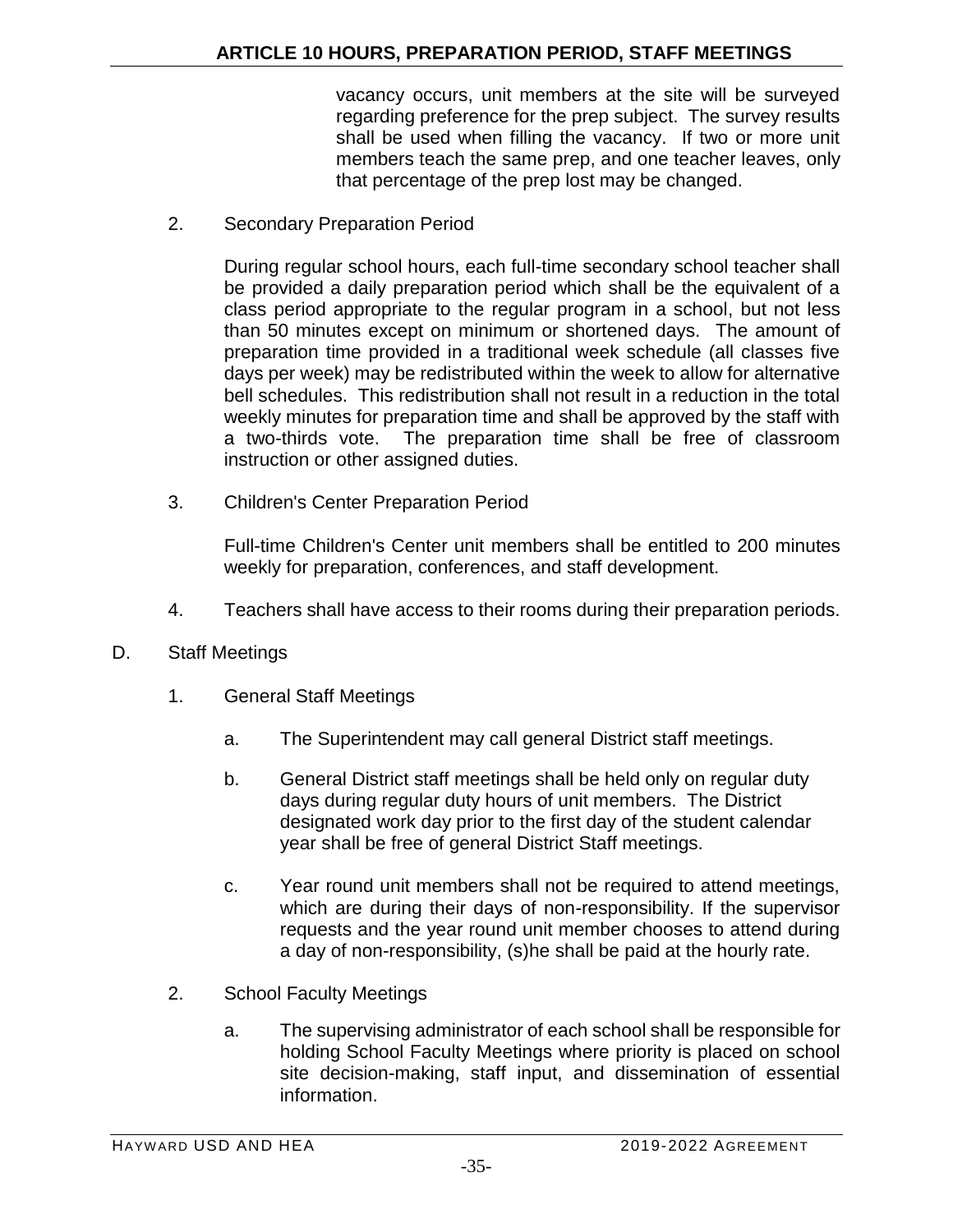- b. The first full week of each month shall be set aside on the District master calendar for regular School Faculty Meetings as needed. The principal shall establish at the beginning of each school year, with the faculty, a mutually agreeable time and date for the regular faculty meetings, which shall be so identified on the school's master calendar.
- c. Supervising administrators may call a maximum of ten (10) regular School Faculty Meetings per year before and after school. Meetings scheduled before school shall not begin more than 60 minutes before classes begin. School Psychologist and speech language pathologist staff meetings shall be held during the workday.

Meetings scheduled for after school shall begin after the dismissal of pupils or as soon thereafter as school faculty can be assembled. After school faculty meetings on a regular school day shall not exceed 75 minutes in length. A school faculty meeting called on the District designated work day prior to the first day of the student calendar shall not exceed two (2) hours.

School Psychologist staff meetings shall be held during the workday. School Psychologist shall not be required to attend School Faculty Meetings.

- d. Additional school faculty meetings may be called by the super-vising administrator as a result of unforeseeable or unanticipated circumstances.
- e. Unit members with split assignments at different sites shall not be required to attend more than one staff meeting per month. In determining which staff meeting to attend in a given month, the unit member will first consult with each site administrator.
- 3. Attendance

Unit members have the responsibility to attend school faculty, area, department or school grade level meetings unless excused by the supervising administrator. These meetings shall be called by the supervising administrator. These meetings may be held during the workday or within a unit member's forty (40) additional hours of duty time per year pursuant to A.2.a. above.

4. Collaboration Time

Collaboration time shall be teacher directed and focused on standards based instruction, and/or school goals, and/or district goals. Administration may suggest the activities that occur during collaboration time. Teachers shall share decisions related to school and district goals from collaboration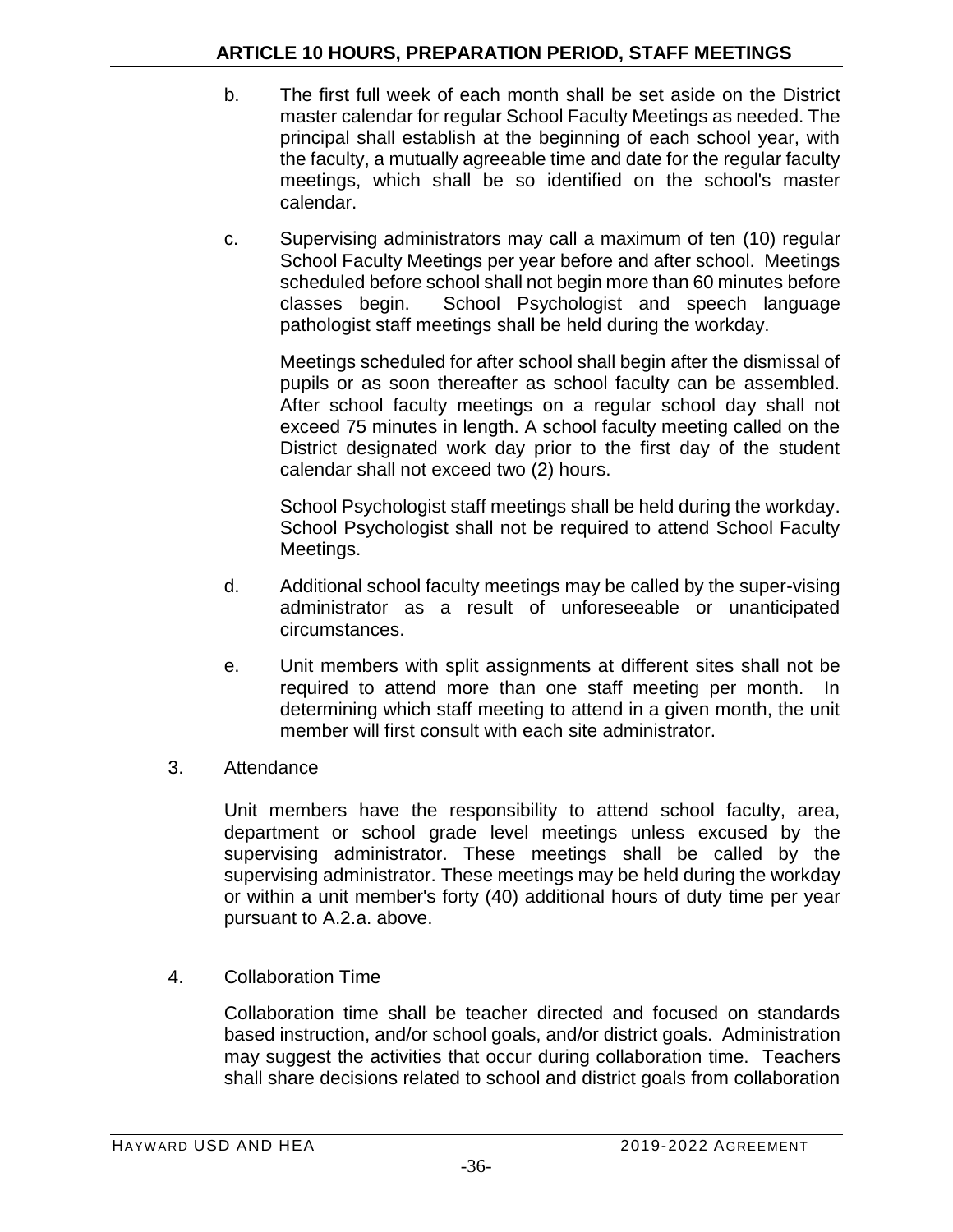time with administration. The form and process for sharing the decisions shall be mutually developed and agreed to by HEA and HUSD. No aspects of collaboration will be used in evaluation.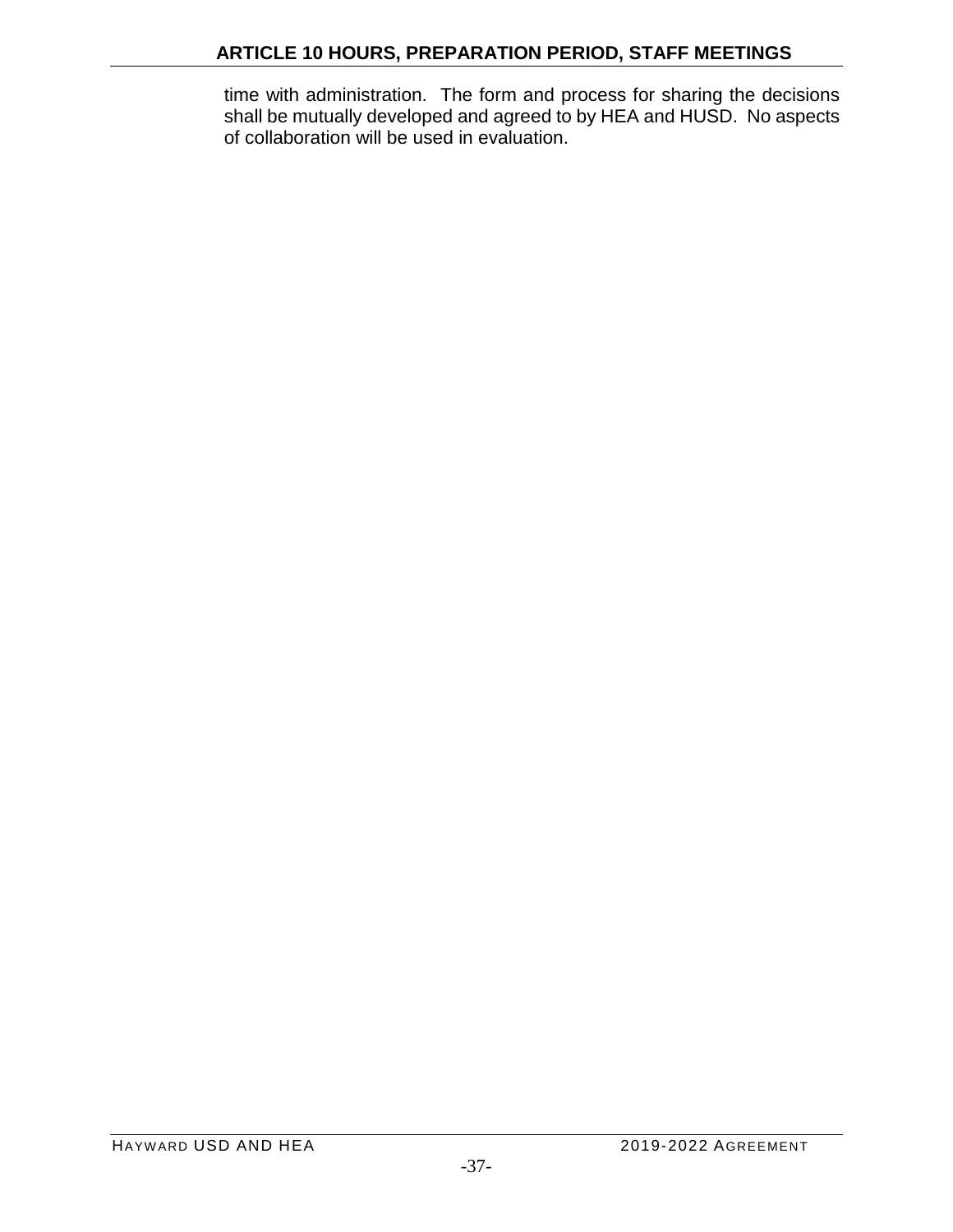- A. Health and Disability (Injury, Illness, Accident, Quarantine or Pregnancy Leave)
	- 1. All unit members employed five (5) days a week in a ten-month position requiring certification qualifications shall be entitled to ten (10) days leave of absence for illness, injury, accident or quarantine with full pay for a school year of service.
		- a. Eleven-month unit members (more than 200 days) have eleven days of sick leave with full pay for a school year of service.
		- b. Twelve-month unit members (more than 220 days) shall have twelve days of sick leave with full pay for a school year of service.
		- c. Hourly adult school unit members, who are in the bargaining unit, shall be entitled to earn sick leave at the rate of two (2) hours per year for each one (1) hour assignment per week up to a maximum of sixty (60) hours per year.
		- d. Hourly adult school unit members, who are in the bargaining unit, who do not use the allotted sick leave during any school year shall be allowed to accumulate sick leave as provided for all employees under contract.
	- 2. Unit members may accumulate unused sick leave without limitation.
	- 3. Unit members must contact their supervisor in advance of taking sick leave whenever possible in order that arrangements may be made for the services needed. Failure to give adequate notice may be grounds for disciplinary action. Unit members must input all absences through the substitute management system (including when no substitute is required), by using phone or internet. The District will provide written protocols regarding the use of AESOP, including password and user name. The information will be distributed at the first staff meeting of the school year.
	- 4. Any unit members may use sick leave if she is unable to render service to the District as a result of her pregnancy. (See Section K.)
	- 5. The Assistant Superintendent, Human Resources, or district office administrator designee, may require a doctor's or medical advisor's statement following absence due to illness as a condition for payment of sick leave; provided, however, that such requirement shall be exercised only when there is reason to believe that sick leave has been abused.
	- 6. Unit members returning to work from sick leave involving major surgery or illness, shall be required to present a doctor's release certifying medical permission to return to work.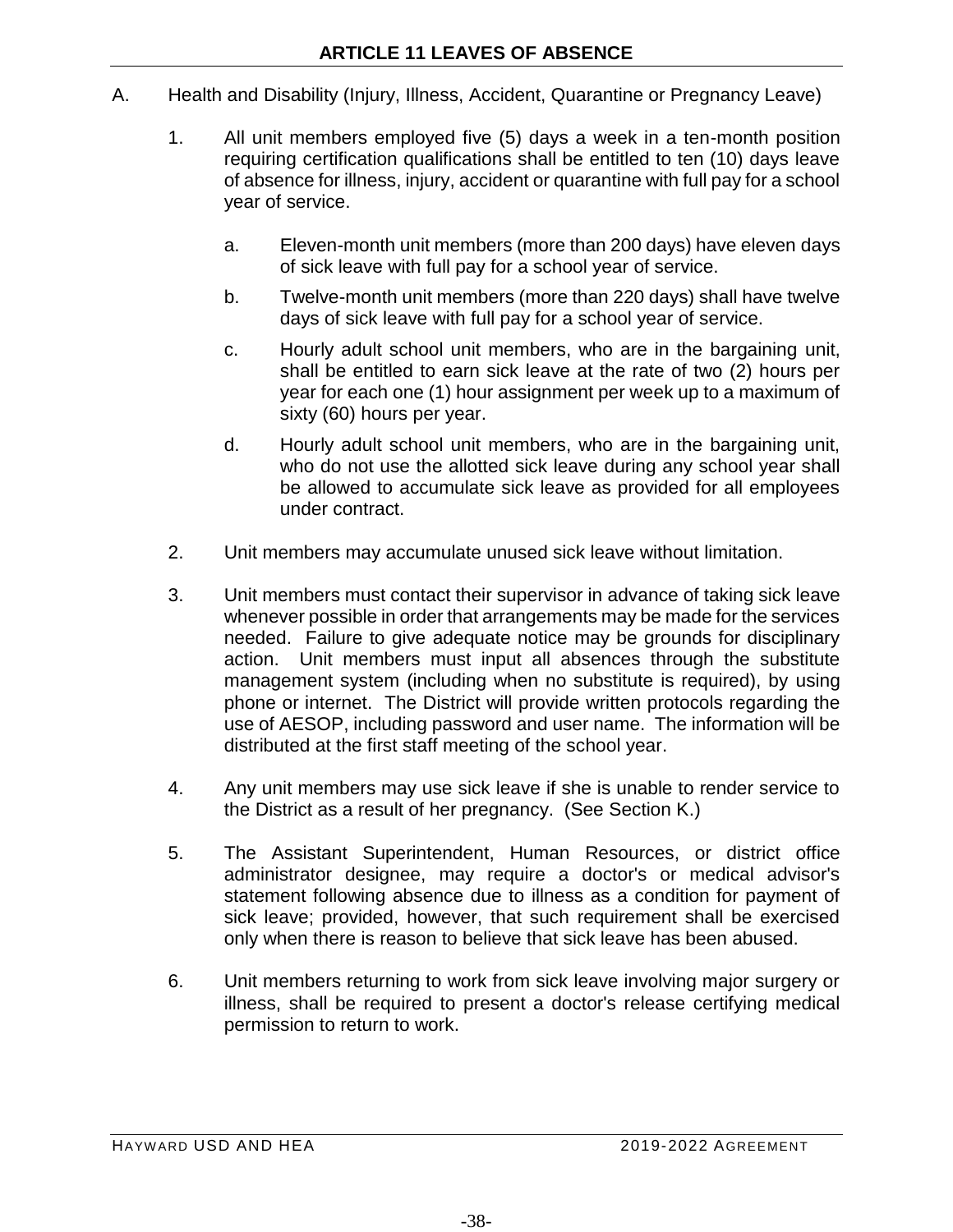- 7. If a unit member is terminated and has used more sick leave than was earned, the amount used but not earned shall be deducted from his/her final warrant.
- 8. When a unit member is absent from his/her duties on account of illness or accident for a period of five (5) school months or less, the amount deducted from the salary due him/her for any month in which the absence occurs shall not exceed the sum which is actually paid a substitute employee employed to fill his/her positions during his/her absence, or if no substitute employee was employed, the amount which would have been paid to the substitute had he/she been employed. The District shall make every reasonable effort to secure the services of a substitute employee.
- 9. The District shall, in accordance with the rules and regulations of the State Board of Education, transfer with a unit member who is accepted for employment by another district the total amount of leave of absence to which he/she is entitled.
- 10. Unit members absent for less than a full day will have their accrued sick leave reduced to reflect the portion of the day they were absent rounded up to the nearer 1/2 day.
- B. Extended Health and/or Disability Leave
	- 1. In case of long-term disability, the unit member shall be eligible for up to eighteen (18) months extended health and/or disability leave without pay.
	- 2. A unit member qualifying for a S.T.R.S. disability allowance for a disabling impairment which is amenable to treatment that could be expected to restore ability to work shall be granted a leave of absence for the duration of the disability.
- C. Personal Necessity Leave
	- 1. Any days of leave of absence allowed for sick leave may be used by the unit member, at their discretion, to address matters of "personal necessity." Personal Necessity Leave shall be limited to circumstances that
		- are serious in nature.
		- the unit member cannot reasonably be expected to disregard,
		- necessitate immediate attention, and
		- cannot be taken care of after work hours or on weekends.

A unit member shall notify the district if the Personal Necessity Leave will exceed ten (10) days.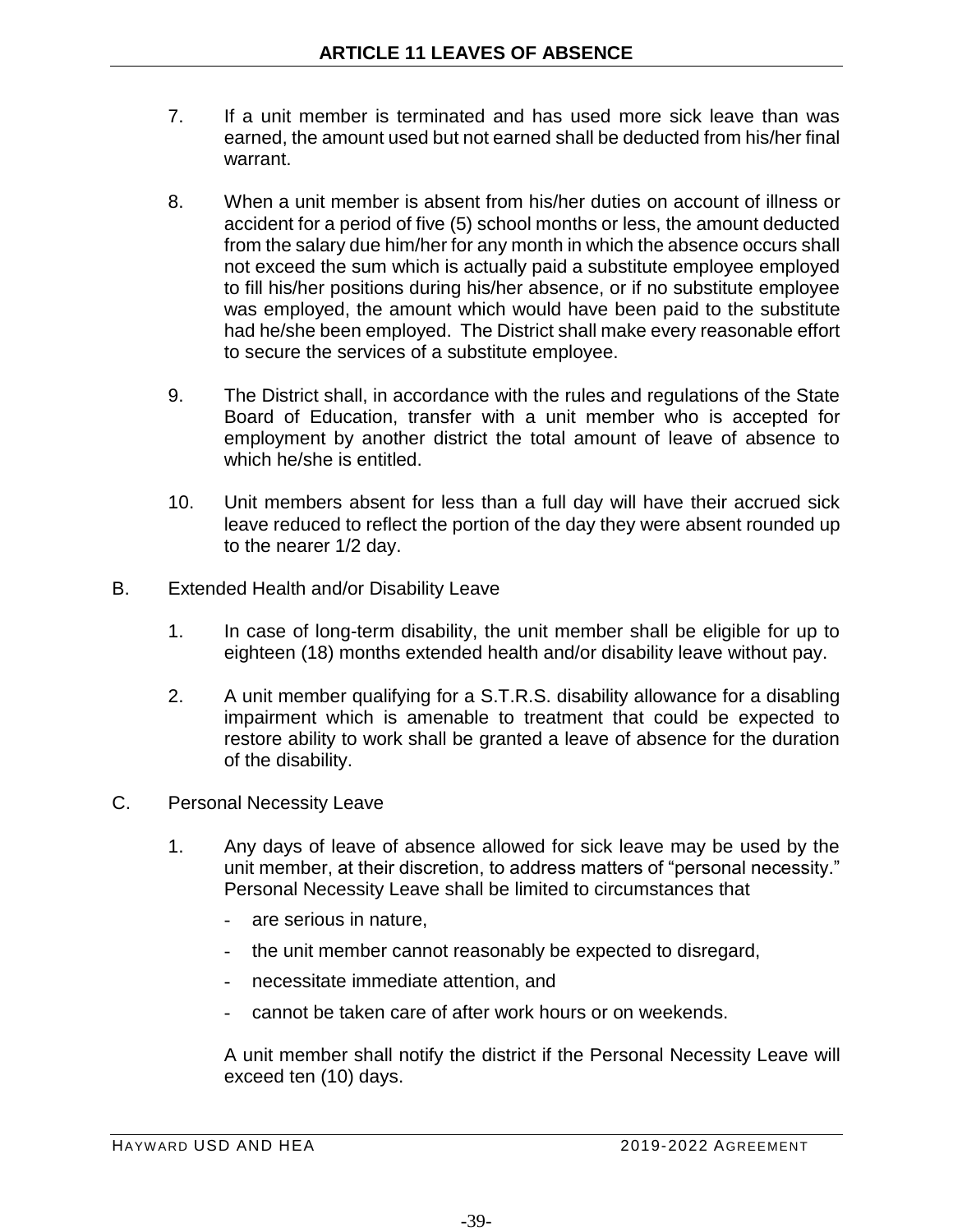- 2. No reason need be given for Personal Necessity Leave within the first ten (10) days; however, the purpose of the leave must be consistent with the limitations specified in Section C.1. Any leave taken in excess of ten (10) days will require written notification, including the applicable reason for the leave, to the site administrator for substitute staffing support.
- 3. Unit members shall give three working days' notice before taking Personal Necessity Leave, excepting (1) death or serious illness of a member of his/her immediate family, or (2) an accident involving his/her person or property, or the person or property of a member of his/her immediate family, or (3) if the reasons for the leave became known at such a time that it would preclude the unit member from giving three (3) working days' notice.
- D. Leave for Serious Illness or Injury in the Family
	- 1. A unit member may be granted leave up to three (3) days each school year with full pay when a critical illness or injury, happens to a member of the immediate family.
	- 2. A physician, or medical advisor, must provide a statement, which includes the nature of the critical illness or injury and the necessity of the unit member's presence. This statement must be submitted upon the unit member's return to duty.
	- 3. Additional accommodations may be made at the discretion of the Superintendent or designee.
- E. Bereavement Leave

A unit member shall be entitled to a maximum of five (5) days leave of absence without loss of salary for the death of any member of his/her immediate family.

A unit member shall be entitled to a maximum of three (3) days additional bereavement leave without loss of salary for the death of any member of his/her family if necessary travel over 500 miles is required.

- F. Jury Duty and Court Witness Leave
	- 1. A unit member shall be granted leave to appear in court as a witness when subpoenaed, or to respond to an official order from another governmental jurisdiction other than as a litigant and not brought through the connivance or misconduct of the unit member.
	- 2. A unit member may be granted a leave to appear or be on call for jury duty in the manner provided by law.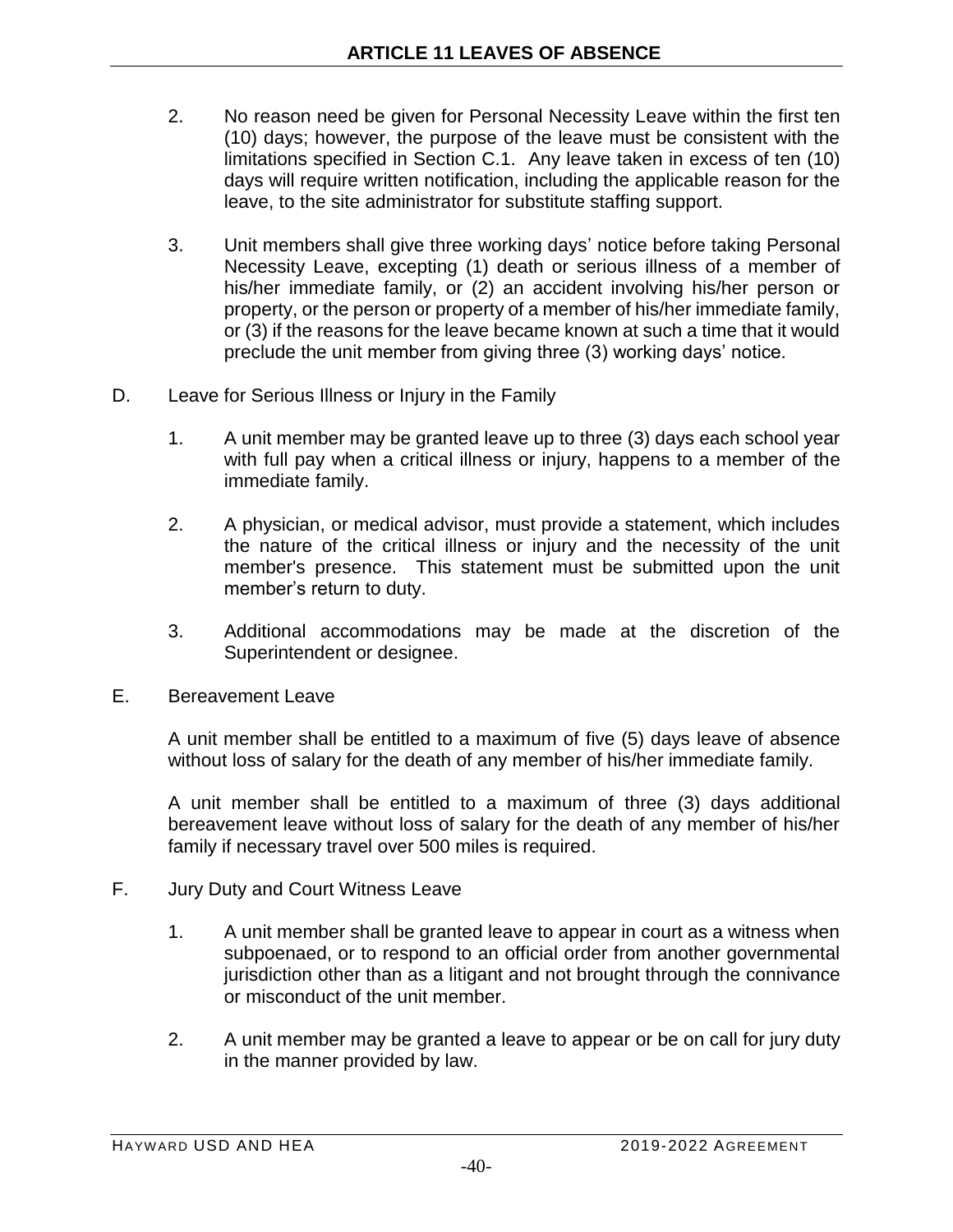- 3. A unit member shall receive his/her regular pay less any amount received for jury or witness fees, exclusive of allowed travel expense.
- 4. Unit members appearing in court as litigants shall be allowed personal necessity leave.
- G. Religious Holidays

Leave of absence not to exceed three (3) days per year may be charged to personal necessity leave for unit members who are required to absent themselves for the purpose of observation of religious holidays.

- H. Industrial Accident Leave
	- 1. All unit members are eligible for occupational accident and illness leave because of occupational injury or illness.
	- 2. Definition

The term "qualifying for worker's compensation" presupposes that an accident report has been filed according to established procedures and that the School Insurance Authority considers the claim valid. In the event of rejection of the claim by the School Insurance Authority industrial accident leave shall not apply.

- 3. Unit members, who are absent from duty because of illness or injury resulting from industrial accident, qualifying for worker's compensation, are granted industrial accident leave under the following conditions:
	- a. Industrial accident leave applies from the first day of such absence from duty to, and including the last day of such absence from duty, but not exceeding sixty (60) working days in any fiscal year for the same industrial accident.
	- b. The amount of salary paid to such unit member in any calendar month will be the salary he/she would have received had he/she not suffered the industrial accident or illness. If the unit member is still absent from duty as a result of such industrial accident he/she shall be entitled to the benefits provided by law and District policy for accrued sick leave, extended sick leave, and advanced sick leave, respectively.
	- c. Allowable industrial accident leave shall not be accumulated from year to year.
	- d. In order to be eligible for industrial accident leave the unit member, while absent from duty with the District, shall remain within the State of California unless prior approval is granted by the Board for travel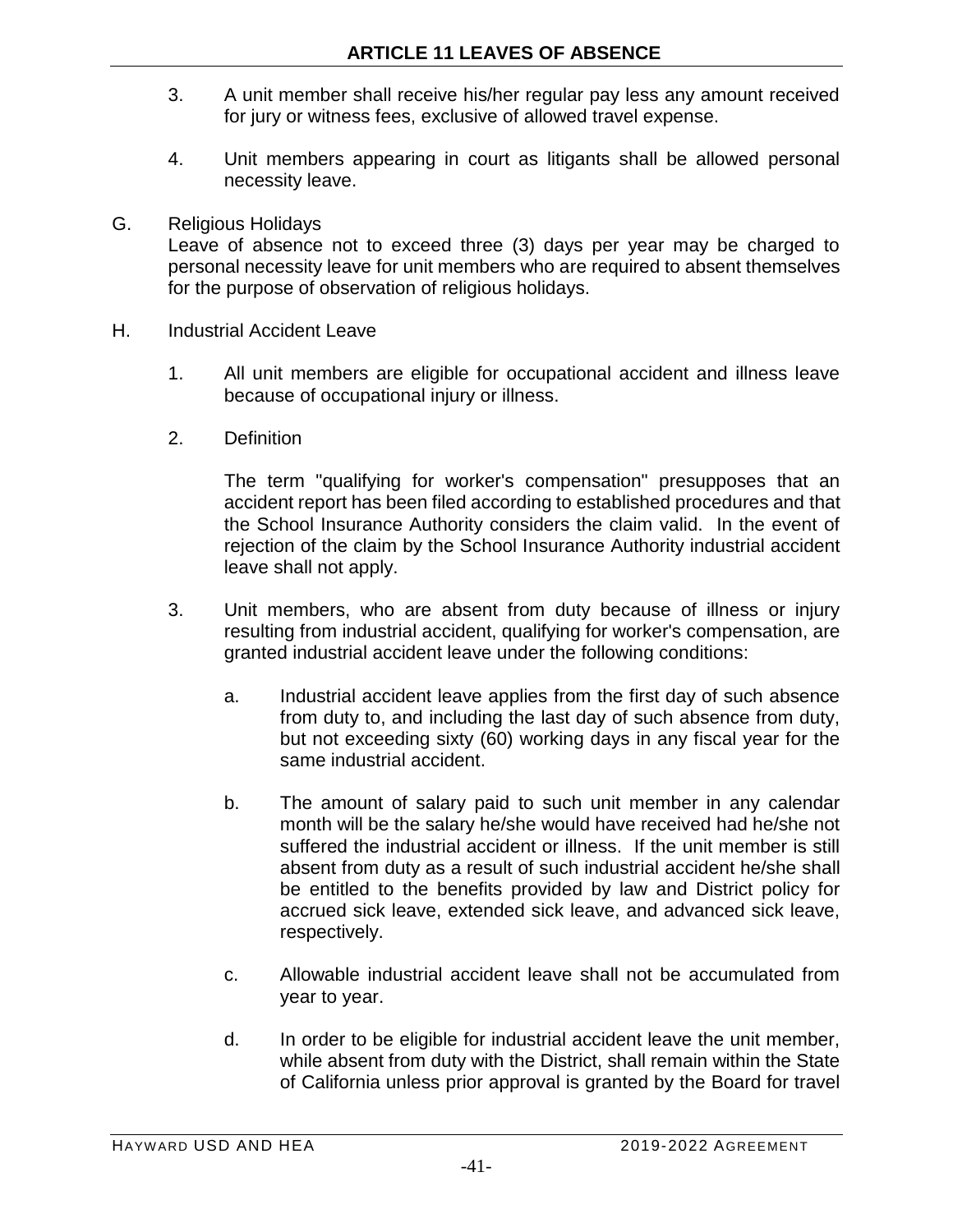outside the state.

- e. A unit member who is eligible for reinstatement and has been medically released for return to his/her duties, but fails to accept an appropriate assignment, shall be terminated or placed on health leave of absence.
- f. When all available leaves of absence, paid or unpaid, have been exhausted and the unit member is not medically able to assume the duties of his/her position, he/she may be terminated. The unit member shall be eligible for reemployment upon submission of a physician's statement that he/she is able to assume his/her duties.
- I. Legislative Leave
	- 1. Every person employed by a school district as a permanent certificated unit member who is elected to the Legislature shall be granted a leave of absence from his/her duties as an employee of the District by the Board.
	- 2. During the term of such leave of absence, the unit member may be reassigned by the school district to perform such less than full time service requiring certification qualifications for such compensation and upon such terms and conditions, as may be mutually agreed upon.
	- 3. Such absence shall not affect in any way the classification of such unit member.
	- 4. Within six (6) months after the term of office of such unit member expires, he/she shall be entitled to return to the position held by him/her at the time of his/her election, at the salary to which he/she would have been entitled had he/she not absented himself/herself from the service of the school district under this policy.
	- 5. Notwithstanding any provision of the Education Code to the contrary, a person employed to take the place of any such unit member shall not have any right to such position following return of such unit member to the position.
- J. Military Service Leave
	- 1. Military service leave shall be granted to every unit member who enters or is called into active military service of the United States or the State of California during any period of declared emergency or during any war in which the United States is engaged.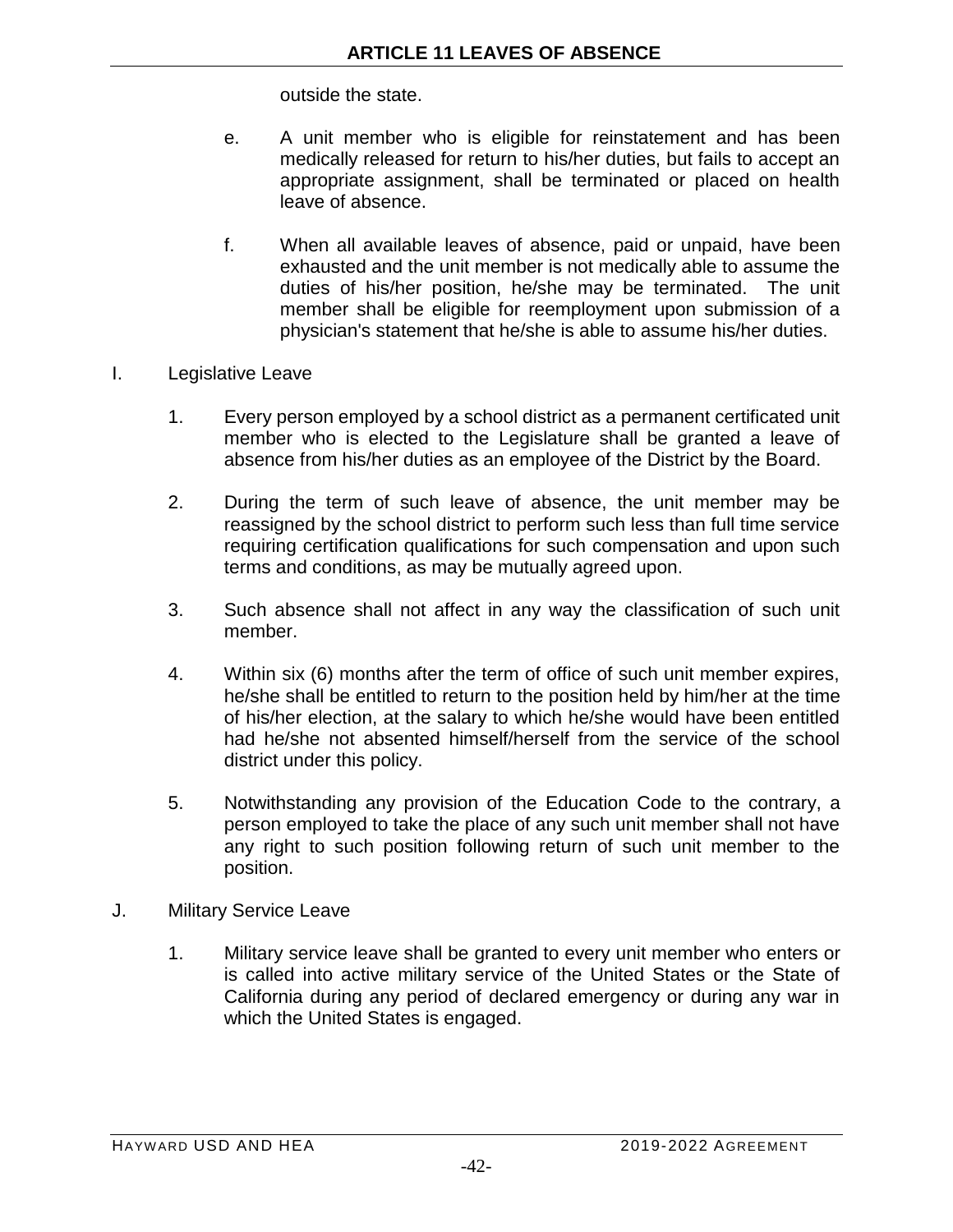- 2. For purposes of this leave, active military service also includes a uniformed auxiliary of any branch of such military service, the United States Merchant Marines and full-time paid service of the American Red Cross.
- 3. Such absence shall not affect in any way the classification of such unit member**.**
- 4. Within six months after such unit member honorably leaves such service or has been placed on inactive duty, he or she shall be entitled to return to the position held by him or her at the time of his or her entrance into such service, at the salary to which he or she would have been entitled had he or she not absented himself or herself from the service of the school district.
- 5. Military service leave shall be granted for military duty ordered for purposes of military training, drills, encampment, naval cruises, special exercises or like activity, providing that the period of ordered duty does not exceed 180 calendar days including time involved in going to and returning from such duty. The unit member shall be entitled to receive his or her salary or compensation for the first 30 calendar days of any such absence, if the unit member is currently in full paid status to the District and has been for one year prior to the leave. The unit member shall make every effort to schedule the military leave at a time other than during the regular school year.
- K. Pregnancy Leave
	- 1. Pregnancy leave shall be granted by the District in accordance with the provisions of the Education Code and subject to the following conditions:
		- a. A pregnant unit member may continue to work as long as her health will permit as certified by her doctor or other proof acceptable to the District and so long as she can carry out her duties and responsibilities. However, a pregnant unit member must file a statement from her physician, or District approved medical advisor, no later than the third month of pregnancy indicating the estimated date of delivery and the unit member is in good health and that in the physician or medical advisor's judgment the unit member can carry on her assigned duties and responsibilities without danger to herself or her child.
		- b. The use of sick leave for pregnancy related disability shall be treated the same as any other disability for which sick leave is granted. In order to use sick leave for pregnancy disability, the unit member must have been actually rendering paid service to the District immediately prior to the disability.
	- 2. A pregnant unit member, who wishes to take a personal leave to prepare for childbirth and is physically able to render service to the District, may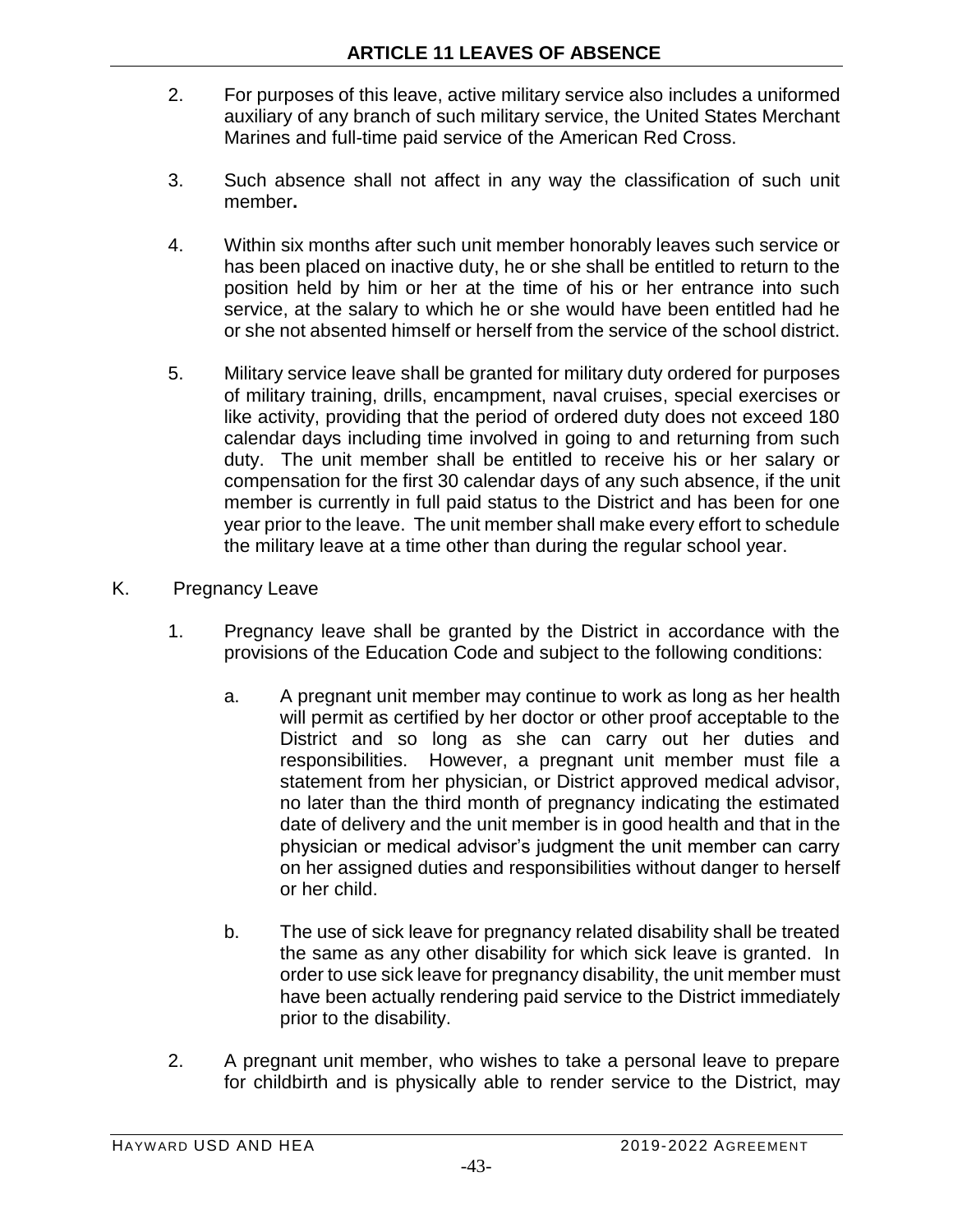request such a leave, without pay, for a time mutually agreeable to the unit member and the District.

- L. Child Care Leave
	- 1. Child care leave without pay shall be granted any unit member upon request for a period of up to one school year.
	- 2. Unit members may use their accumulated sick leave for the purpose of child care leave.
	- 3. A unit member on child care leave of a definite duration of more than 30 days may return to duty prior to the expiration of the leave provided that the position is still in existence and the District has not contracted with another employee to fill the position. If the leave request is for 30 days or less, the unit member shall be returned to the same position.
	- 4. This leave provision may be utilized for paternity and/or adoptions.
- M. Educational Improvement Leave
	- 1. Leave for professional improvement, travel, research, writing, exchange teaching, Peace Corps Service and similar purposes of benefit educationally to the unit member and to the school district may be granted without pay for a period not to exceed one year. Extension of leave may be granted by the Board upon recommendation of the Sabbatical Leave Committee and the Superintendent.
	- 2. Application shall be forwarded to the Sabbatical Leave Committee. The committee shall establish its own operating procedures.
	- 3. The Sabbatical Leave Committee will screen the request and submit to the Superintendent only those names of applicants which the Committee determines are worthy of consideration for an educational improvement leave.
	- 4. The Superintendent shall submit the Committee's recommendations for educational improvement leave to the Board. In addition, the Superintendent may recommend any other unit members from among the applicants for an educational improvement leave.
	- 5. The Board will review the Committee's and the Superintendent's recommendations and determine whether an educational improvement leave will be granted.
	- 6. Upon request by a unit member involved, the Superintendent, or designee, will review the reason for the action taken with the applicant.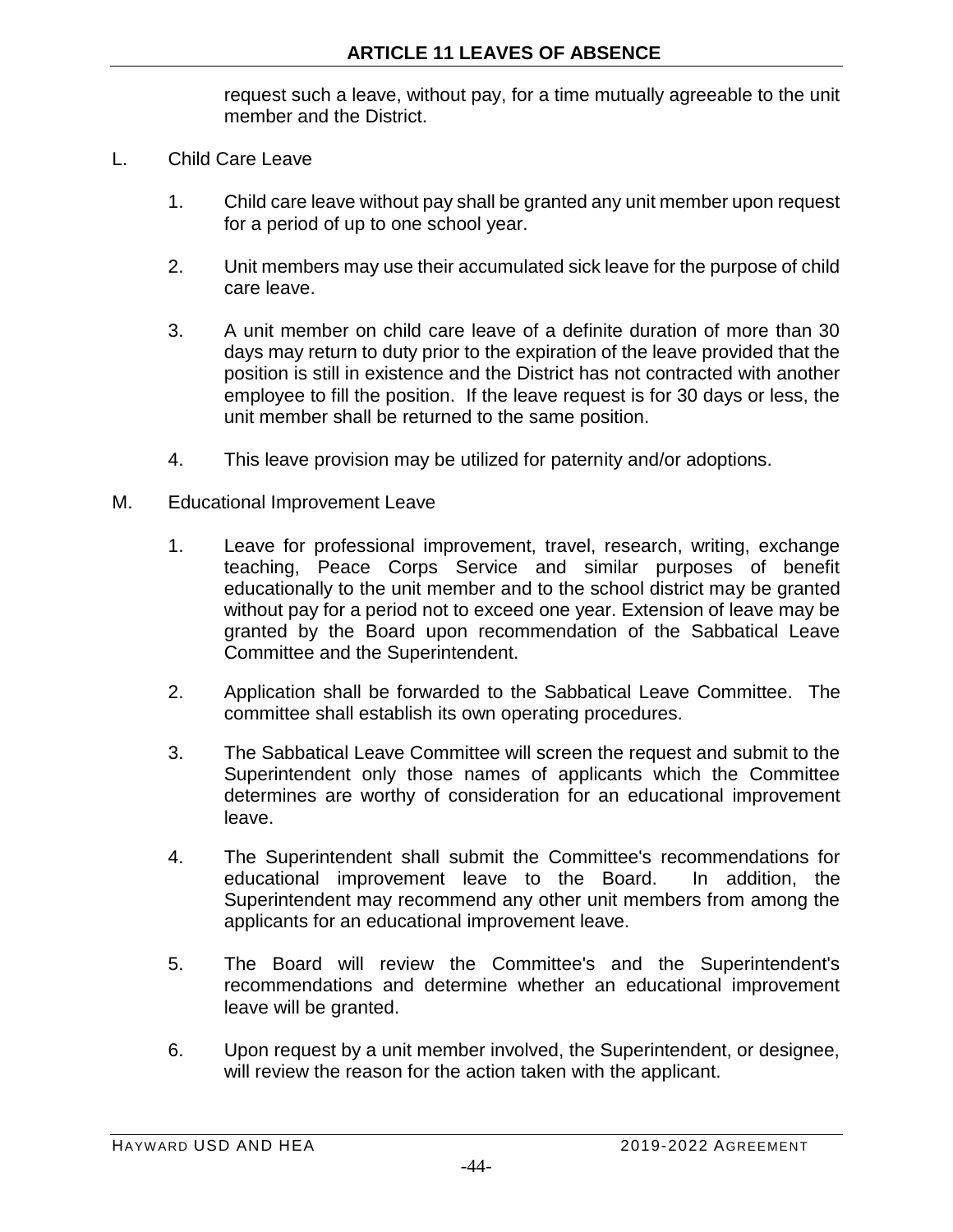- N. Leave for Conducting School Business or Professional Business
	- 1. Leave of absence with pay for conducting the business of, or representing the Hayward Unified School District, must be approved by the unit member's immediate supervisor and the Superintendent, or designee. Request for such leave must be in writing on the form provided by the Office of Human Resources.
	- 2. Leave of absence with pay for conducting the business of, or representing a recognized professional educational organization, will be granted upon the approval of the unit member's immediate supervisor and the Superintendent, or designee. Request for such leave must be in writing on the form provided by the Human Resources Office.
- O. Administrative Approved Leave
	- 1. Leave may be granted by the Superintendent, or designee, when it is deemed necessary, and when the purpose of the leave could not be extended at a time when school is not in session. Said leave shall not, except under very unusual circumstances, be granted during the first two weeks or the last two weeks of the school year and shall not be more than three consecutive days.
	- 2. Application for Administrative Approved Leave shall be made to the principal who shall submit such application, together with his/her recommendation, to the Assistant Superintendent, Human Resources, who shall make a recommendation to the Superintendent to determine whether the leave should be granted.
	- 3. The amount to be deducted from the salary of the unit member for the time the Administrative Approved Leave is granted shall not exceed the sum of the established daily salary for a substitute for the number of days of leave granted.
- P. Sabbatical Leave
	- 1. Sabbatical Leave is defined as leave of absence granted pursuant to the Education Code to unit members for a period not to exceed one year for the purpose of permitting study which will benefit the school and pupils of the Hayward Unified School District. Subject to budgetary consideration, Sabbatical Leave will be granted to those qualified teaching personnel who show promise of improvement in their present or prospective teaching positions. No personnel shall use this leave to qualify for administrative credentials. Nothing herein shall be construed to require the Board to grant any Sabbatical Leave whatsoever.
	- 2. It shall be clearly understood that Sabbatical Leave is a privilege granted by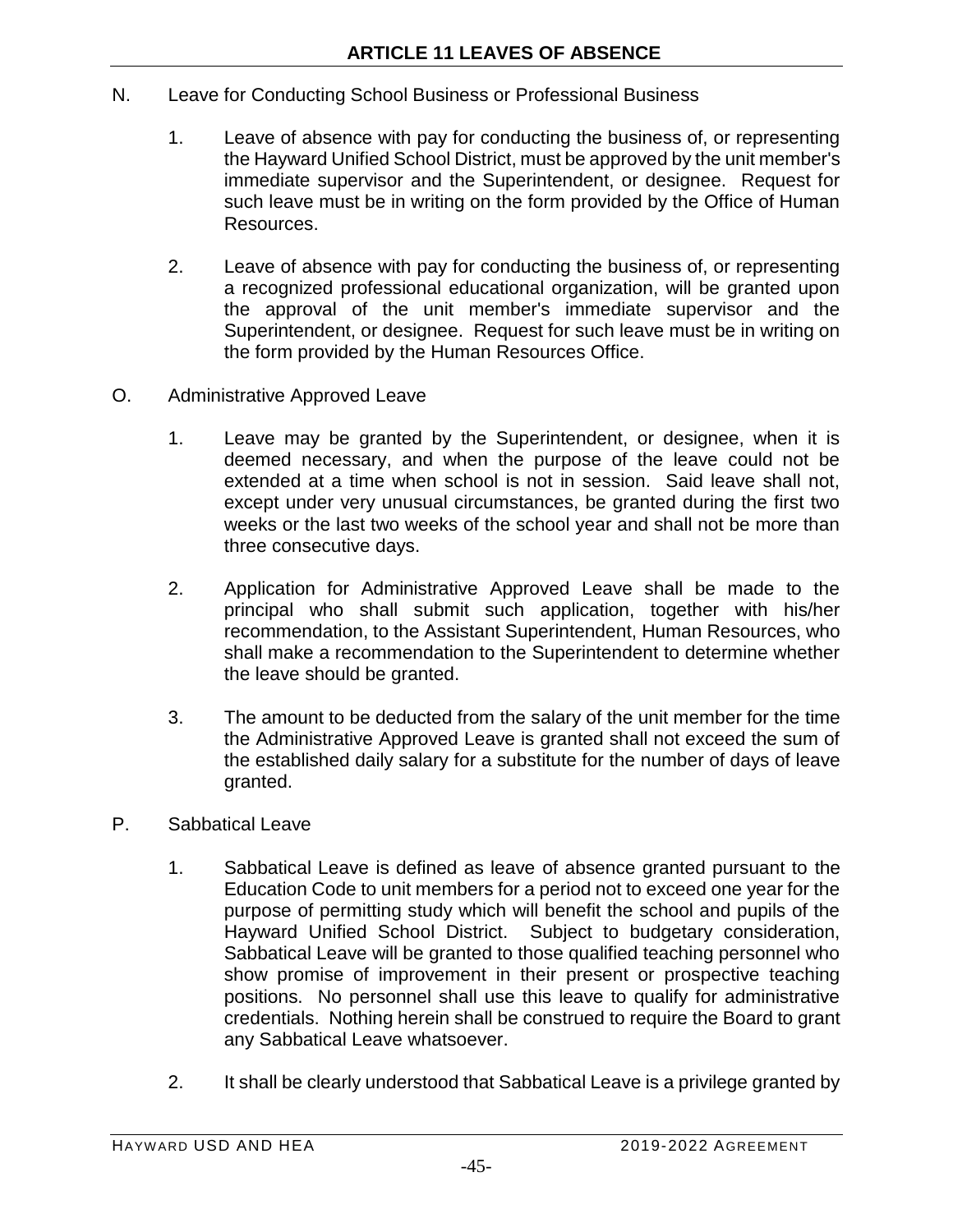the Board and is not an earned right. Such leave, if granted, shall be subject to the following conditions:

- a. Sabbatical Leaves must be preceded by at least seven (7) consecutive years of certificated service, all of which shall have been served as a regular full-time certificated unit member in this District. Up to one percent (1%) of the certificated non-management personnel may be granted Sabbatical Leave during the same school year. Sabbatical leave for a period of less than one year could be considered.
- b. Application for Sabbatical Leave shall be on file in the Office of Human Resources not later than January 15 of the school year prior to the leave and must set forth the purposes for which the leave is requested and procedure for accomplishing same. The applicant will be notified within 60 days of the final filing date regarding the acceptance or rejection of the application.
	- (1) An applicant who wishes to undertake formal study shall agree to take ten (10) upper division or six (6) graduate hours per semester at an accredited university or institution of higher learning. At the conclusion of the leave, evidence of successful completion of the study program in the form of a certified transcript of work taken and grades earned shall be submitted to the Superintendent for presentation to the Board.
	- (2) An applicant who wishes to travel during his/her Sabbatical Leave shall include with his/her application an itinerary of his/her trip, which will include specific ways in which the trip will contribute to his/her improvement as a classroom teacher in the particular field in which he/she is engaged. At the conclusion of the leave, the unit member shall submit to the Superintendent for presentation to the Board a detailed written report verifying the accomplishment of the goals set forth in the application.
- 3. The application for Sabbatical Leave by unit members shall be screened by a committee of three (3) unit members and three (3) Management employees. Unit members shall be appointed by the Association. The District shall appoint the Management employees. The Assistant Superintendent, Human Resources, or designee, shall act as an ex-officio nonvoting member.
	- a. Each appointee to the Sabbatical Leave Committee will serve for a term of at least one year. The appointments will be made on October 1, following the adoption of this contract.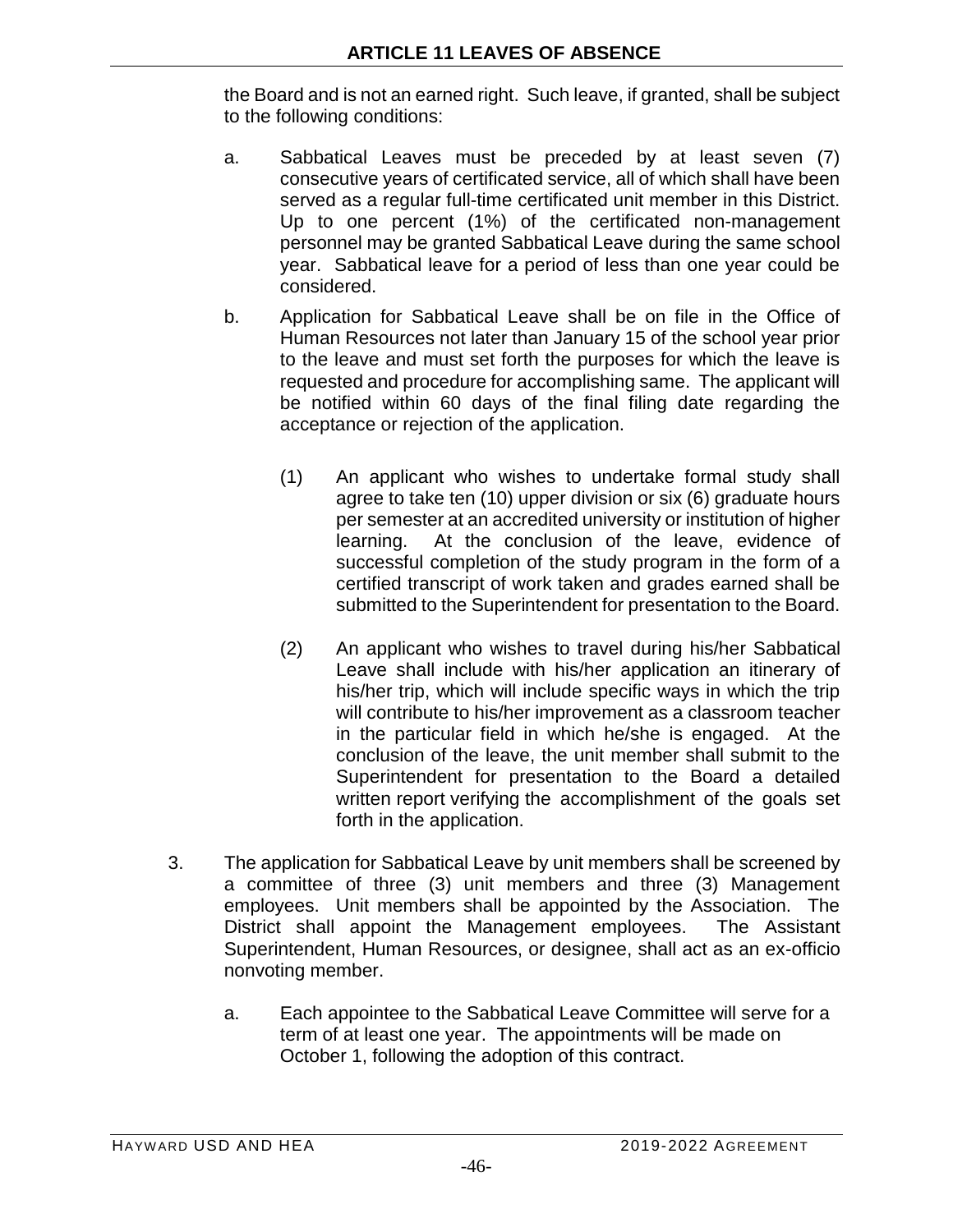- b. The Sabbatical Leave Committee shall base its recommendations on the following factors: value of the leave to the students, District and individual. In the event of requests, which cannot be ranked according to the above, because of equal overall value, length of service in the District will be used as the deciding factor. It will be left to the discretion of the Committee as to the importance given each factor.
- c. The Committee shall submit to the Superintendent, or designee, only those names of applicants which the Committee determines are worthy of consideration.
- d. The Superintendent, or designee, shall submit the Committee's recommendations for Sabbatical Leave to the Board. In addition, the Superintendent may recommend to the Board any other candidate from the list of applicants for Sabbatical Leave.
- e. The Board will review the Committee's and the Superintendent's recommendations and determine whether a Sabbatical Leave will be granted.
- f. Upon request by a unit member involved, the Superintendent, or designee, will review the reason for the action taken with the applicant.
- 4. Compensation While on Sabbatical Leave
	- a. Compensation for unit members while on Sabbatical Leave shall be seventy-five percent (75%) of the salary in accordance with the provisions of the Hayward Unified School District Certificated Salary Schedule in effect during the period of the leave.
	- b. Unit members requesting Sabbatical Leave shall state on the application whether or not they expect salary payment during the course of the Sabbatical Leave. This statement shall constitute final election concerning the Sabbatical Leave salary payment and is not subject to change.
	- c. Compensation while on Sabbatical Leave shall be in keeping with the Education Code.
		- (1) Compensation granted by the Board to the unit member on leave may be paid in two (2) equal annual installments during the first two years of service rendered in the employ of the Board following the return of the unit member from the leave of absence, or,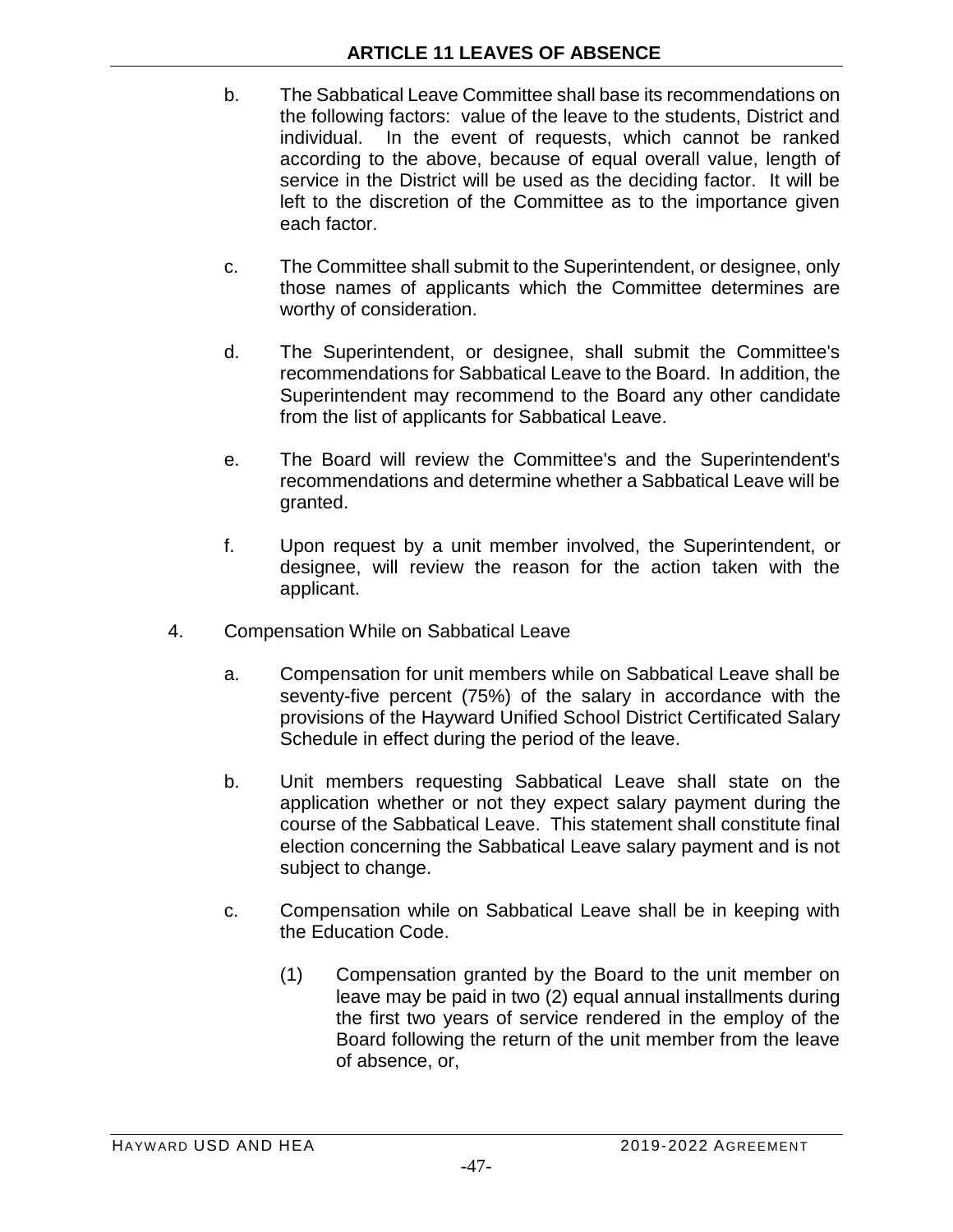- (2) The compensation shall be paid the unit member while on the leave of absence in the same manner as if the unit member were teaching in the District, upon the furnishing by the unit member of a suitable bond indemnifying the Board against loss in the event that the unit member fails to render at least two years' service in the employ of the Board following the return of the unit member from the leave of absence. The bond shall be exonerated in the event the failure of the unit member to return and render two years service is caused by the death or physical or mental disability of the unit member, or,
- (3) If the Board finds and by resolution declares that the interests of the District will be protected by the written agreement of the unit member to return to the service of the District and render at least two years service therein following his/her return from the leave, the Board in its discretion may waive the furnishing of a bond and pay the unit member on leave in the same manner as though a bond is furnished.
- 5. Accident and Illness on Sabbatical Leave
	- a. In case of injury to, or other illness of the unit member during leave, which prevents completing the purpose of the leave, the Sabbatical Leave will be terminated and all provisions for sick leave will apply. These provisions will take effect on the first day of the next pay period following notification of said illness to the Superintendent, or designee, verified by a medical doctor's or medical advisor's report. Upon release by a medical doctor, or medical advisor, the unit member will return to regular duty for the remainder of the school year to be assigned, as needed, at the discretion of the Superintendent (substitute, etc.). The subsequent year the unit member will be reassigned as if the Sabbatical Leave had been completed.
	- b. Both the Board and the District shall be freed from any liability for the payment of any compensation for damages provided by law for the death or injury of any unit member of the district employed in a position requiring certification qualifications when death or injury occurs while the unit member is on any leave of absence granted under the provisions of the Education Code.
- 6. Continuity of Service

Such leave shall be counted as a year of service and experience on the salary schedule.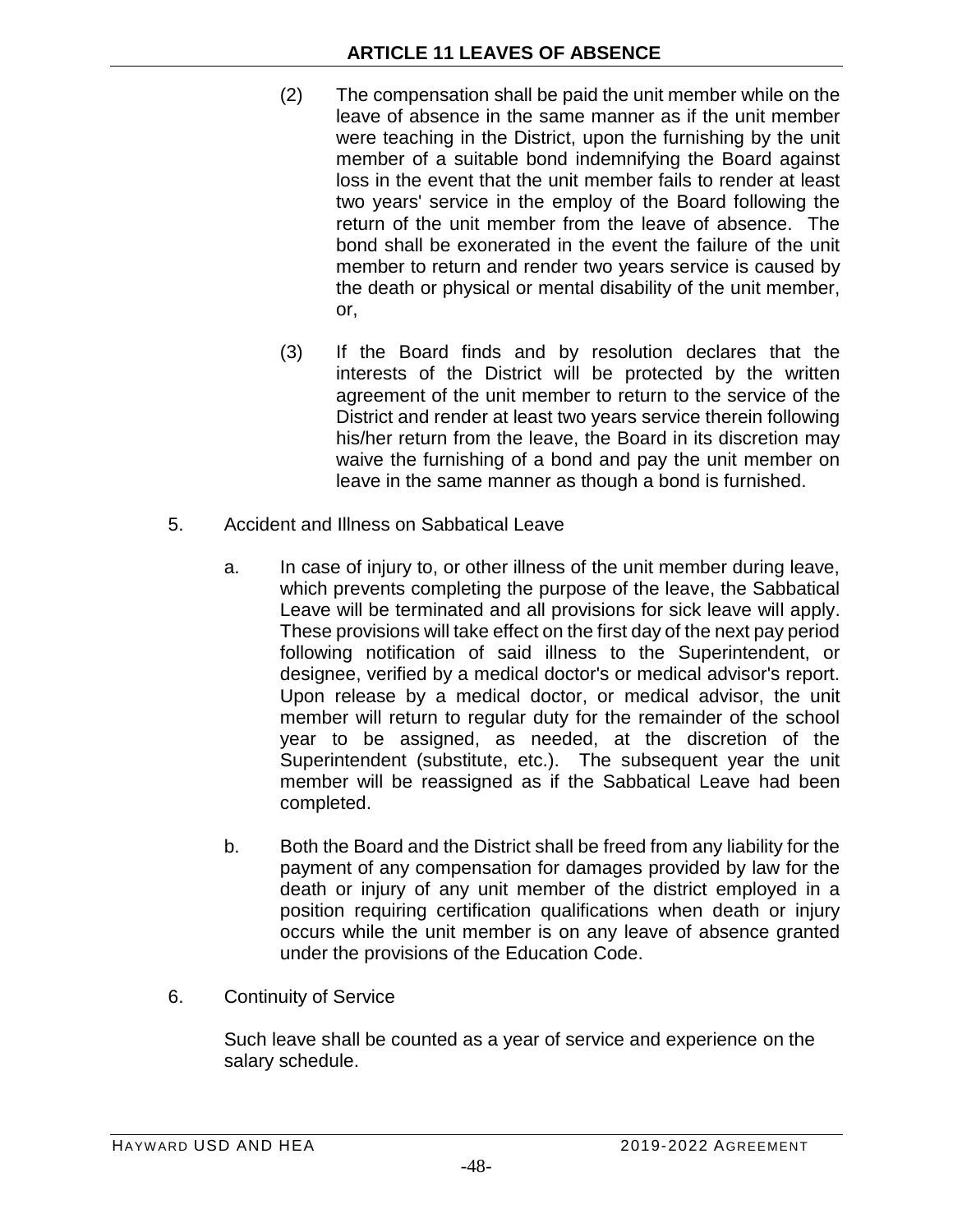## 7. Additional Employment and Compensation

Since the purpose of this leave is study, the applicant will agree not to accept other employment during the period of his/her leave unless it pertains directly to his/her study program and then only with the approval of the Superintendent. In no case, will the amount received from Sabbatical Leave pay and remuneration from other employment, grants or stipends exceed the regular salary of the unit member. Should the amount of the other remuneration, grant or stipend be sufficient to cause the unit member's regular salary to be exceeded, the Sabbatical Leave pay will be reduced by an amount the unit member would have received had (s)he not taken the leave.

- Q. Catastrophic Leave
	- 1. The purpose of the catastrophic leave bank is to provide paid leave to unit members who have suffered from a personal catastrophe (such as destruction of their home or prolonged illness) when the unit member's sick leave is exhausted.
	- 2. A three (3) member approval committee consisting of unit members selected by the Association shall have the responsibility of receiving requests, approving or denying requests, and communicating its decision to the unit member, the Director of Certificated Personnel, and HEA. The committee shall not grant more leave to an individual or groups of individuals than is contained in the Catastrophic Leave Bank.
		- a. The Director of Certificated Personnel shall approve grants as submitted by the approval committee. Such grants shall be forwarded to the Office of Payroll as authorization for payment.
		- b. The committee shall make its decision based on the relative need and shall make reasonable efforts to preserve an adequate leave balance to cover future emergencies. The committee shall not grant leave for industrial injury.
		- c. Decisions made by the committee and approvals made by the Director of Certificated Personnel shall not be subject to the grievance procedure.
	- 3. All unit members may contribute sick leave to the Catastrophic Leave Bank during the Health and Welfare benefit "open enrollment" period. At any time during the school year a unit member may designate the recipient of his/her already donated days and/or additional donated days, if any. Any new hire shall have thirty (30) days from date of employment to enroll. The committee may announce a call for further sick leave contributions during the course of the school year, provided that the committee shall not issue more than two additional calls per school year. Only earned or annual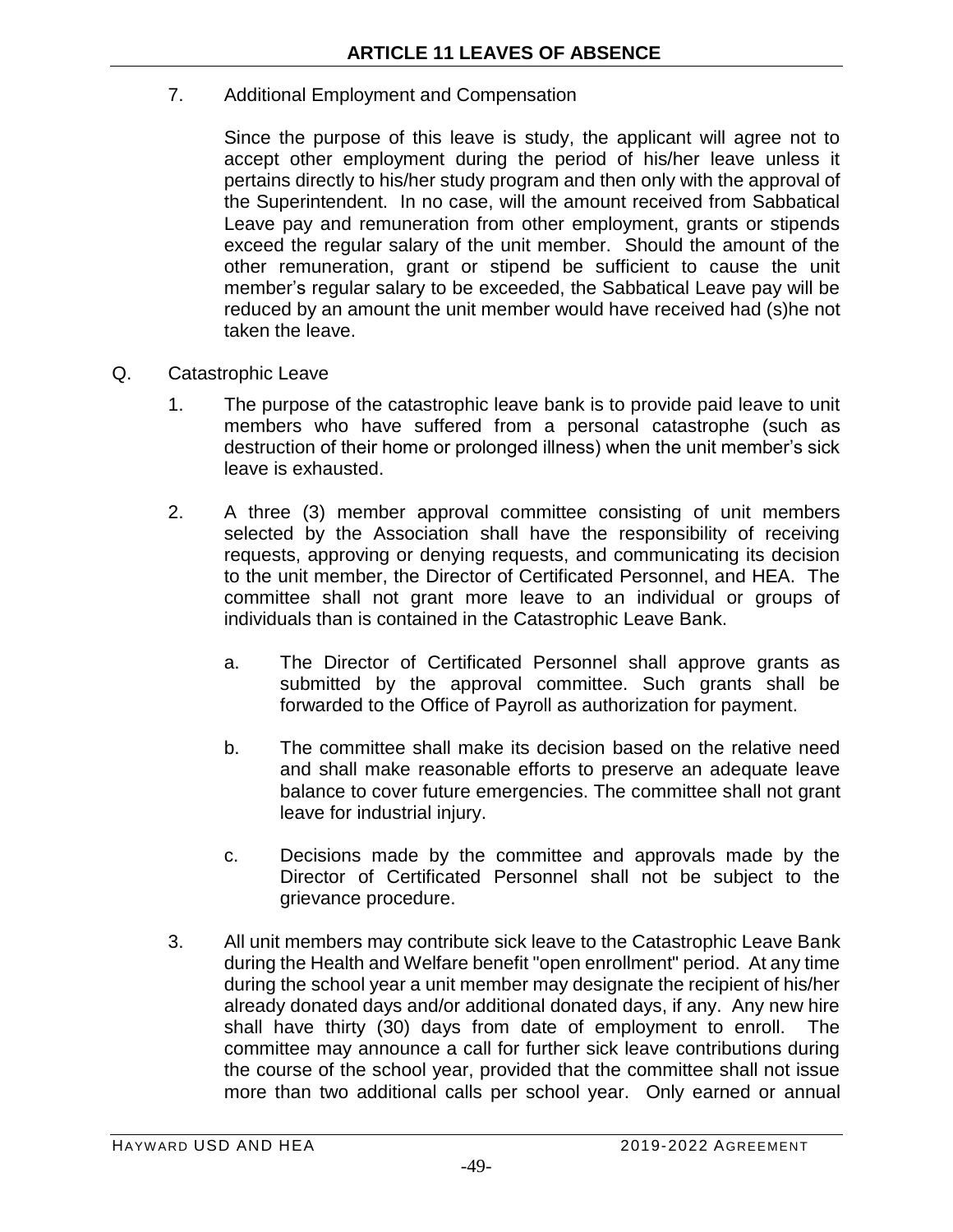illness/injury leave may be contributed to the Bank.

- 4. All unused sick leave days which may remain in the bank at the end of the fiscal year shall be carried over to the next fiscal year.
- 5. Unit members contributing any portion of their leave balance to the Catastrophic Leave Bank shall contemporaneously execute a document: (a) acknowledging that their contribution is voluntary and irrevocable; (b) pledging that they shall not initiate any demand, claim, or cause of action alleging that their contribution to the Bank should be rescinded; and, (c) indicating that they shall hold the District, HEA and their agents harmless against any suit or administrative claim alleging that the Catastrophic Leave Bank is unlawful or that their contribution to the Bank was unlawful and should be returned.
- 6. Unit members seeking to receive catastrophic leave benefits shall, as part of their application, execute a document pledging that the District, HEA and their agents shall be held harmless against a suit or administrative claim alleging that the committee erred by not granting catastrophic leave benefit.
- R. General Unpaid Leave

The District shall make every reasonable effort to accommodate and grant a unit member's request for an unpaid leave of absence for one (1) year. The District may extend the leave for an additional year.

- S. General Provisions Governing Leaves
	- 1. No leave of absence when granted to a probationary unit member shall be construed as a break in the continuity of service required for the classification of the unit member as permanent.
	- 2. A unit member returning from leave of absence shall return to the same position held at the time said leave commenced, or if that position is no longer in existence, to an equivalent position related to the unit member's recorded certification or credential.
	- 3. Both the Board and the District shall be freed from any liability for the payment of any compensation or damages provided by law for the death or injury of any employee of the District employed in a position requiring certification qualifications when the death or injury occurs while the unit member is on any leave of absence granted under the provisions specified in the Education Code.
	- 4. Whenever a unit member is on leave, for illness or otherwise, the unit member shall notify the District office or the unit member's principal by the end of the school day of the unit member's intention to return to duty the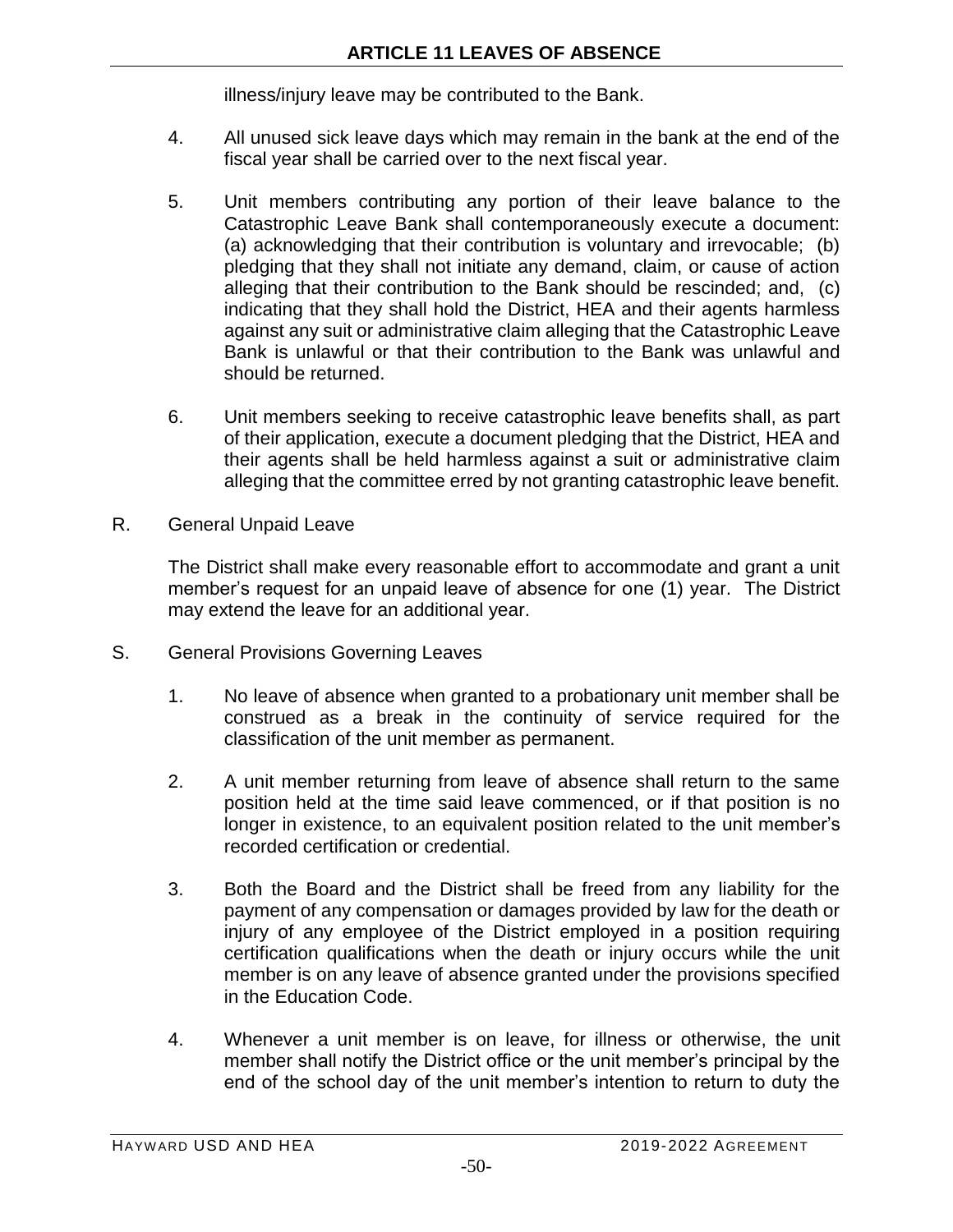following day. Failure to notify the District may result in the amount of the substitute's salary being deducted from his/her pay. A unit member may request a particular person be considered as a substitute during his/her leave of absence.

- 5. Unit members on unpaid leave of absence may arrange with the Human Resource Office to continue their health and welfare benefits provided it is acceptable to the insurance company(ies).
- 6. The District shall provide the Association with an annual report stating the number of applications received for leaves other than sick leave, the types of leave requested, and whether or not the leave was approved.
- 7. The term "immediate family" is defined as mother, father, sister, brother, spouse, child, grandmother, grandfather, son-in-law, daughter-in-law, grandchild, aunt, uncle, mother-in-law, father-in-law, brother-in-law, sisterin-law, or any person living in the immediate household of the unit member with whom the unit member has a relationship similar to that which exists within a family, including domestic partner, who have resided in the unit members household for at least one (1) year. The definition of "immediate family" includes "step" family members bearing the same relationship as family members defined above.
- 8. Notwithstanding the provisions of this article, the benefits of the Family Rights Act of 1991 (AB77) and the Family Leave Act of 1993 shall be provided to the members of the bargaining unit. However, their application shall not be interpreted so as to reduce or eliminate any benefit provided within this article.
- 9. Unit members with a disability shall be granted the full rights, protection and benefits of the Federal Americans with Disabilities Act of 1990.
- 10. The District acknowledges HEA's right to represent bargaining unit members, upon request, regarding Family Leave Act and Americans with Disabilities Act disputes arising hereunder. If a unit member administratively appeals a denial of accommodation under ADA or leave under FLA, a copy of the appeal will be issued to HEA unless the unit member objects.
- 11. Whenever a unit member requests a non-paid leave of absence to reduce the unit member's percentage of full-time employment, the request shall be granted if a qualified replacement can be found. A unit member who has been granted a reduced assignment shall be granted a non-paid leave of absence. The District may adjust the specific percentage of leave to be granted based on objective operational and scheduling needs. The District shall also reasonably accommodate requests for renewal of such non-paid leaves of absence.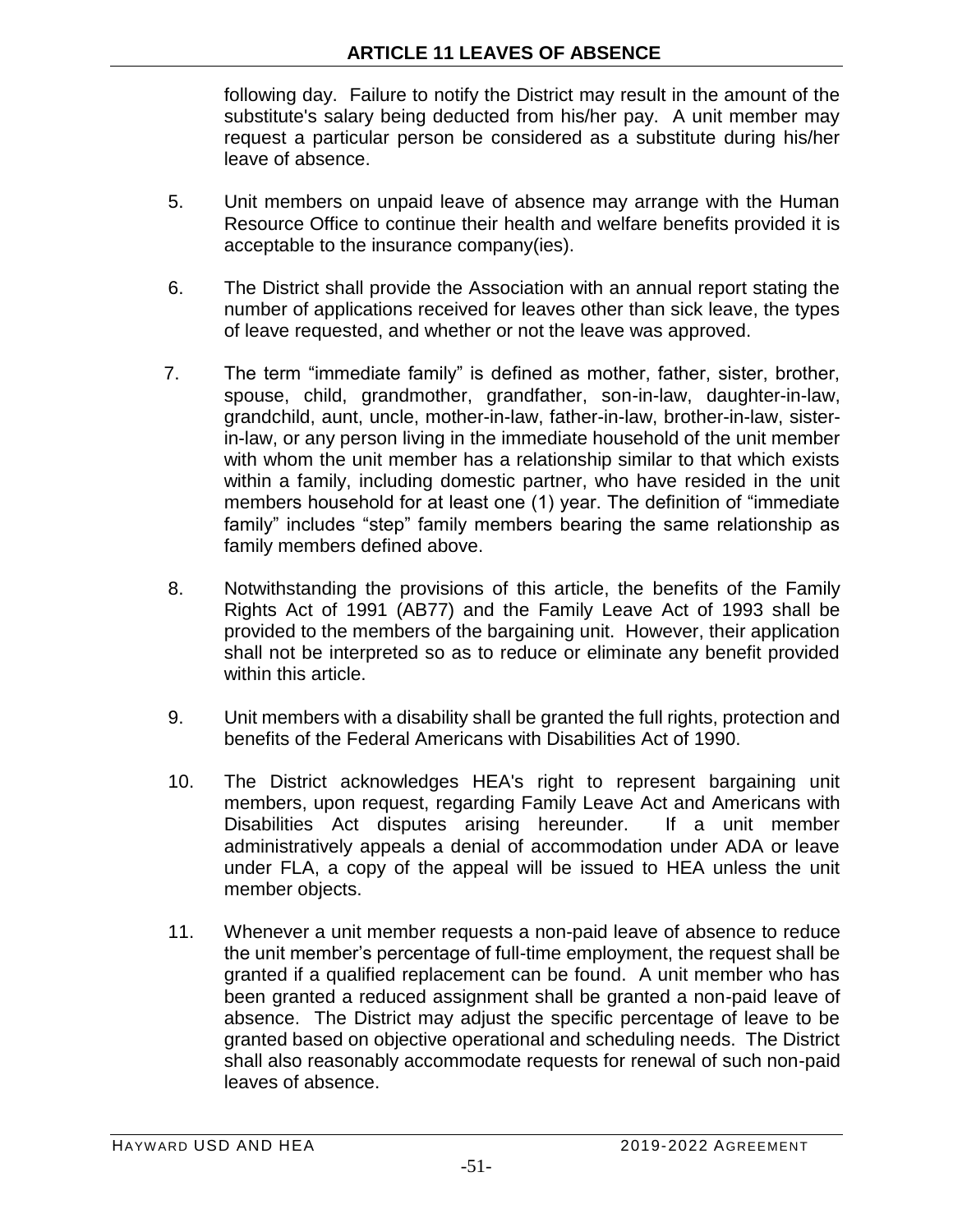- 12. Sick leave may be applied concurrently with the Family Medical Leave Act (FMLA) & California Family Rights Act (CFRA).
- T. Administrative Leave

Administrative Leave, with the exception of mandatory unpaid leave as defined by the Education Code, is defined as a paid leave of absence. Such leave must be for just cause and with due process. Unit members may only be placed on Administrative Leave by the Superintendent or Assistant Superintendent, Human Resources**.** HEA shall be notified immediately when a unit member is placed on Administrative Leave. Unit members on Administrative Leave will not be required to stay at their regular worksite. The Assistant Superintendent, Human Resources will supply a written report within five days of the incident to HEA and the unit member and continue to supply an updated progress report every five work days until resolution.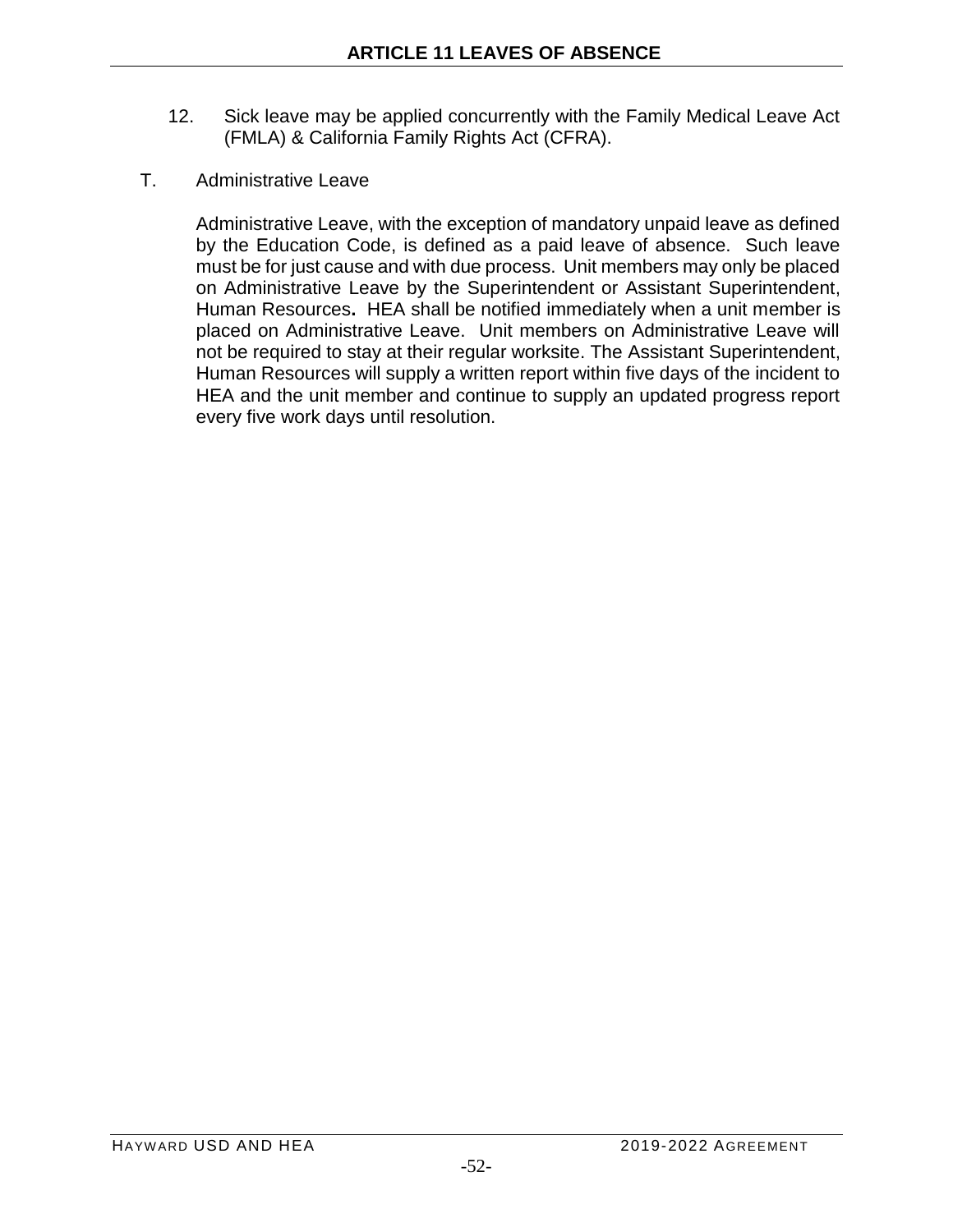- A. Elementary Class Size
	- 1. At the elementary level, the maximum class size for grades 4, 5, and 6 shall be 31. When the principal determines that the 31 maximum must be exceeded, the chairperson of the local curriculum council, the local Association representative, and the teacher will be immediately notified by the principal, and may recommend alternative placement for the additional student(s).

In Grade Span Adjustment (GSA) classes the maximum class size shall be consistent with state guidelines and dependent on state funding.

2. The GSA state guidelines note that as a condition of receiving the K–3 Grade Span Adjustment (GSA) under the Local Control Funding Formula (LCFF), which is equal to 10.4% of the K–3 base grant (and impacts the supplemental and concentration grant amounts), school districts must meet one of the following conditions:

If a school site's average K–3 class enrollment was more than 24 students in the 2012-13 fiscal year, make progress toward maintaining, at that school site, an average K–3 class enrollment of not more than 24 students. (Kindergarten includes transitional kindergarten.)

If a school site's average K–3 class enrollment was 24 students or less in the 2012-13 fiscal year, maintain, at that school site, an average K–3 class enrollment of not more than 24 students.

Agree to a collectively bargained alternative to the statutory K–3 GSA.

a. HUSD and HEA agree to a collectively bargained alternative annual average class enrollment for each school site in grades TK-3. (3/4 Combination classes will follow the GSA statute). The alternative average class size for K-3 for each school site is outlined below (see section A.2.b for TK class size maximum):

| <b>School Year</b> | School Site Maximum Average Class Size |
|--------------------|----------------------------------------|
| 2014-15            | 30:1 - No class size larger than 32    |
| 2015-16            | 28:1 - No class size larger than 29    |
| 2016-17            | $27:1 - No$ class size larger than 28  |
| 2017-18            | 26:1 - No class size larger than 27    |
| 2018-19            | 26:1 - No class size larger than 27    |
| 2019-20            | 25:1 - No class size larger than 26    |
| 2020-21            | $24:1 - No$ class size larger than 25  |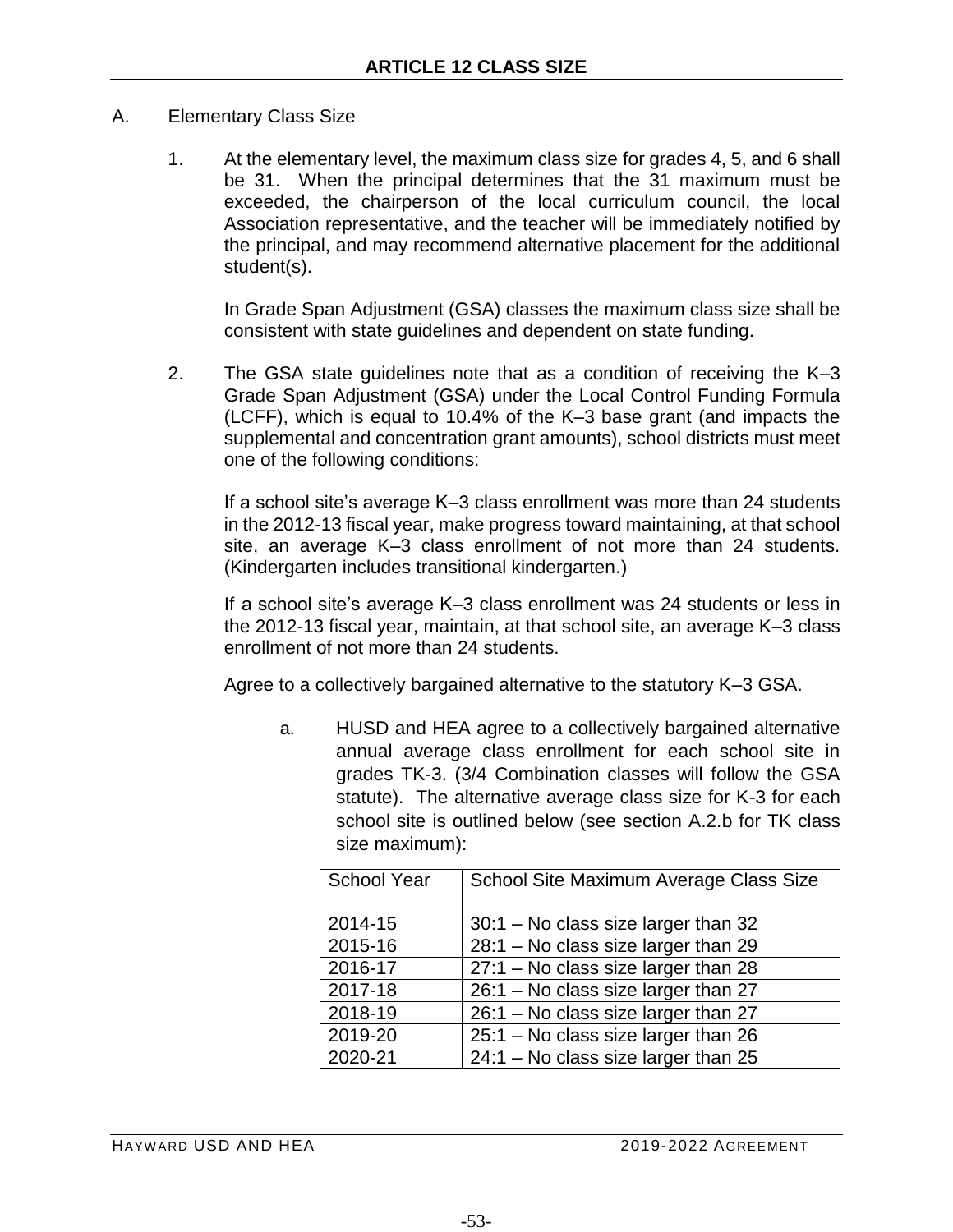- b. Transitional Kindergarten (TK)
	- (1) Transitional Kindergarten class size ratio shall be  $25:1.$
	- (2) Transitional Kindergarten classes shall not include combination classes.
- 3. Exceeding Maximum Class Size Limits
	- a. For GSA, school site K-3 class size averages may be exceeded within the first fifteen (15) days of the school year as described in Article 12, A.4 below.
	- b. For GSA classes at 25, the affected teacher will receive \$100 for the  $25<sup>th</sup>$ student during each attendance month that the student is on the teacher's class roster. This provision will not affect Transitional Kindergarten.
	- c. Classes that are not affected by GSA may exceed the maximum in A.1. above. Classes may exceed this maximum by two (2) students for valid needs with respect to appropriate groupings and balancing of teaching loads. A further exception of one may be made with the approval of the receiving teacher and the local curriculum council. 30.4 is the formula basis for allocation of teachers at the elementary level. This provision will not affect Transitional Kindergarten.
	- d. For classes which exceed 31 students, in grades 4, 5, 6, teachers will be eligible for a bonus. For each student over 31 in the class, the affected teachers will receive \$100 during each attendance month that the class size exceeds 31. In order to be eligible for the bonus, the student(s) must be enrolled in the class on the official attendance count day. Payment of the bonus will be made following the end of each semester. Nothing in this paragraph is deemed to allow the District to exceed the class size maximum as described in paragraph a. above.
	- e. Class sizes for probationary and temporary teachers with less than four (4) years of experience will be kept at or below 31, unless there is no alternative placement available.
- 4. Class adjustments and transfers shall be completed within the maximum during the first fifteen (15) days of the school year.
- 5. Beginning 2020-2021 school year, elementary school sites with SDC Mild/Moderate programs in grades 4, 5, and 6, will have a General Education classroom enrollment maximum class size of 30 students in grades 4, 5, and 6 to allow for flexibility to mainstream SDC Mild/Moderate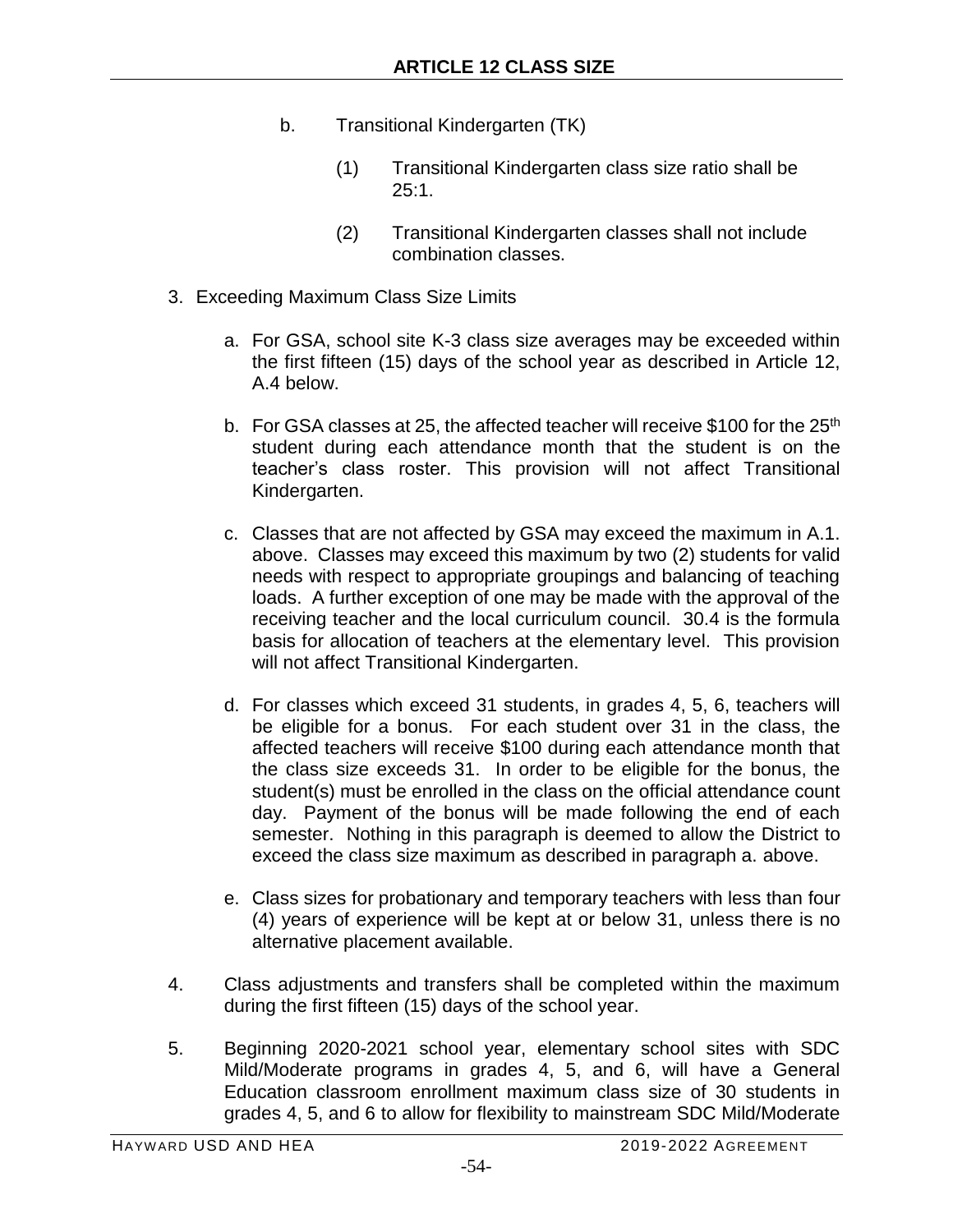Special Education Students. No more than three (3) SDC students shall be placed in the General Education classroom at any one time unless there is teacher consent. Every effort will be made to equitably place SDC students within grade levels.

- a. General Education teachers that have mainstreamed students shall receive a \$100 bonus each month. In order to be eligible for the bonus, the student(s) must be enrolled in an SDC class and mainstreamed. Payment of the bonus will be made at following the end of each month.
- 6. General Education teachers may meet up to three (3) hours per year to consult with Special Education teachers at the teachers' discretion. Teachers will be paid at the hourly rate. Special Education teachers may meet up to nine (9) hours per year to consult with the General Education teachers at the teachers' discretion. Special Education teachers will be paid at the hourly rate.
- 7. RSP students will be placed based on consensus between the RSP teacher and General Education teacher(s). If consensus is not reached, the matter will be referred to the site administration and a HEA representative to reach consensus.
- B. Secondary Class Size
	- 1. At the secondary level, the maximum class size shall be 33 in all classes with exceptions permitted as follows:

Keyboarding 36, Physical Education 47, and Band and Chorus class size will be determined, through the consensus reached between principal and instructor.

At the comprehensive high schools 15 additional sections shall be allocated above regular staffing to each site to support an optional zero or seventh period based on student requests for electives and will continue until the Board no longer authorizes programs beyond the instructional day.

- 2. Classes designated by the District and specifically designed for students needing "intensive intervention" in English and Math shall have a maximum class size of 25. Classes specifically paired with intensive intervention classes shall have a maximum class size of 25. (example:  $9<sup>th</sup>$  grade students in a 9<sup>th</sup> grade intensive intervention in mathematics and its paired algebra class.)
- 3. Continuation high school classes shall not exceed 25 students.
- 4. In each class in the following areas the number of pupils shall not exceed the number of work stations in the classroom in order to comply with safety regulations: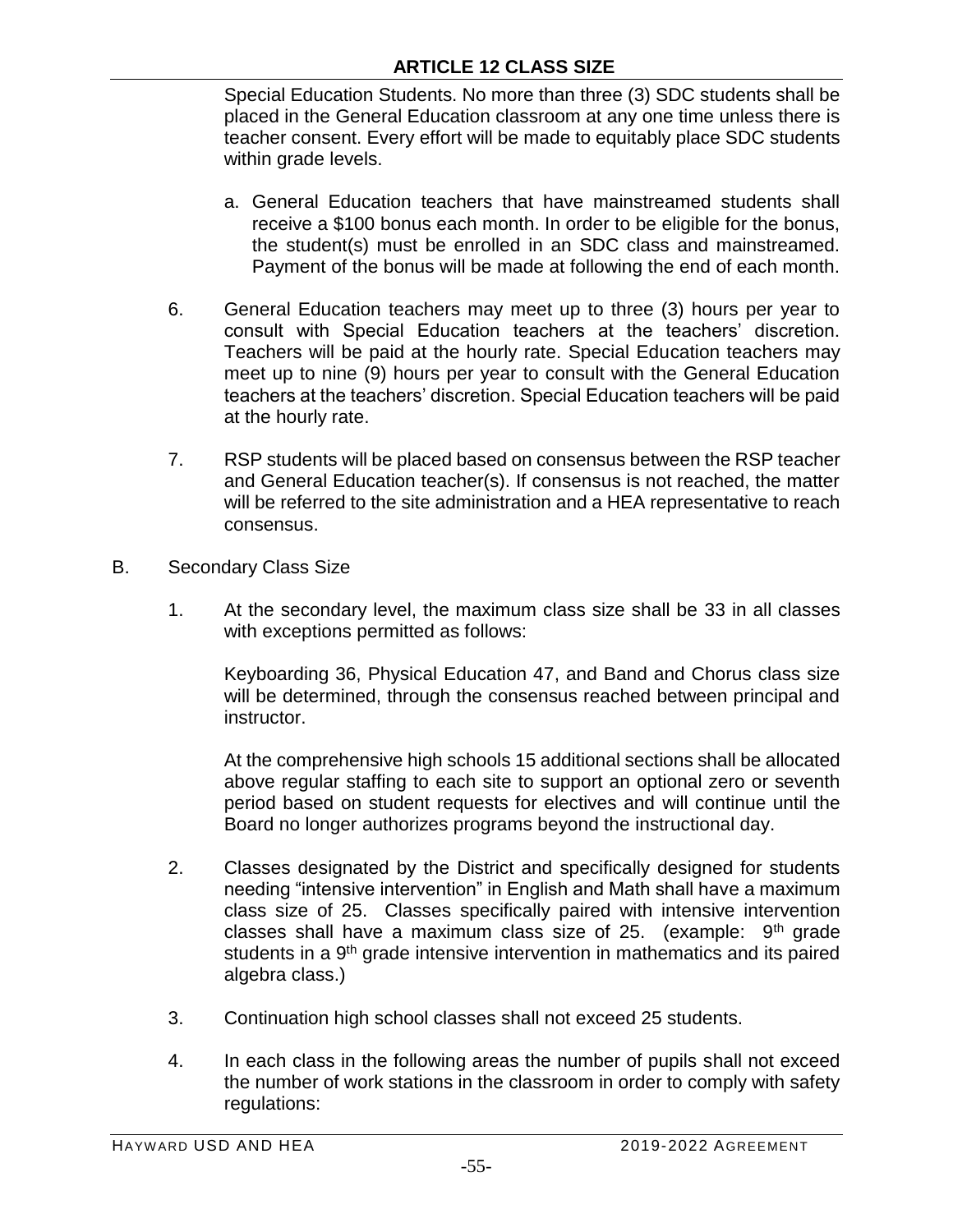Science, Industrial Technology, Vocational Arts, Homemaking, Computer Labs and Art.

The maximum number of students at a work station shall be determined by HEA and Site Administration through consensus.

- 5. There shall be an adjustment period of no longer than 15 school days at the beginning of the school year and five days at semester to balance classes in line with the class size maximums as stated in paragraphs 1 and 2. No later than the end of the adjustment period, the principal shall provide the chairperson of the local curriculum council and the local Association representative a complete report on class size.
- 6. The local curriculum council and the local Association representative will review each class situation that exceeds the maximum stated above. After consultation with each teacher who is assigned a class size over the maximum, the local curriculum council and local Association representative may recommend alternative placement for each additional student.
- 7. The maximum stated in section B.1 may be exceeded by no more than three students when that becomes necessary in order to accept and assign students to class. In no event may any physical education teacher be assigned more than 245 students or student hours daily. Band and chorus teachers may not be assigned more than 235 students or student hours daily. All other teachers may not be assigned more than 165 students or student hours daily.

Teachers teaching in "intensive intervention" classes with a class size of 25, shall have their student contacts reduced by seven (7). For example, one intensive intervention class = 163 students, two intensive intervention classes = 156 students.

- 8. Except for the fifteen (15) day adjustment period at the beginning of the year, and five days at semester, the local curriculum council, local Association representative, and the teacher(s) involved will be consulted for recommendation(s) for alternative placement(s) for additional student(s) above the maximum in section B.1.
- 9. RSP students will be placed based in consensus between the RSP teacher and General Education Teacher(s). If consensus is not reached, the matter will be referred to the site administration and a HEA representative to reach consensus.
- C. Counselor Staffing Allocations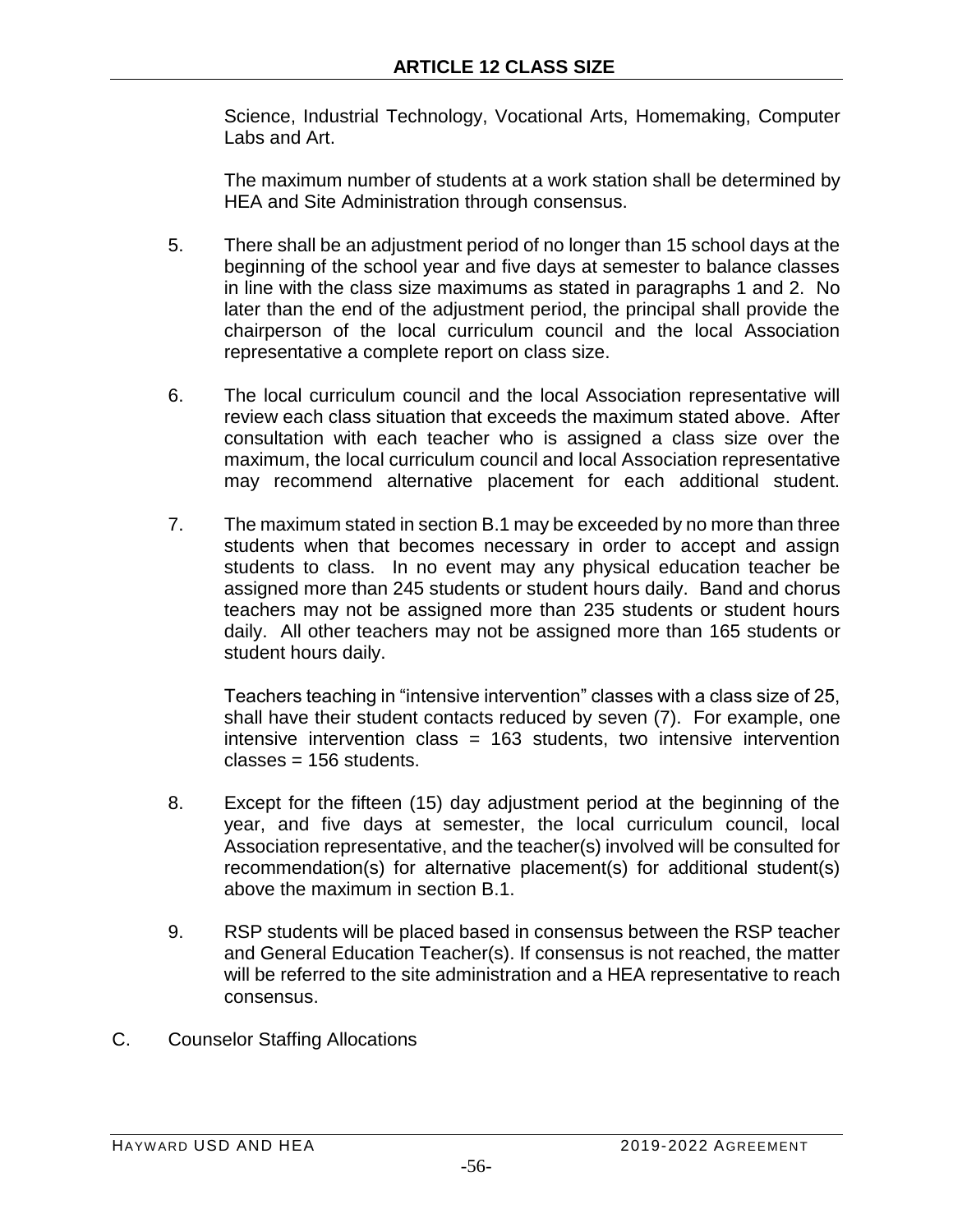All comprehensive high schools shall have at least 3.5 counselors each. Middle schools and the continuation high school shall have a 1.0 full-time counselor each. In all cases the counselor allocation shall be exclusive of special programs.

D. Special Education

The following class size maximums shall apply in the following special education classes:

| <b>Type of Class</b>                        | <b>Grade Level</b>                        | <b>Maximum</b>                                                 |
|---------------------------------------------|-------------------------------------------|----------------------------------------------------------------|
| <b>Special Day Class -</b><br>Mild Moderate | Preschool                                 | 10 per grouping<br>W/ at least 1 Para<br>educator per grouping |
| Special Day Class -<br>Mild Moderate        | Elementary                                | 15 W/ at least 1 Para<br>educator                              |
|                                             | <b>Middle School</b>                      | 15 W/ at least 1 Para<br>educator                              |
|                                             | <b>High School and Adult</b><br>Education | 20 W/ at least 1 Para<br>educator                              |

| <b>Special Day Class -</b><br><b>Moderate Severe</b>             | Preschool                | 9 per grouping                                                                                           |
|------------------------------------------------------------------|--------------------------|----------------------------------------------------------------------------------------------------------|
|                                                                  | <b>Elementary School</b> | 12                                                                                                       |
|                                                                  | <b>Middle School</b>     | 15                                                                                                       |
|                                                                  | <b>High School</b>       | 15                                                                                                       |
| <b>Special Day Class -</b><br><b>Hearing Impaired</b>            | Preschool                | 9 per grouping / max of<br>4 groupings                                                                   |
|                                                                  | <b>Elementary School</b> | 12                                                                                                       |
|                                                                  | <b>Middle School</b>     | 15                                                                                                       |
|                                                                  | <b>High School</b>       | 15                                                                                                       |
| Special Day Class -<br>Autism                                    | Preschool                | 8                                                                                                        |
|                                                                  | <b>Elementary School</b> | 9                                                                                                        |
|                                                                  | <b>Middle School</b>     | 12                                                                                                       |
|                                                                  | <b>High School</b>       | 12                                                                                                       |
| <b>Special Day Class -</b><br><b>Counseling Enriched</b><br>(CE) | <b>Elementary School</b> | 8 with 1<br>paraprofessional<br>13 with 2<br>paraprofessionals<br>(depending upon<br>contracting agency) |
|                                                                  | Secondary                | 8 with 1<br>paraprofessional<br>13 with 2<br>paraprofessionals                                           |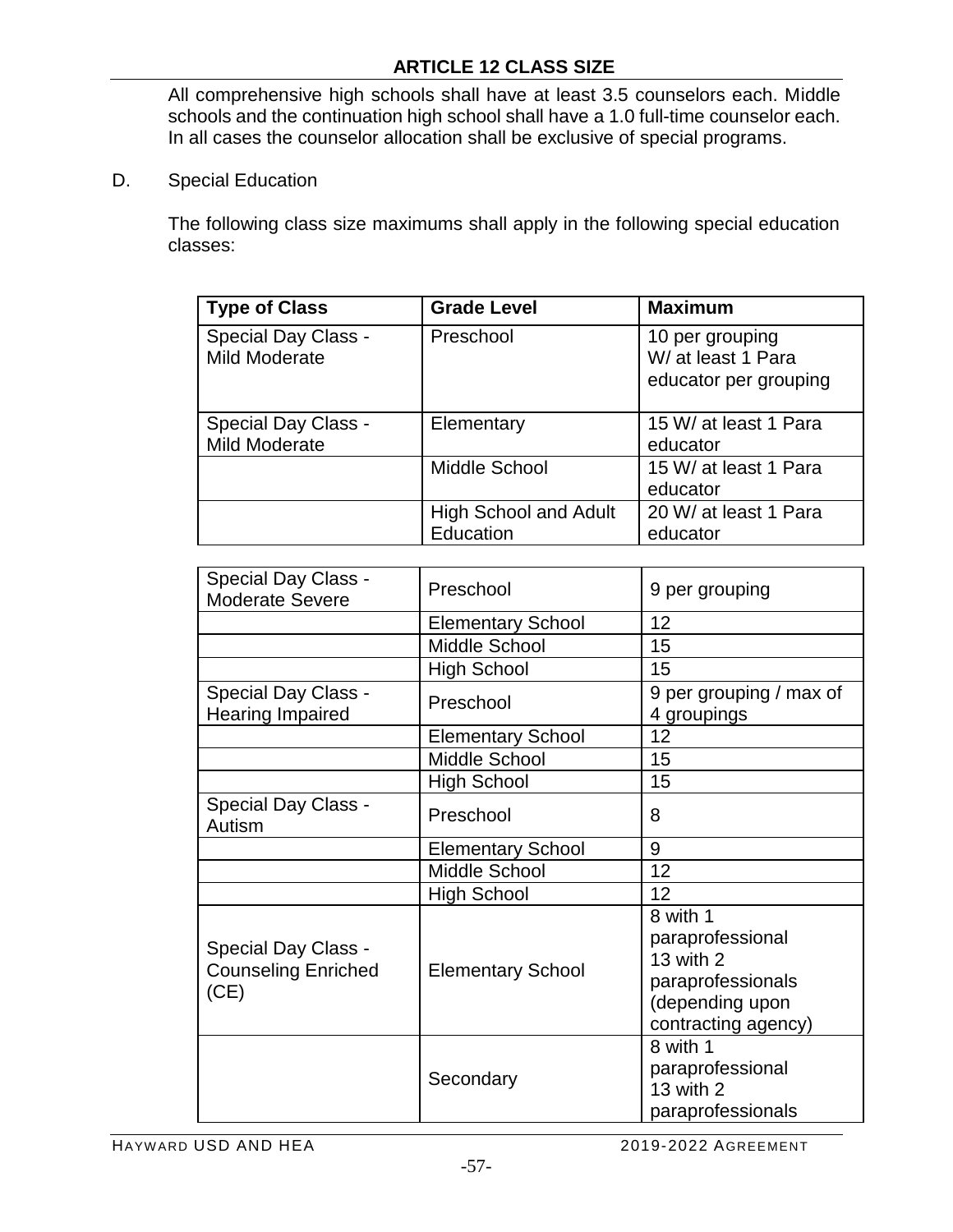|  | (depending upon<br>contracting agency) |  |
|--|----------------------------------------|--|
|--|----------------------------------------|--|

The following caseload maximums shall apply in the following special education programs:

| Preschool     | 40 |
|---------------|----|
| Non-Preschool | 55 |
|               | 45 |
|               | 28 |
|               |    |

| Psychologist |  | 1:1300 ratio |
|--------------|--|--------------|
|--------------|--|--------------|

- E. World House Program
	- 1. The following course for newcomers will be intervention classes with a class size maximum of twenty-five (25).

ELD Fundamentals

ELD 1-2 for World House

Math 1-2 for World House

Math 3-4 for World House

Algebra Support for World House

- 2. The intervention courses for World House listed in #1 above will have an initial enrollment of fifteen (15) newcomer students to allow flexibility to assign newcomer students who enroll throughout the semester.
- 3. Sheltered World House courses for newcomers will have an initial enrollment of twenty (20) to allow flexibility to assign newcomer students who enroll throughout the semester and will have the class size maximums of thirty (30). These courses will include but are not limited to:

Sheltered Science for World House Sheltered Social Science for World House Bilingual courses for World House Sheltered Math for World House Sheltered English for World House

4. ELD 3 will have an initial enrollment of twenty (20) students with a class size maximum of twenty-five (25).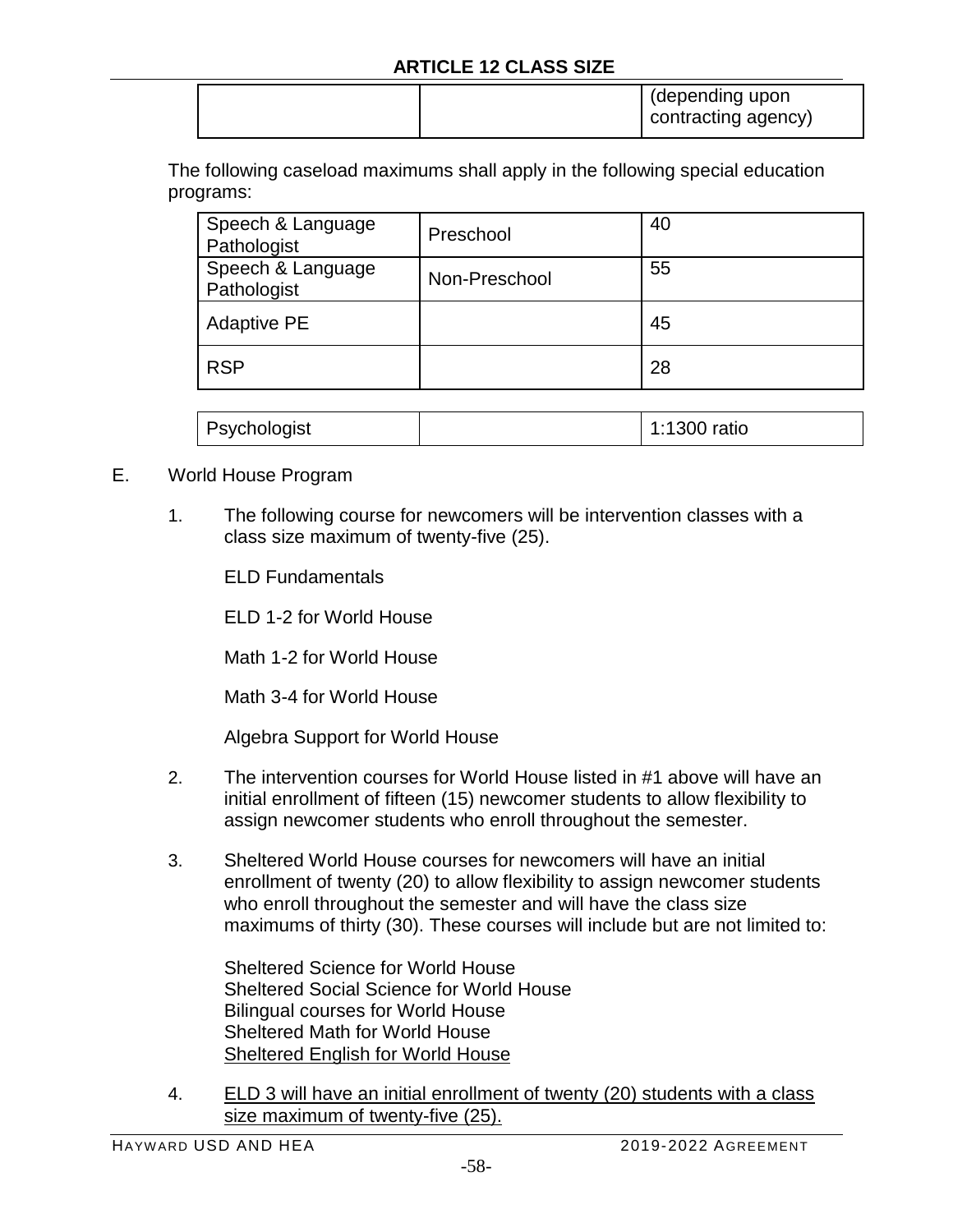- 5. Whenever possible, the two-period newcomer ELD classes will not be scheduled in consecutive periods.
- 6. The two sites with World House course offerings and scheduling may make one master schedule change between the sixteenth  $(16<sup>th</sup>)$  day of school and the end of the first semester, and the sixth  $(6<sup>th</sup>)$  day of the second semester and the end of the second semester.
- 7. Newcomer students' schedules may be changed, after initial enrollment, per assessment results.
- F. If the State provides money specifically designed to lower class size, the Association and the District agree to meet and negotiate the use of said money to the extent authorized by law.
- G. Second Language Classes

Monolingual English-speaking RSP students shall not ordinarily be placed in a bilingual classroom. Such placement would occur only if recommended by an Individual student's IEP team.

- H. Prep Classes
	- 1. Each K-6 prep teacher will be provided with his/her own classroom, office, and/or storage space as deemed appropriate for the subject matter by the SBDM site team. If there is not an SBDM team at the site, the curriculum council will make the determination.
	- 2. Adaptive PE services will only be delivered to students by Adaptive PE teachers.
- I. Learning Environment
	- 1. All teachers shall be provided with individual locked space for their personal needs.
		- a. All school psychologists and speech and language pathologists shall be provided with confidential quiet workspace appropriate for individual testing and/or small group therapy, including a locked storage for confidential files, test materials and personal needs.
	- 2. Technology Support
		- a. Every room utilized for instruction shall have a working clock, intercom and a phone with direct access to outside lines.
		- b. In order to accommodate modern technology the District will provide internet access, technology cabling and electrical upgrades for every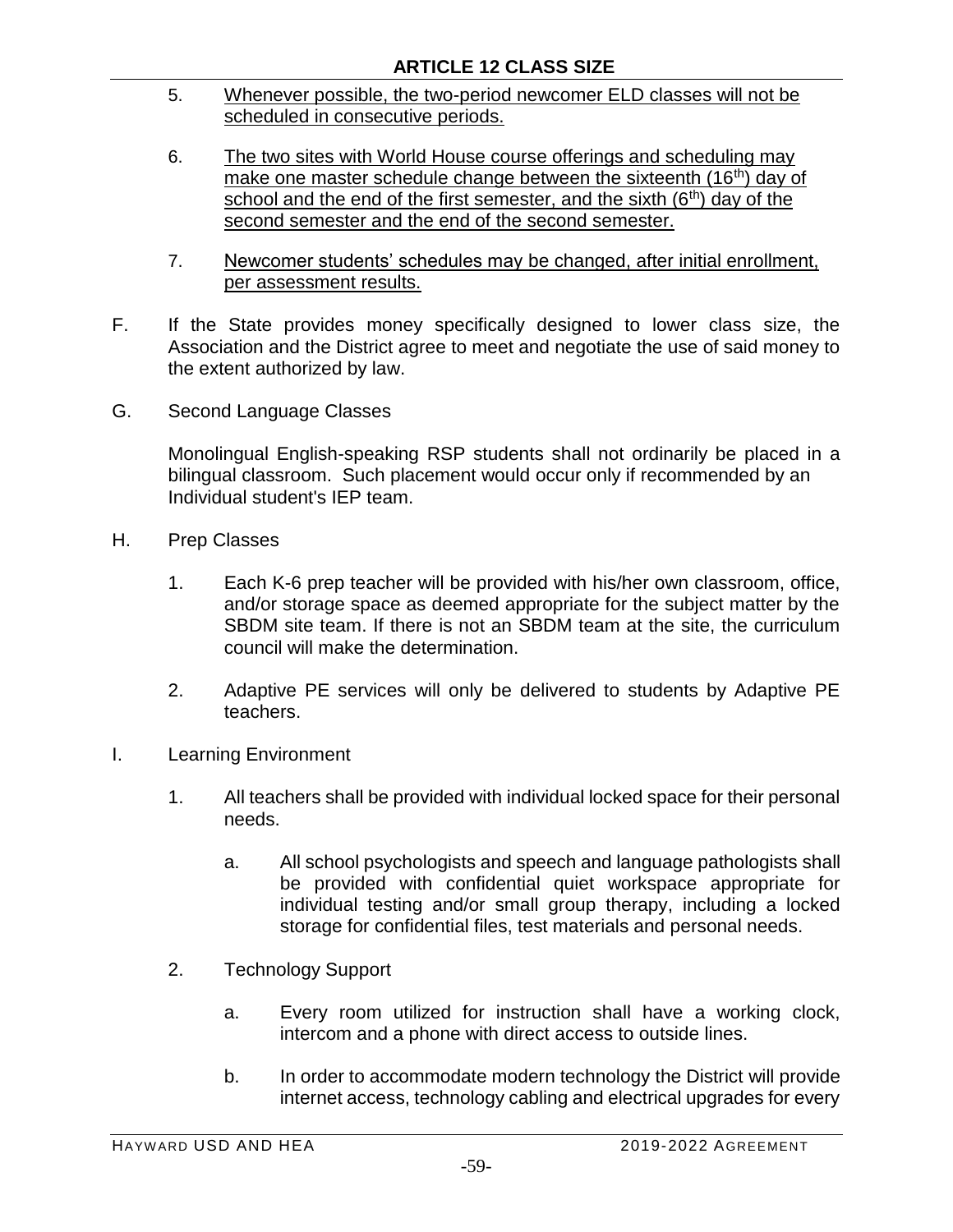room utilized for instruction.

- c. The District will provide training on accessing the internet as requested by the unit member.
- d. Each site will have working copiers.
- 3. Each elementary and middle school site will have a staff room able to accommodate at least 1/2 of the staff members at any one time. If no room is available on the site to make such accommodations, the District

will provide a trailer/portable to meet the needs of the site. High school staff rooms of 1996-97 will be maintained.

- 4. All classrooms used for instruction will be equipped with a working computer and adequate working technology necessary to perform required job duties.
- 5. Ongoing professional development and support will be offered to teachers with fully included or mainstreamed students. Support may include a para educator assignment, peer or consultant support, instructional materials or other additional strategies to support the teacher's ability to teach the student and maintain classroom management.
- J. Combination Classes
	- 1. There will be no K-1 combination classes. Up to two (2) HEA representatives will be on the district enrollment team.
	- 2. The District will make every effort to limit the number of combination classes at elementary sites. If it becomes necessary to create combination classes, the distribution of students, budgetary considerations shall be the responsibility of the site administrator working with the SBDM team or using a process agreeable to the site administrator and the staff.
	- 3. Before assigning a unit member to an elementary combination class, the District shall first seek a qualified unit member volunteer at the site the combination class is to be assigned. If no qualified unit member volunteers, the District will rotate combination classes provided that there are qualified candidates at the site. Prior year's combination assignment shall be considered. Teachers may request Bilingual combination classes in writing: otherwise, every effort will be made not to have Bilingual combination classes.
- K. English Language (EL) Specialists
	- 1. Elementary EL Specialists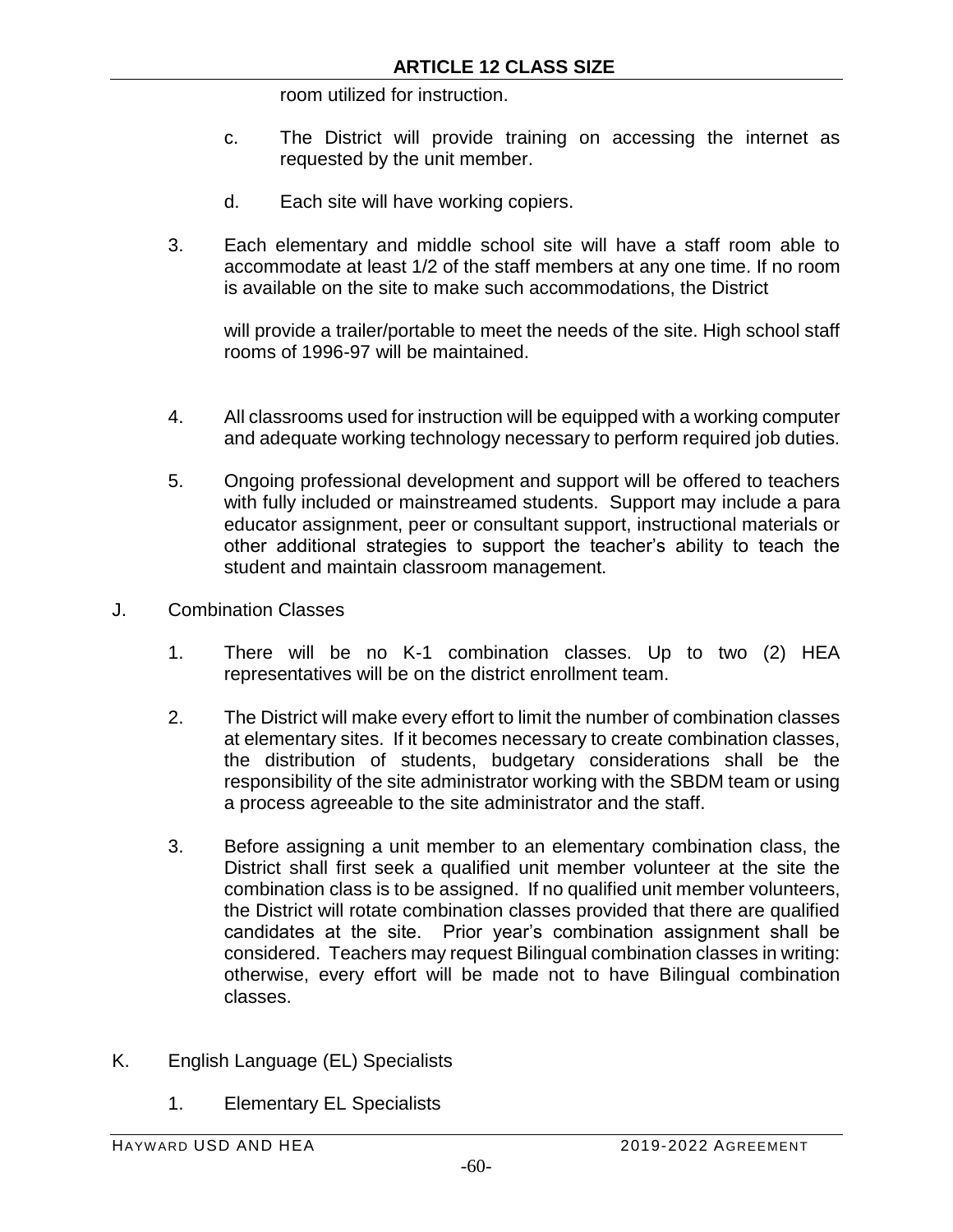- a. Each site receives an English Learner (EL) Specialist allocation based on the number of English Leaners (ELs) as identified from previous year's CBEDS count. Schools with 200 and below ELs will receive a 0.5 fte EL Specialist. Schools with more than 200 ELs will receive a 1.0 fte EL Specialist. Schools with more than 400 ELs will receive a 1.5 fte EL Specialist. Sites with fewer than 50 ELs will receive English Learner support provided by the English Language Department. The EL Specialist at the site will use their discretion in the provision of services to EL students and the students identified as Reclassified Fluent English Proficient (RFEP) students who meet the state mandate, four (4) year monitoring criteria, and the newcomer students at their site. English Only (EO) students will not be part of the EL Specialist's responsibilities. Elementary EL Specialists who provide Leveled Literacy Intervention (LLI) should meet with small groups of 3-5 students, a minimum of three days a week for thirty-minutes a day.
- 2. Secondary EL Specialists
	- a. Each site receives an English Learner (EL) Specialist allocation based on the number of English Leaners (ELs) as identified from previous year's CBEDS count. Schools with 200 and below ELs will receive a .5 fte EL Specialist. Schools with more than 200 ELs will receive a 1.0 fte EL Specialist. Schools with more than 400 ELs will receive a 1.5 fte EL Specialist. Sites with fewer than 50 ELs will receive English Learner support provided by the English Language Department. The EL Specialist at the site will use their discretion in the provision of services to EL students and the students identified as Reclassified Fluent English Proficient (RFEP) students who meet the state mandate, four (4) year monitoring criteria at their site. English Only (EO) students will not be part of the EL Specialist's responsibility.
	- b. Each site with the World House Program will receive one (1) additional EL Specialist.
- 3. The District and HEA will meet by March 1, 2020 to establish a committee to determine the responsibilities of the EL Specialists in the monitoring of the RPEF students.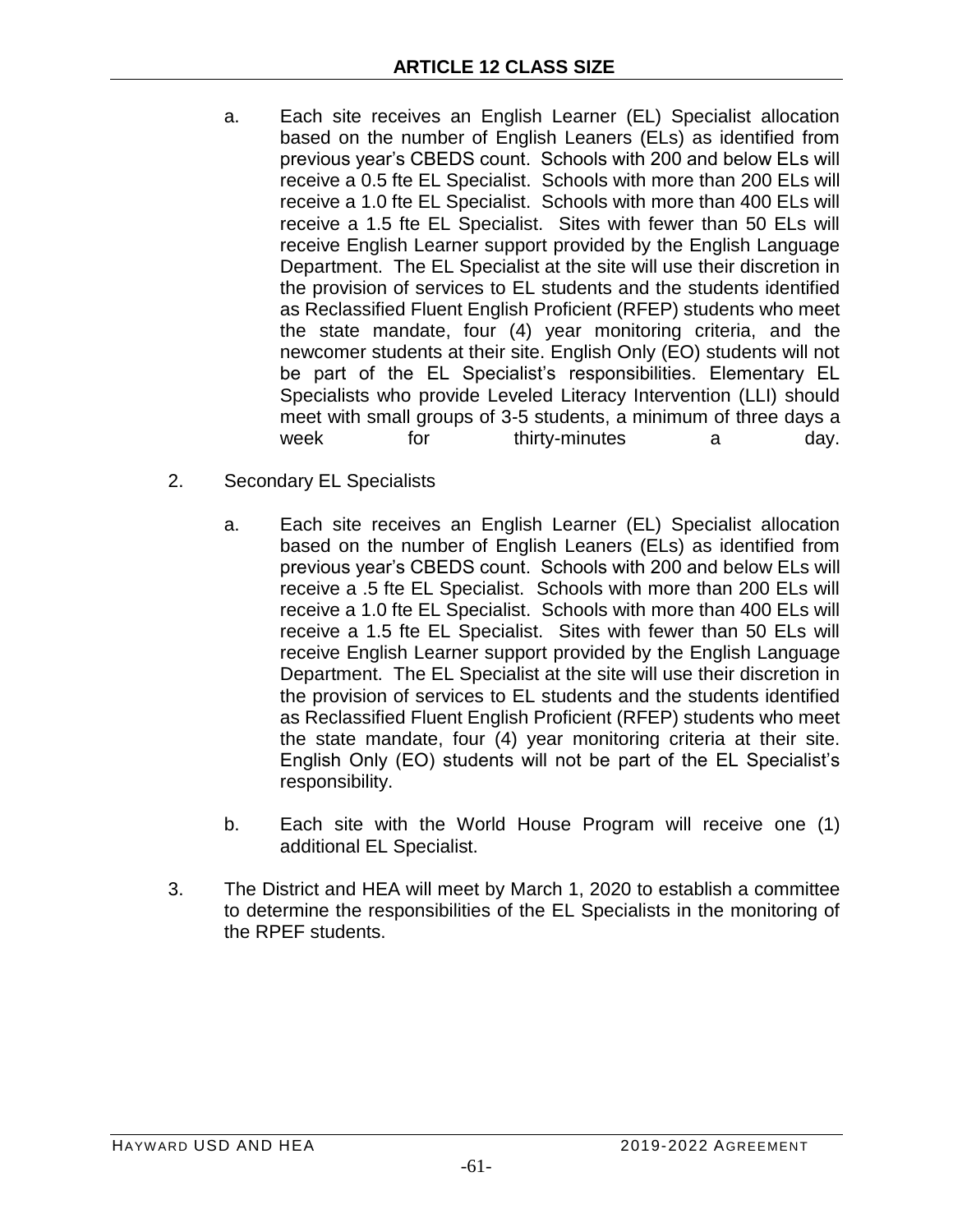## A. Objective

- 1. It is understood and agreed that the intent of evaluating unit members is to maintain and/or improve the quality of education in the District. Those responsible for evaluation are expected to follow orderly methods of identifying strengths and deficiencies and shall maintain accurate and impartial objective records as set forth in the evaluation procedures.
- 2. A unit member shall have the right to inspect the member's evaluation file maintained at the member's school site at times when the unit member is not otherwise required to perform services for the District. The evaluator or designee will monitor the review.
- 3. The personal life of a unit member is not an appropriate concern of the District for purposes of evaluation or disciplinary action unless it affects the unit member's performance of duties.
- 4. In order for the evaluation process to provide the most meaningful feedback for unit members, three (3) evaluation options have been developed for permanent unit members with satisfactory evaluations. Permanent unit members with satisfactory evaluations may also choose the portfolio or the peer review options in lieu of the traditional evaluation process. Refer to section C.6 for the specific details.
- B. Criteria

Beginning in the 2014-15 school year, unit members, except those listed below, will be evaluated using the most recent edition of the California Standards for the Teaching Profession (CSTP) 2009. Specific criteria is in Appendix C.

By September 15, 2019, HEA and HUSD will form a task force to develop evaluation forms by May 31, 2020, for Counselors, Nurses, Program Resource Teachers (PRT), Psychologists, Speech and Language Pathologists, Special Education Teachers and Teachers on Special Assignment (TOSA). The number of participants will be reached through consensus by HEA and HUSD. Release time will be granted during the teacher work day for committee members.

For the 2019-20 school year or until such time that an evaluation tool is developed, all members in the positions listed above can use the alternative forms of evaluation located in section C.6. herein.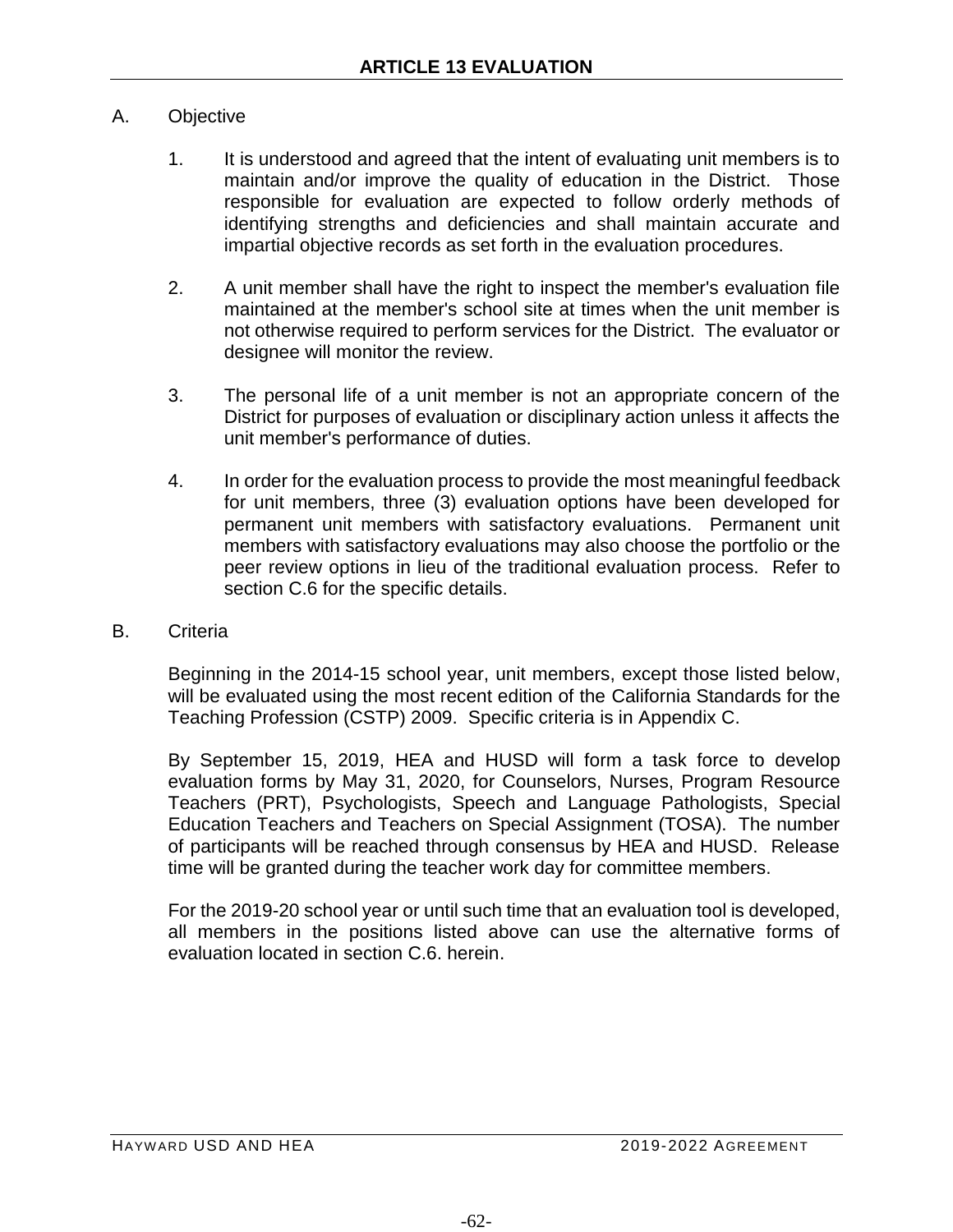## C. Procedures

## 1. Goals and Objectives

Program goals of the District, the established standards of expected pupil achievement, and goals and objectives of the school, the grade level, and/or the department, the appropriate position description and evaluation worksheets shall be made available to each unit member in written form during the first ten (10) days of the instructional year. Prior to evaluation, there shall be a review of the evaluation procedures with appropriate unit members.

Unit members shall not evaluate other unit members.

- 2. Evaluation Process
	- a. Prior to the Initial Conference, a unit member will be notified of his/her primary evaluator. A unit member in a split assignment may request additional observations by a secondary evaluator. The primary evaluator may also request that the secondary evaluator conduct observations. In either case cited above, each additional observer will be limited to two (2) observations. These observations shall be transmitted to the primary evaluator and become part of the evaluation.
	- b. School Psychologists shall be evaluated by the Director of Special Education or Coordinator of Special Education.
	- c. Initial Conference Evaluation Criteria

By the  $10<sup>th</sup>$  day of the school year (not including staff development days) in which the evaluation is to take place, the evaluator and the unit member(s) shall meet and discuss the standards and methods (including other agreed upon alternative evaluation methods agreed to by HEA and the District) upon which evaluation is to be based. This meeting may be held in a group setting, and shall take place prior to the individual meetings to agree on the evaluation worksheet.

No earlier than ten (10) instructional days or later than forty (40) instructional days after the beginning of the school year, or when the evaluatee began his or her work year at that site, the evaluatee and the evaluator shall review the Standards for the Teaching Profession, the necessary support requirements, and any related exceptional circumstances and conditions. If the evaluatee and the evaluator agree on the standard(s) to be used in the evaluation, they shall sign the worksheet, or the worksheet as amended, and a copy shall be kept by each. If agreement on the worksheet is not reached at this meeting, the evaluatee shall be given, upon request, five (5) days to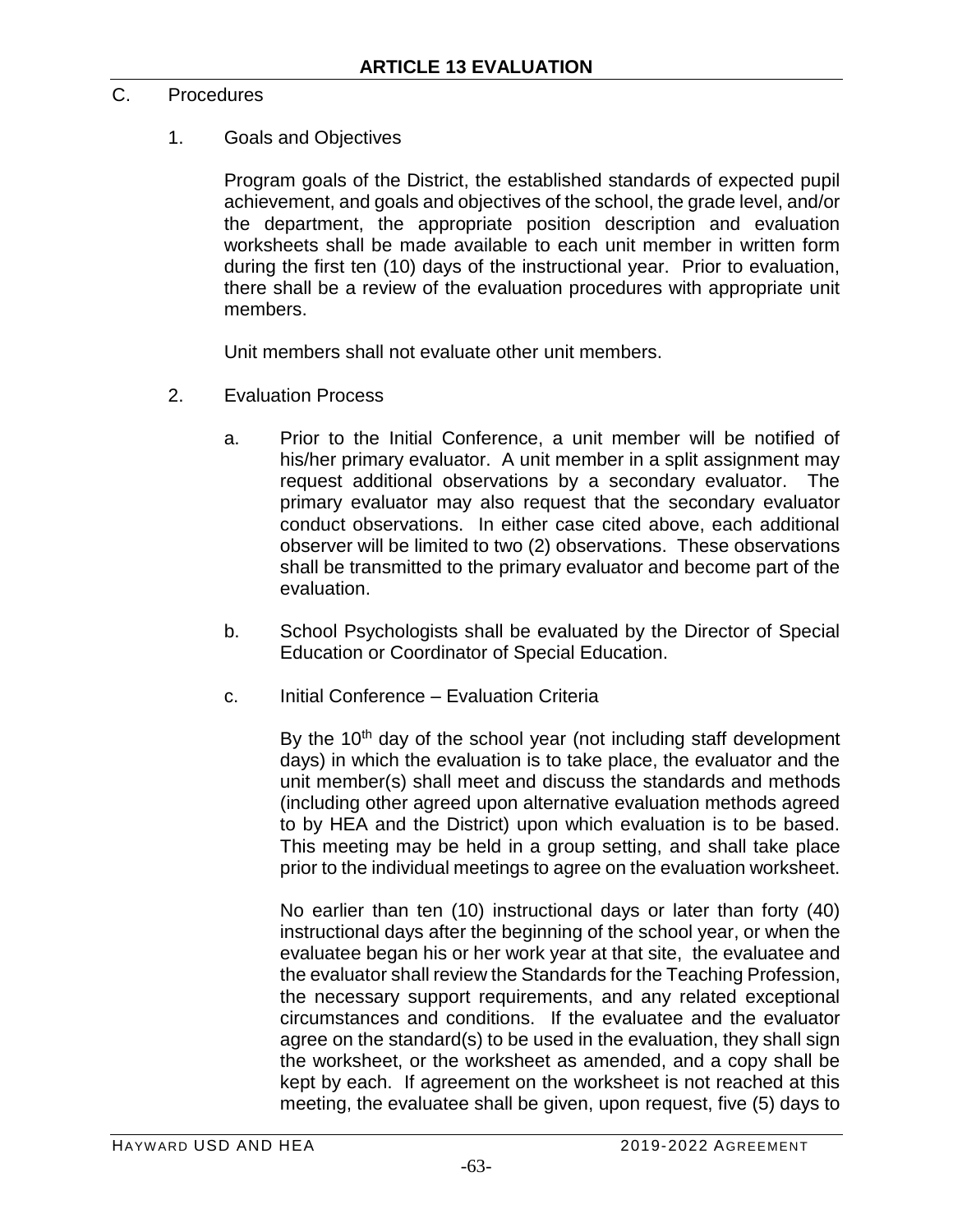review the worksheet to determine whether to sign the worksheet or declare an impasse.

Any impasse regarding the evaluation worksheet shall be resolved by the HEA President or the HEA designee from the appropriate District Curriculum Council, and the Assistant Superintendent of Human Resources or designee.

d. Review Conference – (Only for Employees Not Meeting Standards)

The primary evaluator shall conduct a conference within the first fifteen (15) instructional days for any unit member who was marked "Partially Meets Standards" or "Does Not Meet Standards" for the previous year or the equivalent language from the prior year.

- 3. Observations
	- a. During the evaluation process, one of the classroom observations conducted by the evaluator shall be scheduled in writing two (2) work days in advance of that observation (if members receive notice on a Monday, they cannot be observed before Thursday). This scheduled classroom observation shall be a minimum of thirty (30) minutes in length.
	- b. Other classroom observations shall be at least twenty (20) minutes in length. Observations of shorter duration may be included on the summary evaluation report.
	- c. A unit member in a split assignment may request additional observations by a secondary evaluator. The primary evaluator may also request that the secondary evaluator conduct observations. In either case cited above, each additional observer will be limited to two (2) observations. These observations shall be transmitted to the primary evaluator and become part of the evaluation.
	- d. Observation Conferences

Whenever the evaluator observes a unit member in the evaluation process, the evaluator and the unit member shall meet as soon as possible following the observation to review and discuss the lesson prior to completion of the Observation Report. Following the conference, the Observation Report will be completed and distributed to the unit member for signature.

e. Interim Evaluation – For Temporary, Probationary 1 and Unit Members Partially Meeting Standards and Unit Members Who Do Not Meet Standards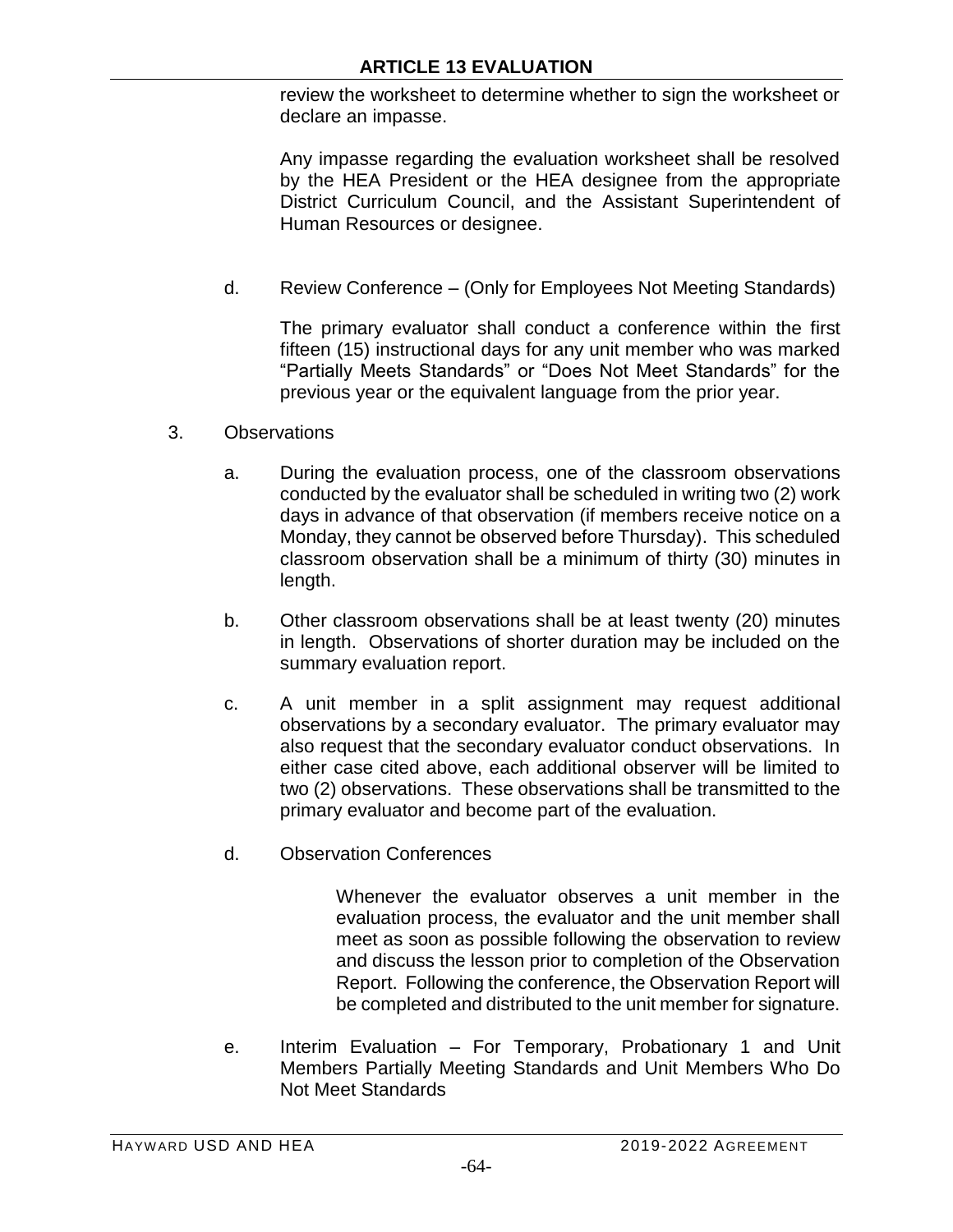An interim evaluation report and conference for Temporary and Probationary I employees and a unit member whose "Composite Evaluation" was "Partially Meets Standards" or "Does Not Meet Standards" for the previous year, or equivalent language from the prior year shall be completed by the end of the 16<sup>th</sup> week of school. The interim evaluation report shall be completed and submitted to the unit member at least one (1) day prior to the conference.

- f. Summary Evaluation Conference
	- (1) No later than thirty (30) calendar days prior to the last work day on the calendar, the summary evaluation report shall be completed and submitted to the unit member at least one (1) work day in advance of the conference. (If members receive the report on a Monday, they cannot conference before Wednesday). The summary evaluation conference shall take place at this time, or shortly thereafter, but in no event later than ten (10) work days prior to the last work day.
	- (2) If the composite evaluation on the summary evaluation report is marked "Partially Meets Standards" or "Does Not Meet Standards" or equivalent language from the prior year the evaluator shall complete the performance evaluation addendum form.
- 4. Counseling and Assistance
	- a. The evaluator shall provide specific counseling and assistance to the evaluatee on any Standard that has been marked "Partially Meets Standards" or marked "Does Not Meet Standards" or equivalent language from the prior year.
	- b. The evaluator shall describe in writing the particular problems, the specific assistance to be provided, including, but not limited to, release time, professional development, and/or peer support and the expected results of such assistance.
	- c. Counseling and assistance recommendations shall be provided on an ongoing basis during the school year.
- 5. Frequency of Evaluation
	- a. Permanent unit members will be evaluated at least every other year; other unit members will be evaluated annually. The administration may evaluate any unit member annually.
	- b. Unit members who are permanent employees will not be evaluated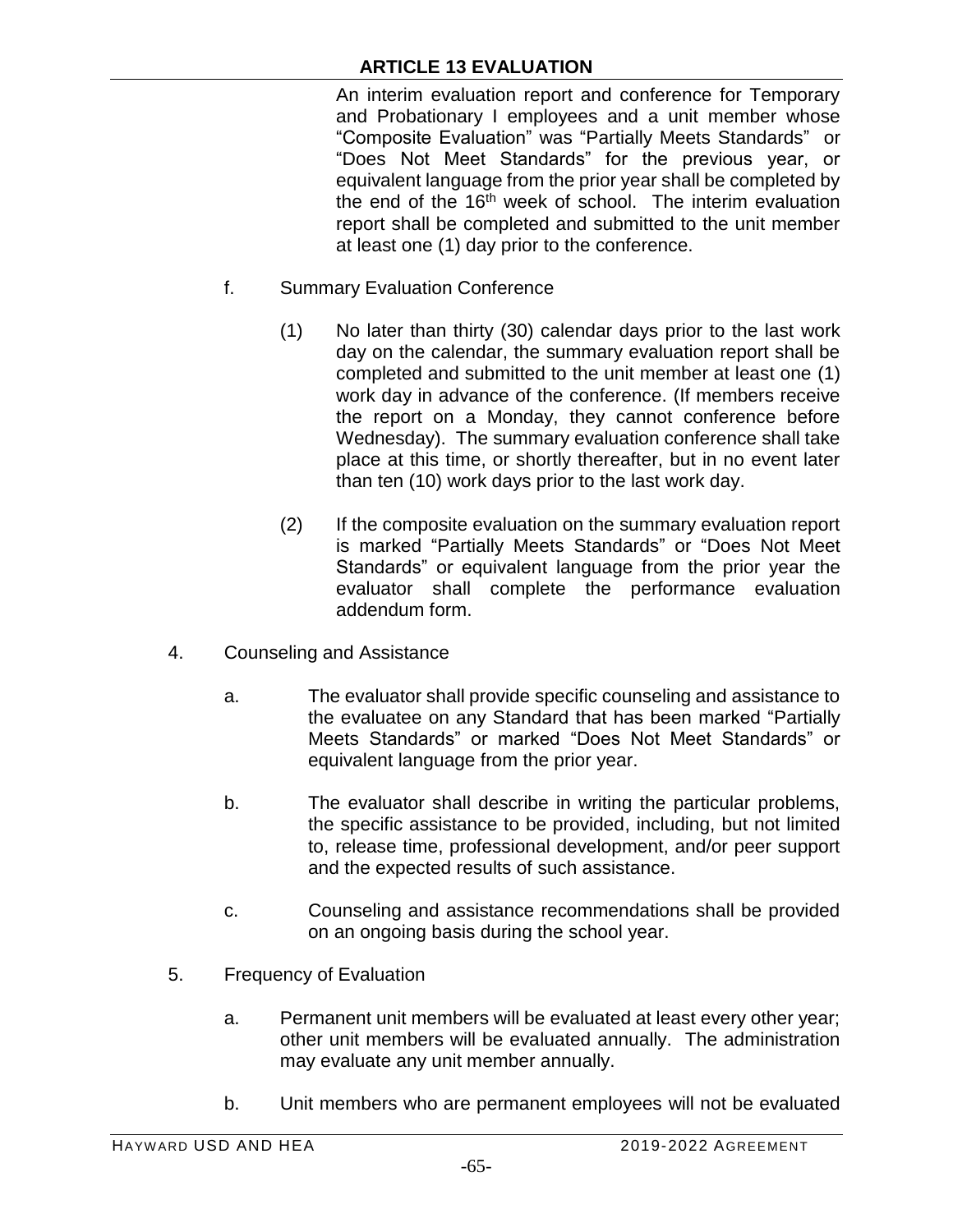during the first year of implementation of a new program. A program will be defined as a "new program" by mutual agreement of the Association and the District.

- c. No unit member will be evaluated in any class that exceeds the class size maximums in Article 12.
- d. Evaluation Every Five (5) Years (The 5 year evaluation cycle is defined as the last satisfactory evaluation year plus four years.):

By mutual agreement of the evaluator and the unit member to be evaluated, the unit member shall be evaluated at least once every five (5) years providing all of the following conditions apply:

- 1. The unit member has achieved permanent status.
- 2. The unit member has been employed by the District for ten (10) years.
- 3. The unit member's immediate prior evaluation was deemed satisfactory as defined elsewhere in this Article.
- 4. The unit member has been determined to be highly qualified as defined in the 20 UCS Section 7801, if required by Federal Law.
- 5. Mutual agreement may be withdrawn by either the evaluator or the unit member.
- 6. Alternative Forms of Evaluation

The District and the Association have agreed to 2 (two) alternative processes for evaluation of permanent employees. These options are available to permanent employees with a minimum of 4 (four) years of teaching experience. Employees who want to be considered for an alternative process shall provide the plan in writing to their evaluator within the first thirty (30) days of school. Subsequently the evaluator and the evaluatee shall meet and reach consensus on the plan.

The Portfolio and Partner/Peer Review options are designed to provide a model of deeper formative assessment. The evaluation criteria shall be the same as for the traditional evaluation cycle. The areas of focus are targeted and specific and may include, but not limited to, one or more of the following:

- Specific inquiry/focus into student work, abilities, behaviors
- Instructional Practice/Strategies
- Content focused
- District or site initiatives
- Specific target population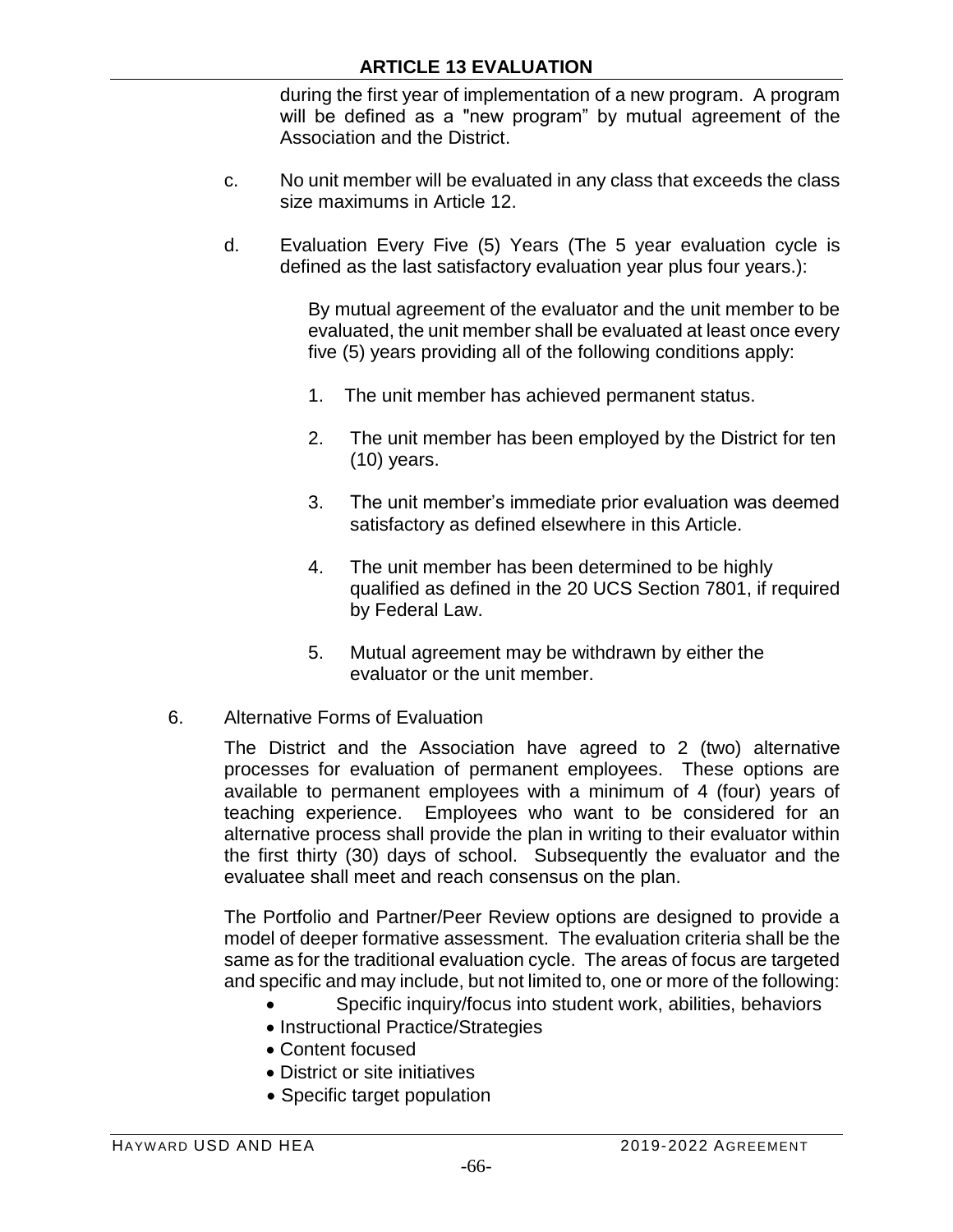Plans should include the following information:

- Area of focus
- Specific idea you are considering
- How it will benefit your students
- How it will be measured
- a. Portfolio

The Portfolio option is an investigative process around a specific inquiry/focus. The evaluatee must complete three written reflections and have at least three artifacts throughout the year in support of his/her area of inquiry/focus. The three written reflections will include progress and next steps toward areas of inquiry/focus with artifacts that support these areas. One of the written reflections is done in collaboration with their administrator. No later than 30 calendar days prior to the end of the school year, the administrator shall complete the final evaluation summary and meet with the evaluatee.

A final summary conference will be held with the evaluatee and administrator for the purpose of reviewing the three reflections and three artifacts for his/her portfolio, reflection on the portfolio process, accomplishments, and final signatures.

Artifacts may include but not limited to samples of student work, assessment data, student surveys, or parent surveys.

b. Partner/Peer Review

The evaluatee and the peer/partner will have no less than 3 reciprocal observation cycles during the school year. The observation cycle shall include a pre-observation conference, a 30 minute observation, and a post observation conference. The administrator shall be informed as to when the observations are scheduled. After each post observation conference, the evaluatee will complete a self-assessment and provide the document to the administrator. No later than 30 calendar days prior to the end of the school year but no earlier than all three observation cycles have been completed, the evaluatee shall complete a Final Evaluation Summary and provide a copy to the administrator. A final summary conference will be held by the evaluatee and administrator for the purpose of reflection on the process, accomplishments, and final signatures.

The district will provide release time of 3 days per pair of teachers involved in reciprocal observations.

7. Records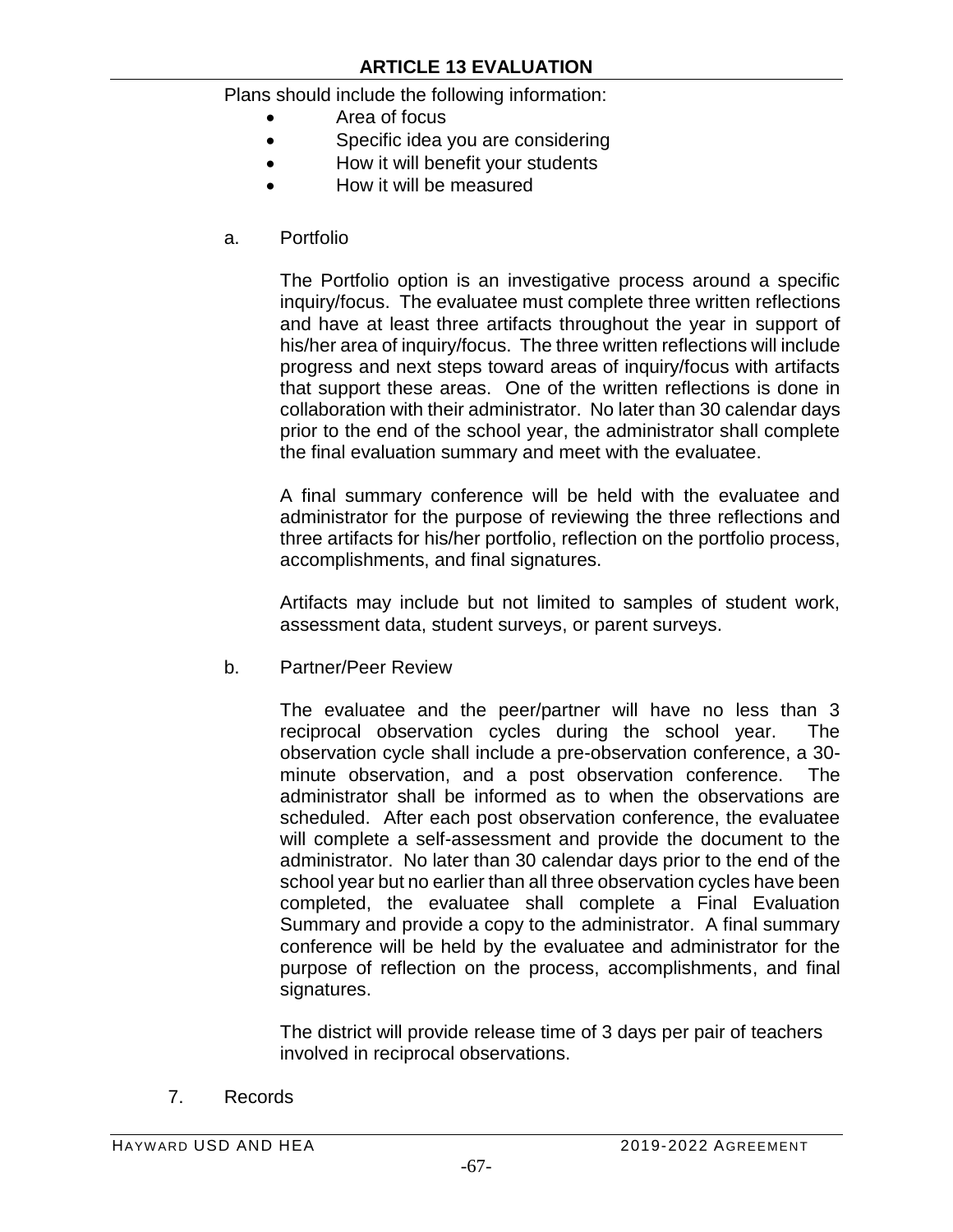- a. The unit member shall have the right to attach a written reaction or response to each evaluation document prepared as a part of this procedure.
- b. The evaluator's records shall be located at the site of the evaluatee's current assignment or in the personnel file of the evaluatee located in the Office of Human Resources.
- 8. Forms
	- a. The forms used in the procedure shall be: The Evaluation Worksheet, the Interim Evaluation Report, the Observation Form, the Summary Evaluation Report, and the Summary Evaluation Addendum. These forms are included in Appendix C of the Agreement.
	- b. Any change in the format and content of these forms shall be by mutual agreement of the parties.
	- c. Disposition of Forms
	- (1) Evaluation Worksheet
		- (a) Original copy shall remain in evaluator's file to be forwarded to the Office of Human Resources when action for nonreemployment is initiated.
		- (b) One copy shall be retained by evaluatee.
		- (c) The original copy may be discarded at the option of the evaluator after the Summary Evaluation Report is filed in the Office of Human Resources.
	- (2) Interim Evaluation Report
		- (a) Original copy shall be forwarded to the Office of Human Resources as appropriate.
		- (b) One copy may be retained by the evaluatee.
	- (3) Assessment/Observation Report
		- (a) Original copy shall remain in evaluator's file to be forwarded to the Office of Human Resources when action for nonreemployment is initiated.
		- (b) One copy shall be retained by the evaluatee.
		- (c) The original copy may be discarded at the option of the evaluator after the Summary Evaluation Report is filed in the Office of Human Resources.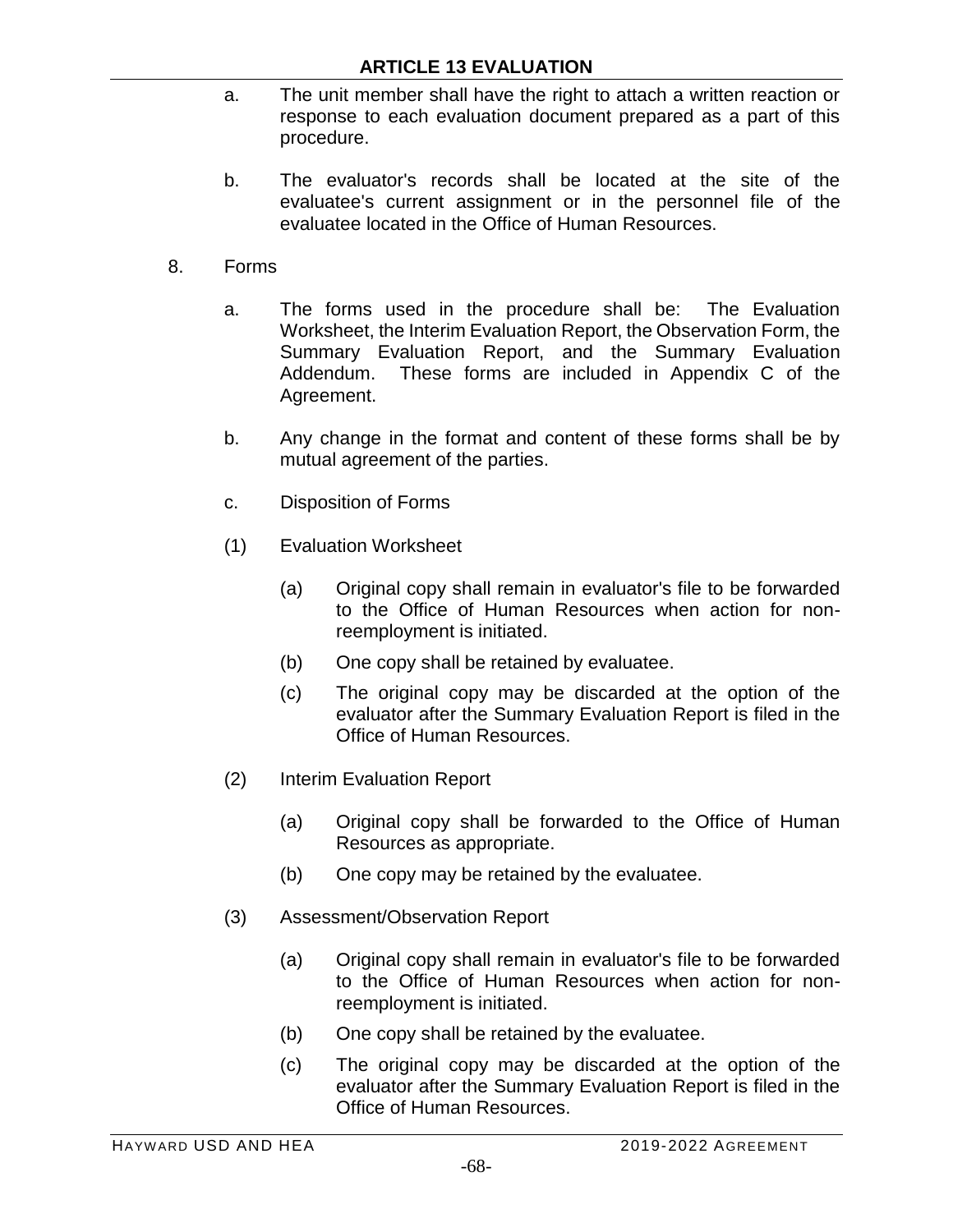- (4) Summary Evaluation Report
	- (a) The form shall be held by the evaluator for a period of ten (10) working days in order to provide the evaluatee with an opportunity to attach comments.
	- (b) Original copy shall be forwarded to the Office of Human Resources.
	- (c) One copy shall be retained by the evaluatee.
	- (d) One copy shall be retained by the evaluator.
- (5) Performance Evaluation Addendum

Each copy shall be attached to the corresponding copy of the Summary Evaluation Report.

- (6) Materials not needed to support the evaluator's Summary Evaluation Report shall not be retained by the evaluator for more than four (4) years.
- 9. Follow-Up Conference

If after any observation or evaluation conference, a unit member has concern involving the evaluation or observation report, a second conference shall be held upon request. The unit member may have a representative present.

D. Complaints

The Board shall consider only written complaints processed through administrative channels, directed against any unit member of the District. The unit member's supervisor, or principal, shall inform the complainant of the procedures as outlined in the Administrative Regulation 1312.1. The supervisor shall at this time inform the unit member of the direction given the complainant. When the complaint is anonymous, the supervisor may not proceed with an investigation, unless the District is required by law to investigate. Any unit member against whom a complaint is filed shall receive a copy of the complaint and the administrative action taken. The unit member shall have the right to seek to meet with those making accusations in order to resolve the problem. Upon request, the administration shall request a meeting of the complainant and the unit member for the purpose of attempting to resolve the problem. No disciplinary action or negative evaluation may occur as the result of an unsubstantiated complaint.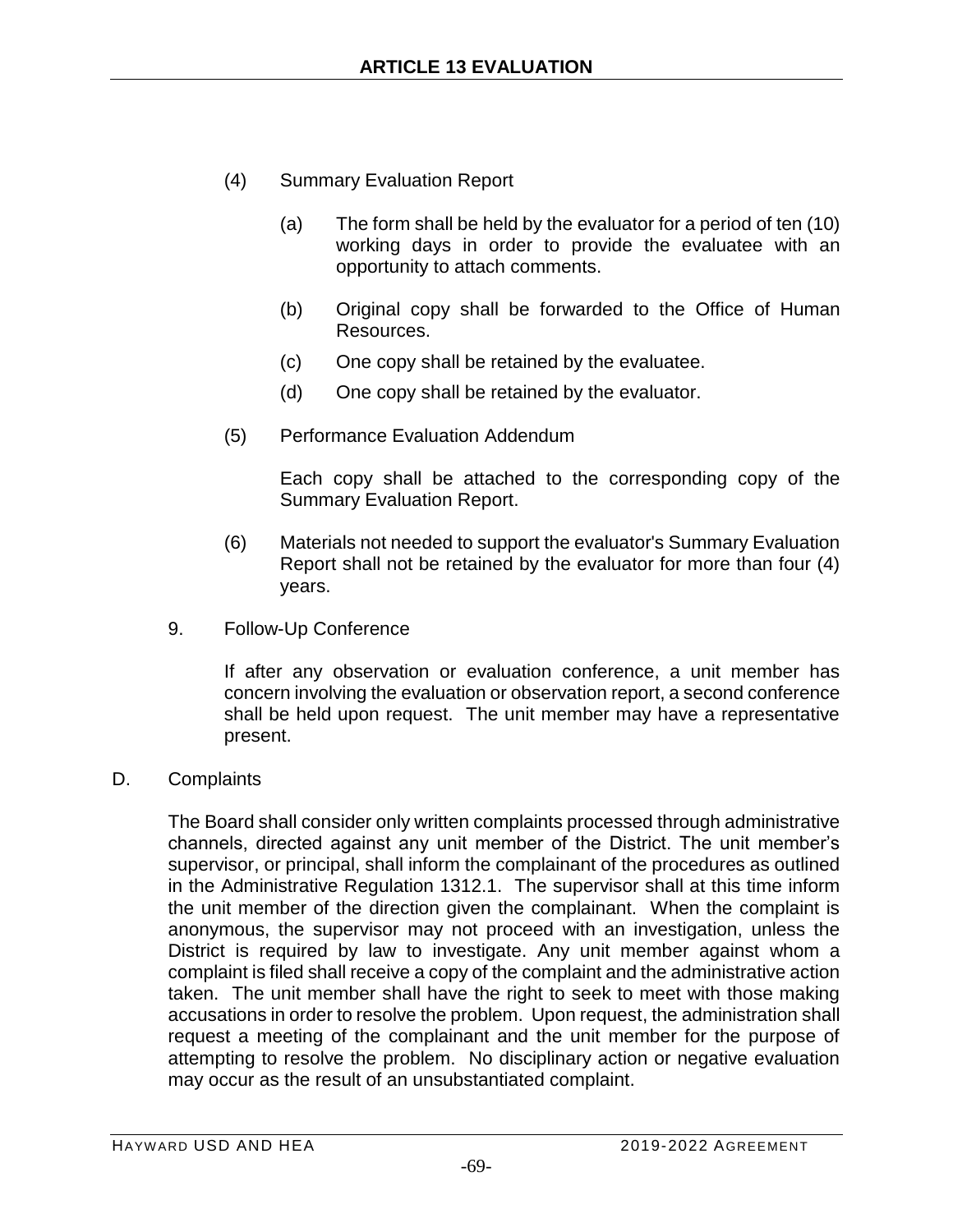Peer Assistance and Review – Article 21

For purposes of this article, permanent unit members who receive a final evaluation of "Does Not Meet Standards" shall be referred to the PAR program as an Intervention Teacher.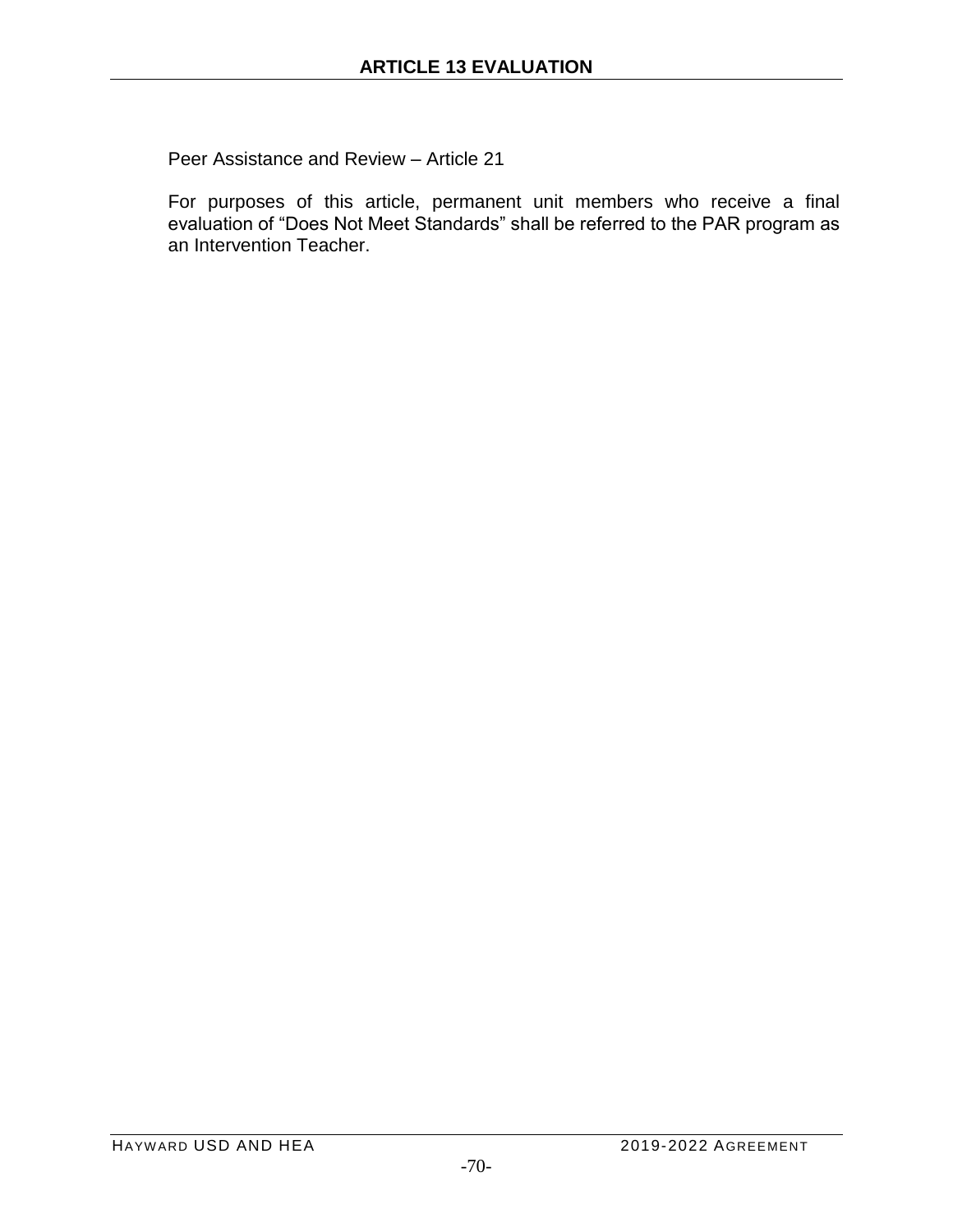### A. Definition of Terms

- 1. Vacancy: A vacancy is an unfilled full-time or part-time certificated position, which does not have a unit member assigned to it.
- 2. Assignment: Assignment is the placement of certificated personnel.
- 3. Reassignment: Reassignment is the placement within the same building of a certificated employee in a different position with a position description different from that presently held.
- 4. Transfer: Transfer is any relocation (school to school) of certificated personnel, which may result in the unit member working in a position with a different position description.
- 5. Posting Period: Posting period is defined as commencing when the first day notice is available to bargaining unit members.
- 6. Program Need: A program need is an identified certificated position within the bargaining unit necessary to provide the instructional curriculum or other required programs established or revised by formal action of the Board.
- 7. Affirmative Action Program: Affirmative Action Program is an employment program, in conformity with state and federal statues, regulations and guidelines, with planned activities designed to seek, hire, and promote persons who are under-represented in the work force compared to their number in the population, including handicapped persons, women and persons of diverse racial and ethnic backgrounds.
- 8. Job Sharing: Job sharing is the placement of two (2) unit members who voluntarily agree to work part-time performing work that ordinarily would be performed by one full-time unit member.
- 9. Split Assignment: Split assignment refers to assignments at more than one site filled by one unit member.
- 10. Seniority:
	- a. Unit members with the same hire date and the same length of District service shall have their seniority number determined by lottery.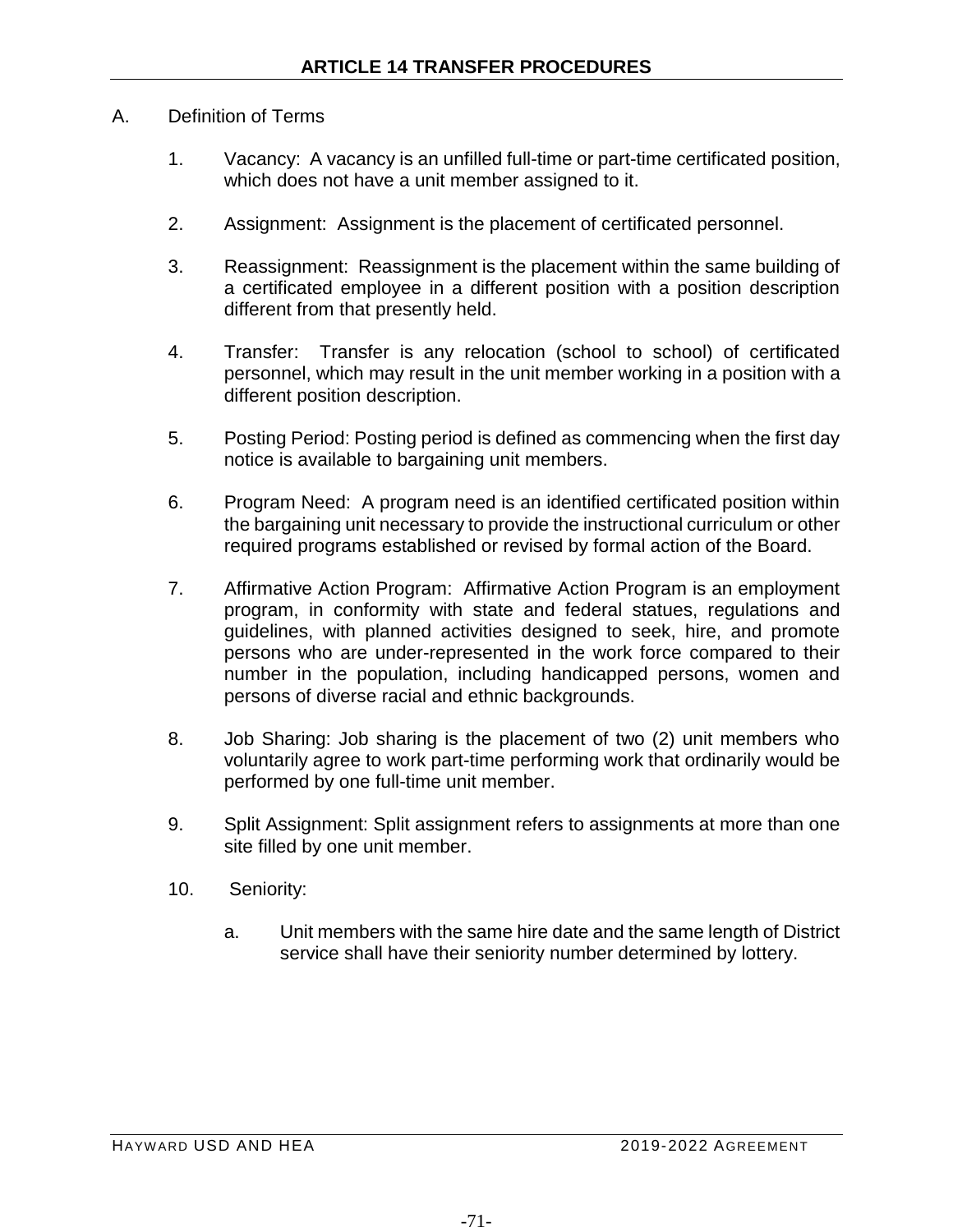- b. The lottery shall be conducted in the presence of at least two (2) Association representatives. Once the lottery is used to determine a unit member's seniority; that seniority shall remain in effect while employed in the District.
- B. Assignment
	- 1. The Superintendent or designee shall assign all newly appointed and continuing personnel to their specific positions within that area, subject, and/or grade level for which the Board has appointed them and within the scope of their certificate or credential and/or their major or minor fields of study.
		- a. On or before April 15 of each year, the district will provide an assignment form to each unit member. (The form will be mutually developed by HEA and the district within a month of ratification.) Minimally this form shall include a place where unit members will indicate the grade, subject, and building and assignment preference for the following year. For high schools implementing an optional zero or seventh period, teachers will also be able to indicate a teaching assignment during the zero or seventh period as well as a request to flex their schedule. The unit member will return the form within ten days of receiving it.
		- b. Each unit member shall be given written notice of the next year's tentative assignment not later than June 1. To the extent known, such notice shall specify the grade, subject area and classroom to which the unit member will be assigned. To the extent known, the unit member will check a box indicating whether or not the unit member intends to: accept the assignment; return to the district the following year and be placed on the voluntary transfer list; or not return to HUSD. Such response will be made within five working days.
		- c. At the beginning of each term, unit members will receive notification of the special needs of students assigned to them.
		- d. In circumstances where the principal is aware prior to the end of the school year that unit member(s) will be involuntarily transferred, the Principal shall so notify such unit member(s) in writing as promptly as possible. Whenever such notification is made prior to May 1, the involuntary transferee(s) shall receive an advance copy of the transfer list referenced in paragraph C.1. and shall be given the first opportunity to fill the position for which they are credentialed.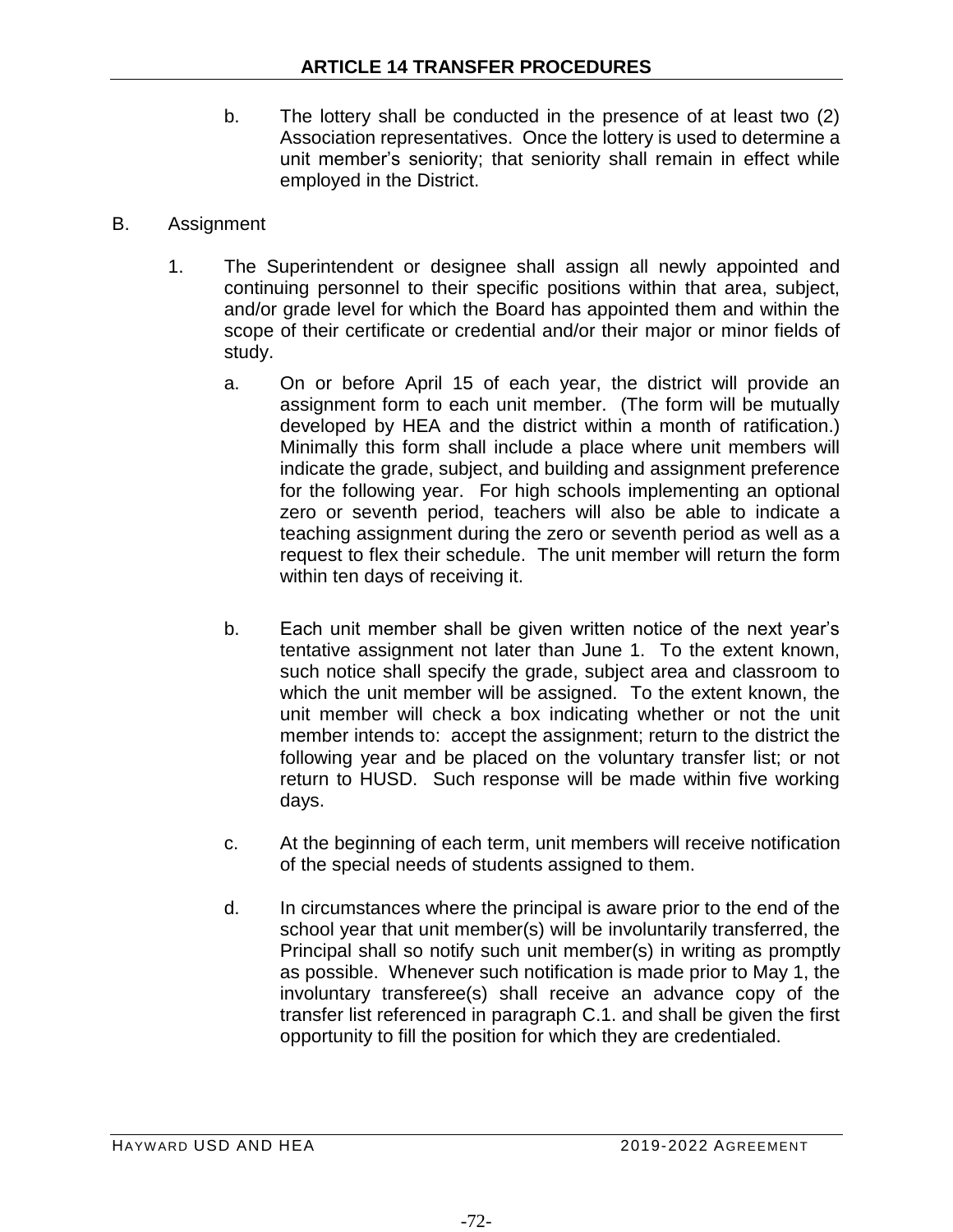- 2. In making the determination of the assignments, the Superintendent or designee shall give priority to unit members on split assignments to the extent provided in sections C.6. and C.7. below in this article.
- 3. Members of the bargaining unit shall be assigned or reassigned to classes consistent with their credentials and major and/or minor subjects of study. Any exceptions shall occur only by mutual agreement among the unit members affected, and the District.
- 4. A unit member who is reinstated following a leave of absence shall return to a comparable position as that held by the unit member at the time of the granting of the leave of absence or the same position, if available.
- 5. For each school year, the District shall first seek qualified volunteers prior to assigning a unit member to a class outside the workday. When volunteers are not available, the District shall rotate such assignments on a yearly basis among qualified unit members within each department responsible for teaching a class outside the workday. Qualified includes credential, teaching experience, and other job related criteria.
- 6. Before assigning a unit member to an elementary combination class, the District shall first seek a qualified unit member volunteer at the site the combination class is to be assigned. If no qualified unit member volunteers, the District will rotate combination classes among the teachers in the affected grade levels provided that there are qualified candidates at the site. Prior year's combination assignment shall be considered. Exceptions may be made with the consent of the teacher. Every effort will be made not to have bilingual combination classes unless requested by a teacher.

There will be no K-1 combination classes. Up to two (2) HEA representatives will be on the District enrollment team.

- 7. Before assigning a unit member to an elementary leveled class assignment, the District shall first seek a qualified unit member volunteer at the site to which the leveled class assignment class is to be assigned. If no qualified unit member volunteers, the District will rotate leveled classes among the teachers in the affected grade levels provided that there are qualified candidates at the site. Exceptions may be made with the consent of the teacher.
- 8. Sections will be offered to current teachers at the site before being offered to new teachers, except in the event that a site administrator has had significant difficulties in recruiting qualified candidates for a Math or English teaching position and the teacher under consideration is not qualified to teach anything but the class in question.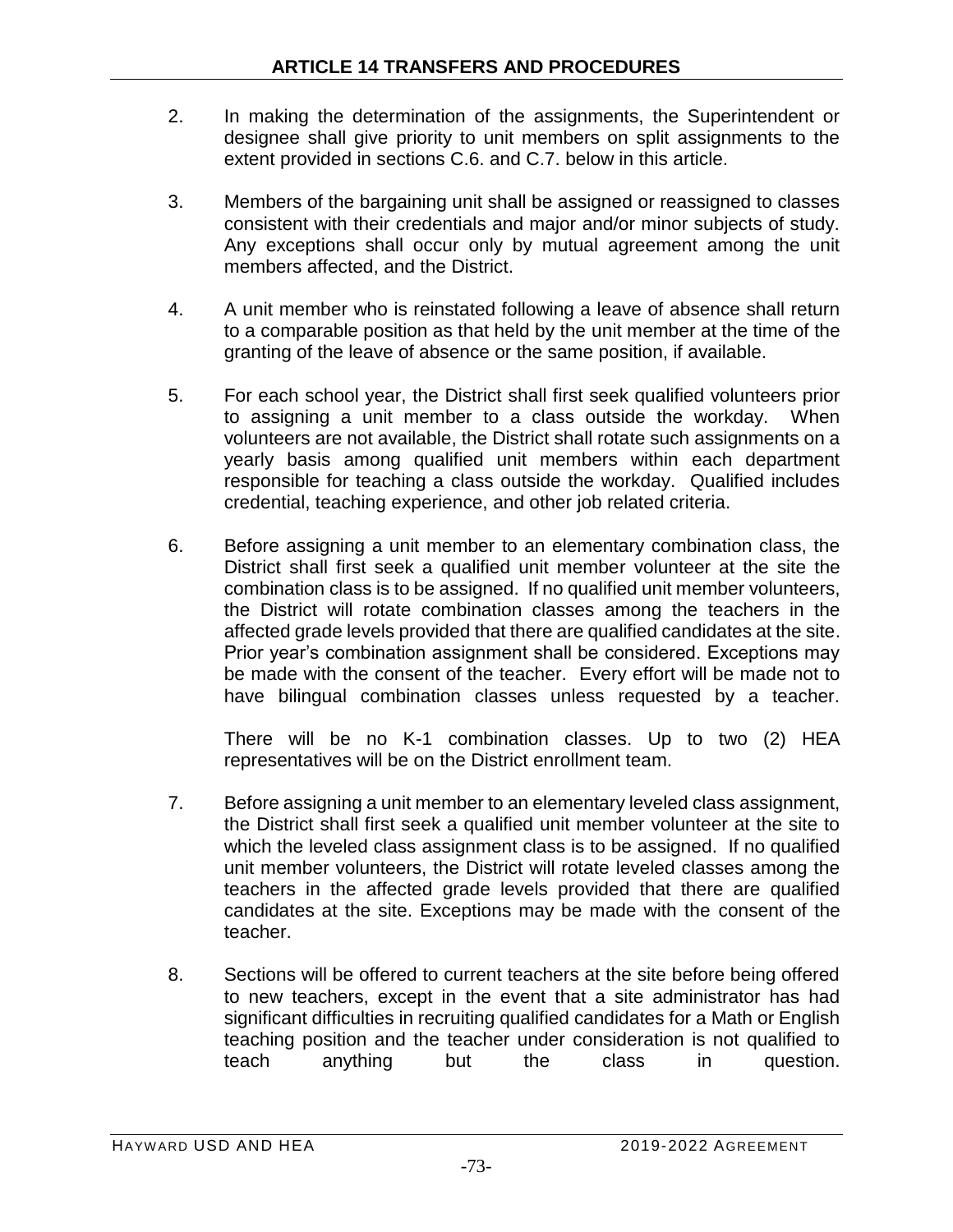- C. Posting and Filling Vacancies
	- 1. Lists of all known vacancies shall be posted in all school buildings, in the

Human Resources Office, and on the District Web Site. Copies shall also be electronically delivered to the Association. Lists shall be updated as necessary until all vacancies are filled.

- 2. Each vacancy listed shall include the following information: (1) site location of the vacancy; (2) grade level or subject matter assignment; and (3) the closing date for applications if appropriate; (4) a date and a vacancy list number indicating the sequence; (5) A closing date which is at least five (5) days the district office is open following the posting. No assignment to fill the vacancy shall be made until after the closing date.
- 3. A list of vacancies between June 1 to three (3) weeks prior to the opening of school shall be sent via first class mail to those unit members who have submitted a request for transfer form and a stamped self-addressed envelope to the Human Resources Office.
- 4. All current unit members, including hourly, shall be given first consideration for vacancies before applicants from outside the bargaining unit. Within this Article, "first consideration", means a unit member will be given an interview before considering outside applicants. Hiring of candidates from outside the District for vacancies shall not take place until after the closing date posting periods set forth in "2" above and only if the position is not filled by a unit member who has made an application for a voluntary transfer.
- 5. Unit members applying for the same vacancy will be measured according to the following criteria: (1) credential, educational preparation, work experience; (2) District seniority; (3) site seniority, (4) evaluation of past performance. If after application of the criteria, two or more candidates are equally qualified, selection of this candidate shall be made in the interest of program needs, so long as the selection does not conflict with the adopted goals of the affirmative action program.
- 6. Unit members with Split Assignments: Notwithstanding any other provisions of this agreement, unit members with split assignments shall, upon application for a vacancy, be given priority over all other unit members and outside applicants for a position within his/her program in direct order of district seniority, provided that:
	- a. The unit member is certified to fill the vacancy and,
	- b. There is no unit member more senior on the involuntary transfer list who might otherwise fill the vacancy and,
	- c. The District determines the more senior applicant(s) to be at least as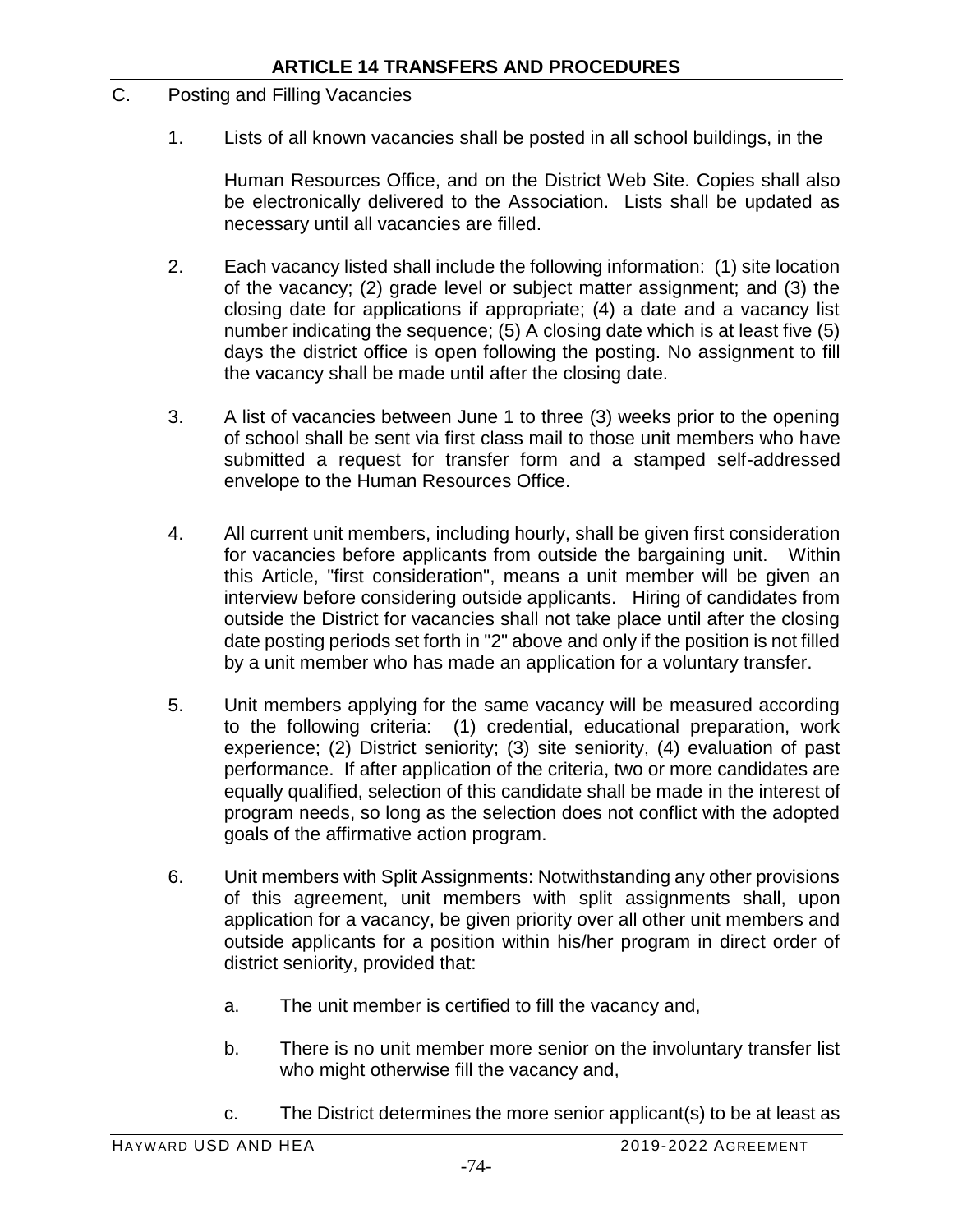qualified as more junior applicant(s) based on work experience and formal evaluations.

- d. In the event of equally qualified top applicants with split assignments, selection shall be made on the basis of seniority.
- 7. A prep teacher seeking to move into a vacancy in the regular general education program who is certified and qualified for the position and is at least as qualified as the other applicants based on the criteria in section C6. shall receive preference for that position. In the event that two (2) or more equally qualified prep teachers are the most qualified for the position, seniority shall apply.
- 8. Whenever possible, within ten (10) days after the closing date for applications, all posted vacancies are to be filled and all applicants for the position will be so advised. Should there be vacancies that are not filled as set forth above, only then would those be open to new teachers.
- 9. Unit members assigned to District-wide programs such as but not limited to music, library, special education, elementary prep and counseling, shall have the right to request specific assignments within their program. In response to such requests, the District shall use the same criteria as set forth in C.6. above.
- D. Voluntary Transfer
	- 1. A unit member desiring a transfer shall notify the Human Resources Office by submitting a District form, which will specify the change in grade level and/or subject assignment and/or location desired. The form shall consist of two copies; one copy shall be kept at the Human Resources Office and the unit member shall retain the other copy. The forms will be available at all sites where there are certificated employees, at the Human Resources Office, and at the office of the Association. Upon request of a unit member, the request for transfer will be kept confidential by the Human Resources Office until the unit member's application for a specific position is under consideration.
	- 2. Receipt of the application will be confirmed by the Human Resources Office within five (5) days.
	- 3. All requests for transfer to fill a vacancy, including those filed to fill a posted vacancy, will be considered, and selection made through the established selection procedures set forth in Section C. herein.
	- 4. If, in the opinion of the District, a transfer of a unit member during the regular school year or during the year round school year would disrupt the continuity or quality of the educational process for the class or classes involved, that opening may be filled with a temporary or limited term new-hire to complete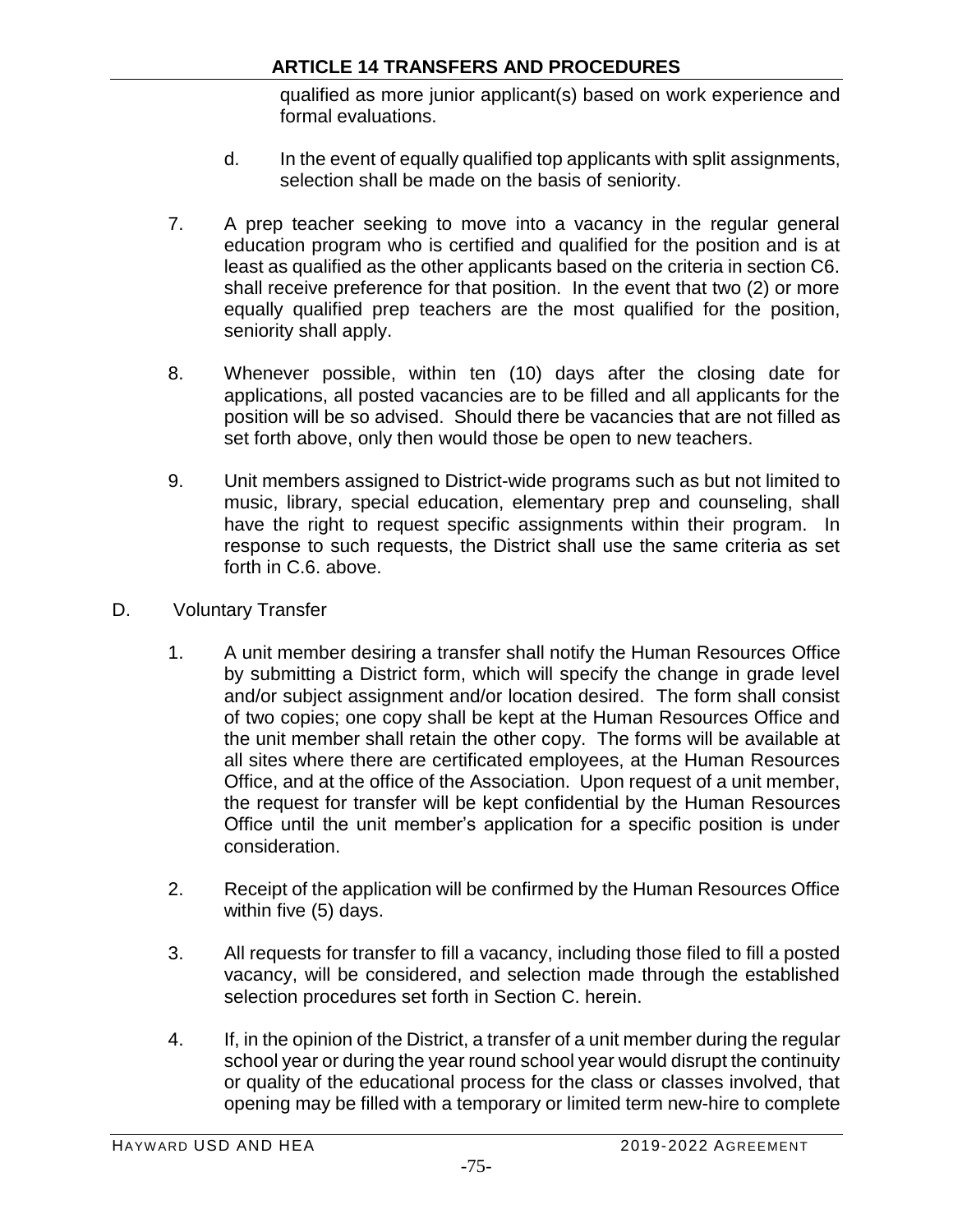#### the term or year on an interim basis. A unit member who

requests the transfer and is accepted for the position, or a similar position, shall be transferred to the said position at the beginning of the next semester or school year.

- 5. Teachers who transfer into positions in order to participate in non- traditional delivery of educational programs shall have the right, if a position is available, to return to their former school the next year, or be placed on the involuntary transfer list, if they so wish.
- 6. Unit members will not be eligible for transfer for the final year prior to receiving tenure except in unusual situations or for changes of enrollment.

#### E. Involuntary Transfer

- 1. Definition: An involuntary transferee is a unit member whose previous assignment is not available due to school consolidation, program elimination-reduction-revision, sanctions or interventions necessitated under Federal or State law, or loss of enrollment, or a unit member who is returning from leave whose previous assignment is no longer available.
- 2. In the event of program reduction or revision involving a year round school or an alternative basic education school not resulting in reduction of staff, the principal shall ask if any unit member(s) desire to transfer. Such request(s) shall be honored as an involuntary transfer, so long as the request is made prior to the close of the preceding school year.
- 3. Unit members who are involuntarily transferred to another school after the first teaching day of the school year shall be given two full days of release time prior to starting the new assignment. The unit member will be granted two days of release time upon request and taken at the unit members' discretion for the purposes of preparing for the new assignment.
- 4. In the event that loss of enrollment and/or program elimination-reductionrevision and/or sanctions or interventions necessitated under Federal or State law, results in necessary staff reductions or transfer of some or all of the members at a school site, the District shall seek volunteers prior to making any involuntary transfer. If more than one unit member desires to transfer, the most senior unit member receives first preference. If no unit member desires a transfer, the unit member with the least seniority within the program shall be transferred or reassigned. Seniority shall be considered in the following priority order:
	- a. District service in the Hayward Unified School District (excluding Article 11 Leaves § R., General Unpaid Leaves of two (2) years or more.)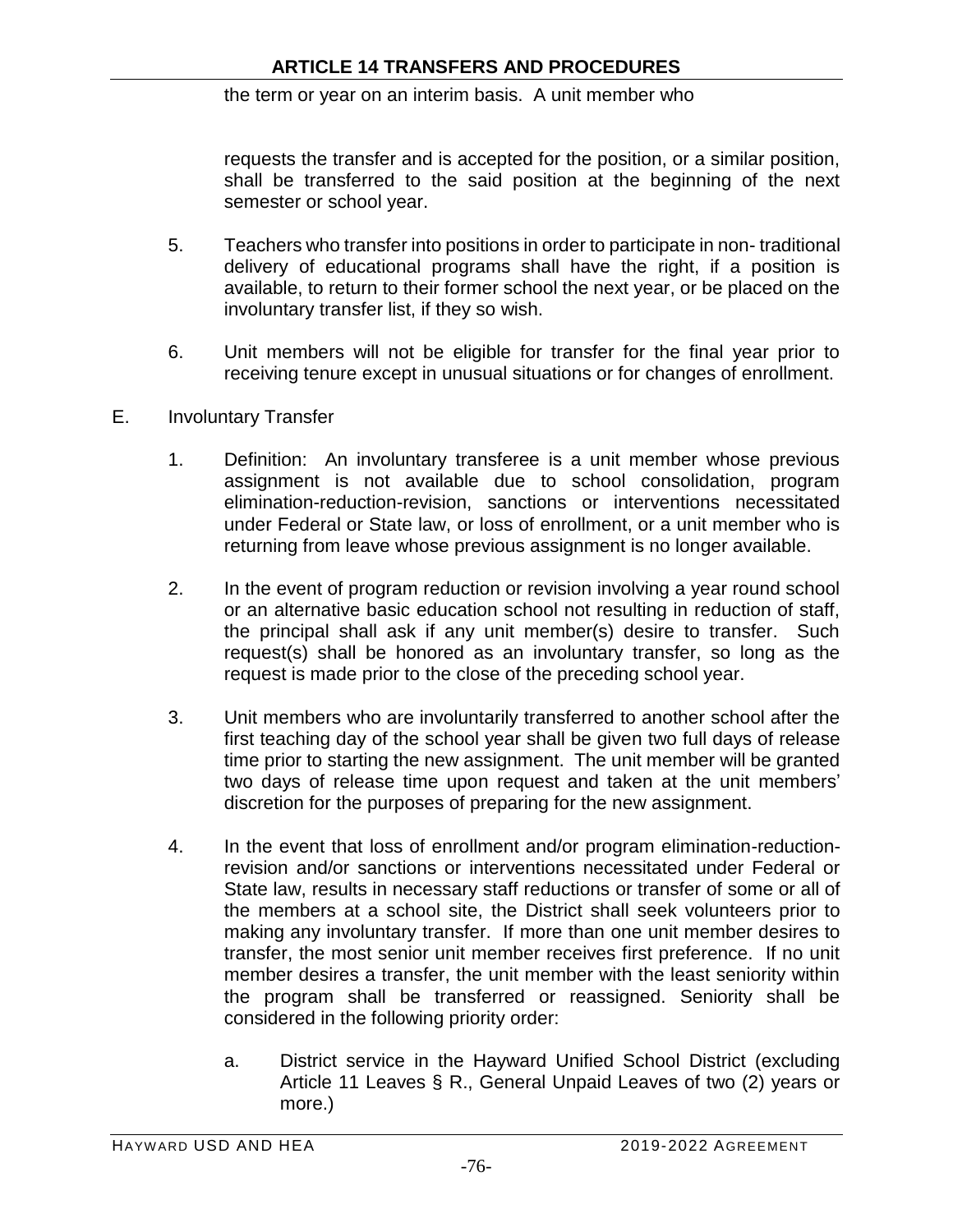- b. District service at the school site (excluding Article 11 Leaves, § R., General Unpaid Leaves of two (2) years or more.)
- c. Seniority number. (Refer to Section A.10.a)
- 5. Unit members who are being moved from their existing assignments will receive, in writing, the reason(s) for the transfer, and, upon request will have a personal conference with the appropriate administrator.
- 6. Unit member in a pool of involuntary transferees shall have priority over unit members who have requested voluntary transfer or reassignment pursuant to Section D. herein, and shall receive assignments as follows:
	- a. In order of seniority, each unit member shall be contacted by the Assistant Superintendent of Human Resources or shall meet with the Assistant Superintendent of, Human Resources /designee at a time mutually agreed upon by both parties and at that meeting, the involuntary transferee shall designate those specific positions desired from the list of available vacancies, and confirm a mutually acceptable transfer with the Assistant Superintendent of Human Resources /designee. Unit members involuntarily transferred from a site because of Federal or State sanctions or interventions will choose from positions available at all other sites.
	- b. If a transfer is not mutually agreed upon, the unit member will be asked to wait until all other involuntary transferees have had an opportunity to mutually agree upon a placement.
	- c. At the conclusion of the process in 6.b. above, unit members remaining without a position may be administratively placed. This shall occur no earlier than twenty (20) work days before the start of the school year. Upon the request of the unit member, the District shall justify, in writing, why seniority was not used.
- F. Involuntary Reassignment
	- 1. Involuntary reassignment for reasons other than administrative reassignment shall be made only for the following reasons: A decrease in the number of pupils which requires a decrease in the number of unit members pursuant to Article 12 Class Size and Article 27 Restructured Comprehensive High Schools; elimination of program(s) and/or funding.
	- 2. If a decrease in the number of pupils or the elimination of program(s) and/or funding occurs, the District shall seek volunteers prior to making any involuntary reassignment. If more than one unit member volunteers, the most senior unit member receives first preference. If no unit member volunteers, unit members to be reassigned will be measured by the principal according to the following criteria: seniority, credentials, educational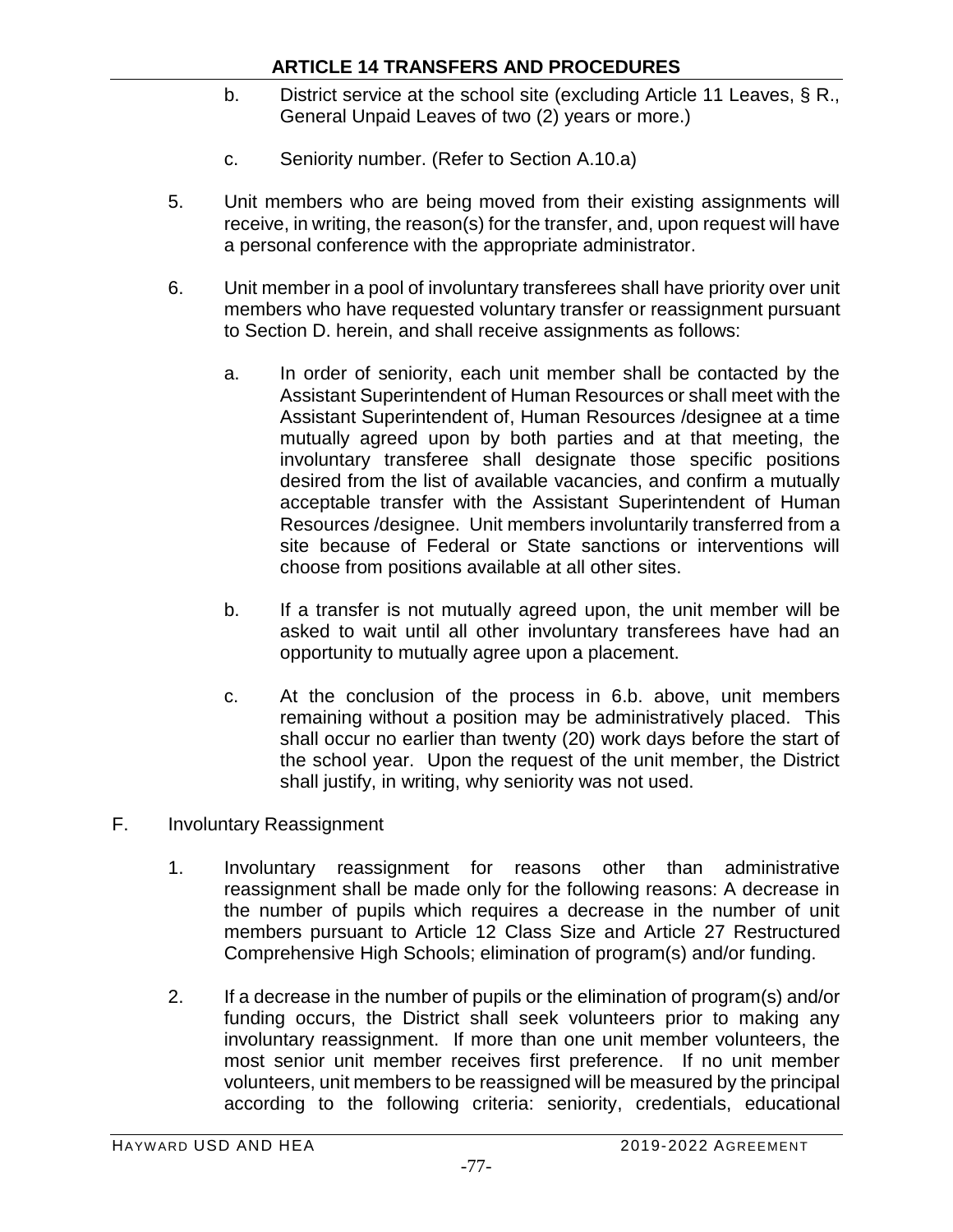preparation and training, and work experience of all qualified teachers at the site, in order to assess which of the qualified teachers

would be successful in the new setting. In the event that the principal reasonably determines that more than one of the qualified teachers would be successful, the unit member with the least seniority shall be reassigned. Seniority shall be considered in the following priority order:

- a. District service in the Hayward Unified School District (excluding Article 11 Leaves § R., General Unpaid Leaves of two (2) years or more.)
- b. District service at the school site (excluding Article 11 Leaves § R., General Unpaid Leaves of two (2) years or more.)
- c. Seniority number. (Refer to Section A.10.a.)
- 3. Unit members who are involuntarily reassigned during the school year shall be given two working days notice prior to beginning the assignment. The unit member will be granted two days of release time upon request and taken at the unit members' discretion for the purposes of preparing for the new assignment.
- G. Administrative-Initiated Transfers or Reassignments
	- 1. Administrative transfers or reassignments may be made for cause only, except, when necessary for proper placement of involuntary transferees, and can be effectuated only when there exists a position for which the unit member is qualified. Written notice of such action, together with reasons, shall be given to the unit member fourteen (14) days in advance or as soon as practical.
- H. Job Sharing
	- 1. Unit members wishing to engage in job sharing will fill out a request form stating the grade level and/or subject area to be shared. The application shall be placed in a District Job Share Clearinghouse File and shall be open to examination by any unit member who has filed a job share form. If, upon such examination, a unit member finds a potential job share, he/she shall be responsible for the initial contact with the other applicant.
	- 2. Applications from two unit members who wish to share an assignment for the following year should be submitted to the District by April 1, of the school year preceding the assignment.
	- 3. Participation in this program shall be on a voluntary basis only and by mutual agreement between the District, the principal(s), and the unit members. If mutual agreement has not been reached, HEA, and HR will meet with the job share partners and the site principal to reach consensus.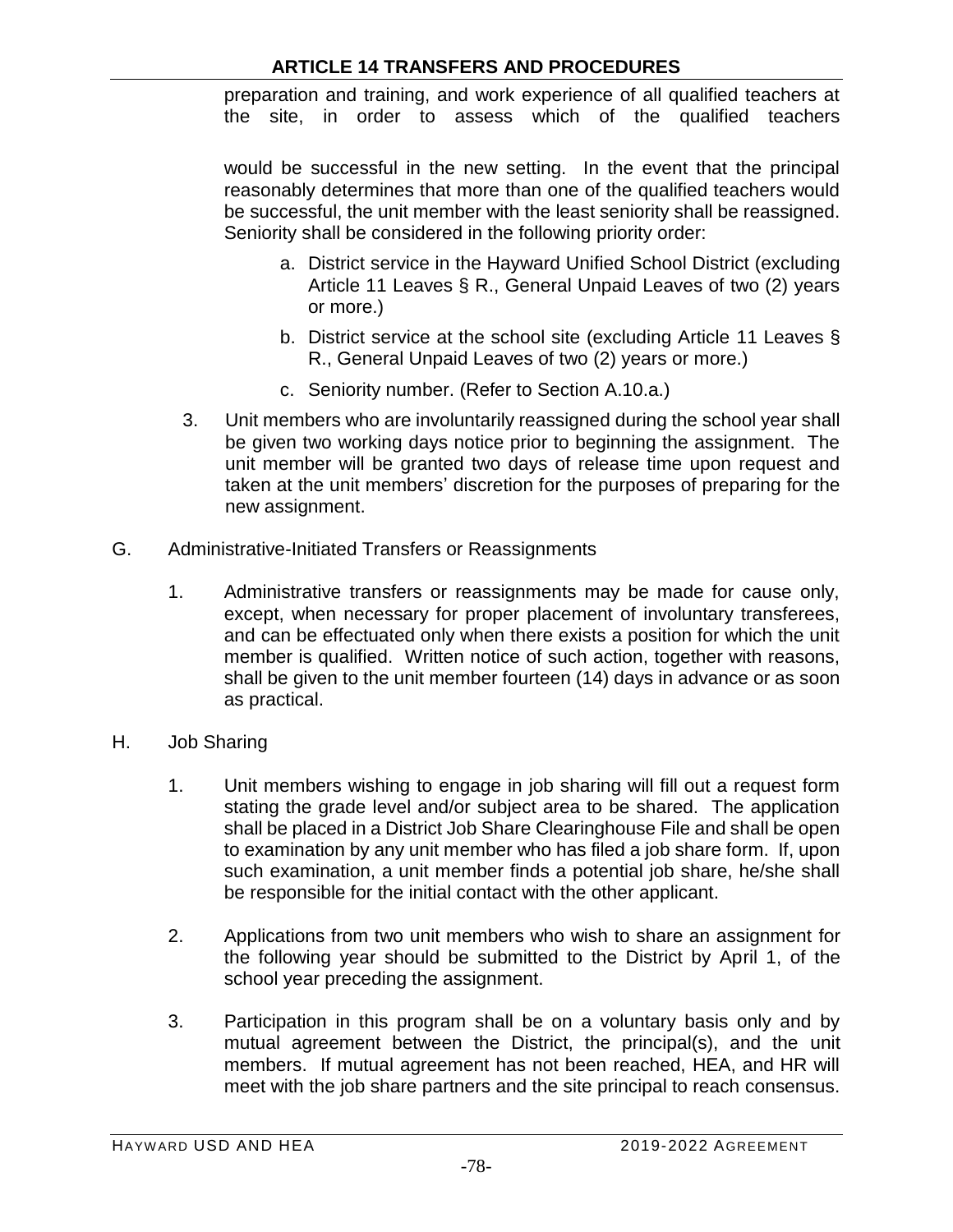- 4. Current part-time unit members shall have priority over new hires for participation in job sharing as the partner of a full-time unit member who opts for this provision.
- 5. Unit members who participated in job sharing shall have the right to return to full-time status in the following year if employed full-time. Such unit members who notify the District in writing before March 1 that they are asserting their right to return to full-time status in the following year shall be returned to full-time status. The District shall make reasonable efforts to accommodate requests received after March 1. Notwithstanding the unit member's possible failure to notify the district of his/her intent to return prior to March 1, however, the unit member's right to continued employment in the district consistent with his/her full-time status shall be preserved. If the District is unable reasonably to accommodate, the unit member shall continue with the same percent of FTE held in the prior year, and will be guaranteed return to his/her full-time status in the second year following the year in which the late request was made.
- 6. Job sharing may include but need not be limited to: division of days, segmenting days of the school week, and/or semesters of the school year in order that the assignment might be shared.
- 1. General Provisions/District Assistance
	- 1. The District shall give assistance to unit members who are required to move. Upon request of an affected unit member, the District shall assist in the move, transportation and reassembling of instructional equipment and materials related to the unit member's work assignment. Unit members in special circumstances may request additional time or assistance. The District shall honor all reasonable requests for additional time or assistance.
	- In addition, if a unit member is required to move, the District shall offer two (2) working days without classroom duties for moving and preparing the classroom, if requested. Unit members who choose to have their move take place outside the work day shall be paid at the contract hourly rate for actual time spent on moving, up to a maximum of eighteen (18) hours. Unit members in special circumstances may request the Assistant Superintendent, Human Resources, to provide additional time, which shall not be unreasonably denied.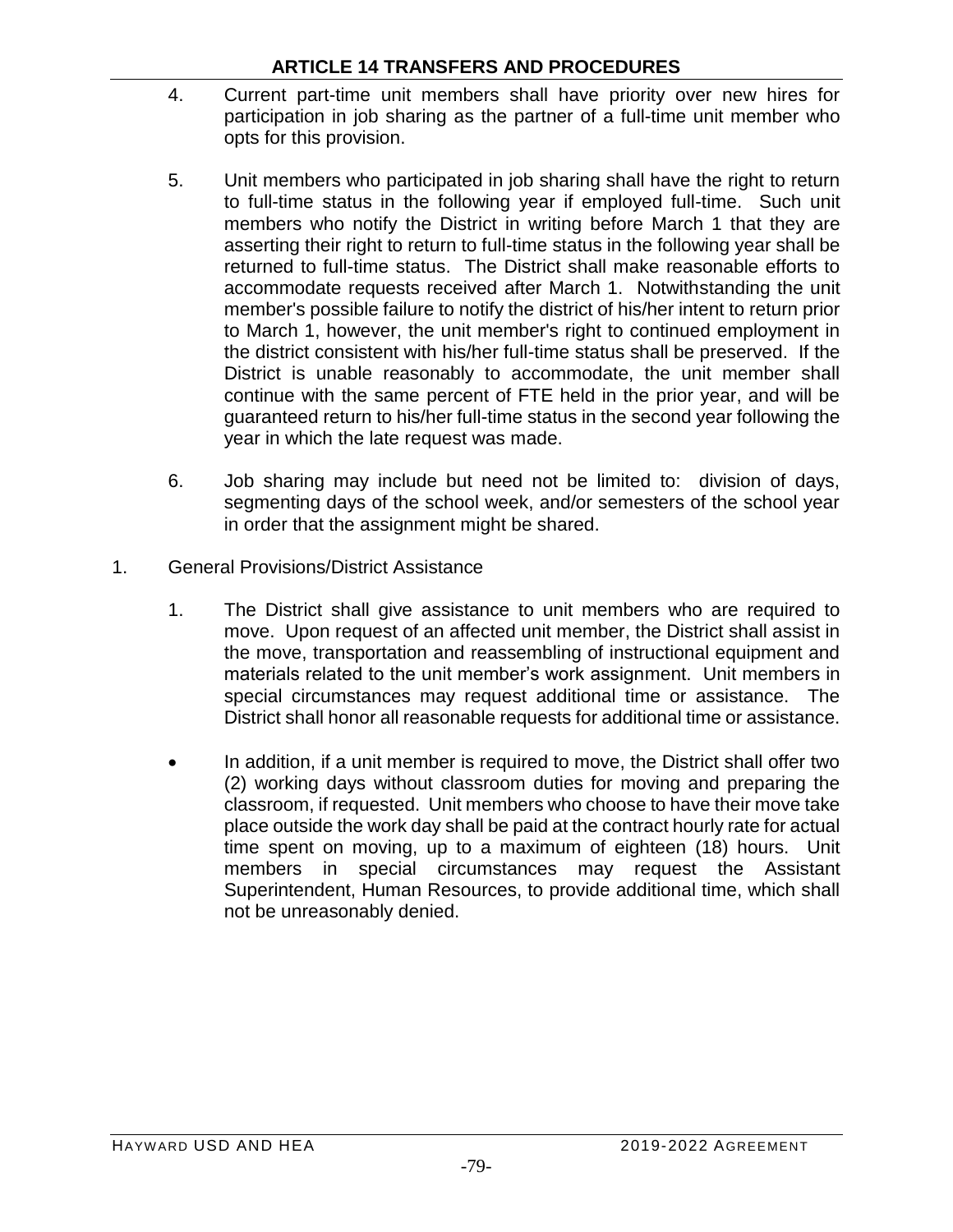- A. The District and the Association shall, upon request, provide information of a nonconfidential nature including, but not limited to, names and addresses of unit members pertaining to employee relations and other matters which may be of concern and interest to each other. Requests for said information shall be met within a reasonable time.
- B. Upon written request, the District shall supply the Association with a list of the names and assignments and contact information of all new and current unit members hired by the District for the school year no later than October 15 or two (2) weeks after receiving the request, whichever is later.
- C. At the time of employment, the District shall give to each newly hired unit member the current Association payroll deduction authorization form.
- D. The Association shall have the use of unit member mailboxes and the intra-district mail system for purposes of distributing communications to their members and Unit employees. Copies of any general District announcement placed in employee boxes or sent through the intra-district mail system will also be sent to the principal of the school(s) where distributed and to the Superintendent.
- E. The Association shall have the right to use at least one bulletin board in each school or building for the purpose of posting notices of activities and matters of concern to the Association.
- F. The Association shall be provided the opportunity to announce meeting dates and agenda items during regularly scheduled faculty meetings.
- G. The Association shall be provided the opportunity to participate in District new employee orientations and "on boarding" annual events if held.
- H. School facilities may be used by local school units of the Association if there is no conflict with other official school use and upon proper notification and approval.
- I. School facilities shall be made available to the Association before or after regularly scheduled school hours and upon completion of application according to the "Civic Center Act."
- J. The Association shall have the right to transact official business on school property with unit members before and after school hours and during the unit members' lunch period provided that this shall not interfere with or interrupt school operations.
- K. The designated representatives of the Association shall have access to unit members on school property before and after school hours and during the unit members' lunch period. Representatives of the Association shall report to the office before visiting a unit member on the school premises.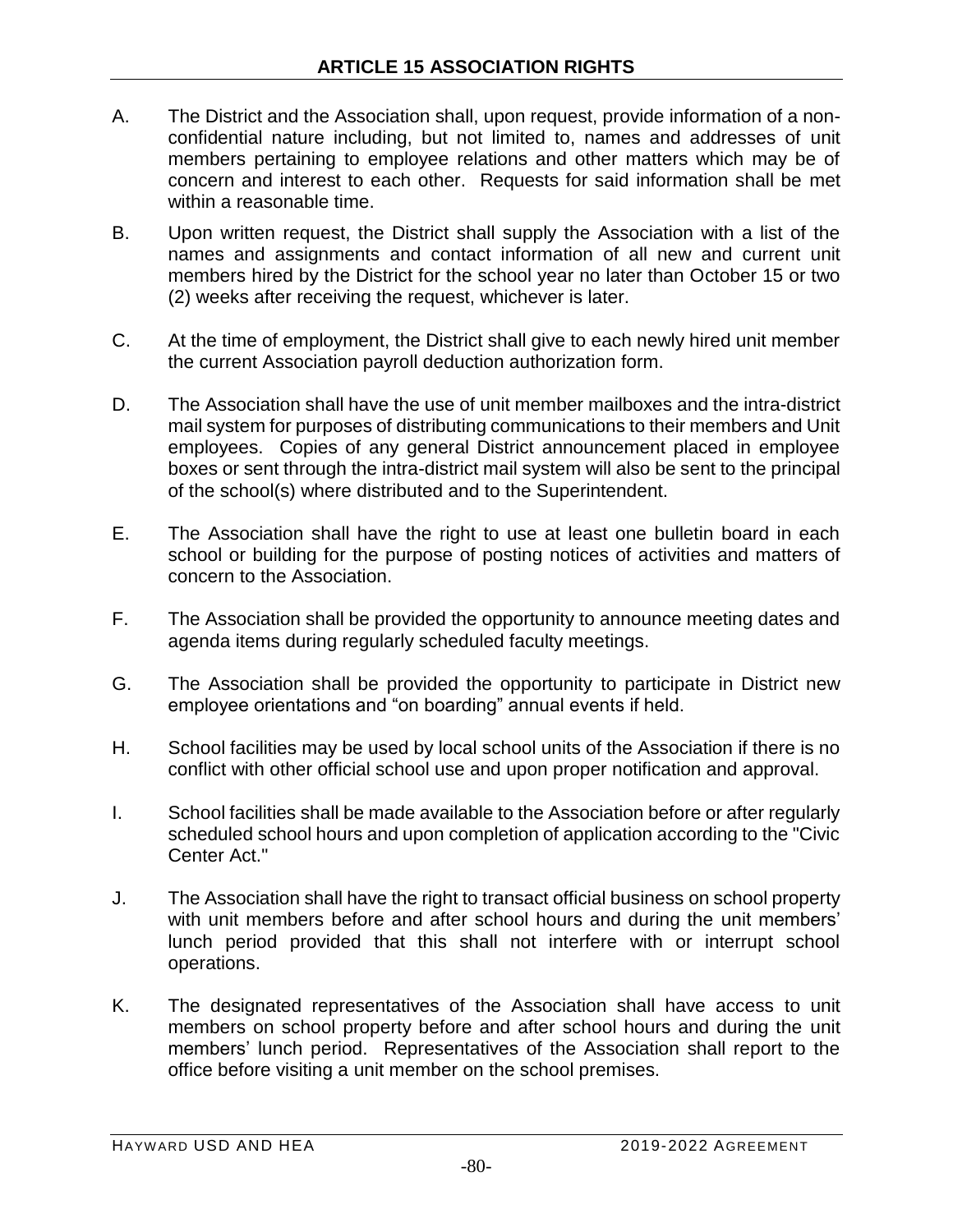# **ARTICLE 15 ASSOCIATION RIGHTS**

- L. Only unit members who are members of the Association shall have the right to have dues deducted from their warrants. Any unit member who is a member of the Association or who is eligible for membership may sign and deliver to the District an assignment authorizing deduction of membership dues. Such authorization shall continue in effect unless revoked in writing. Pursuant to such authorization, the District shall, beginning with the first salary warrant of the school year, deduct one-tenth (1/10) dues from each salary warrant for ten (10) months. Deductions for authorization submitted after the issuance of the first warrant shall be appropriately prorated to complete payment by the following June. Dues are to be promptly submitted to the Association.
- M. The Association may designate local site representatives in matters pertaining to employer-employee relations.
- N. The hiring of a new public employee indicates that the onboarding process for even a single new employee constitutes a "new employee orientation".

The parties agree to the following process for certificated staff orientation/onboarding:

- 1. The District shall notify the HEA President at least ten (10) days in advance via email of all new employee orientations and will schedule monthly onboarding sessions in-between.
- 2. HEA shall have access to meet with certificated staff at the District's certificated orientation/onboarding at the beginning of the school year and any other scheduled orientation/onboarding with staff.
- 3. Any bargaining unit member(s) hired after the start of the school year shall be provided an in-person onboarding meeting within twenty-one (21) work days from the date of hire to allow HEA to meet for a maximum of sixty (60) minutes with the newly – onboarded members.
- 4. New employees including temporary, permanent, full-time, part-time, and seasonal workers as long as they are still employed during the orientation shall be made mandatory to attend and paid their hourly per-diem rate, based on their annual salary, for the duration of these required orientation/onboarding meetings when occurring outside the contract year and/or day.
- 5. Union literature and/or membership forms and dues deduction will be provided.
- 6. HEA is entitled to invite California Teachers Association (CTA) endorsed vendors and CTA staff to the portion of new bargaining unit member orientations/onboarding meetings and will have access to District audio visual equipment for Association presentations.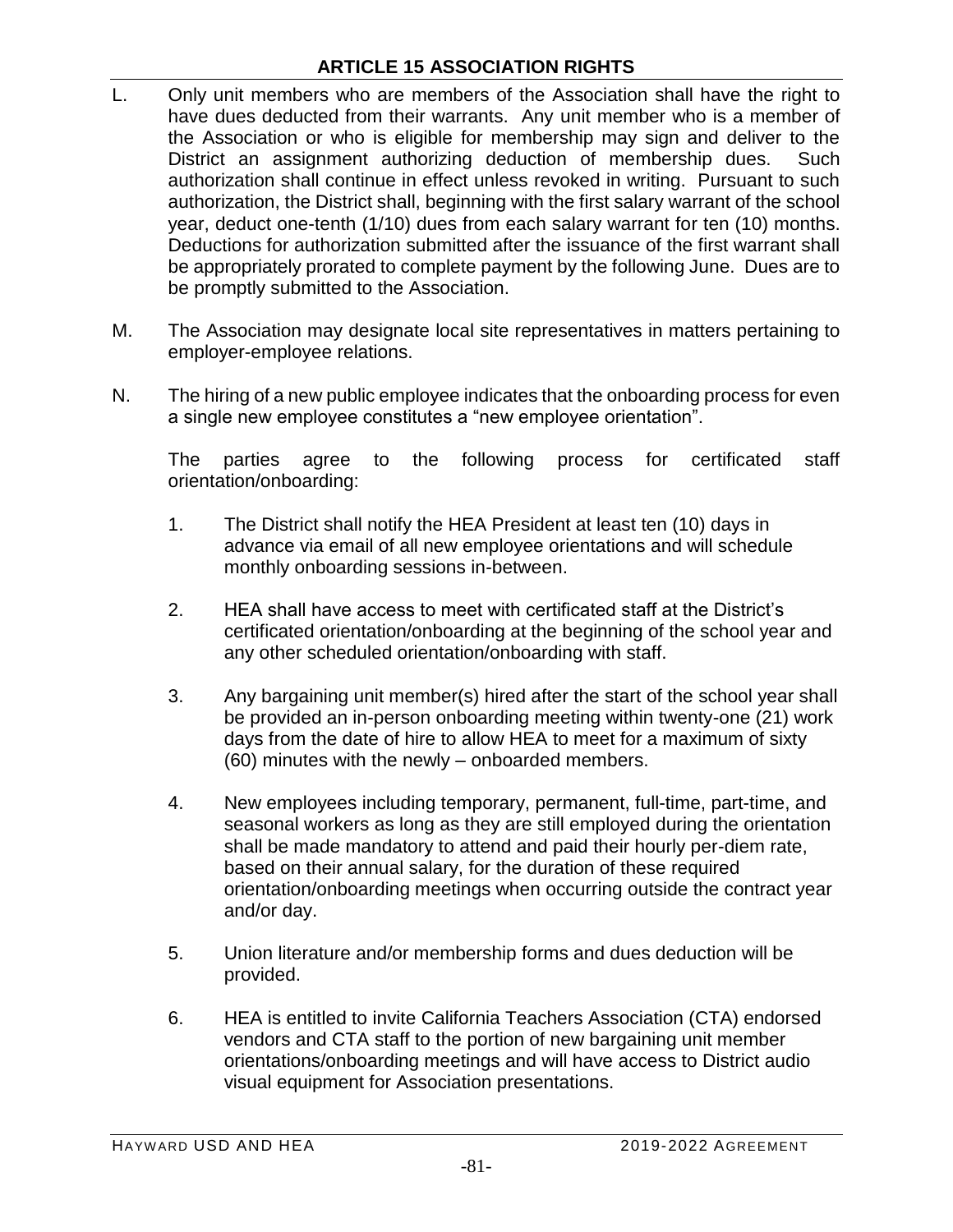- 7. Chapter leaders shall be provided with District-paid release time to attend the orientation/onboarding if any orientation/onboarding meeting is held during contractual work hours.
- 8. HEA Leadership shall be provided no less than *sixty (60) minutes* of uninterrupted time to communicate with bargaining unit members at all new bargaining unit member orientations/onboarding meetings. Such time will not be provided at the end of a meeting day unless HEA requests to be placed at the end of the agenda. District Administration will excuse themselves during Association time.
- 9. During the school year, the District shall provide HEA with the name, job title, department, work location, work, home, and personal cellular telephone numbers, personal email addresses on file with the District and home address of newly hired employees within thirty (30) days of hire or by the first pay period of the month following hire.
- 10. Every 120 days the District shall provide the HEA President information for *all* members of the bargaining unit in digital Excel format the information listed above in number 9 of this MOU and in addition to listing of any Unit Member on Leave of Absence and indication of whether the District is deducting dues for membership.
- O. Public school employers are required to honor the terms of their employees' written authorizations for payroll deduction. These authorizations are to be maintained by the union, not the employer. The district must process payroll dues deductions for all employees whom the union reports as having written authorizations.
- P. Payment of the service fee to the Association shall be made either by authorizing the District to deduct one-tenth (1/10) of such fee from the regular salary check of the unit member each month for ten (10) months, or by a single lump-sum cash payment directly to the Association, or by other arrangement agreeable to the unit member and the Association. The District shall remit such deductions for service fee to the Association. Unit members hired after the commencement of the school year shall pay a prorated service fee in accordance with established categories for part-time employment.
- Q. The Association shall indemnify and hold harmless the District and its Board individually and collectively from any legal costs and damages arising from claims, demands, or liability incurred by reason of litigation arising from this Article. CTA shall have the exclusive right to decide and determine whether any action or proceeding referred to in this Article shall or shall not be compromised, settled, dismissed or appealed. If the action or proceedings is compromised, settled or dismissed, or if the Association decides not to appeal such action or proceeding, the District shall not litigate the matter further.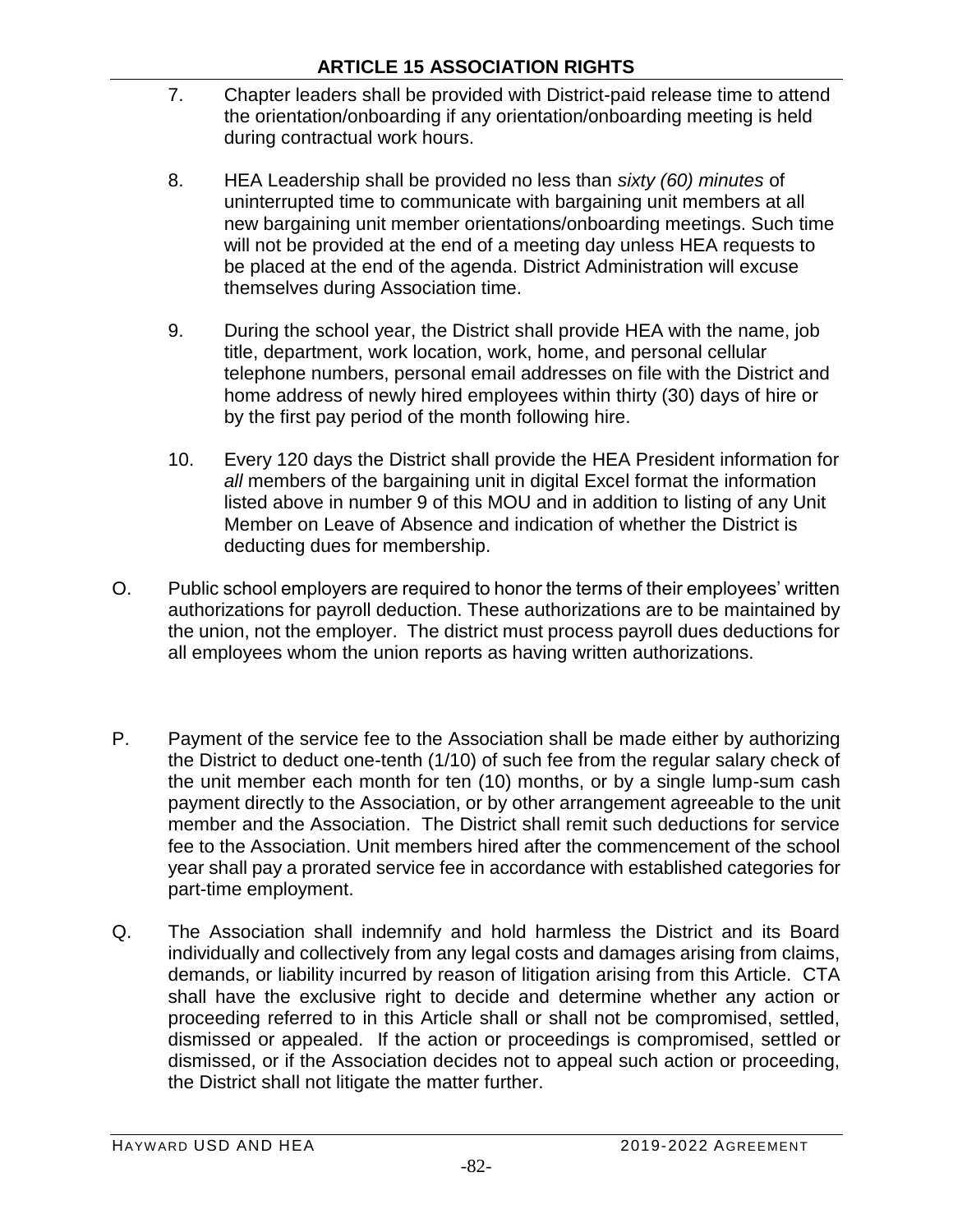# **ARTICLE 15 ASSOCIATION RIGHTS**

- R. The Board shall, upon request, grant a full or partial year leave to the President and or Vice President of the Association during his/her term of office. The term of leave shall constitute full employment in the District and the person(s) on leave shall be entitled to all benefits granted to full time unit members. The Association shall pay the District a sum equal to the annual salary at Column C Step 6 on the salary schedule Appendix B-2 for each Association officer on leave under this provision.
- S. Except as otherwise provided by law, HEA may appoint up to two members to all District-level committees, including management interviews.
- T. Bargaining Unit members will not be asked to supervise, direct or evaluate each other.
- U. The district will make every attempt not to schedule meetings, professional development or trainings on Mondays.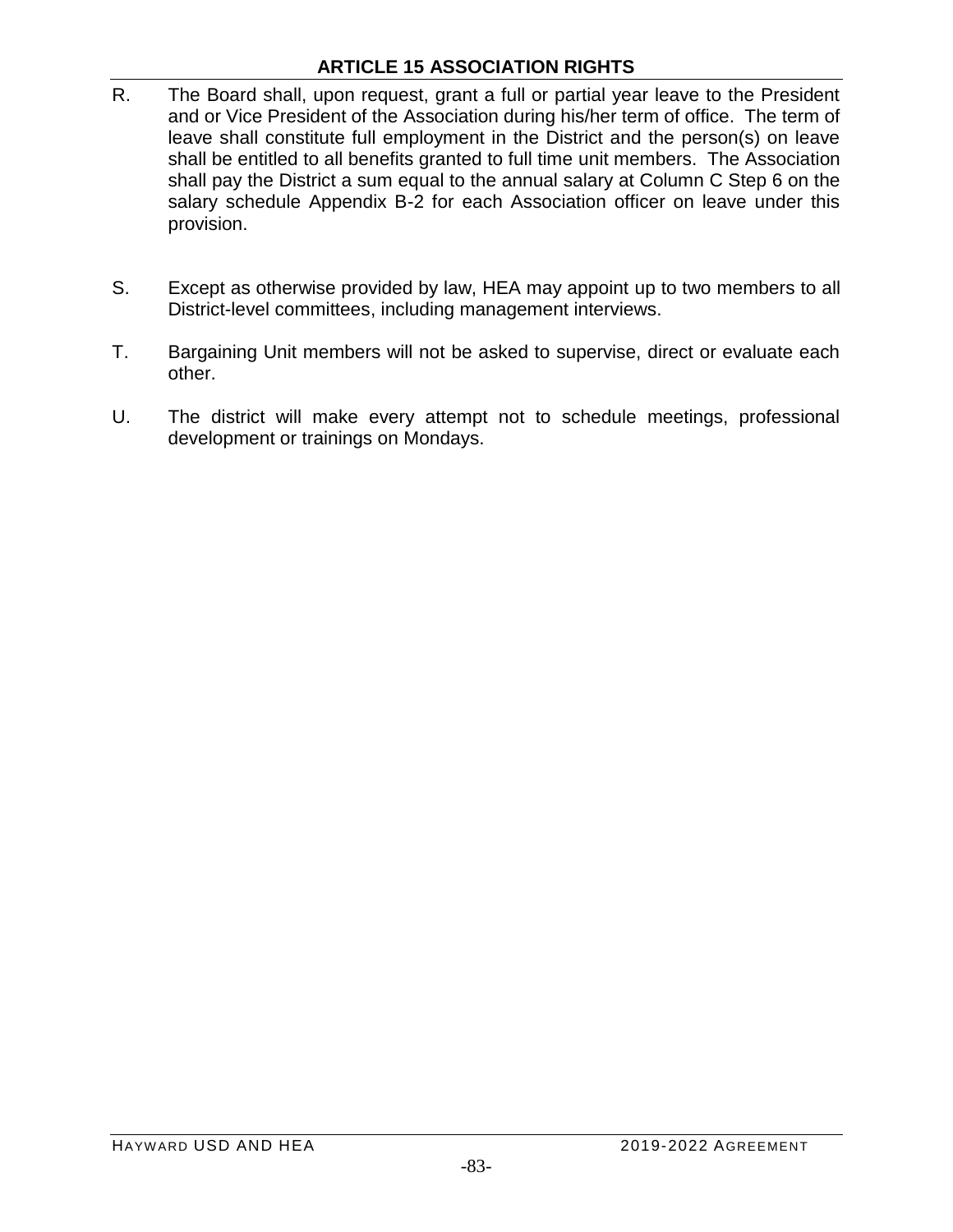- A. The District and the Association agree not to unlawfully discriminate against any unit member on the basis of race, color, creed, national origin, sex, age, sexual orientation (actual or perceived characteristics), political affiliation, physical handicap, marital status, domicile, membership in the Association, or participation in the lawful activities of the Association.
- B. Nothing in this agreement shall be construed to limit or proscribe the political activity of any unit member during his/her off-duty hours, nor shall any administrative regulations be promulgated or enforced which shall so limit or proscribe such activity.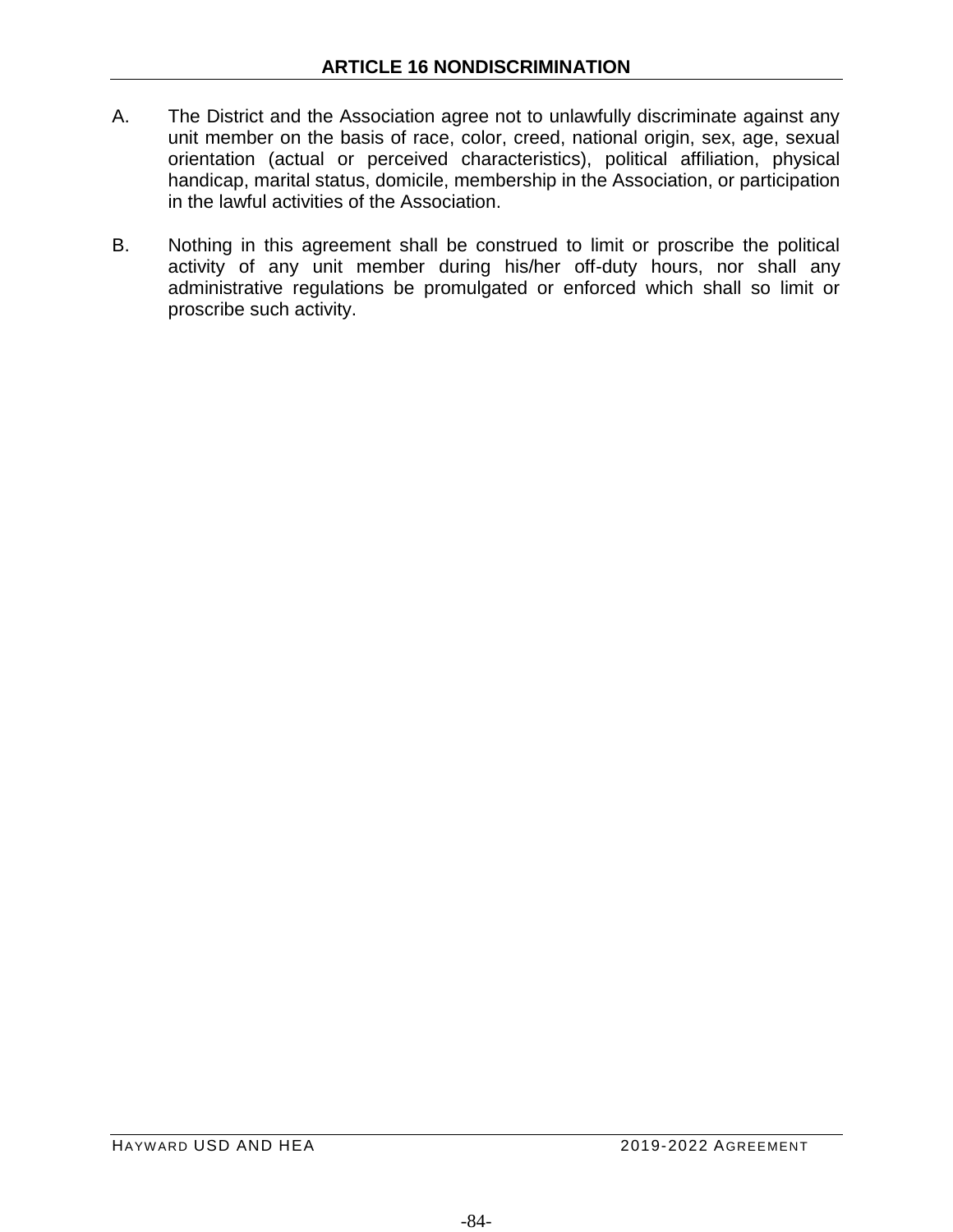# A. Definition

- 1. This article covers:
	- (a) summer school programs, including GATE summer school; and
	- (b) other programs addressing at risk students, such as before and after school programs and intersession programs which are assigned to certificated staff outside the regular school day or calendar year.
- 2. For purposes of this article, "interventions" refers to both (a) and (b) above.
- 3. Except for the Preamble and Articles 2, 3, 4, 5, 6, 7, 9, 12D, 16, no other provisions of this contract shall apply to summer school and intervention certificated staff.
- B. Intervention Teachers
	- 1. For interventions, the maximum class size shall be twenty-five (25) at the elementary level and twenty-five (25) at the secondary level. Class adjustments and transfers within the maximum shall be completed within the first five (5) days of the intervention program. For non-intervention Summer School classes, the maximum class size shall be thirty-two (32) at the elementary level and thirty-four (34) at the secondary level. Class adjustments and transfers within the maximum shall be completed within the first five (5) days.
	- 2. For state funded before and after school intervention programs the maximum class size shall be 15. The parties agree that this program is intended to be at least self-funding. If this is not the case at any time, the parties agree to meet and modify the class size and any other aspects of the program as are mutually agreed to be necessary to restore the program to self-sufficient status.
- C. Intervention teachers teaching outside of the regular school day will be compensated at the hourly rate. Teachers, including substituting HEA members, teaching during intervention or non-intervention summer classes will receive \$55 per hour (including but not limited to instruction, collaboration, and preparation time).

Unit members participating in district provided summer trainings shall be compensated at the rate of \$300 per day. A full day staff development is six (6) paid hours and one non paid hour for lunch.

Unit members serving as coaches during summer session shall be compensated at the rate of \$440 per day.

D. Qualified unit member applicants shall be given first consideration for existing intervention positions before applicants from outside the bargaining unit. Under this right of "first consideration," outside applicants may not be hired if there are qualified applicants from within the bargaining unit who have applied by the application deadline. Qualified is defined as a person with appropriate credentials to teach the level and or subject area and who has received satisfactory rating on his/her last formal evaluation.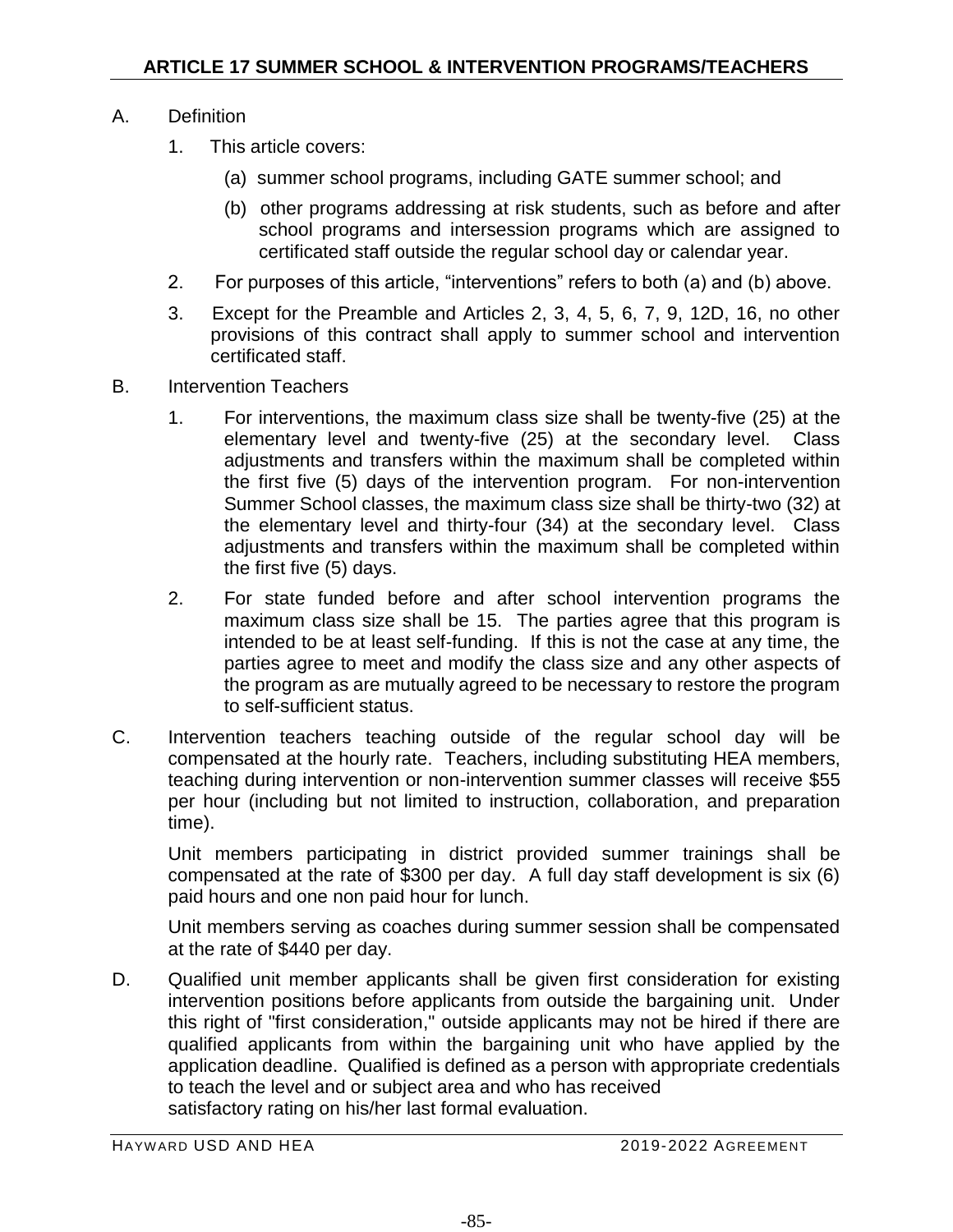- E. Instructional material for interventions will be funded on a pro-rata basis (up to) regular school year funding. Funding shall not exceed budgeted allocations for such materials.
- F. The summer school high school site shall have three (3) campus supervisors at the beginning of the summer school high school program with later adjustments made as needed.
- G. At a designated summer school site, unit members whose classrooms are used for summer school by another teacher will meet with the site administrator in order to determine what materials/equipment need to be placed in a secure storage place for the duration of summer school. Prior to being placed in storage, materials/equipment will be inventoried and signed off by both the site administrator and the unit member. The district will assist in the moving and storage of materials/equipment, if requested. At the beginning of the school year, unit members will check materials/equipment against the original inventoried items ensuring no loss of materials/equipment has occurred. If items are lost, stolen or damaged, the district will replace said items promptly and/or adhere to the language found in Article 9 Safety Equipment and/or Personal Property Loss.
- H. Any member delivering Special Education services for the Extended School Year will receive their per diem rate of pay.
- I. Teachers working with students with active IEPs and/or 504 plans who are attending summer programs, shall have access to the student's IEPs "at a glance" and/or 504 plans.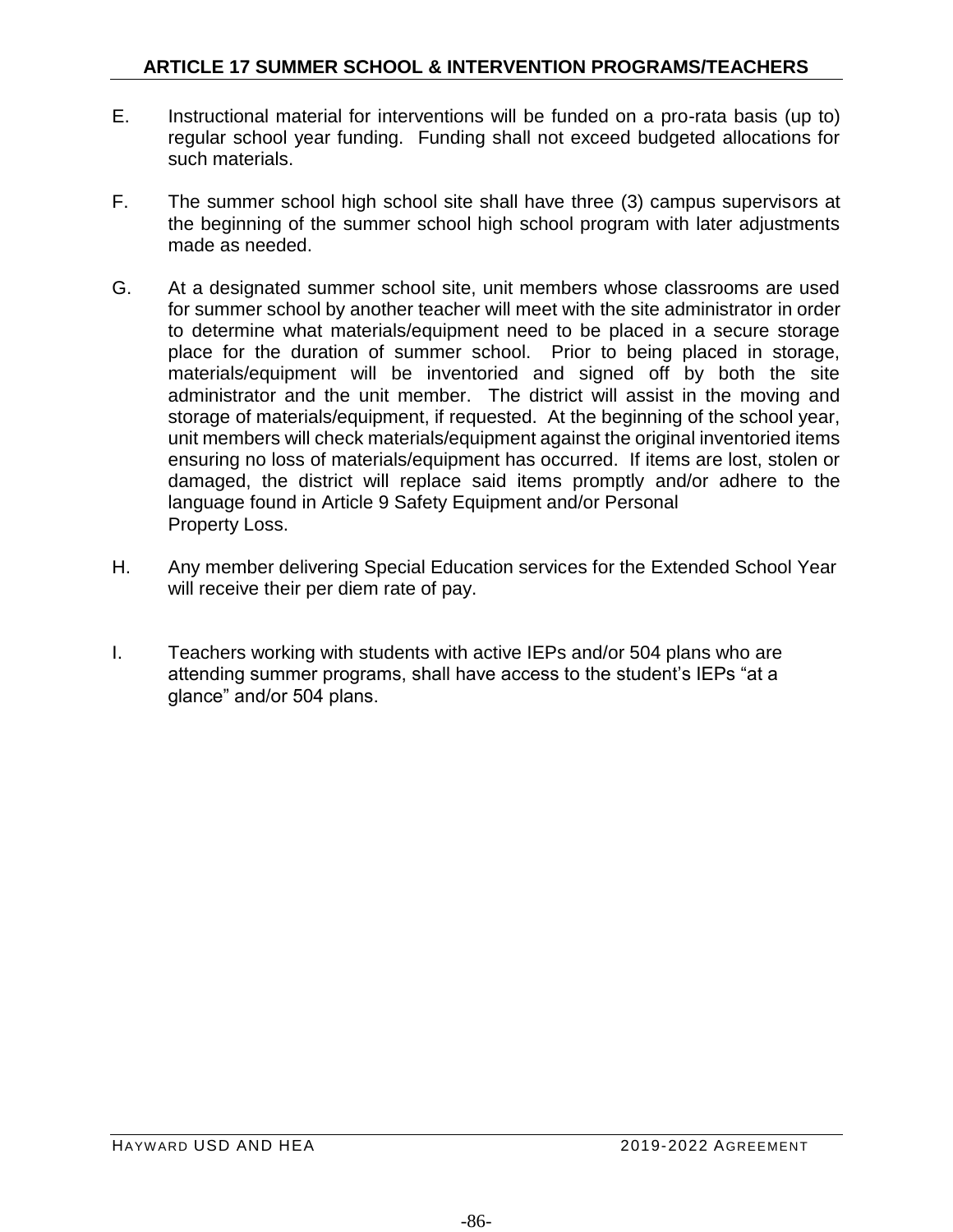#### A. Release Time for Extra Work Load

In the event a unit member carries an administratively assigned work load greater than normal, that person shall receive supplemental compensation in accordance with the following extra work load provisions:

Each comprehensive high school shall be allocated thirteen additional release periods on a yearly basis as follows:

- (2) the Director of Student Activities
- (2) the Director of Athletics
- (1) English/Language Arts Department Chairperson
- (1) Mathematics Department Chairperson
- (1) Science Department Chairperson
- (1) Social Science Department Chairperson

The remaining five additional release periods will be selected by the HEA members of the SBDM team or Curriculum Council among the following: Yearbook, Newspaper, Site Technology Coordinator, Director of Intramurals, High School Reform, Finance Director, Chairpersons of other departments, chair of the current content adoption area, or additional areas as needed.

The extra release periods will be during the instructional day and teachers will not be assigned teaching sections during their release time.

B. Extra Pay for Extra Work Load

In the event a unit member carries an administratively assigned work load greater than normal, that person shall receive supplemental compensation and reimbursement for expenses, in accordance with Appendix A.

If the chairperson of the Health Cost Containment Committee is a unit member, that unit member shall receive compensation in accordance with Appendix A.

C. In the event there is a need for a substitute Nurse the district will first fill the absence with a current part-time Nurse Staff. HUSD will offer the substitute position based on seniority and on a rotational basis. A Nurse filling the substitute position will work no more than seven (7) hours a day and will be compensated at each Nurse's per diem rate of pay. No Nurse will substitute more than 50 days in a school year.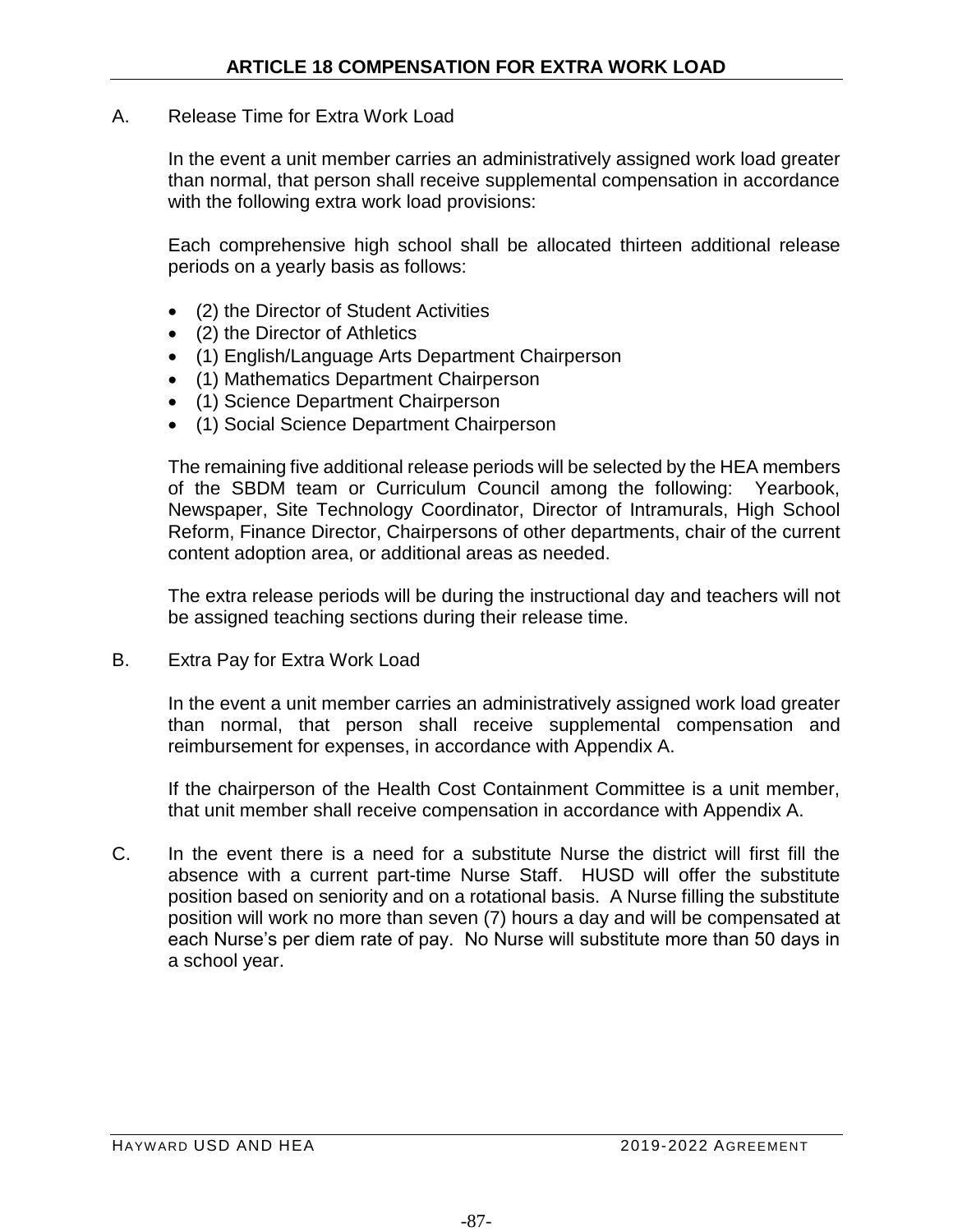### A. Early Retirement Option/Post Retirement Contract

The District, in providing for individuals to retire voluntarily at an earlier age, shall make available retirement opportunities for unit members. A unit member may participate in these plans at his/her option and upon mutual agreement with the District. This program provides for payment of retirees aged fifty-five to sixty-five (55-65) on a contract-for-service basis to complete or work toward completion of a project of value to the District.

1. Procedure

All projects proposed for Post-Retirement Contracts shall be submitted to the Superintendent/designee by the last day of February. The Superintendent/designee shall review the projects, interview interested prospective retirees, and determine which projects they will recommend for acceptance and which unit member(s) shall implement those projects. The Superintendent/designee shall mutually determine with the unit member the length of the contract, the amount of the stipend, and the number of days to be served. The Superintendent/designee and the applicant shall agree on the name of the appropriate administrator to supervise the work of the participant. Projects recommended for acceptance shall be acted upon by the Board in a timely manner.

- 2. Implementation
	- a. A unit member must have a minimum of ten (10) years of service in the District in a position requiring certification.
	- b. In order to be eligible to participate as an independent contractor, the participant must actually retire from the District. However, the participant shall not be required to submit his/her retirement papers until after the Board has acted upon his/her proposed contract.
	- c. The retiring unit member shall be between the age of fifty-five (55) and sixty-five (65).
	- d. The participant shall serve from ten to fifty (10-50) days per school year as provided in the individual's contract. Scheduling of those days shall be mutually agreed upon between the participant and the supervisor. In unusual circumstances the Superintendent may waive the ten to fifty (10-50) day requirement depending upon the work products required.
	- e. The stipend shall range from one thousand dollars (\$1,000) to five thousand dollars (\$5,000) per year depending upon the nature of the mutually acceptable agreement.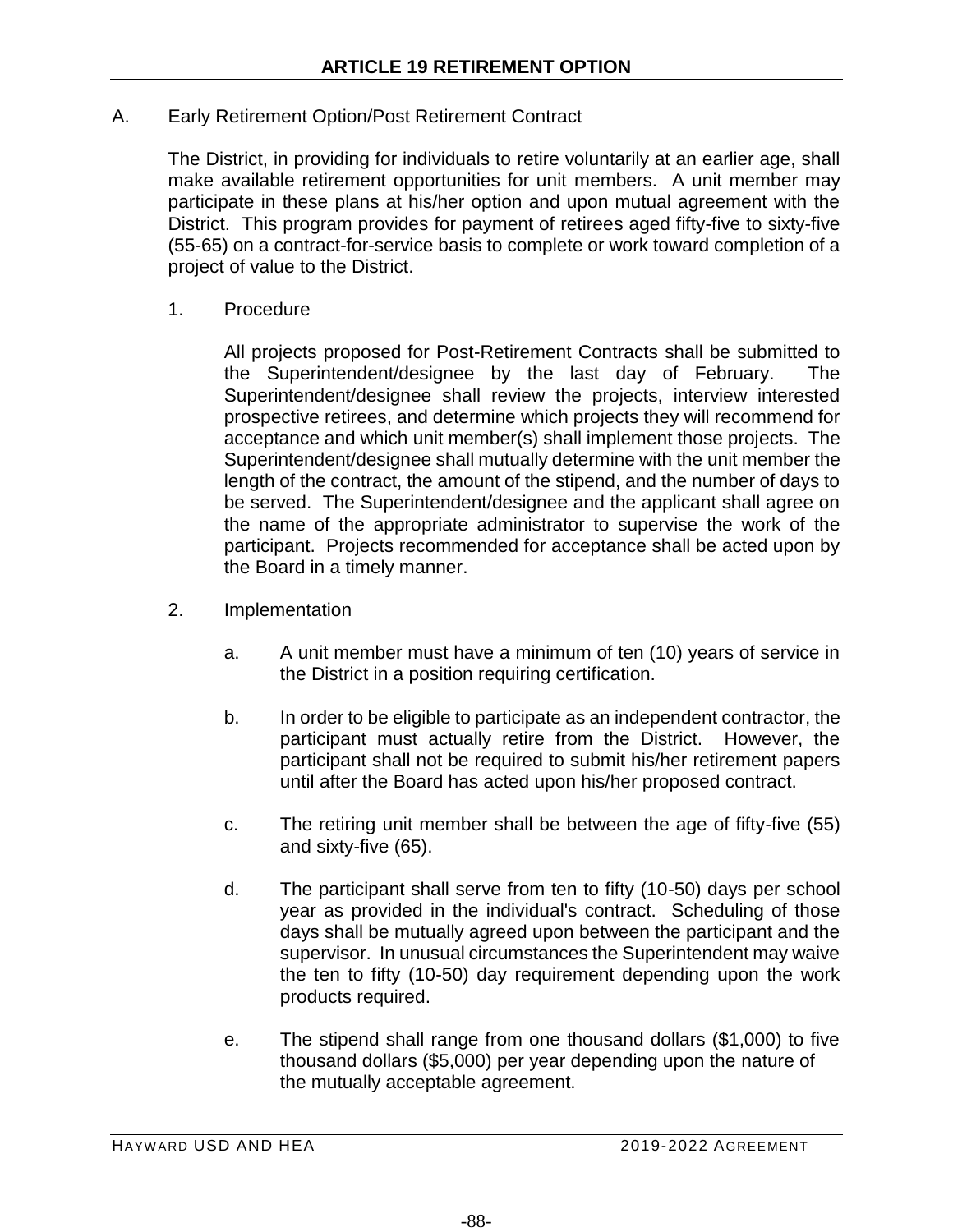- f. Once the District approves the contract, the retiree is responsible for the work activity and/or products as specified in the contract under the supervision by the designated administrator.
- g. Projects may be proposed by the District, potential participants, the Association, unit members or by management, but are subject, individually, to approval by Superintendent/designee described in A.1. and by the Board.
- h. Any multi-year agreement shall be subject to annual evaluation by the designated supervisor of the work activity and/or project as described in written agreement. Such evaluations shall give specific reasons for any unsatisfactory conclusions. A copy of each evaluation must be given to the participant. The District may elect to discontinue the contract for the following year only upon such recommendation by the supervisor based on an unsatisfactory evaluation.
- i. Maximum duration of participation by one (1) individual shall be five (5) consecutive years.
- j. Criteria to be used by the Superintendent/designee for evaluating the stipend and potential contribution to the District shall include one (1) or more of the following:
	- (1) Demonstrated leadership in District, school and/or professional organizations.
	- (2) Publications
	- (3) Actual verified previous experience in the special field of contribution.
	- (4) Experience in teaching the aspects or content pertaining to the assignment. The instruction may have been to professional personnel in college, extension services, and/or adult school.
- k. Potential assignments for retirees may include, but are not limited to:
	- (1) Staff development (such as):
		- (a) Curriculum/instruction in specific discipline(s)
		- (b) General management methods
		- (c) Contract management methods
		- (d) Improving effectiveness of aides
	- (2) Direct services (such as):
		- (a) Clinical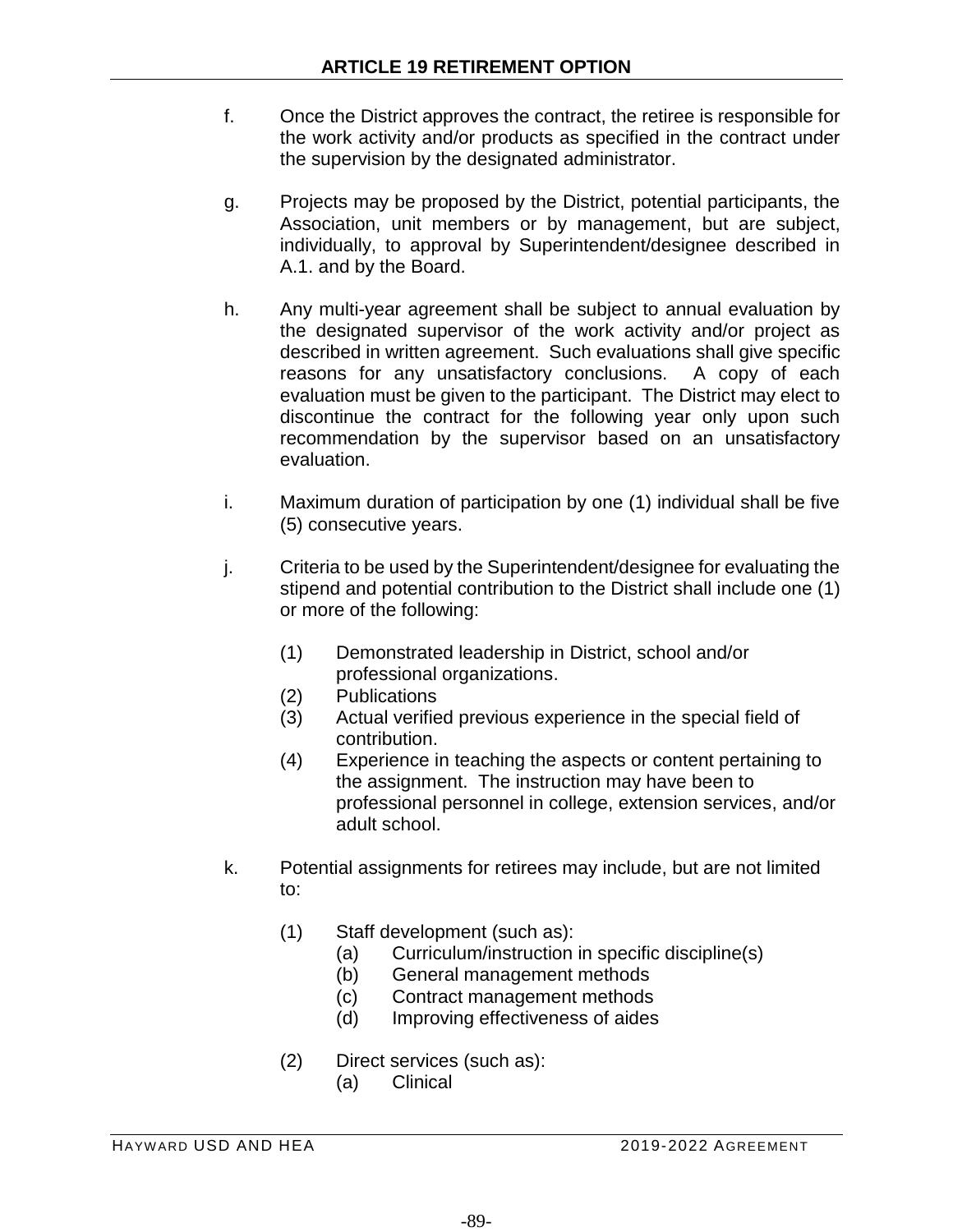- (b) Committee (I.E.P., S.S.T.)
- (3) Compliance reviews
- $(4)$  Planning (such as):
	- (a) Sites and their use equipment control, material, dispersal, inventory control
	- (b) Trends population/demographics
	- (c) Programs
	- (d) Vocational/Career Education
	- (e) Environmental Education
- (5) Curriculum development
- (6) Material development for Instructional Materials Services
- (7) Demonstration teaching
- (8) Updating and revision of employee handbooks
- (9) Assisting in the development of inservice programs
- (10) Updating and revision of other school district publications (Volunteer Handbook, Noon Supervisor Handbook, Learning Center Instructional Assistant Handbook, Substitute Teacher Handbook, etc.)
- (11) Helping with staffing programs
- (12) Analysis of testing data
- (13) Updating and revision of school policies and regulations
- (14) Substitute teaching
- (15) Project writing
- (16) Project evaluation
- (17) Tutoring
- (18) Retirement counselor
- (19) Coordinator of volunteers
- (20) School Attendance Review Board
- (21) Child Welfare and Attendance
- l. The total program of contracts/stipends shall be subject to an annual expenditure limit of seventy-five thousand dollars (\$75,000). The District may revise this expenditure limit and adjust it upward.
- 3. Notification

The District shall supply the Association with figures on the number of applicants each year. If the District does not grant at least fifty percent (50%) of the applications, the District shall provide the Association with the reasons for the rejection of the applicants. Applications shall be made to the Human Resources Office.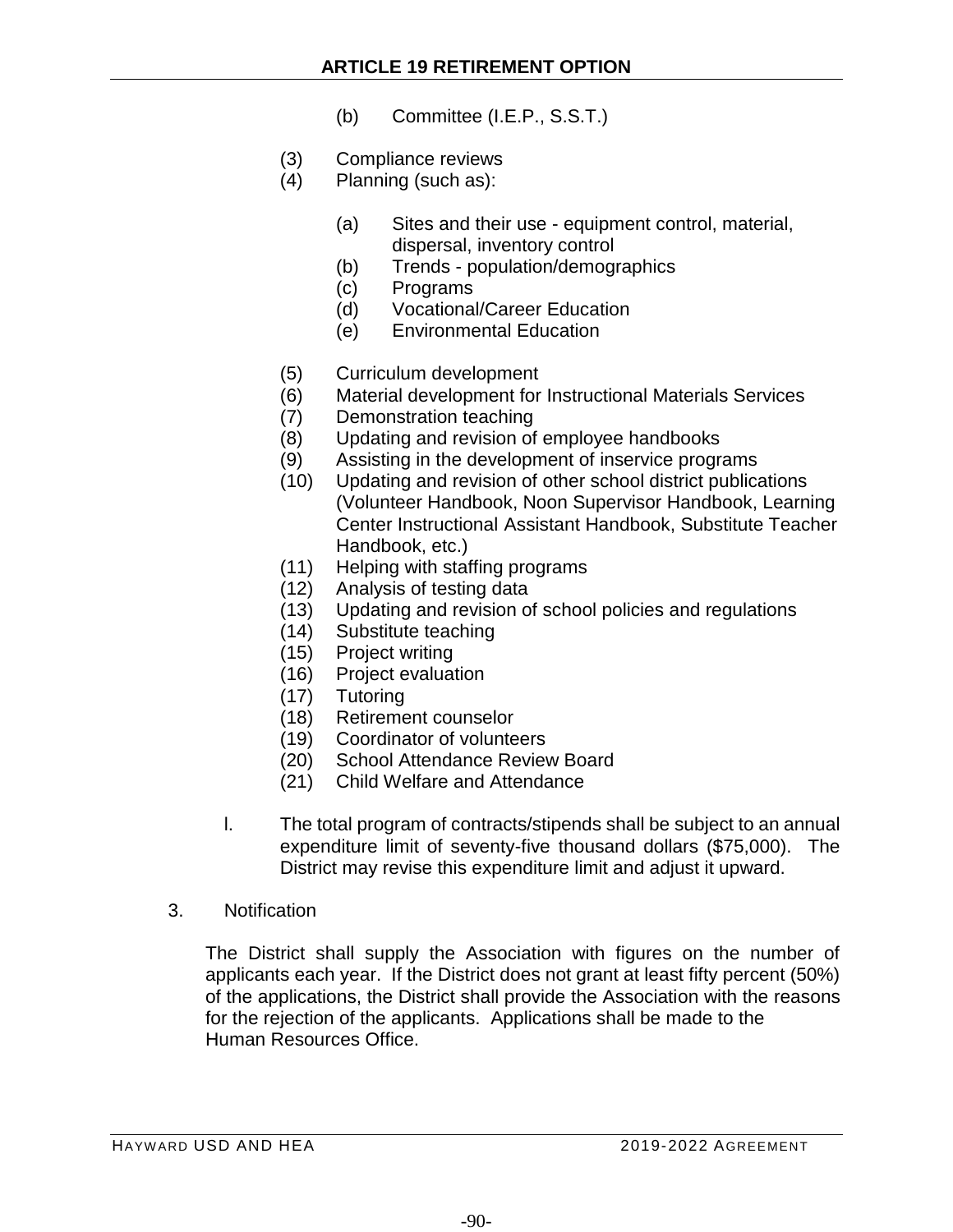## 4. Guidance

It shall be mandatory that each unit member entering this program will receive an analysis of his/her status with regard to the benefits to be derived from the application of options of this program. Such analysis shall be the responsibility of the Human Resources Office.

### B. Pre-Retirement Part-Time Employment Plan

General provision - The Board will place in operation the following pre-retirement part-time employment plan subject to the conditions as set forth below:

- 1. The unit member must have reached the age of fifty-five (55) to attain eligibility in the plan, or earlier if permitted by legislation.
- 2. The unit member must have been employed full time in a position requiring certification for at least ten (10) years, of which the immediately preceding five (5) years were full time employment, all in the District.
- 3. The option of part-time employment must be exercised at the request of the unit member and can be revoked only with the mutual consent of the unit member and the employer, except that such unit members shall be subject to layoff according to the Education Code and dismissal for cause.
- 4. The unit member shall be paid a pro rata share of the salary the unit member would be earning had he/she not elected to exercise the option of part-time employment.
- 5. The District and the unit member shall continue to pay retirement contributions at the full-time salary level. The unit member shall receive health and welfare benefits in the same manner as a full time unit member.
- 6. The minimum part-time employment shall be the equivalent of one-half (1/2) of the number of days of service required by the unit member's contract of employment during the final year of service in a full time position.
- 7. This option is limited to unit members who do not hold positions with salaries above that of a school principal.
- 8. A unit member may not participate in this retirement plan past the age of sixty-five (65) years, or for more than five (5) years, whichever comes first.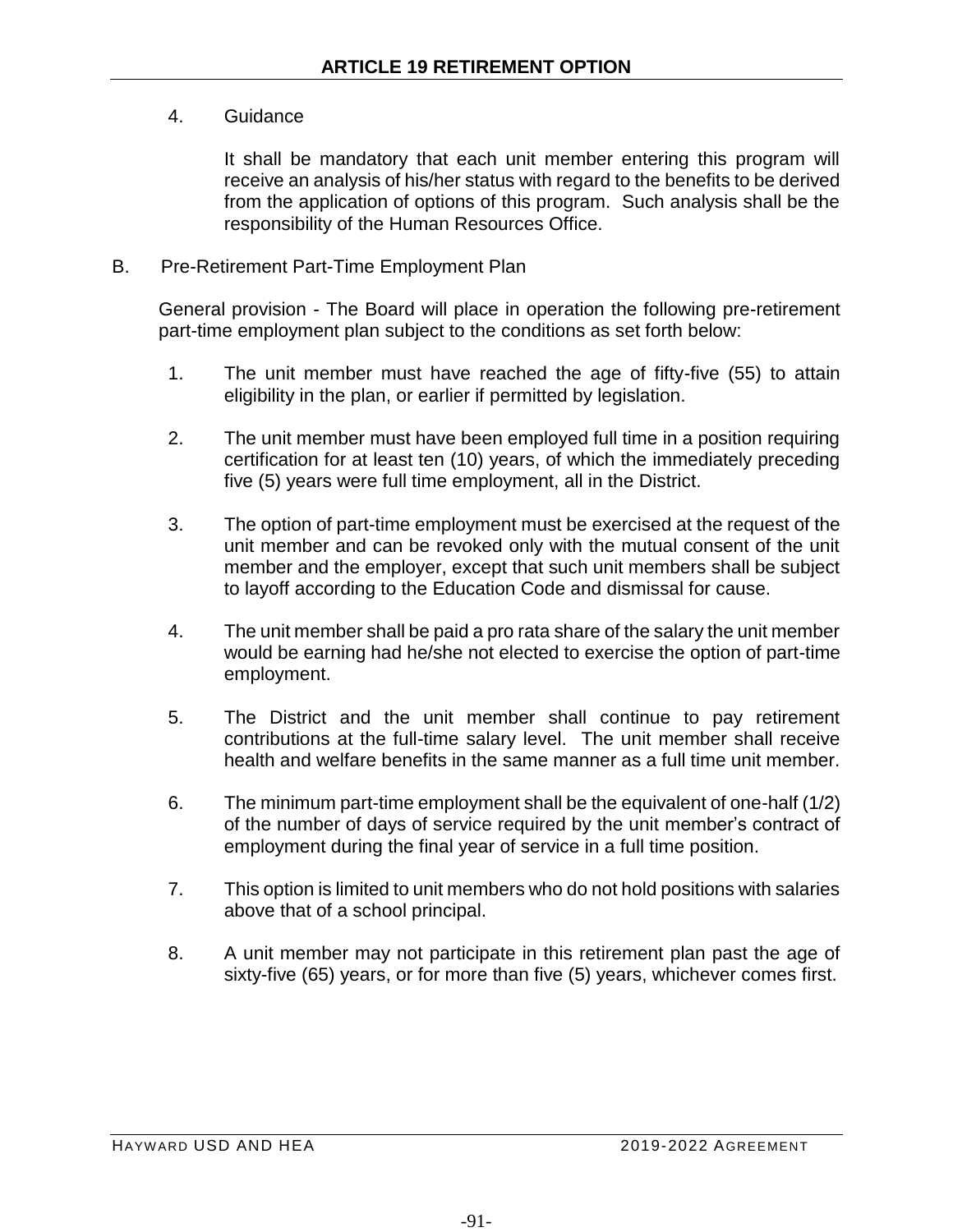- 9. Once a unit member has elected to be on a part-time status, such unit member cannot return to full time employment status, except by mutual agreement by the school district and the unit member.
- 10. A unit member who is on part-time employment status will accrue seniority on a prorated basis.
- 11. The final determination as to which unit members will participate in this program and the form of part-time employment rest within the sole discretion of the Board.
- 12. Any unit member wishing to participate in the above program shall notify the Personnel Services Division by April 15 of each school year.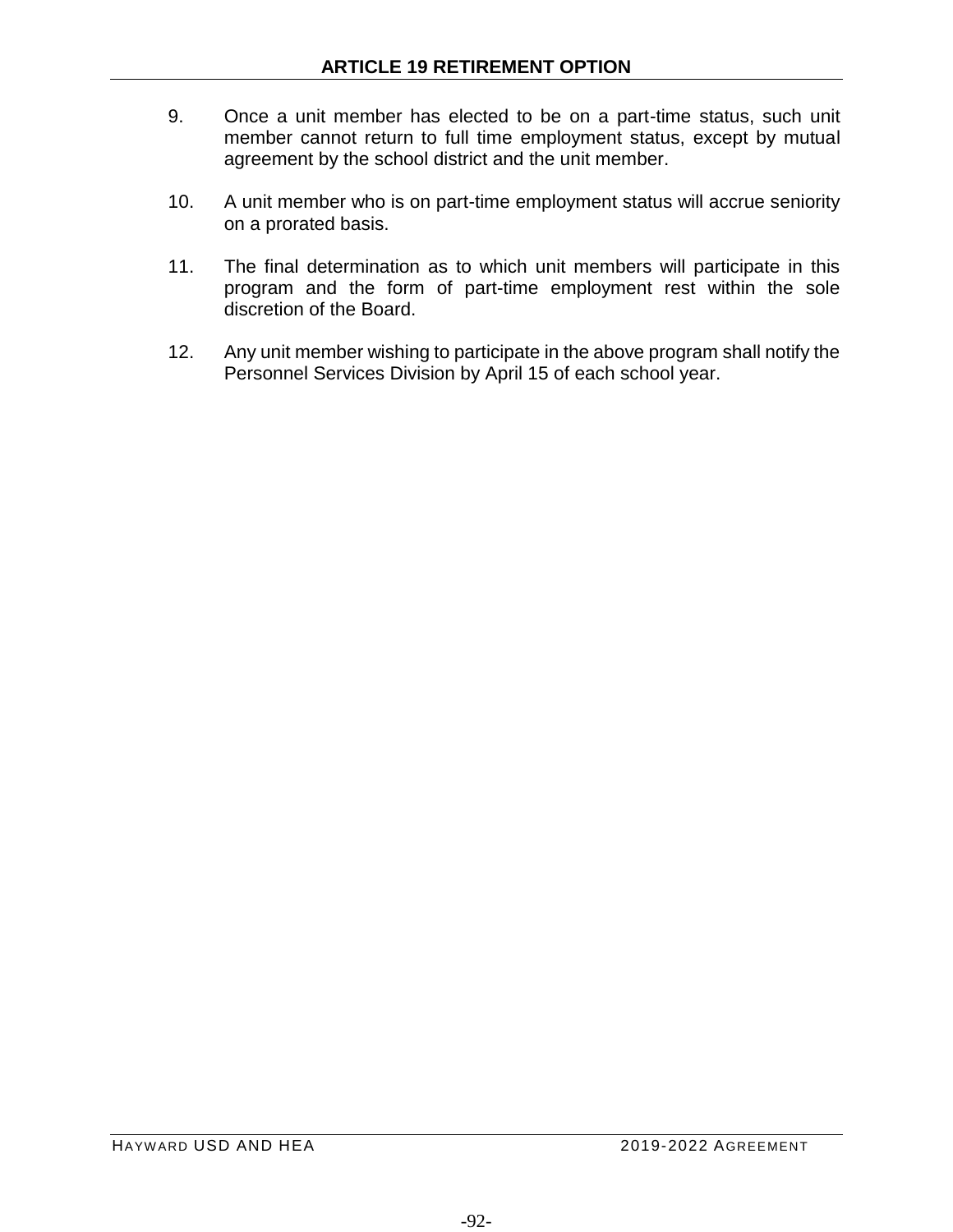- A. Accumulated sick leave credit for retirement Accumulated sick leave credit toward retirement benefits shall be granted each retiree as provided in the Education Code.
- B. Health and Welfare Program for Employees Hired on or Before June 29, 1998 and School Psychologist hired on or before June 30, 2011.
	- 1. The terms of this section B apply only to unit members hired on or before June 29, 1998. Provisions relating to retiree Health and Welfare for unit members hired after that date, shall be governed by section C. of this Article. The retiree up to age seventy (70) will receive an amount equal to the Kaiser Permanente (California) plan premium for subscriber only coverage, adjusted annually, toward the purchase of one (1) of the District offered health plans upon the following conditions:
		- a. Attained age fifty-five (55) or more
		- b. Receive STRS benefits
		- c. Served ten (10) years in the District
	- 2. Upon reaching the age of sixty-five (65) the retiree will receive an amount equal to the Kaiser Permanente (California) Supplement/Managed Medicare plan premium for subscriber only coverage, adjusted annually, toward the purchase of the PERS offered Medicare Supplement plans. In addition the retiree shall be reimbursed the premium cost for Medicare Part B only, adjusted annually, to the extent that the cost of Medicare Part B together with the cost of the Medicare Supplement plan does not exceed the cost of the Kaiser Permanente (California) plan for unit members.
	- 3. The retiree who is not eligible for Medicare at age sixty-five (65) will continue to receive an amount equal to the Kaiser Permanente (California) health plan premium for subscriber only, adjusted annually. After July 1, 1991, only the retiree who is not eligible for Medicare may pay for coverage after reaching age seventy (70) if the current health plan provider approves.
- C. Health and Welfare Program for Employees Hired After June 29, 1998

The terms of this section C apply to unit members hired after June 29, 1998. The retiree up to age sixty-five (65) will receive an amount equal to the Kaiser Permanente California health plan premium for subscriber only coverage, adjusted annually, toward the purchase of one of the District offered health plans upon the following conditions: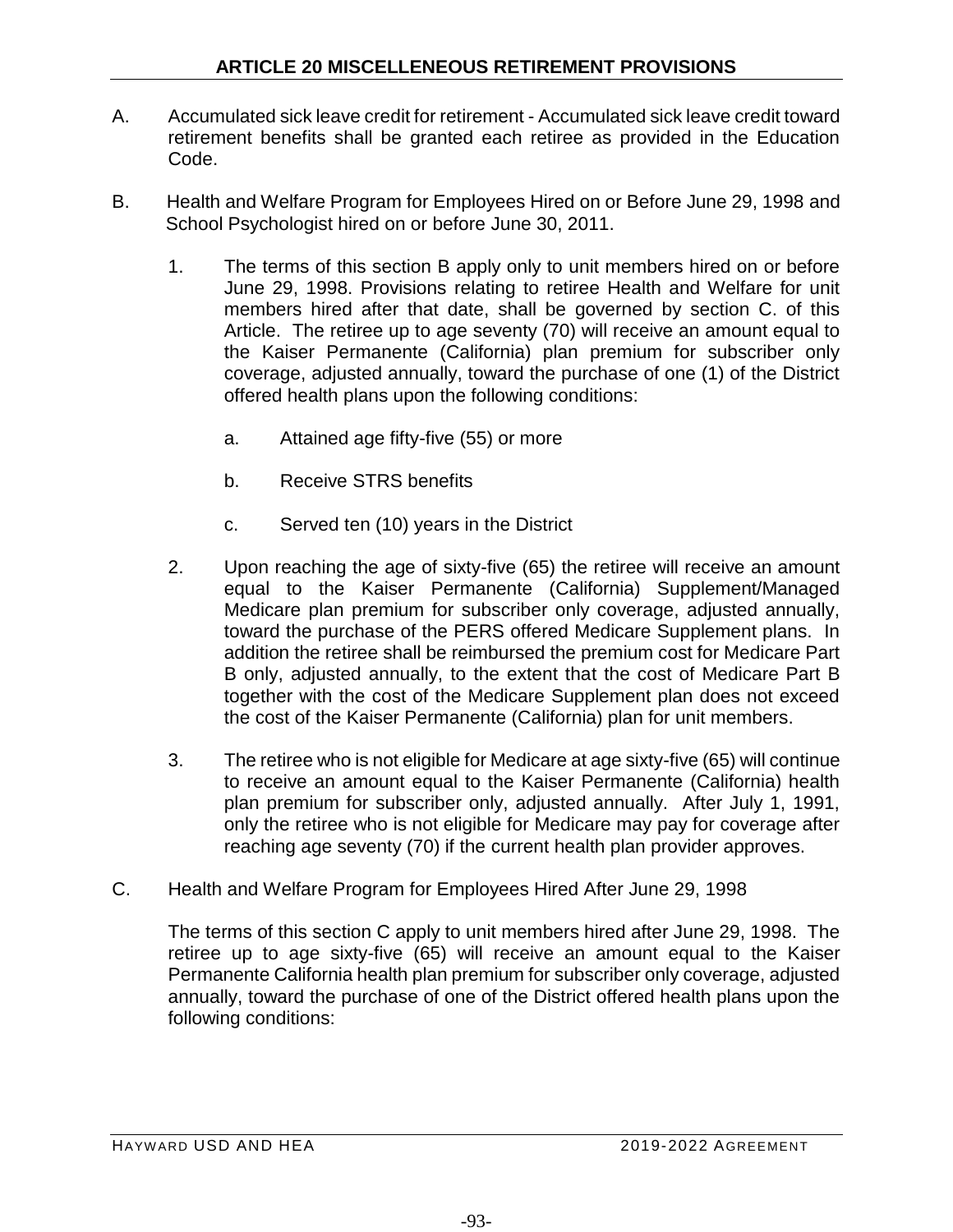- 1. Attained age fifty-five (55) or more
- 2. Receive STRS benefits
- 3. Served ten (10) years in the District
- D. Health and Welfare Provisions Applicable to All Retirees
	- 1. Retirees who reside outside the service area of the District offered health plans shall receive an amount equal to the Kaiser Permanente (California) health plan premium for subscriber only coverage, adjusted annually, with which the retiree may purchase health insurance.
	- 2. Upon retirement, any retiree, who is at least fifty-five (55) years of age at the time of retirement, may continue to pay his/her coverage and/or spouse and dependent coverage in the District health insurance program by paying medical premiums through the District provided it is agreeable to the insurance carrier.
	- 3. If required by the health plan provider, the retiree must be enrolled in that health plan upon retirement in order to continue enrollment in that health plan after retirement.
- E. Retirement Incentive
	- 1. For the 2005-2006 school year only, the District will offer an early retirement incentive program if the equivalent of 80 FTE or more from the bargaining unit submit their resignation by March 1, 2006. Resignations must be submitted in writing on a District approved form. To be eligible to participate in the early retirement incentive program, unit members must meet the following conditions:
		- a. Submit an irrevocable letter of retirement no later than March 1, 2006 for a retirement date taking effect on July 1, 2006.
		- b. Eligible to retire under STRS.
		- c. If the District does not implement this early retirement incentive program, the unit member may rescind his/her letter of retirement within ten (10) working days of being informed that the program will not be implemented.
	- 2. If there is sufficient participation for the District to provide the incentive, the District will fund the following retirement incentive package:
		- a. A unit member in full time paid status shall receive a one-time payment of seven thousand five hundred dollars (\$7,500) on June 30, 2006. A unit member who is less than 1.0 FTE shall receive a prorated amount.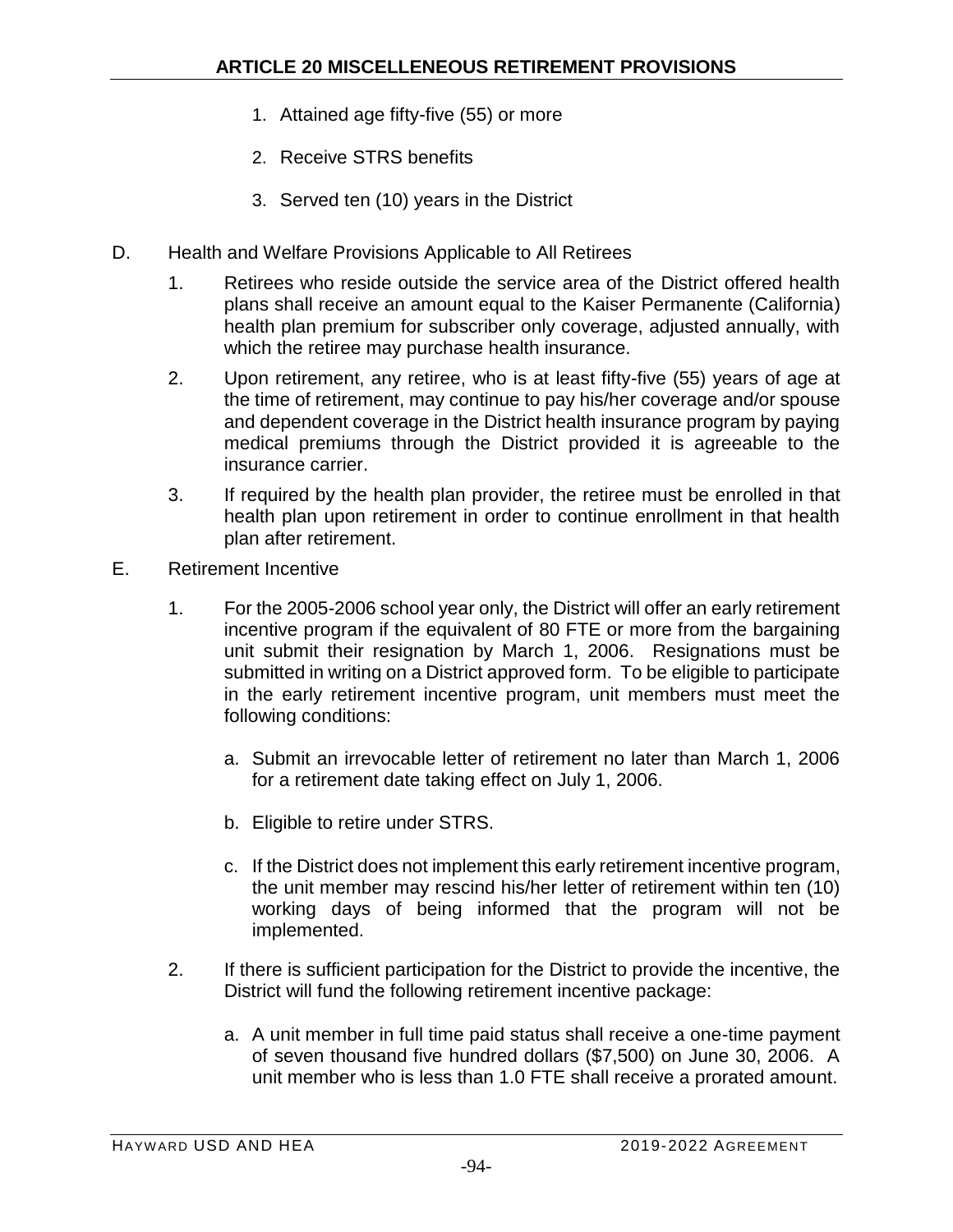- b. Any tax consequences related to receipt of this early retirement incentive shall be the sole responsibility of the retiring employee.
- c. The District reserves the right and retains the sole discretion to implement the retirement incentive program if less than 80 F.T.E. elect to participate in the early retirement incentive program.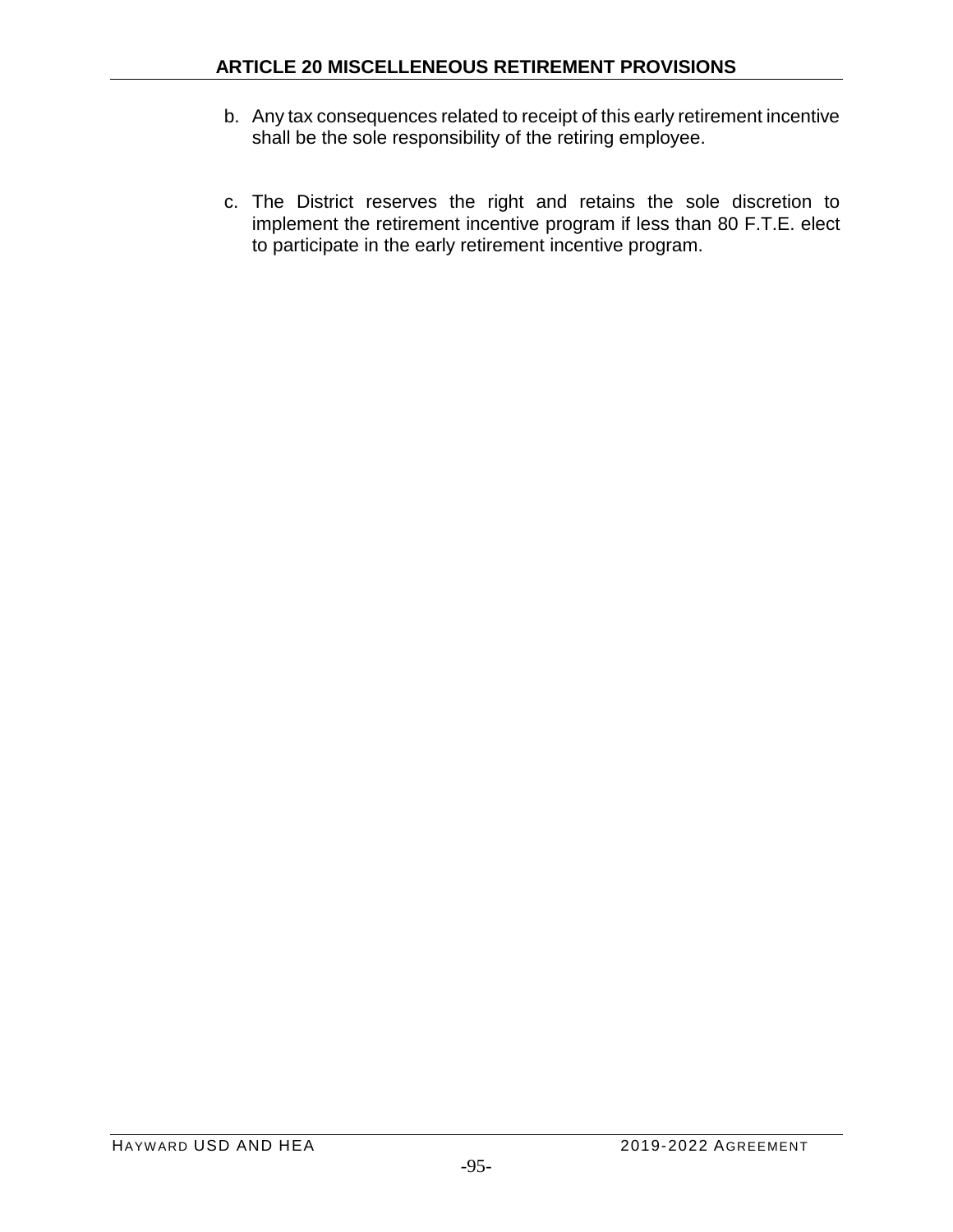- A. There shall be a Peer Assistance and Review Program (PAR) for all unit members who have teaching assignments. The primary purpose of the PAR program in HUSD is to provide teachers with assistance to enhance their classroom practices. The requirements for summative evaluation contained in the HEA/HUSD evaluation contract language shall remain the responsibility of the school administrator or designee. In order to promote the highest levels of trust and assistance, strict rules of confidentiality shall be maintained throughout the PAR program among the consulting teachers, the teachers needing intervention/assistance, and the teachers' evaluators.
- B. The program shall serve the following:
	- 1. Beginning Participating Teacher: A beginning participating teacher may participate in PAR on a voluntary basis. A beginning participating teacher includes:
		- a. First (1<sup>st</sup>) and second ( $2<sup>nd</sup>$ ) year teachers who are new to the district and the profession, specifically teachers who have not had experience in other districts.
		- b. Emergency-credentialed teachers not in a teacher education program and not receiving any other professional development support.
		- c. Teachers on any form of credential waiver, pre-interns and interns not receiving any other professional development support.
	- 2. Experienced Participating Teacher: An experienced participating teacher is one who volunteers to participate in the PAR program and is not a teacher needing intervention/assistance.
		- a. Teachers who are teaching out of their grade level and/or subject area of experience.
		- b. Teachers interested in improving their classroom teaching practices.
	- 3. A teacher needing intervention/assistance shall be defined as a teacher with permanent status who receives a "Does Not Meet Standards" composite evaluation on the summary evaluation report (a teacher who needs assistance to improve his/her instructional skills, classroom management, knowledge of subject matter and/or related aspects of his/her teaching performance as a result of the unsatisfactory summary evaluation report).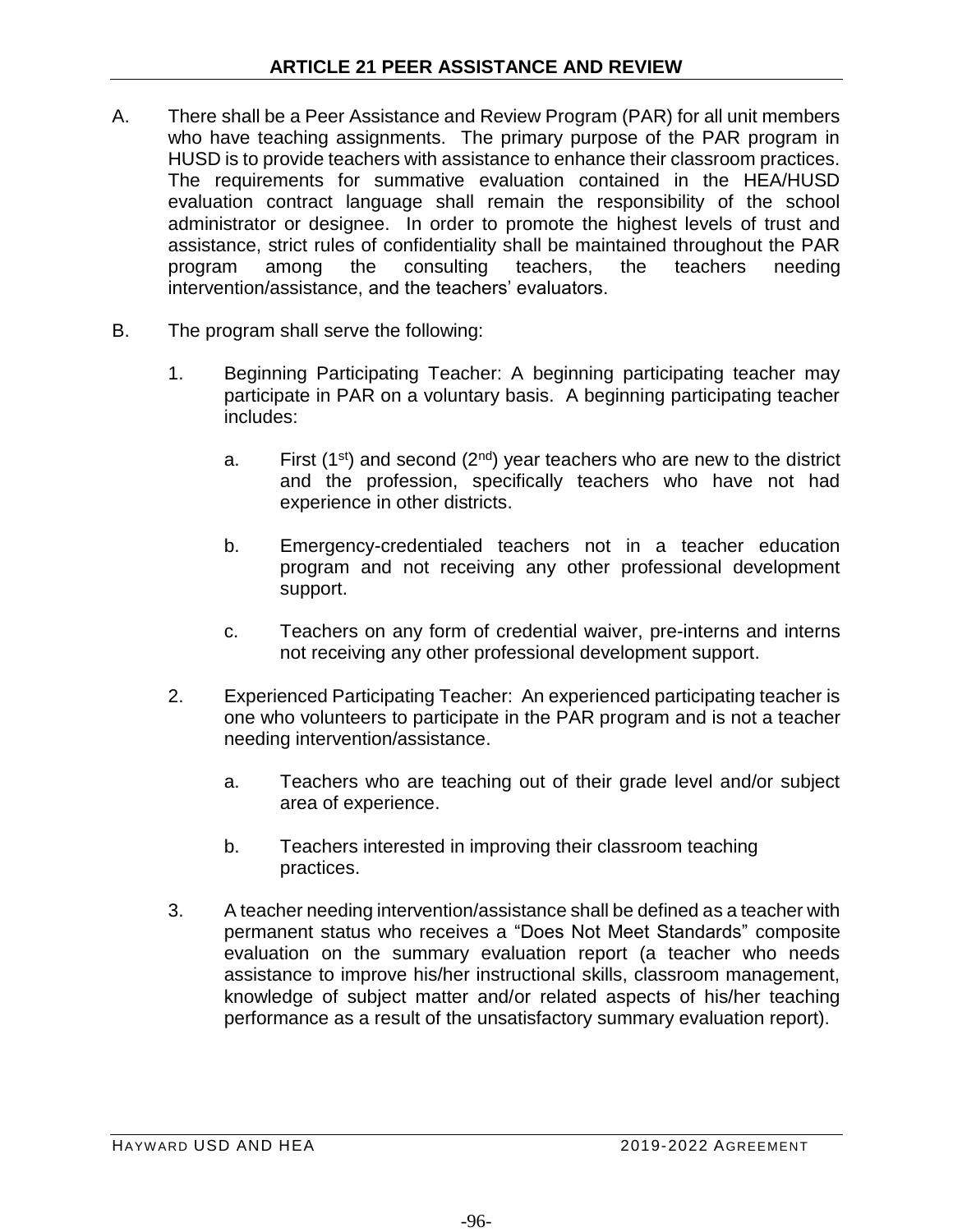- 4. The priority for serving classroom teachers in the PAR program will be:
	- a. Intervention Teacher
	- b. Beginning Participating Teachers
	- c. Teachers teaching out of their grade level and/or subject area
	- d. Teachers interested in improving their practice
- C. Joint Panel
	- 1. A Joint Panel shall administer the Peer Assistance and Review (PAR) Program. The Joint Panel shall consist of seven (7) members, three (3) of whom shall be selected by the District, and four (4) of whom shall be selected by the Association. The Joint Panel shall be co-chaired by a teacher, selected by the Association and an administrator.
	- 2. The initial term of office shall be one (1) year. At the end of the 2000-01 school year, the Joint Panel shall recommend the length of future terms, providing for the rotation of its members.
	- 3. The Joint Panel shall establish its own meeting schedule. Meetings shall be scheduled on a regular basis.
	- 4. Responsibilities The Joint Panel shall be responsible for the following:
		- a. Coordinating training for Joint Panel members;
		- b. Coordinating training for Consulting Teachers:

A consulting teacher is a teacher selected by the joint panel to provide assistance to Intervention Teachers and Participating Teachers in the PAR Program;

- c. Establishing and publishing its own rules of procedure. The Joint Panel shall distribute, at the beginning of each year, a copy of the adopted rules and procedures to all FRA representatives and certificated administrators. Copies will be made available to bargaining unit members upon request;
- d. Developing a process for the selection and observation of Consulting Teachers;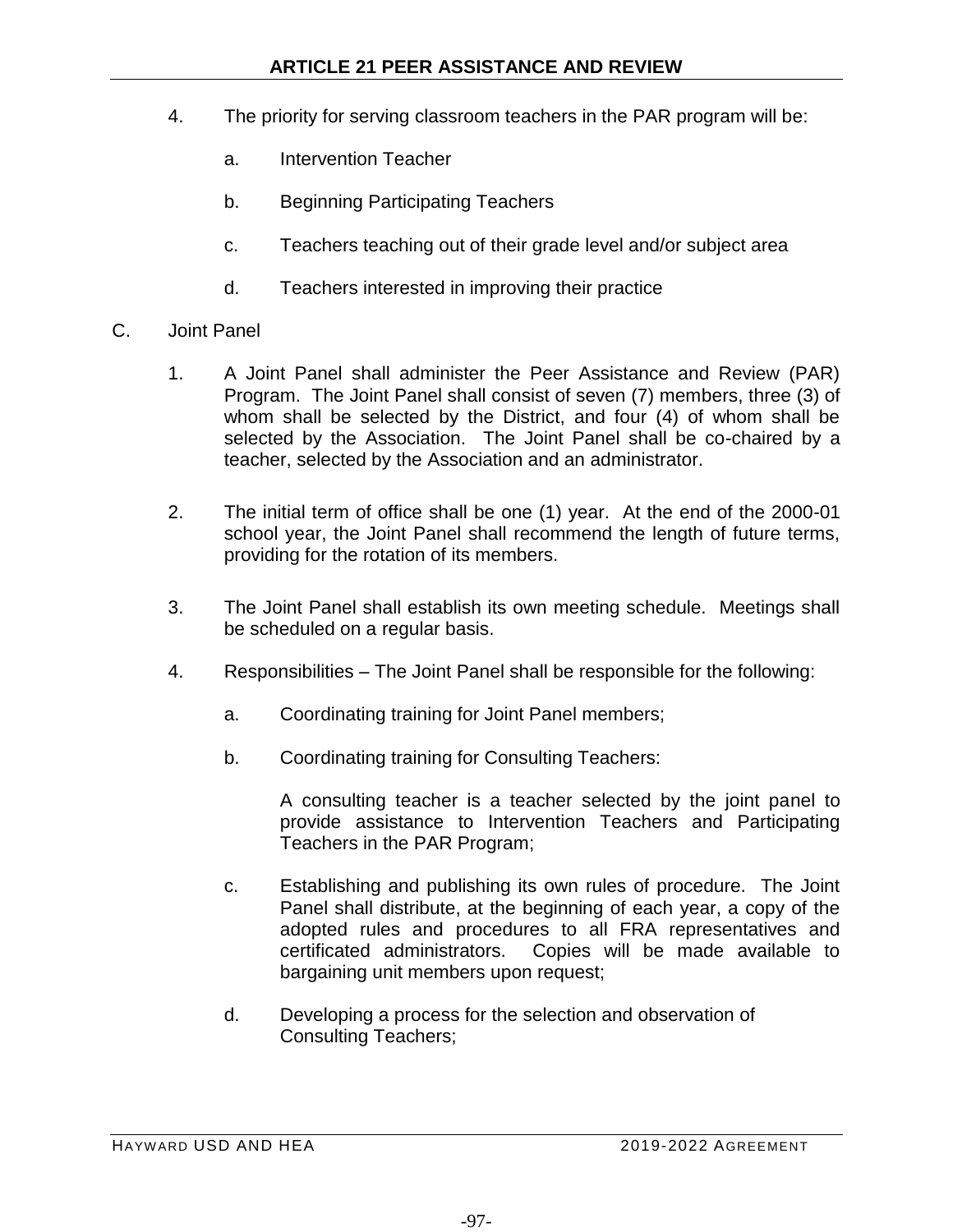- e. Determining the number of Consulting Teachers based upon the number of participants in PAR, budget and program needs. The Joint Panel shall develop the ratio of Consulting Teachers to PAR participants;
- f. Developing a process to match Consulting Teachers with PAR participants;
- g. Processing applications from teachers voluntarily requesting peer assistance;
- h. Develop documentation to be used for the PAR program;
- i. Previewing the final report of the Consulting Teacher and make recommendations to the Board regarding the Intervention Teachers' progress in the PAR program;
- j. Evaluating annually the effectiveness of the PAR program. The Joint Panel will develop a system of evaluation during the 2000-2001 school year;
- k. Establishing links between consultants, administration, the Board and the Association for communication and information;
- l. Making recommendations regarding professional development to the district administrator in charge of professional development;
- m. Previewing the effectiveness of the Consulting Teachers. No documentation of a derogatory nature will be placed in the personnel file of a Consulting Teacher by the Joint Panel. This review shall not become part of the Consulting Teachers' Personnel file;
- n. Having a role in recommending budget priorities for the PAR Program;
- o. Providing a report to the Board identifying teachers who are required to participate in the PAR program;
- p. Encouraging a collaborative relationship between the Consulting Teacher and administrator, Intervention, and Participating Teacher;
- q. Mediating disagreements between the Consulting Teacher, Intervention, and Participating Teacher;
- r. Developing a monitoring component, which includes Consulting Teachers providing ongoing reports to the Joint Panel;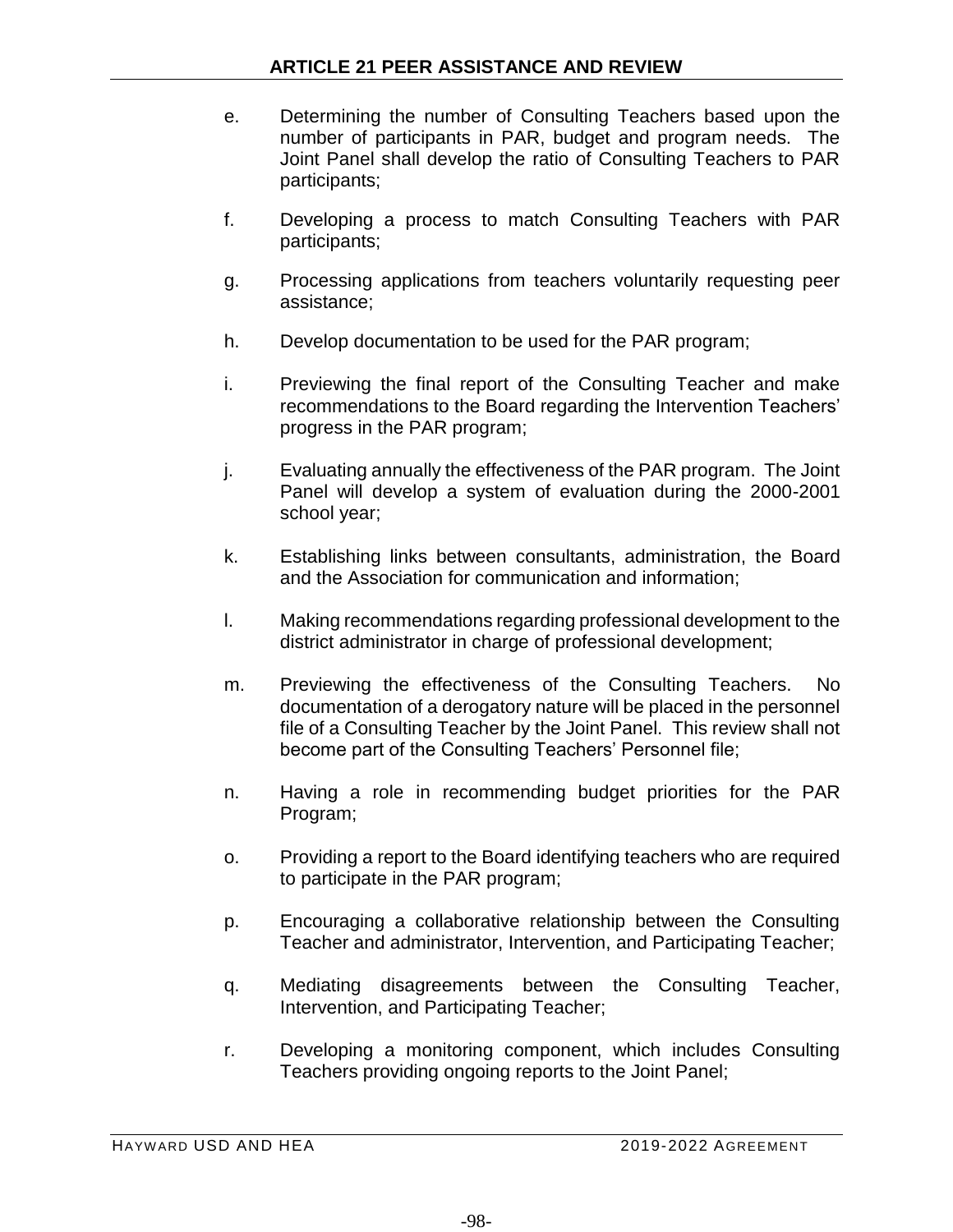- s. Ensuring that all requirements prescribed by the Education Code in respect to Peer Assistance and Review are met;
- t. Reviewing the performance of Consulting Teachers. This review shall not become a part of the personnel file;
- u. Establishing and publishing the application process for the Consulting Teachers annually including timelines;
- 5. Confidentiality of Materials: All proceedings and materials related to evaluations, reports and other personnel matters shall be kept confidential, except in response to a subpoena, or court order.
- 6. Conflict of Interest: The Joint Panel shall develop procedures dealing with potential personal or professional conflicts of interest.
- 7. Hold Harmless: The District shall hold harmless the members of the Joint Panel from any liability arising out of their participation in this Program as provided in Education Code Section 44503.
- D. Consulting Teachers
	- 1. A Consulting Teacher is a teacher selected by the Joint Panel to provide assistance to Intervention Teachers and Participating Teachers in the PAR program.
	- 2. The following shall constitute the minimum qualifications:
		- a. Be a credentialed teacher with permanent status and effective evaluations in HUSD;
		- b. Have taught for at least four (4) years with recent experience in classroom instruction;
		- c. Be able to demonstrate exemplary teaching ability to the Joint Panel;
		- d. Have extensive knowledge of subject matter and mastery of a range of teaching strategies, instructional techniques and classroom management skills necessary to meet the diverse needs of all students;
		- e. Be able to communicate effectively orally and in writing to the Joint Panel;
		- f. Be able to work cooperatively and effectively with adults.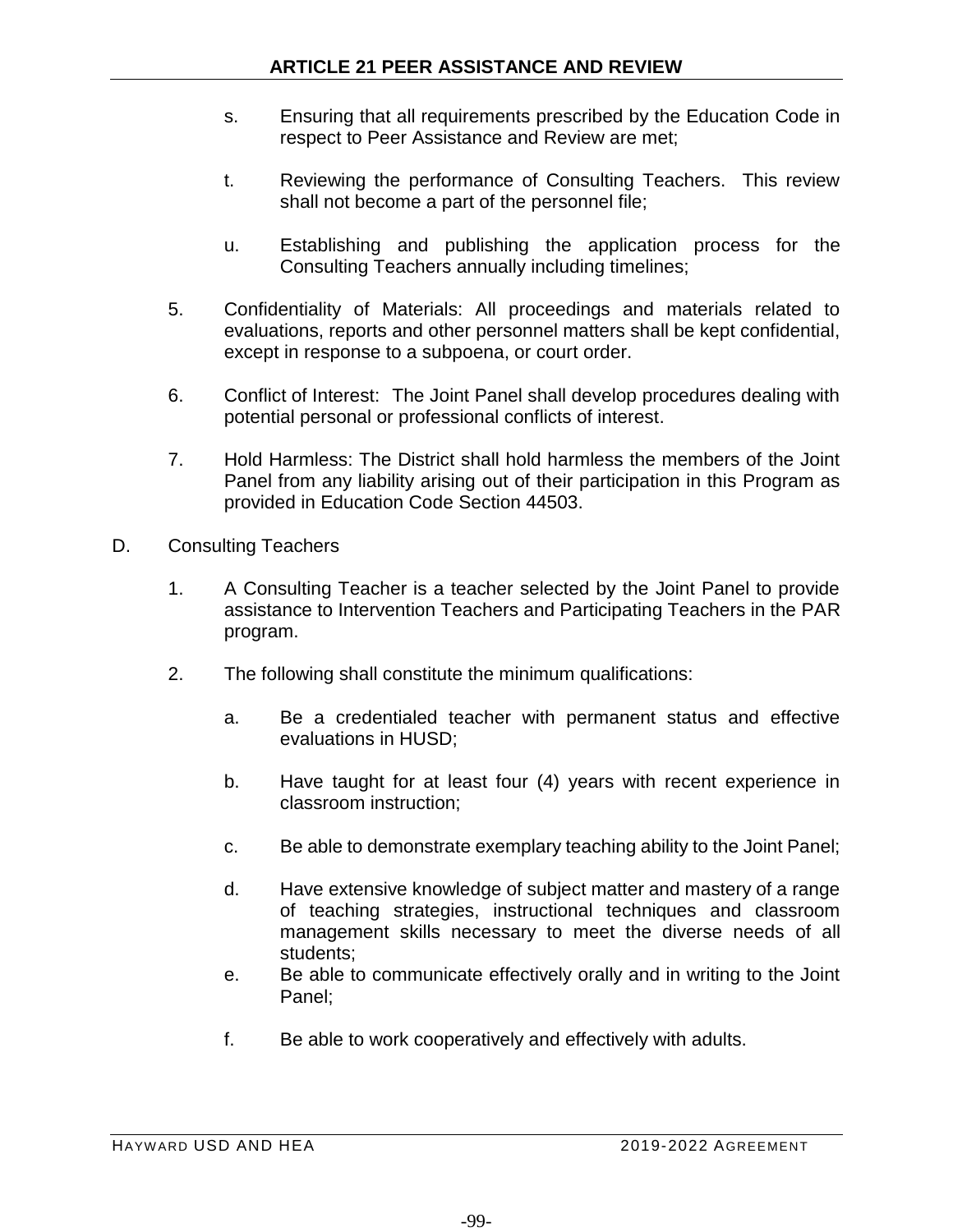- 3. Compensation shall be at the per diem rate. Compensation may include additional days beyond the contractual work year, as agreed upon by the Joint Panel and the Consulting Teacher.
- 4. Terms and Condition of Services
	- a. A Consulting Teacher shall be appointed for a one (1) year term, which is renewable for up to three years upon agreement of the Consulting Teacher and Joint Panel.
	- b. The Consulting Teacher may serve the PAR Intervention and/or Participating Teachers in the following prioritized order:
		- (1) Full-time release or
		- (2) Part-time release or
		- (3) Extra compensation and/or release
	- c. At the conclusion of their service, Consulting Teachers shall have return rights to a position for which the individual is qualified at their school of origin. If there is no position, a position will be created by an involuntary transfer of the least senior teacher.
	- d. Workload: For planning purposes, the Joint Panel will assign fulltime Consulting Teachers with twelve (12) Intervention and/or Participating Teachers. However, when considering the special needs of the Intervention or Participating Teachers and the district, the Consulting Teachers and the Joint Panel will agree to adjust the workload of the Consulting Teachers. The workload adjustment may include fewer/more than twelve (12) Intervention or Participating Teachers, but will not exceed fifteen (15) teachers served by a single full-time Consulting Teacher.
	- e. Consulting Teacher's Removal from service: Before a Consulting Teacher is removed from the PAR program during the term of their appointment by the Joint Panel, for reasons other than discontinuance or partial discontinuance of the program, the Joint Panel shall:
		- (1) Notify the Consulting Teacher verbally and in writing of the reasons for not continuing the person in the program.
		- (2) Within five work days of written notice, hold a conference with Consulting Teacher to discuss those reasons and any recommendations for meeting program requirements. Where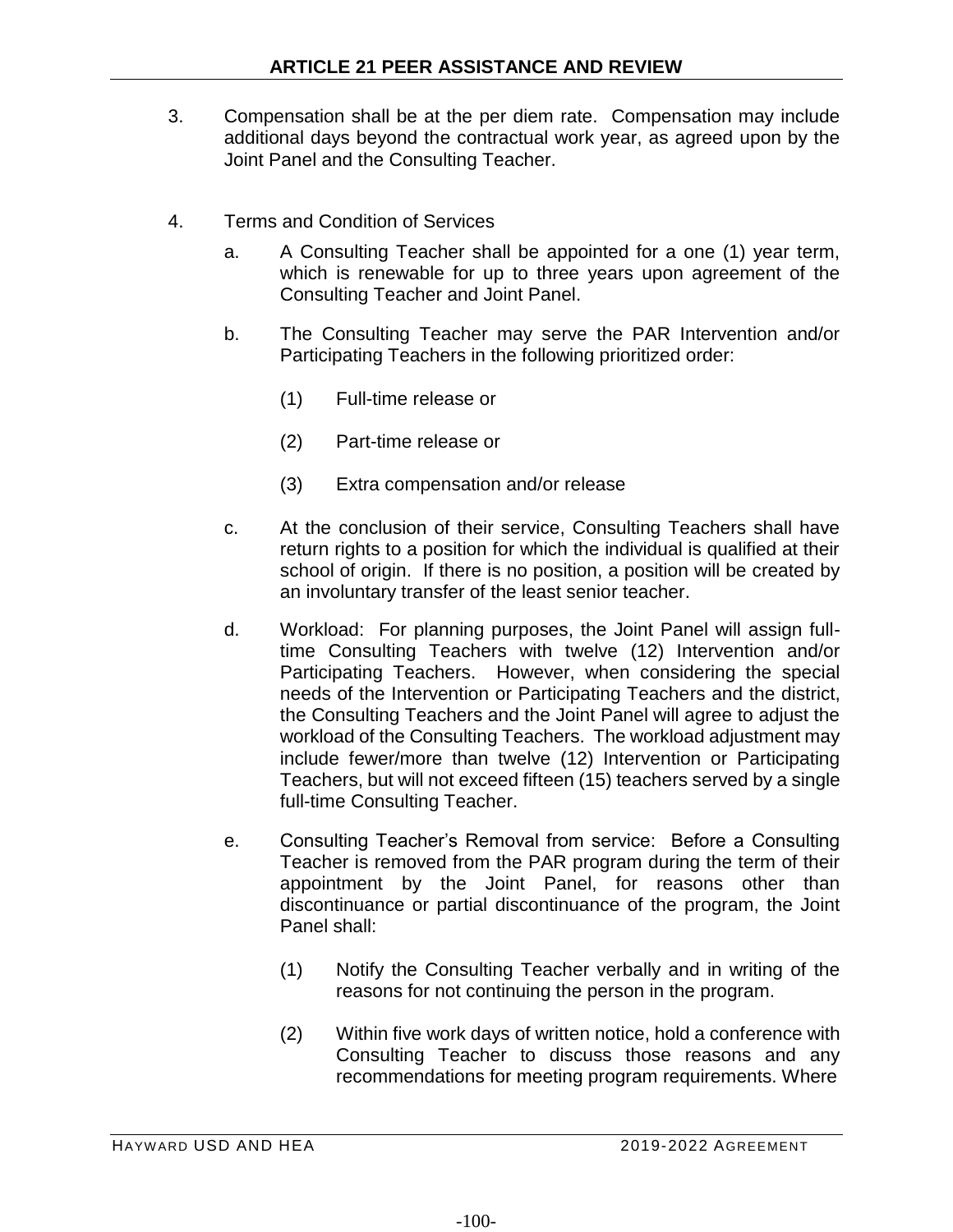there are recommendations, the Consulting Teachers shall be given a written copy of same.

- (3) Hold a follow-up conference no earlier than twenty (20) working days following the first conference. In the event the person is removed from the PAR program, the Joint Panel shall give written notice.
- 5. Roles and Responsibilities of the Consulting Teacher:
	- a. Consulting Teachers must be willing to work with the following groups of teachers:
		- (1) Intervention Teachers
		- (2) Beginning Teachers
		- (3) Teachers teaching out of their grade level or subject area.
		- (4) Teachers interested in improving their practice.
	- b. Consulting Teachers shall:
		- (1) Work with individual teachers or groups of teachers.
		- (2) Work with teachers at various grade levels, subject areas, courses and programs as appropriate.
		- (3) Communicate with administrators when appropriate.
		- (4) Maintain confidentiality.
		- (5) Collaborate with teachers in the PAR program to develop an action plan.
		- (6) Collaborate with other Consulting Teachers.
		- (7) Make verbal and written reports to the Joint Panel.
		- (8) Meet with the Joint Panel on a regularly scheduled basis.
		- (9) Notify the Joint Panel when a teacher participating in the PAR program voluntarily no longer needs assistance.
		- (10) Orient teachers participating in the PAR program to districtwide goals and procedures.
		- (11) Use a variety of strategies, which will address the various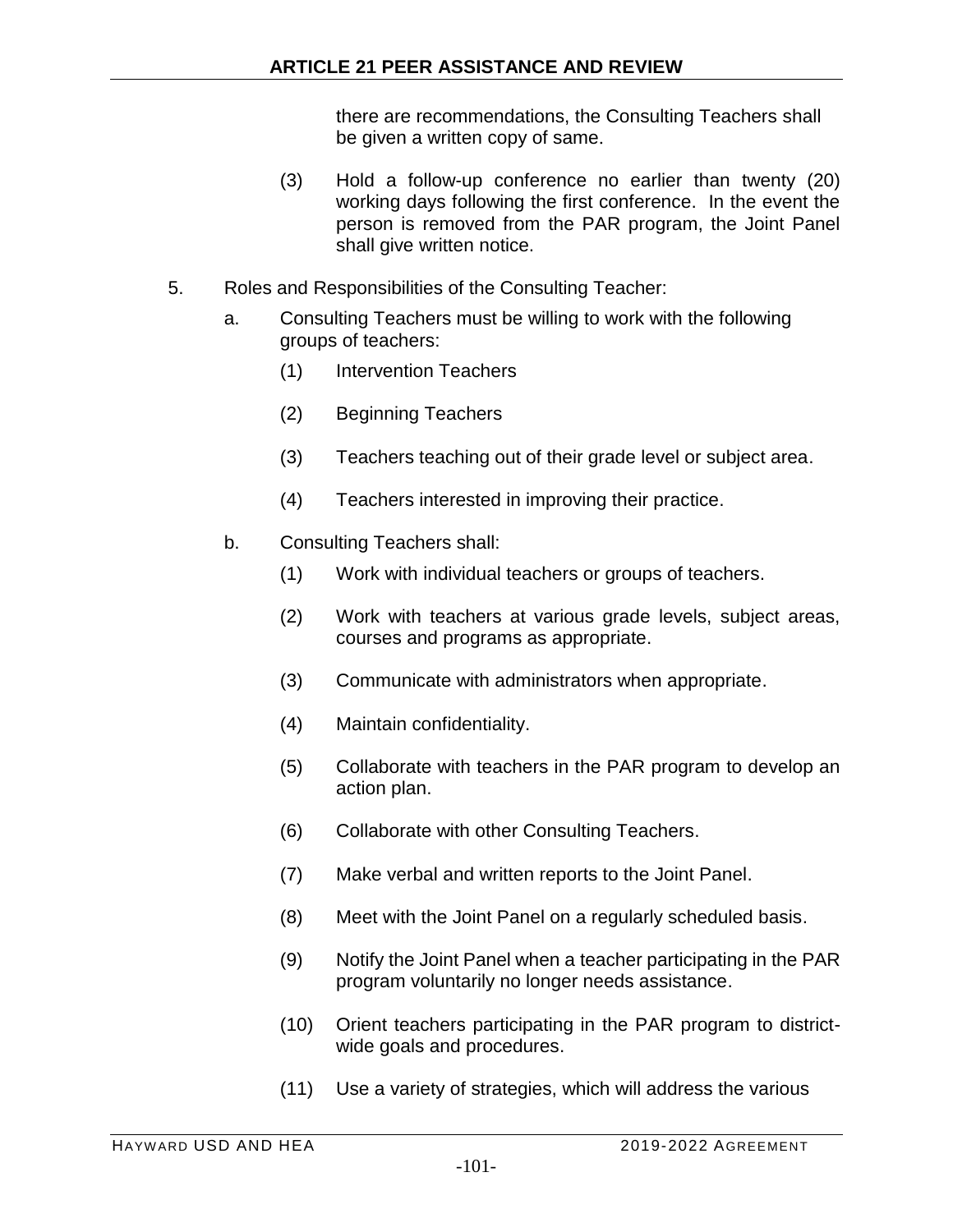needs of teachers participating in the PAR program. This may include classroom management, methodology, planning and organization and organization.

- (12) Observe teachers participating in the PAR program that are assigned to the Consulting Teacher and provide feedback to teachers within two days.
- (13) Be willing to develop knowledge of researched-based instructional strategies and professional development.
- c. The Consulting Teachers shall apply for their positions in the PAR programs based on the process established by the Joint Panel that will include three letters of reference from the following sources:
	- (1) One (1) reference must be from a principal or immediate supervisor who has evaluated the Consulting Teacher's performance within the last four years.
	- (2) Two (2) references must be from other educators familiar with the Consulting Teacher's teaching and/or coaching expertise.
- d. All applications and letters of reference are for Joint Panel use only and are to be kept strictly confidential.
- e. Consulting Teacher applicants who are not accepted as Consulting Teachers will be notified in writing by the Office of Human Resources.
- f. For the purposes of immediate supervision, the Consulting Teachers will report to the Coordinator of Professional Development.
- E. Miscellaneous Provisions

Indemnification: The District shall defend and indemnify the Consulting Teachers and the Joint Panel members against claims arising out of their good faith and professional performance of duties under this article. Consulting Teachers and Joint Panel members who act pursuant to this program shall have the same protection from liability and access to an appropriate defense as other public school employees pursuant to Division 3.6 (commencing with section 810) of Title I of the Government Code.

F. No Encroachment/Loss of Funding

Expenditures for this program shall not exceed revenues the district receives from funds made available by Ed Code section 44506 or successor legislation.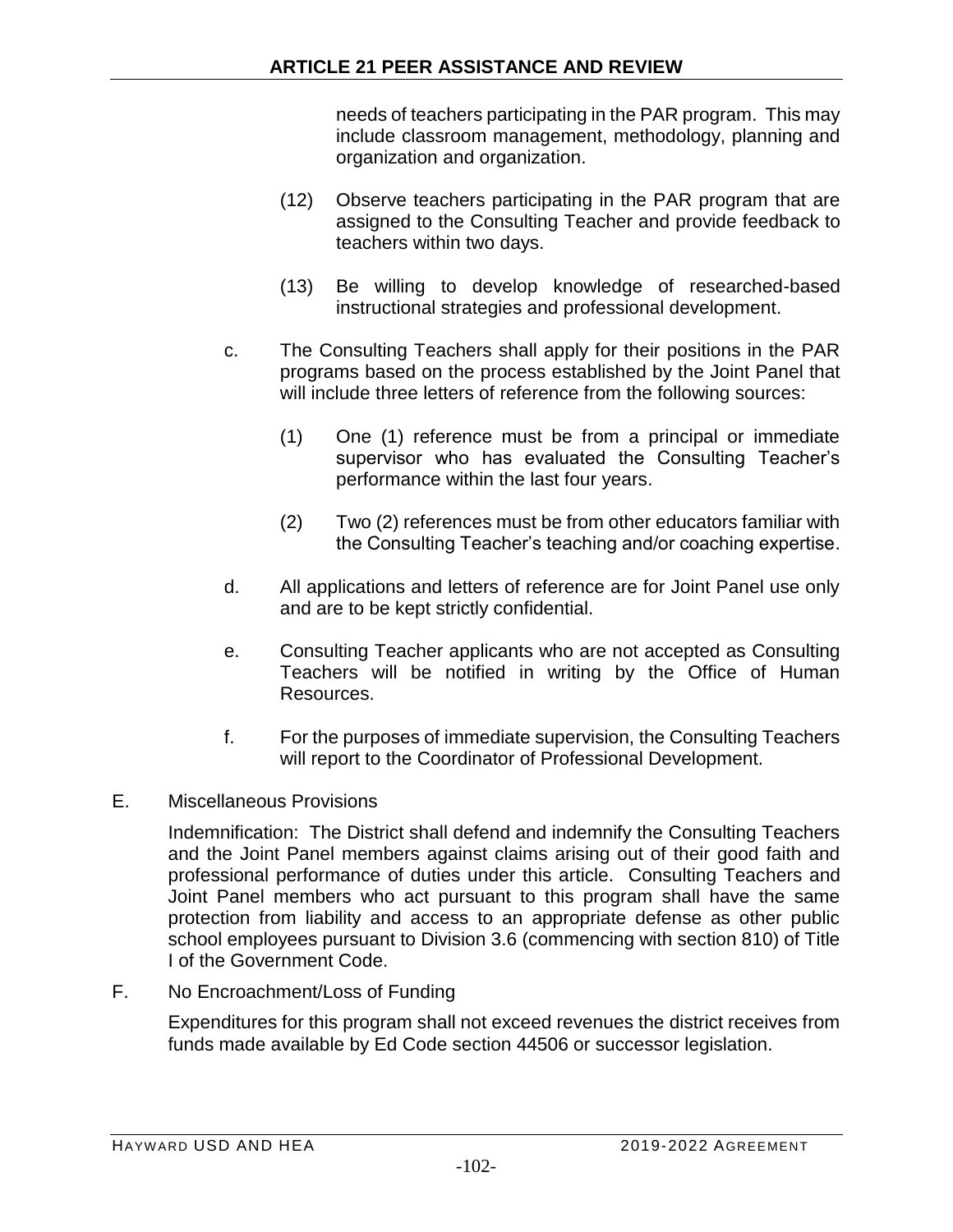- A. Salary Schedule Provisions
	- 1. Placement and Classification
		- a. Credit for Previous Experience
			- (1) All teachers entering the District will be allowed credit comparable to full time contracted teaching experience on the basis of one step for each year of experience. Official verification of previous teaching experience must be submitted by the unit member.
			- (2) Credit for teaching experience must meet the following criteria:
				- (a) Possession of a valid teaching credential during the period of creditable previous experience.
				- (b) Teaching experience must be at a school accredited by a state recognized accrediting agency.
				- (c) Head Start teaching experience shall be allowed only for placement on the Child Development (to include Children's Center, Preschool/Latchkey Teachers) salary schedule.
			- (3) School nurses and speech therapists will receive "experience credit" for years employed and practicing in their field as:
				- (a) Registered Nurse (RN)/Speech Therapist (license).
				- (b) Full time as a licensed agent in an accredited agency.
			- (4) For school nurses only, Continuing Education Units (CEUs), necessary to maintain licensure as required by law will be accepted for salary placement and advancement. All other salary advancement criteria that apply to other unit members will remain applicable to the district nurses.
				- (a) Ten (10) CEUs equal one (1) semester unit of credit.
				- (b) For initial placement official transcripts must be provided by November 30. For advancement, a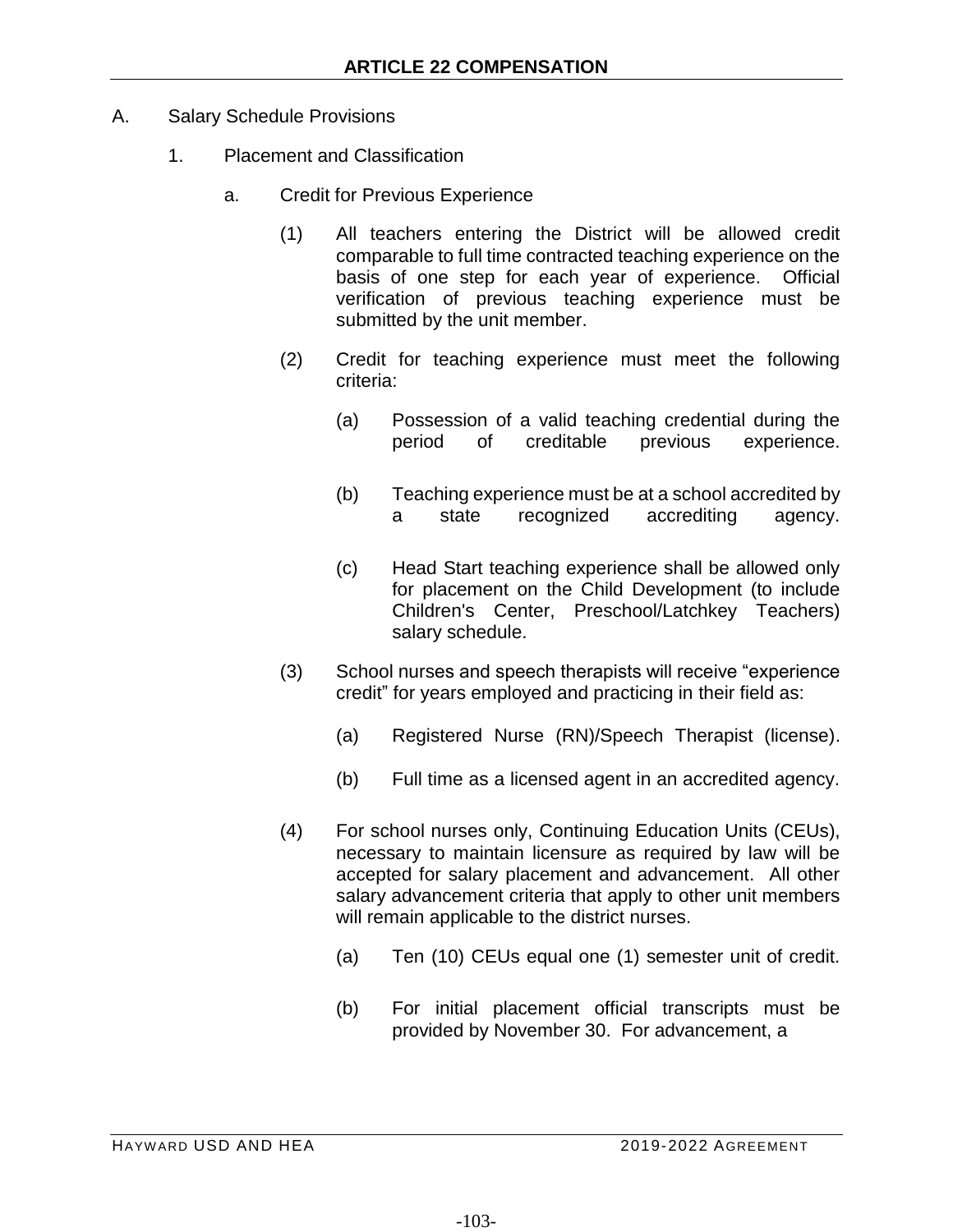transcript, official grade cards, or letters of verification of course work for courses completed during the previous school year or summer school must be submitted on or before January 7 for salary credit during the new school year.

- (c) The Human Resources Office is responsible to provide nurses with a receipt of the transcript at the time of submission.
- b. Salary Schedule Classification
	- (1) Classification A requires:

A bachelor's degree or the equivalent \* and The appropriate California State Certification or the equivalent. \*

(2) Classification B requires:

A bachelor's degree or the equivalent \* plus fifteen (15) semester units

and The appropriate California State Certification or the equivalent. \*

(3) Classification C requires:

A bachelor's degree or the equivalent \* plus thirty (30) semester units

and The appropriate California State Certification or the equivalent. \*

(4) Classification D requires:

A bachelor's degree or the equivalent \* plus forty-five (45) semester units

and The appropriate California State Certification or the equivalent. \*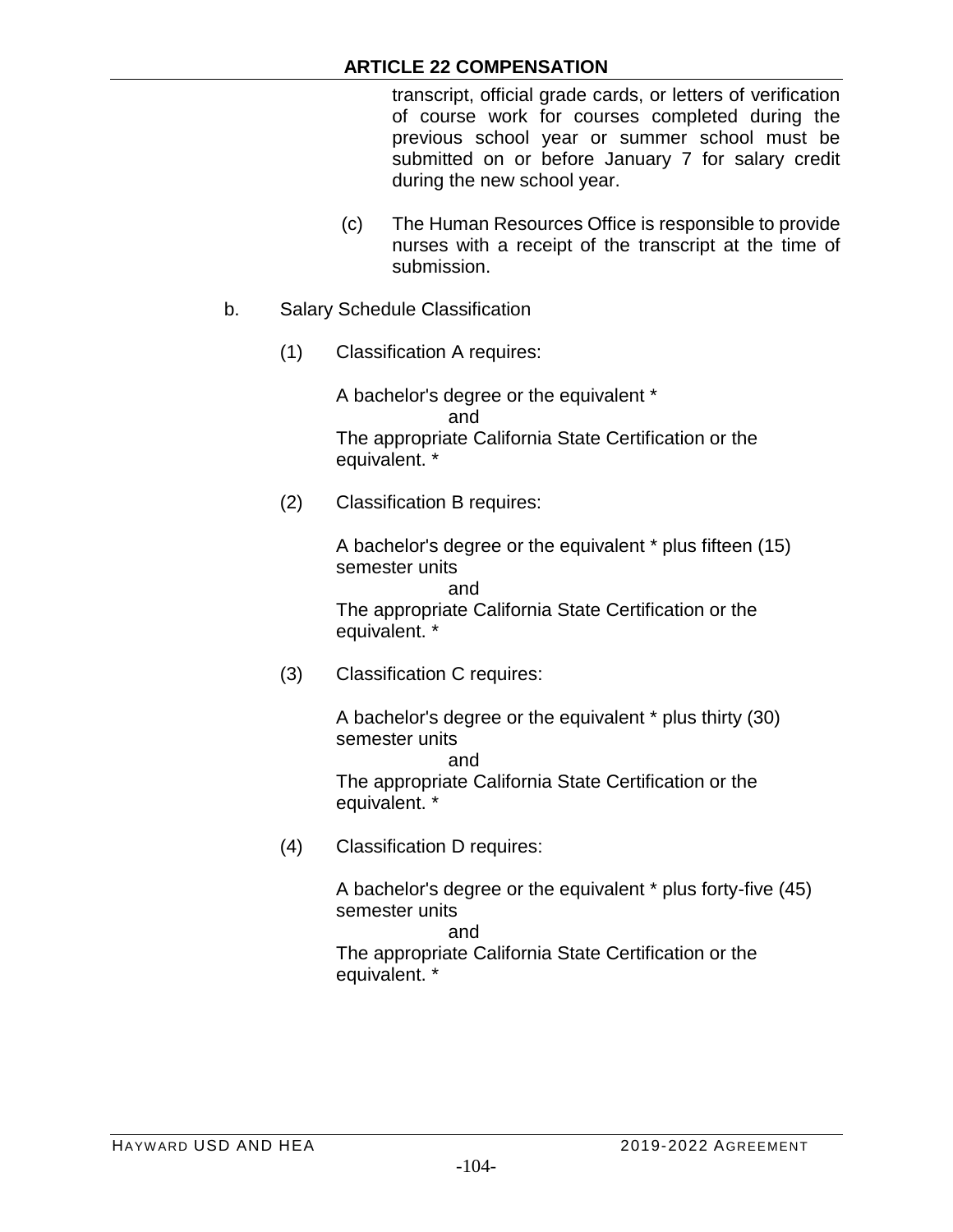(5) Classification E requires:

A bachelor's degree or the equivalent \* plus sixty (60) semester units

and

The appropriate California State Certification or the equivalent. \*

(6) Classification F requires:

A masters degree plus thirty (30) semester units earned after the master's degree or a bachelor's degree or the equivalent \* plus ninety (90) semester units

and

The appropriate California State Certification or the equivalent. \*

Blended credentials and/or blended masters degree will be evaluated on a case-by-case basis with the order of unit completion verified by the college or university.

(7) Masters Degree(s)

A unit member who has one (1) or more masters degrees shall receive an annual stipend as set forth in the salary schedule appendices for only one (1) masters degree. In order to qualify, the degree must have been granted by an institution listed in the most current edition of the American Council of Education publication, Accredited Institutions of Post-Secondary Education Programs, Candidates, or comparable foreign publications.

(8) Doctorate Degree(s)

A unit member who has one (1) or more doctors degrees shall receive an annual stipend as set forth in the salary schedule appendices for only one (1) doctors degree. In order to qualify, the degree must have been granted by an institution listed in the most current edition of the American Council of Education publication, Accredited Institutions of Post-Secondary Education Programs, Candidates, or comparable foreign publications.

\* For equivalents, see section G., Area Equivalents.

2. Part-time Salary: Contracted unit members in the regular K-12, Child Development Program and Preschool/Latchkey, and Adult Education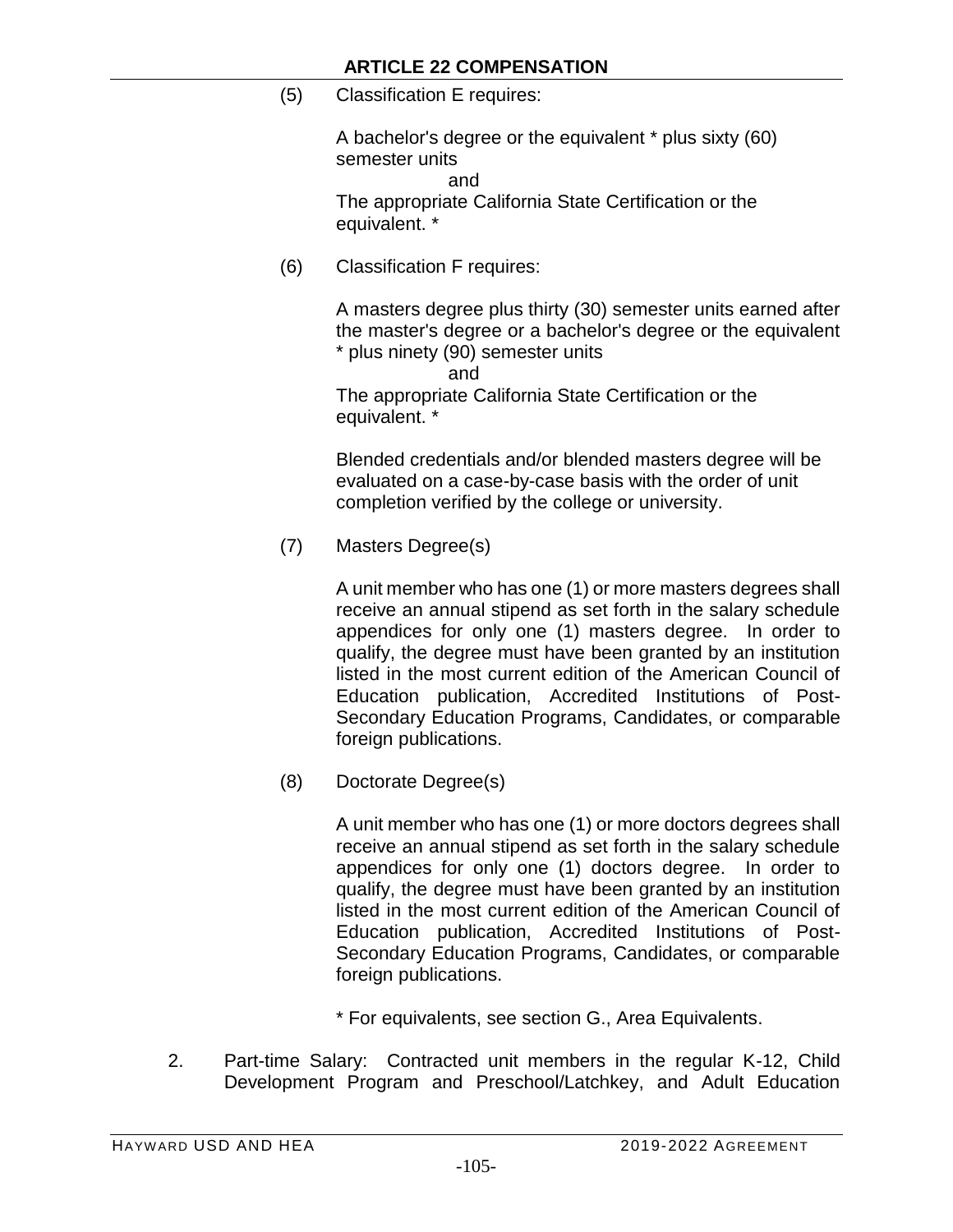programs who work less than a full day assignment shall be paid on a prorated basis.

- 3. Any contract substitute who is a contract substitute for seventy-five percent (75%) of the school year and any temporary unit member on contract for more than seventy-five percent (75%) of the school year shall be placed on the Teachers Salary Schedule.
- 4. Miscellaneous Provisions
	- a. Any unit member who works more than the required number of working days because of transferring between schools with yearround and regular calendars shall be reimbursed at their per diem rate for the extra days.
	- b. Any unit member who works less than the required number of working days because of involuntarily transferring between schools with year-round and regular calendars shall be allowed to make-up those lost days by substituting at their per diem rate during the unit member's days of non-responsibility.
	- c. Any unit member who chooses to substitute during days of nonresponsibility shall be paid at the rate for substitutes.
- B. Salary Schedule Structure & Salary
	- 1. Salary Schedules
		- a. The salary schedules appear in the appendices and are incorporated into this Agreement.
			- (1) Regular school year salary schedules shall be Appendices Bl and B-2.
			- (2) The Counselor salary schedule shall be Appendix B-3.
			- (3) The 225 day Child Development salary schedule and the 183 day Child Development salary schedule shall be Appendix B-8 and B-9.
			- (4) Adult Education Hourly pay schedule shall be Appendix B-7.
			- (5) The Psychologist's salary schedule shall be Appendix B-4.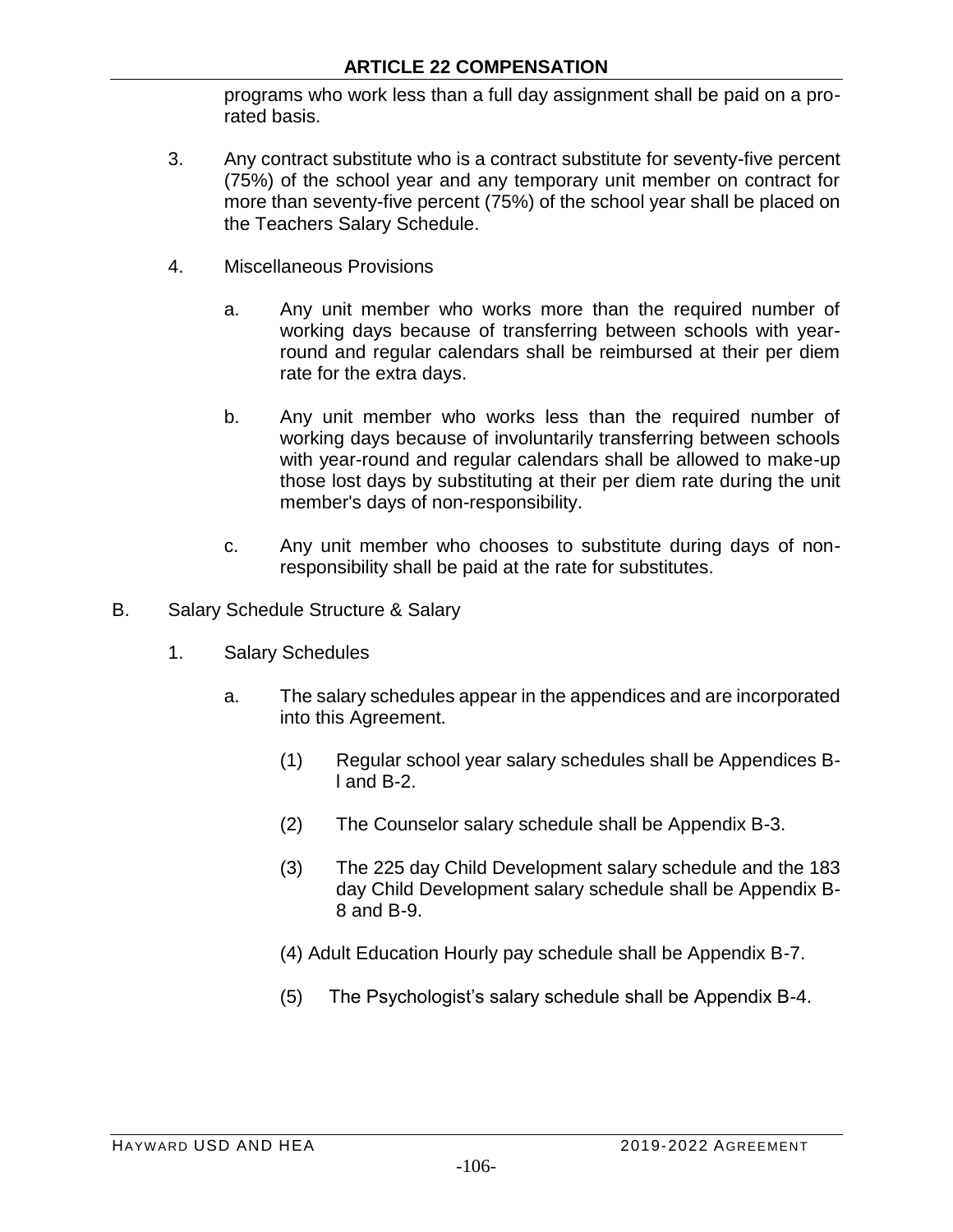2. Salary Schedule Structure & Salary:

2019-20 Compensation:

A four percent (4.0%) salary schedule increase effective July 1, 2019 shall be added to the HEA salary schedules for the 2019-20 school year.

2020-21 Compensation:

A two percent (2.0%) salary schedule increase effective July 1, 2020, shall be added to the HEA salary schedules for the 2020-21 school year.

The parties agree not to reopen the contract on Article 22 (Compensation) for the 2020-21 school year.

In addition

1. Hourly rate increases to \$43.00.

2018-19 Compensation:

A three and twenty-five hundredths of a percent (3.25%) salary schedule increase beginning July 1, 2018 shall be added to the HEA salary schedules for the 2018-19 school year.

3. Compensation for Extra Work Load

For the term of this agreement, the compensation rate for those listed in the extra work load schedule shall be as set forth in Appendix A.

- C. Hourly Pay and Substitute Coverage Pay
	- 1. Effective beginning July 1, 2016, the hourly rate shall be \$41.50.
	- 2. Substitute Duty:

Substitute Coverage During Preparation Period: A unit member who volunteers to substitute during his/her scheduled preparation period shall be paid at the hourly rate. Secondary unit members shall not substitute for more than one (1) preparation period per day. Elementary unit members may substitute only during their regularly scheduled preparation period.

3. Substitute Coverage: HUSD and HEA will establish a committee to conduct a full analysis of the district needs for substitute coverage, substitute recruitment, and/or support and compensation for teachers who may be impacted. The committee will be comprised of 8 members, 4 members selected by the management team, and 4 members selected by HEA creating parity. The committee will convene in September 2017 after the first 15 days of school to reach consensus on recommended resolutions by November 1, 2017.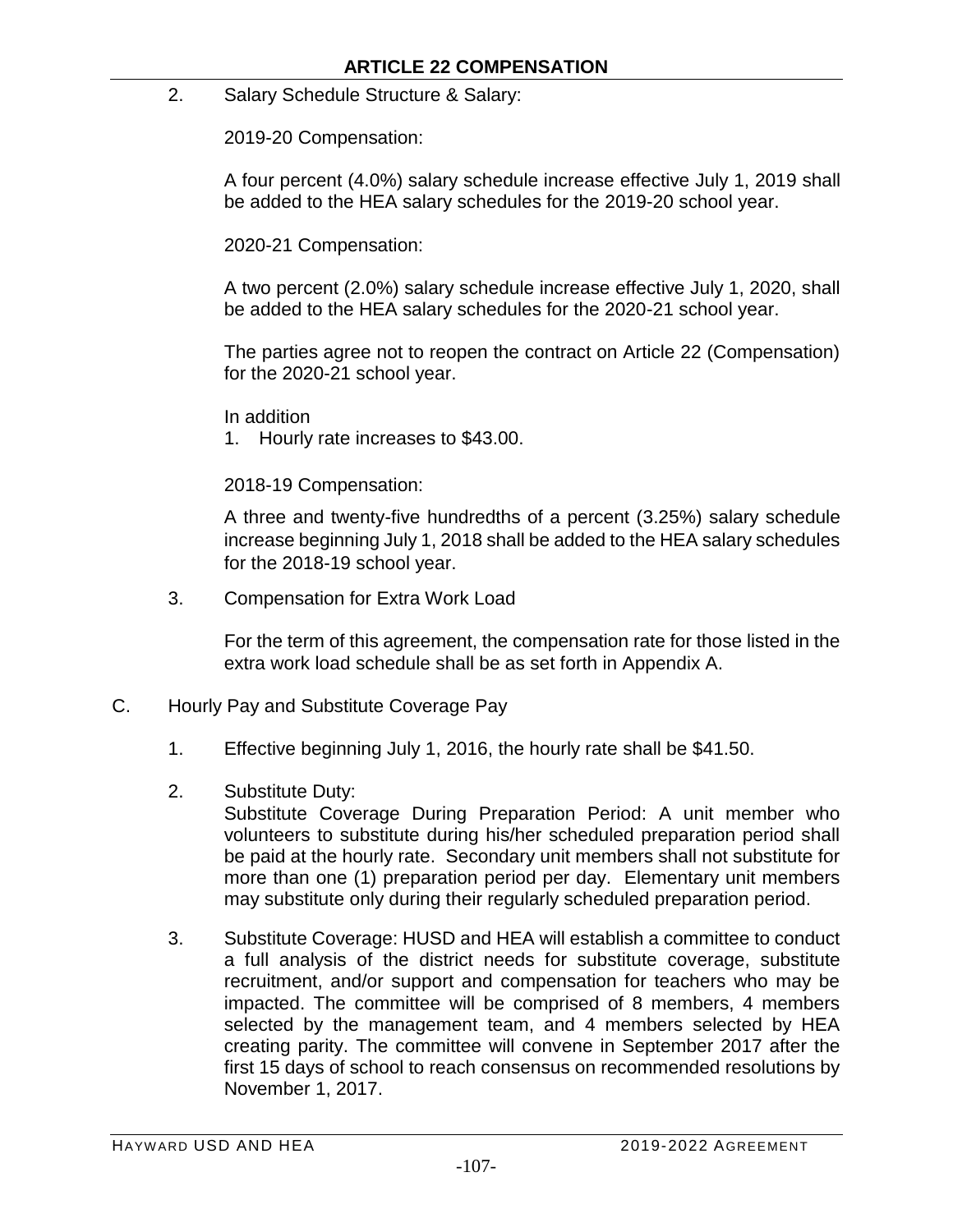- 4. Any Adult Education teacher who has taught thirty (30) hours per week with a minimum of five (5) years in the District's Adult Education Program shall receive one (1) additional dollar per hour over the rate established for that school year even if the teacher then teaches less than thirty (30) hours per week.
- 5. For staff development requiring a presentation outside the regular work day, the unit member making the presentation will be compensated for the presentation time and an hour of preparation time equal to the amount of time for the presentation at the hourly rate.
- 6. Unit members approved or required to attend presentations after working hours or on weekends will be paid at the contractual hourly rate in effect at that time of their participation.
- D. Annual Advancement
	- 1. Annual Advancement
		- a. After placement upon the salary schedule, each unit member will advance one (1) step for each school year of service in the Hayward Unified School District. A school year constitutes seventy-five percent (75%) of the number of member's workdays. In the case of evening schools, seventy-five percent (75%) of the number of days the evening schools of the District are in session shall be deemed a complete school year.
		- b. A unit member who works less than seventy-five percent (75%) in a school year shall receive a step advancement after finishing a second (2<sup>nd</sup>) year.
	- 2. Advancement with Emergency Credential Initial Placement
		- a. An Emergency Credentialed unit member is limited to Classification A, Step 6, unless official evidence is presented by the individual verifying that the member is engaged in a continuing bachelor's degree and/or regular credential program at an accredited college or university.
	- 3. Change of Classification
		- a. Advancement from one (1) salary schedule classification to another, A to B, B to C, C to D, D to E, or E to F, will be granted after completion of the required credit.
		- b. Deadline for Submitting Transcripts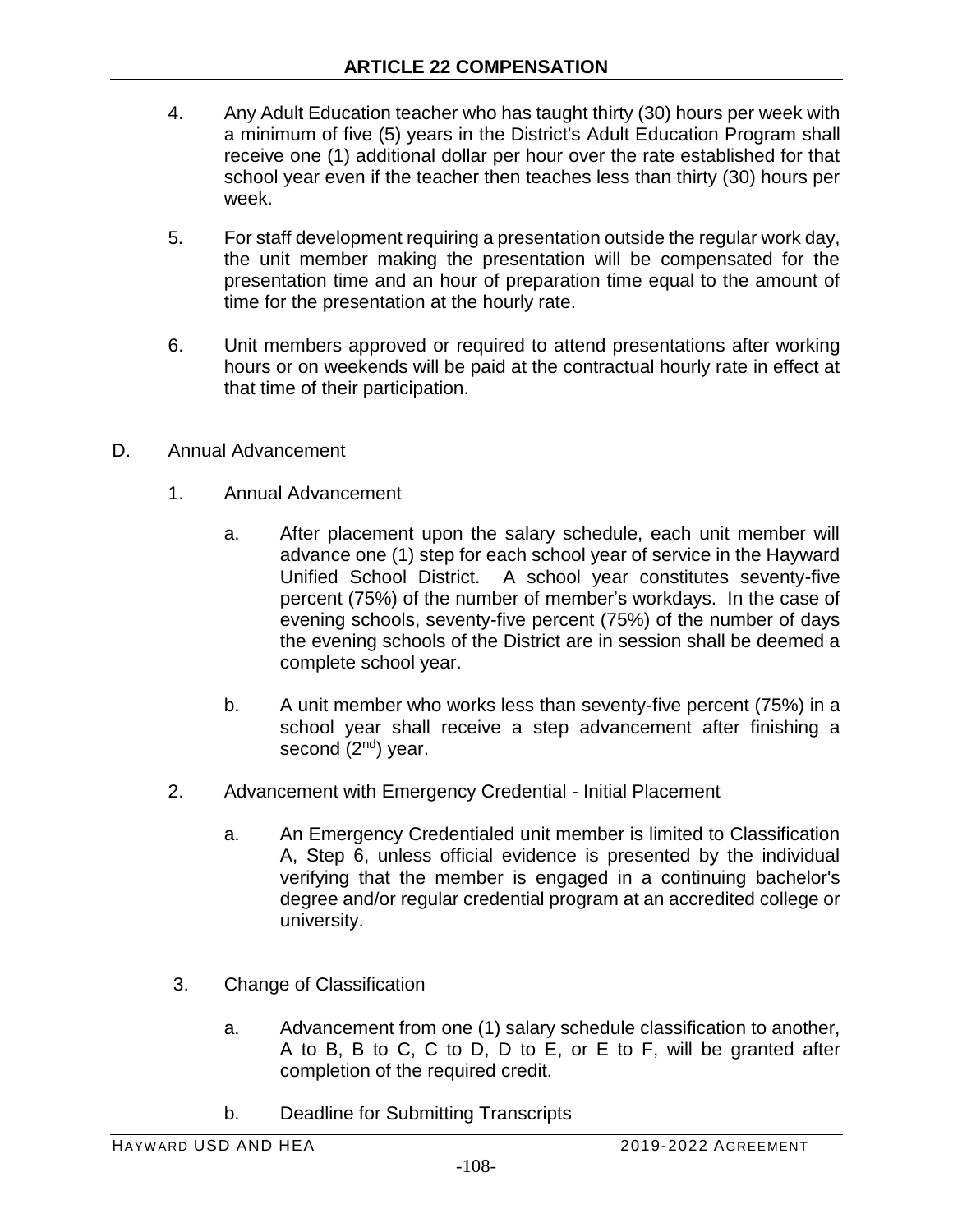## **ARTICLE 22 COMPENSATION**

Official Transcripts, letters of verification, or official grade cards or courses completed during the previous school year or summer school must be submitted on or before January 7 for salary credit during the new school year. College credit for horizontal salary placement must be earned prior to the returning date of teachers as listed on the official calendar.

c. Annual Change

Changes in Salary Schedule Classification shall be after December 1 and will be retroactive for the new fiscal year.

- 4. Maximum Approved Credit
	- a. In order to insure normal teaching efficiency during the school year, the maximum credit that will be accepted for salary classification purposes of teachers engaged in full time teaching will be two (2) courses not to exceed four (4) semester units for any one (1) semester or four (4) quarter units for any one (1) quarter, exclusive of summer sessions. A maximum of four (4) courses not to exceed eight (8) semester units will be accepted for any one (1) school year, exclusive of summer sessions. Credit for in-service courses, when sponsored or co-sponsored by the District, may exceed the maximum number of eight (8) semester units for any one (1) school year.
- 5. Beginning Date Classification Change Credit

All plus factors credited toward Classification B, C, D, E and F must be completed after one of the following dates:

- a. The date of the Bachelor's Degree.
- b. The date of completion of all requirements for the Bachelor's Degree as certified by proper authority of any accredited college or university. This date may be used if the degree is dated as the first (1st) regular commencement following the completion of the requirements for the degree.
- c. For classification F, the date of the Master's Degree or the date of the completion of all requirements for the Master's Degree.
- d. Blended credentials and/or blended masters degree will be evaluated on a case-by-case basis with the order of unit completion verified by the college or university.
- E. Professional Advancement and Review Committee

The Association will work in conjunction with a Human Resources Administrator,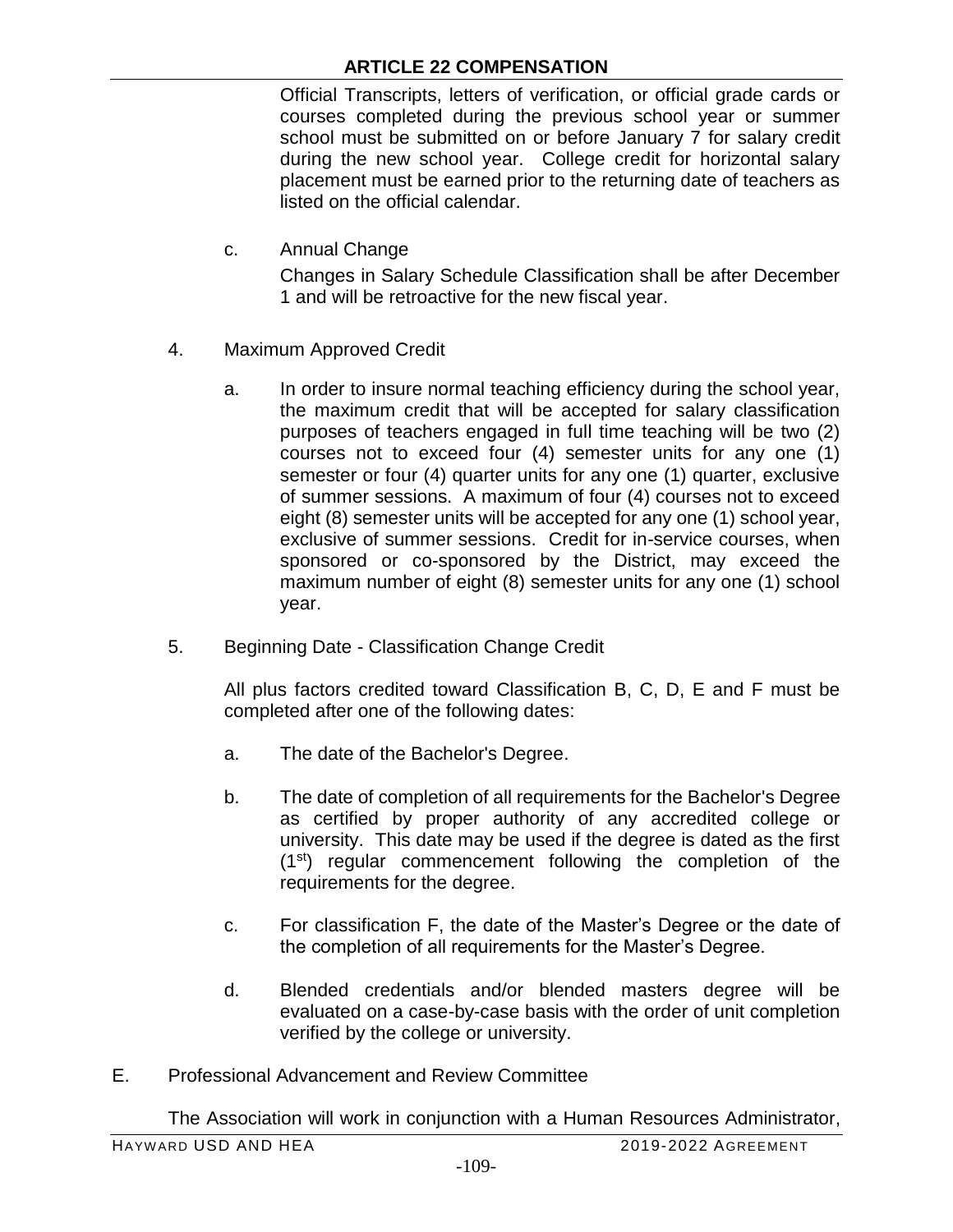to evaluate requests for credit for advancement on the salary schedule.

- F. Approved Units of Credit
	- 1. Equivalent Proposals The "equivalent professional credit" training features of this schedule must be proposed by the "area" affected and presented to the Professional Advancement and Review Committee and a Human Resources Administrator, for approval.
	- 2. One (1) Semester Unit Defined.

One (1) semester unit equals such a unit earned at any accredited college or university. One (1) quarter unit is equal to two-thirds (2/3) of one (1) semester unit.

3. Fifteen (15) Hours Instruction Equals One (1) Semester Unit.

Fifteen hours (15) instruction received in any one (1) field equals one (1) semester unit, if approved by the Professional Advancement and Review Committee and a Human Resources Administrator.

4. Foreign Institute Credit

In order for credit to be granted for graduate study in foreign institutions, a unit member shall obtain an evaluation of allowable credit from an official transcript of such credit by one of the approved organizations listed on the "Foreign Transcript Evaluation Organization" leaflet.

5. Course Grade Requirement

A grade of "C" (average) or better in any approved course is required for credit on the salary schedule.

If no letter grade is indicated, a "P" or "+" will meet Course Grade Requirements.

G. Area Equivalents for Vocational Education Teachers

The following equivalents are recognized as satisfying the requirements for classification advancement.

1. Classification C Requirement

The following equivalent will place a teacher in Classification C:

Seven (7) years of trade experience in an appropriate field, plus the necessary teacher training courses required by the State for the Trade and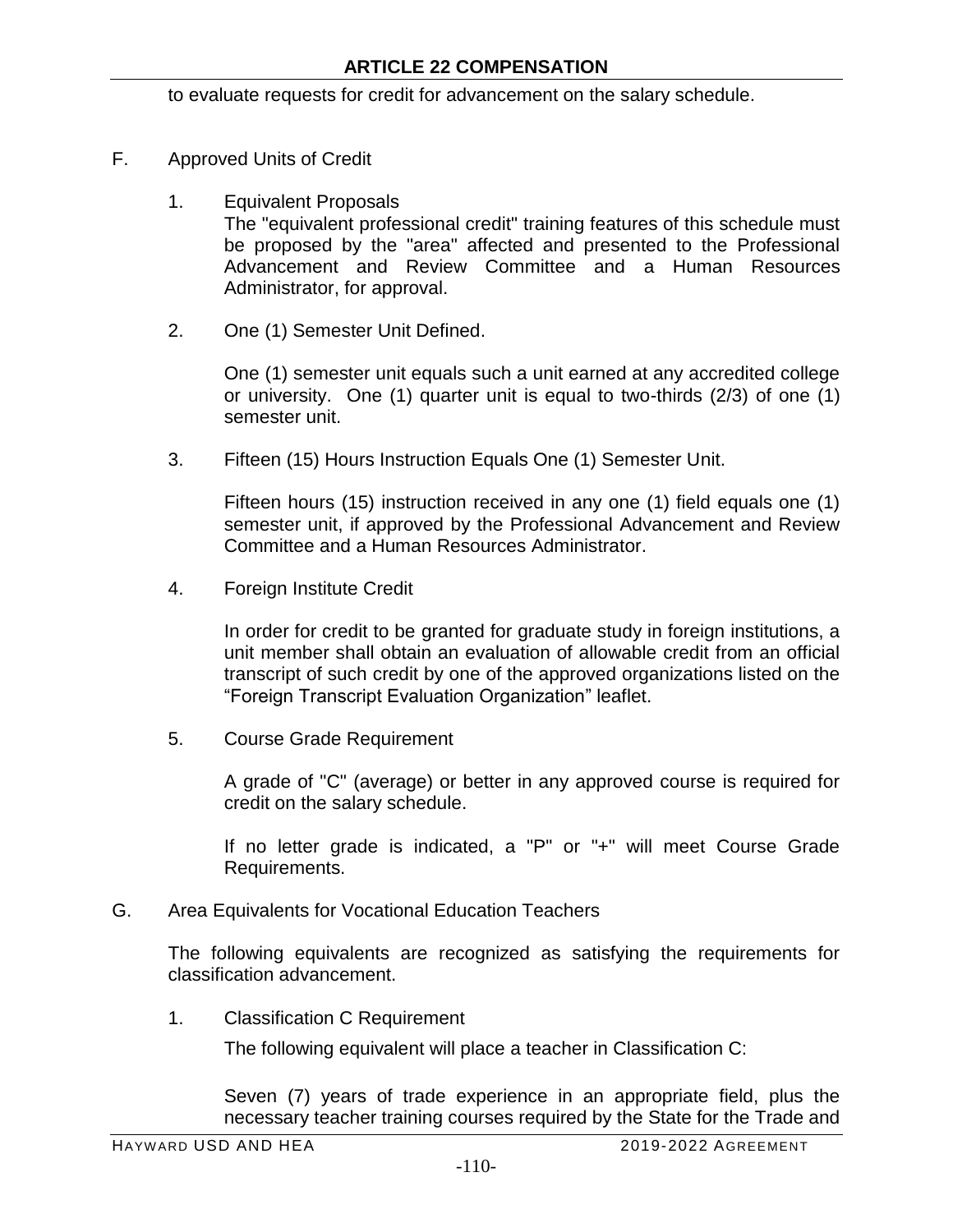Industrial Credential. (Apprenticeship training shall be defined in terms of the union standards for each craft.)

2. Classification D Requirement

The equivalent of five and one-half (5-1/2) years of training will place a teacher in Classification D:

- a. Number 1, plus fifteen (15) semester units of college training (or)
- b. Number 1 above, plus three (3) years of additional trade experience in the teacher's field (or)
- c. Number 1 above, plus supervisory work in the subject field, subject to the approval of the Professional Advancement and Review Committee and a Human Resources Administrator (or)
- d. Number 1 above, plus the equivalent of fifteen (15) semester units of credit when one unit is allowed for each forty-five (45) hours of acceptable work experience during summer vacation with a maximum of four (4) semester units for any one (1) summer. (Acceptable is defined as something which improves the quality of teaching in the field in which the teacher is employed and which is deemed acceptable by the Professional Advancement and Review Committee and a Human Resources Administrator.)
- 3. Classification E Requirement

The equivalent of six (6) years of training will place a teacher in Classification E:

- a. Number 1 above, plus thirty (30) semester units of college training (or)
- b. Number 1 above, plus five (5) years of additional trade experience in the teacher's field (or)
- c. Number 1 above, plus supervisory work in the subject field, subject to the approval of the Professional Advancement and Review Committee and a Human Resources Administrator, (or)
- d. Number 1 above, plus the equivalent of thirty (30) semester units of credit when one unit is allowed for each forty-five (45) hours of acceptable work experience during summer vacation with a maximum of four semester units for any one summer. (Acceptable is defined as something which improves the quality of teaching in the field in which the teacher is employed and which is deemed acceptable by the Professional Advancement and Review Committee and a Human Resources Administrator.)
- 4. Classification F Requirement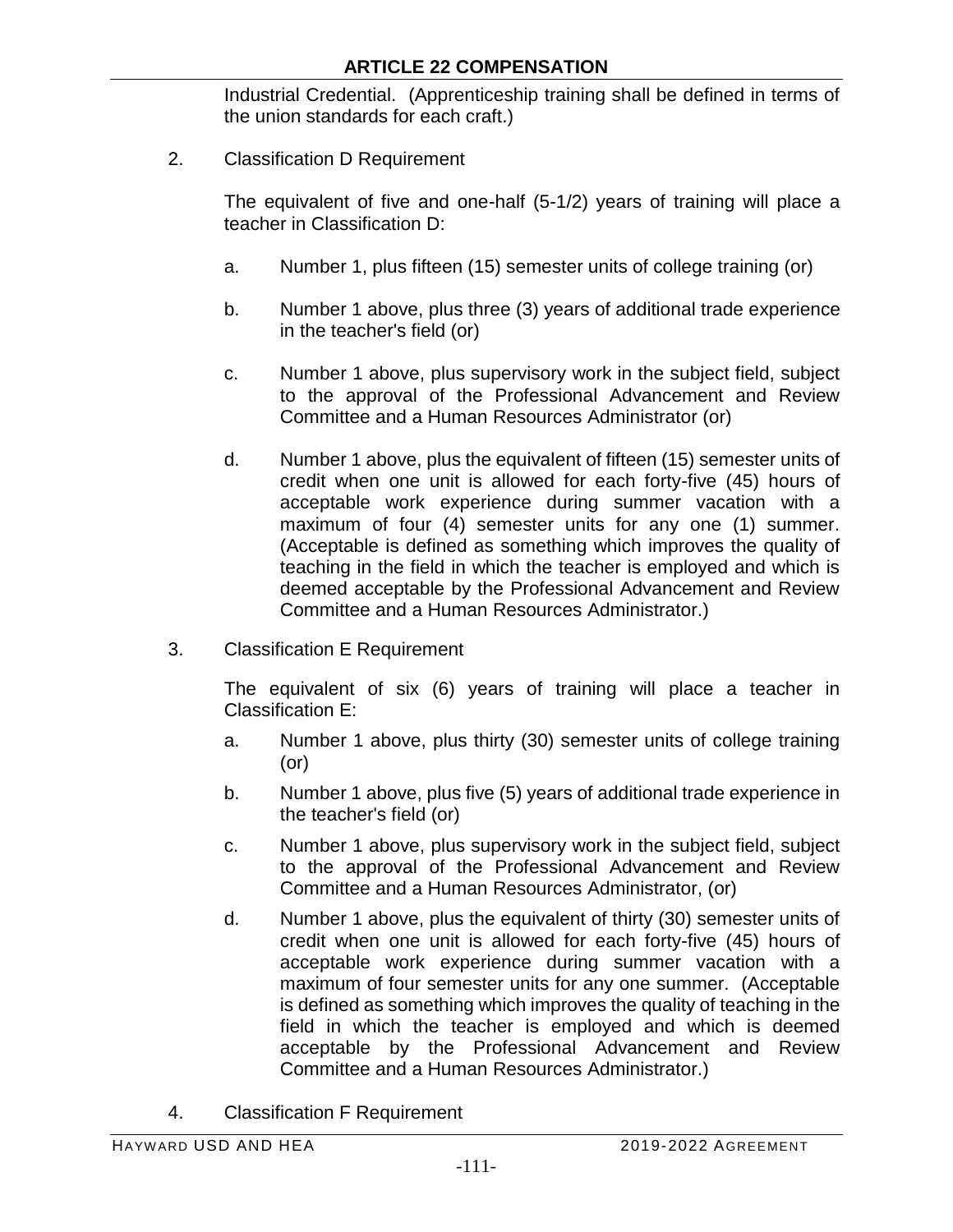The equivalent of seven (7) years of training will place a teacher in Classification F:

- a. Number 1 above, plus forty-five (45) semester units of college training (or)
- b. Number 1 above, plus seven (7) years of additional trade experience in the teacher's field (or)
- c. Number 1 above, plus supervisory work in the subject field, subject to the approval of the Professional Advancement and Review Committee and a Human Resources Administrator, (or)
- d. Number 1 above, plus the equivalent of forty-five (45) semester units of credit when one (1) unit is allowed for each forty-five (45) hours of acceptable work experience during summer vacation with a maximum of four (4) semester units for any summer. (Acceptable is defined as something which improves the quality of teaching in the field in which the teacher is employed and which is deemed acceptable by the Professional Advancement and Review Committee and a Human Resources Administrator).
- e. Blended credentials and/or blended masters degree will be evaluated on a case-by-case basis with the order of unit completion verified by the college or university.
- 5. College Training Requirement

All of the equivalent credit for the fifth  $(5<sup>th</sup>)$  or sixth  $(6<sup>th</sup>)$  year may be granted on the basis of 2b or 3b, 2c or 3c, and 2d or 3d above, but the unit member is urged to acquire some part of the credit under 2a and to recognize that, if in the opinion of the Professional Advancement and Review committee and a Human Resources Administrator, it is advisable, credit for a fifth  $(5<sup>th</sup>)$ or sixth (6<sup>th</sup>) year, in part, may require academic courses.

6. Required Recommendation

A recommendation for each individual so placed must be given by the Professional Advancement and Review Committee and a Human Resources Administrator.

- H. Issue of Warrants
	- 1. Unit members shall receive their annual salaries in ten (10) or twelve (12) equal installments. Should a unit member elect not to return for service the following school year, he/she will receive payment in full on June 30.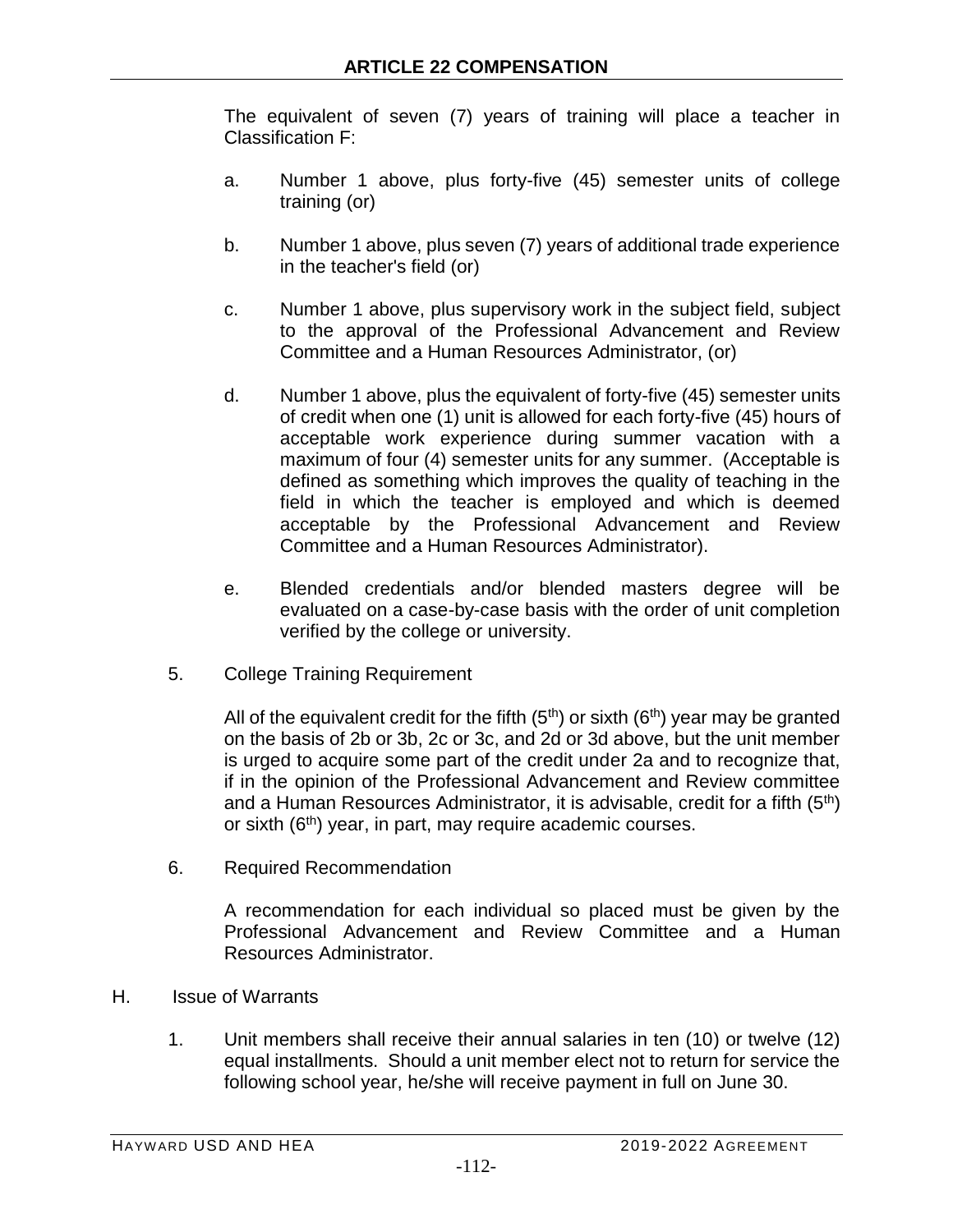## **ARTICLE 22 COMPENSATION**

- 2. Payroll warrants will be distributed on the last working day of the month, after 3:00 p.m. Hourly home teachers, and hourly adult school teachers, shall have a payroll period beginning the eleventh  $(11<sup>th</sup>)$  of one month through the tenth  $(10<sup>th</sup>)$  of the following month and shall receive their warrants on the last working day of the month.
	- 3. Daily Rate of Pay

A person in a position requiring certification qualifications who serves less than a full school year shall receive as salary only an amount that bears the same ratio to the established annual salary for the position as the number of working days served bears to the total number of working days plus institutes in the annual school term, and any other day when the unit member is required by the Board to be present at the schools in the District.

Notwithstanding any provisions of this section to the contrary, a person in a position requiring certification qualifications who serves a complete semester shall receive not less than one-half (1/2) of the established annual salary for the position. This section shall not be so construed as to prevent the payment of compensation to a person while on leave of absence when the payment of the compensation is authorized by law.

- I. Salary Warrants
	- 1. All unit members not using direct banking services will have their salary warrants mailed to them at their home address unless special arrangements have been made.
- J. Direct Banking Services
	- 1. All new unit members to the District are required to enroll in the Payroll Electronic Direct Deposit Program.
	- 2. Electronic Direct Deposit services are provided for all financial institutions that are members of the Automated Clearing House (ACH).
	- 3. The Payroll Department will either deliver magnetic media or electronically transmit monthly salary data to the District's lead bank.
	- 4. The unit member's statement indicating the credited bank account will be mailed to each unit member by the Payroll Department. The unit members may elect to have the payroll statement mailed to their home or work site.
- K. Payroll Deductions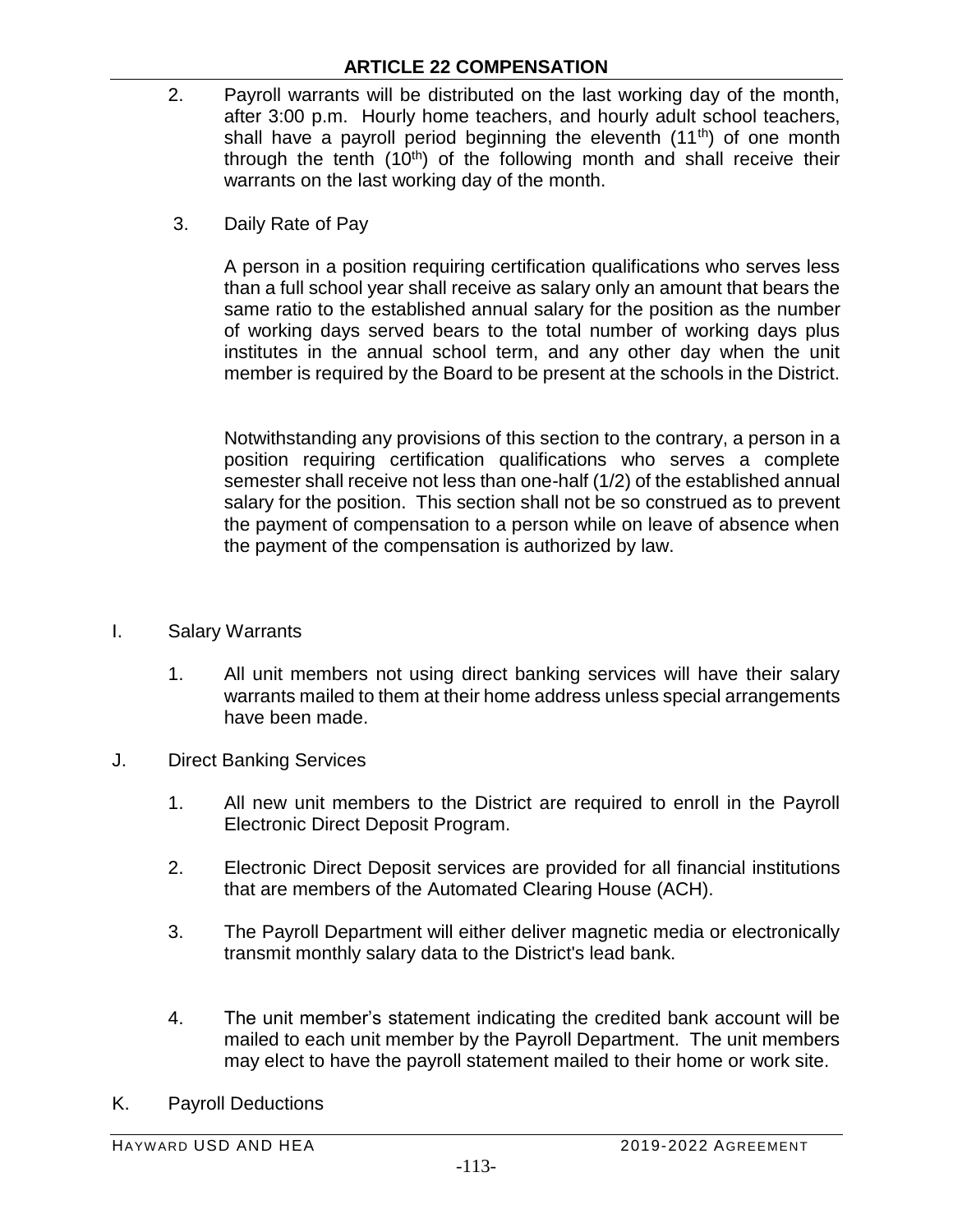- 1. Unit members may choose to have payroll deductions for health and welfare benefits can be made pursuant to the provisions of Section O - Health and Welfare Benefits.
- 2. Credit Union

Credit Union deposits to share and loan accounts may be deducted monthly from warrants, through payroll deductions.

3. United Way

Voluntary contributions may be deducted monthly from warrants through payroll deduction for United Way.

4. Tax-Sheltered Annuities

Tax-Sheltered Annuity plans purchased from the State Teachers Retirement System, or from approved insurance carriers, are available through payroll deductions. Unit members desiring to participate may secure "Amendment of Employment Contract" forms from the insurance carriers or the Business Office.

5. Withholding Tax

Information pertaining to Withholding Tax deductions, such as a change in the number of dependents, should be referred to the Business Support Services Department. Should a change of name, or change of address occur, a new Withholding Form must be completed and filed immediately with the Business Support Services Department.

L. Accumulated Sick Leave

Unit members are advised monthly on the pay stub of accumulated sick leave.

- M. All stipends, with the exception of coaching stipends, professional growth, and special projects, will be paid on a monthly basis beginning with the start of the assignment. Stipends for coaching, professional growth and special projects will be paid upon completion of the assignment.
- N. Copies of all PAFs for unit members will be sent to HEA upon request.
- O. General Health and Welfare provisions
	- 1. For the term of this agreement, the Joint Committee for Health Cost Containment may make recommendations regarding changes in benefits, providers and additional or optional benefits.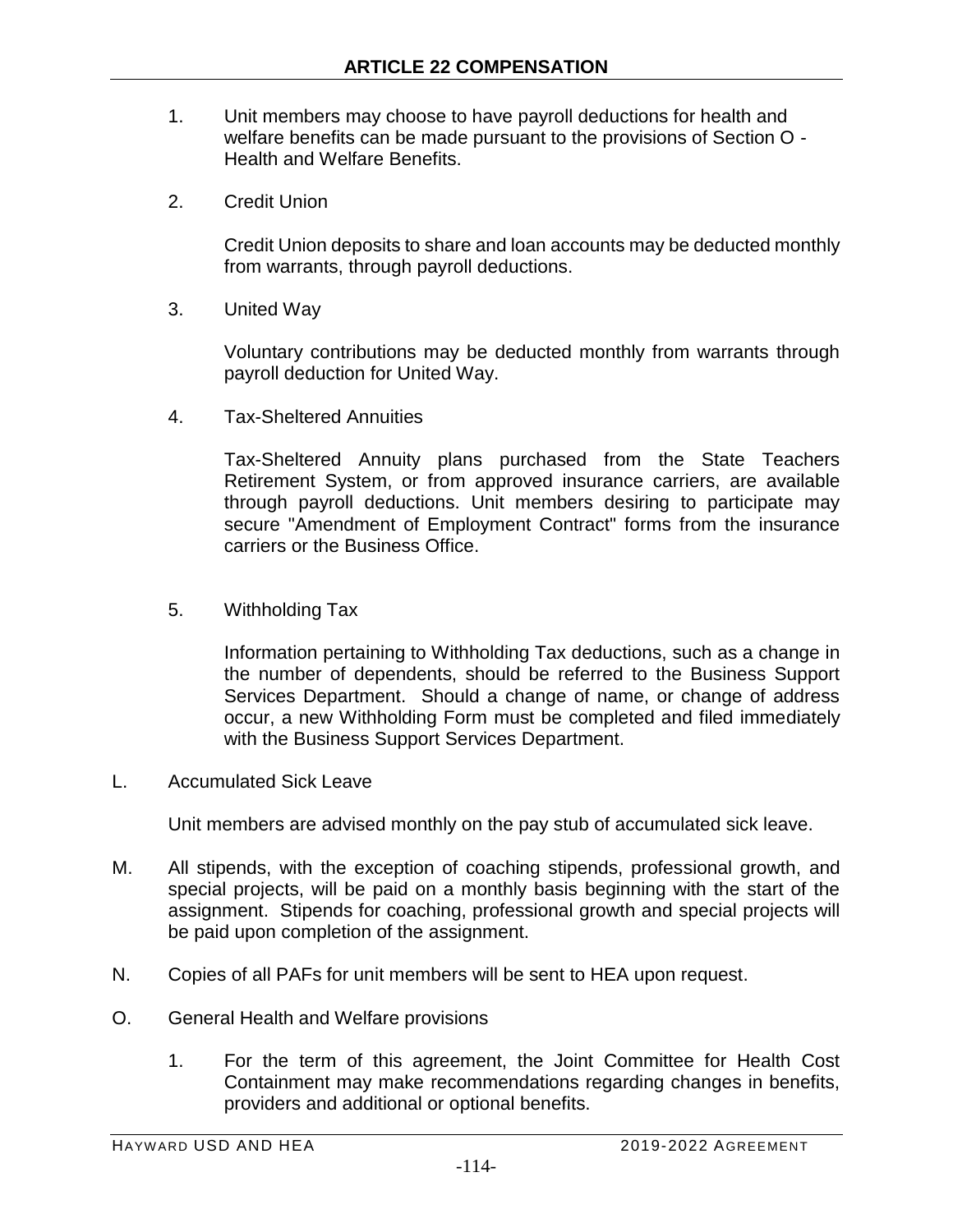- 2. The District shall maintain an IRC 125 Cafeteria Plan for the benefit of unit members. The core program shall consist of health and dental. All unit members shall be covered by the District's dental plan (unless altered by HEA). Unit members may opt out of health coverage upon presentation of proof of alternate coverage. Unit members working less than half time may participate in the core program at their option.
- 3. The administrative costs of the IRC 125 plan shall be borne by the plan. If the IRC 125 plan administrator decides to no longer bear the administrative cost of the plan, the District and HEA shall meet to resolve how the administrative costs shall be borne. Accounts shall be established under the IRC 125 Cafeteria Plan to shelter from applicable salary taxes allowable amounts for insurance premium payments and dependent care expenses.
- 4. Health, Dental & Optional Benefits
	- a. Plans available to unit members are:
		- (1) Health Insurance Plans under The CalPERS Health Program
		- (2) Dental Insurance Plans Delta United Healthcare Dental
	- b. Optional benefits currently available to unit members are as follows:
		- (1) Annuities From a list of District approved annuity plans.
		- (2) Other Optional Benefits

American Fidelity IRC 125 Cafeteria Plan American Fidelity insurance plans Pacific Educators insurance plans Standard insurance plans Washington National Insurance plans

- (3) PERS Long Term Care
- P. Enrollment Procedures
	- 1. The District shall provide each unit member a "Benefits Enrollment/Authorization" form that includes current benefit rates to be completed within sixty (60) days of employment. Thereafter during the "Open Enrollment" period, the District shall provide plan information, updates, and the option to make enrollment changes including notification of timelines regarding qualifying life event changes. The monthly warrant provided to each unit member by the District shall show the expenditures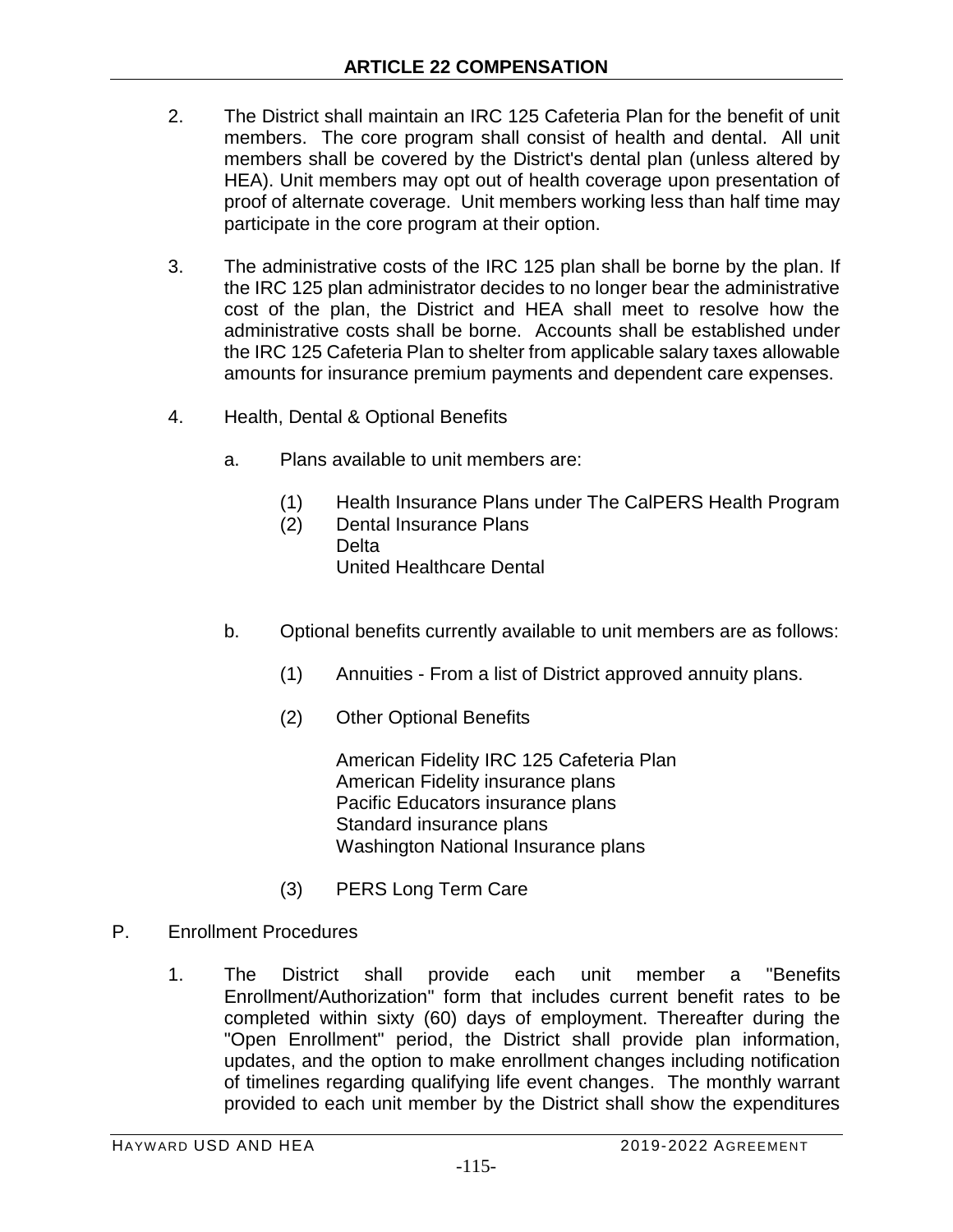for each plan. The District will endeavor to arrange concurrent expiration dates for all carrier policies.

- 2. Each unit member, newly hired, or returning from leave between the first  $(1<sup>st</sup>)$  and fifteenth  $(15<sup>th</sup>)$  of the month, may be enrolled in the District's Health and Welfare Benefit Plans beginning the first (1<sup>st</sup>) day of the following month. Each unit member who assumes duties between the sixteenth  $(16<sup>th</sup>)$ and the thirty-first (31<sup>st</sup>) of the month may be enrolled and provided with benefits beginning on the first day of the month following the first full month of employment. Enrollment in the IRC Cafeteria 125 Plan is limited to the yearly enrollment period designated in the plan except for new unit members who shall be eligible to enroll at the time they are hired.
- Q. Effective July 1, 2015
	- 1. Upon proof of medical coverage, unit members will not be required to participate in medical coverage. Dental insurance will remain mandatory unless altered by HEA. The District shall contribute the full premium of the lowest cost employee selected dental plan offered by HUSD for the "employee only." Unit members may elect to have additional coverage for dependents. Any additional premium or out of pocket costs will be borne by the unit member.
	- 2. The District shall provide unit members with Life and Disability Insurance from the Standard Insurance Company – CTA Benefits and Services Disability Benefits. Standard Life and Disability premiums will be employer paid.
- R. Miscellaneous Provisions
	- 1. The District shall have on file copies of all master contracts governing health and welfare benefits. These contracts may be inspected by unit members upon request during regular office hours.
	- 2. The parties shall study health care cost containment measures in a good faith effort to identify more cost effective plans. Not withstanding the Association's participation in the HUSD Health Cost Containment

Committee, the Association retains the right to select health and welfare plans and carriers.

- 3. a. Each unit member on paid leave will continue to have access to the core program Standard Insurance Company – CTA Benefits and Services Disability Benefits and EAP for a period of time that corresponds to the leave.
	- b. The District shall establish a Benefits Assistance Bank in the amount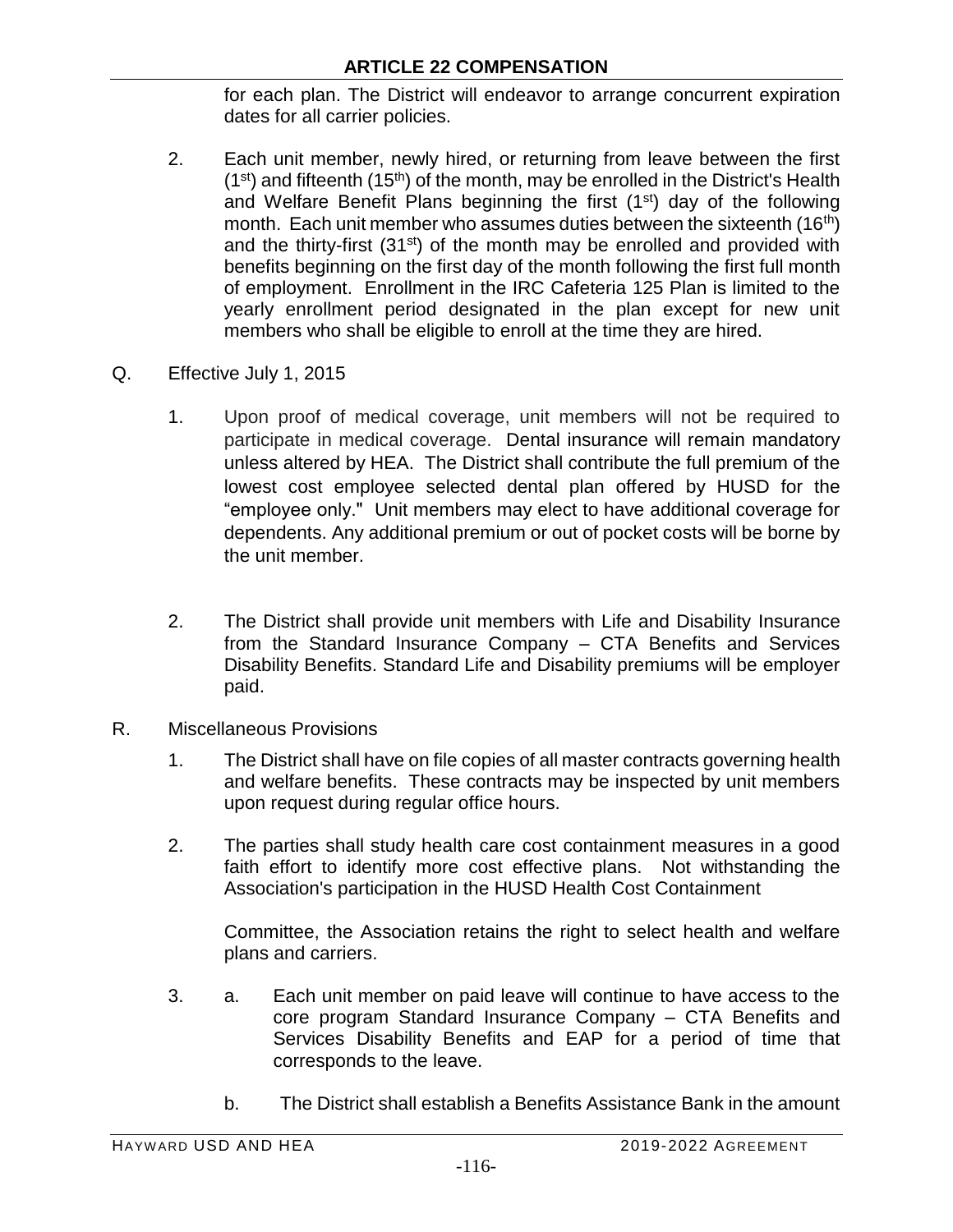of \$5,000 to provide assistance to unit members who are granted and use unpaid Family Care Leave for more than four (4) consecutive weeks. The HEA President and the Assistant Superintendent, Human Resources, will jointly administer this Bank. Should the Bank be exhausted in any one (1) year, the parties agree to renegotiate the amount in the Bank. The Bank will be renewed annually.

- c. The District shall pay the percentage of the unit member's medical/dental premium equal to the percentage of leave time approved under the part time early retirement program not to exceed the percentage of unpaid leave times the Kaiser subscriber and two (2) or more dependents plus Delta Dental.
- d. Each unit member who has been granted leave beyond paid leave for illness, disability, maternity, child care, paternity and/or adoptions, advanced study or other personal reasons, may continue dental, life, and health insurance for up to one (1) year by paying the full cost. A unit member on a long-term disability may continue coverage at the unit member's expense for as long as the disability continues, or to retirement, provided this is agreeable to the carriers involved.
- 4. Enrollment in health and welfare plans may be extended at the unit member's expense in accordance with retirement provisions, Article 20 or in compliance with COBRA.
- 5. The District will continue the Employee Assistance Program for the term of this agreement at District cost. All unit members will be covered by the EAP.
- 6. District insurance plans and carriers will provide coverage for eligible domestic partners and their children.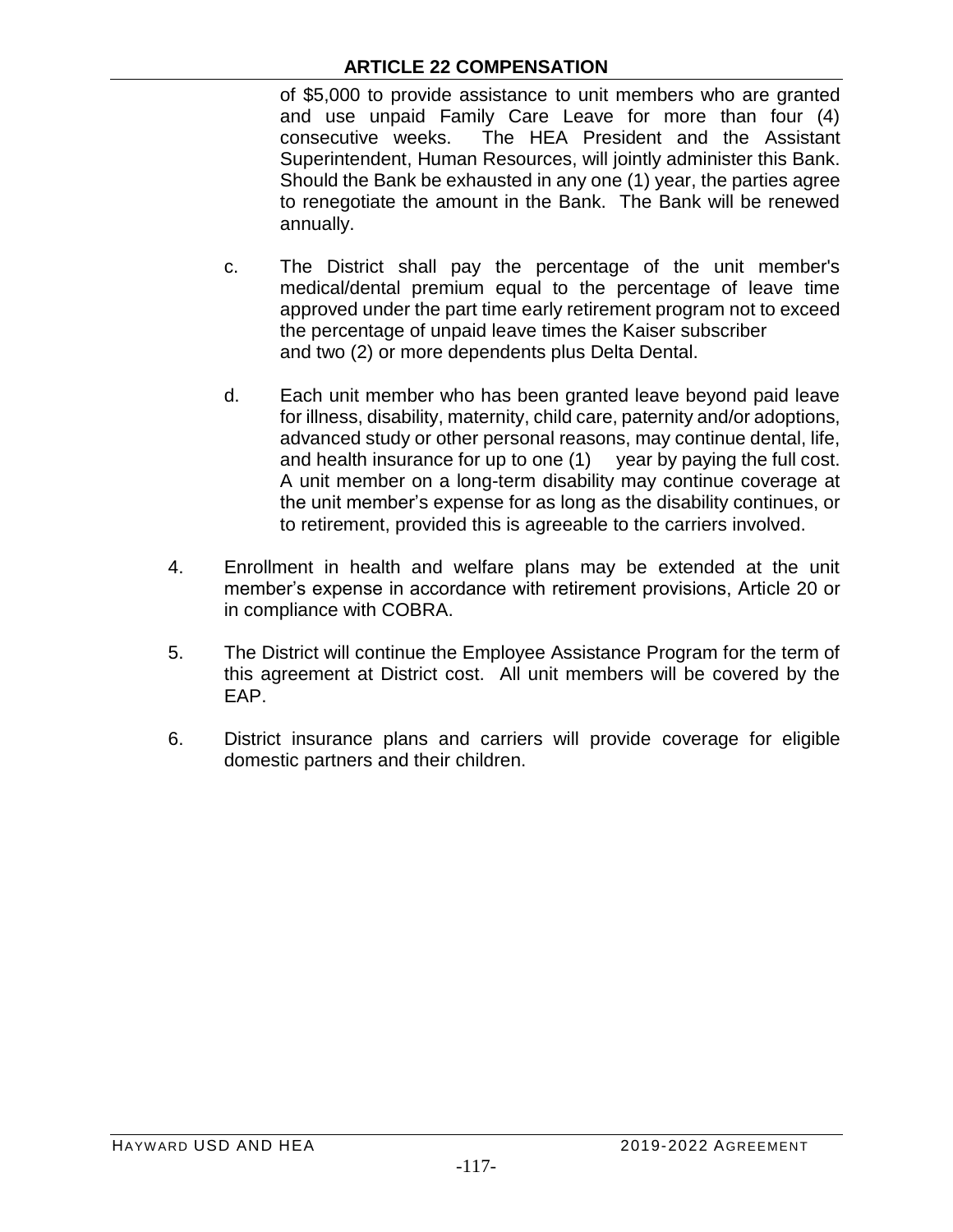- A. Each unit member's official personnel file shall be located in the Office of Human Resources. This file shall contain the following items of information: required Tuberculosis (TB) clearance, transcripts or academic records, credentials, signed application form, copy of signed contract and all application documents, and signed evaluations. The unit member is responsible for providing the basic items to the Office of Human Resources at the time of employment and to keep them updated.
	- 1. All unit members shall provide evidence of freedom from TB as required by law. Unit members requiring renewal of evidence shall be notified prior to the yearly District tuberculosis screening clinic.
	- 2. The TB clearance requirement may be met by:
		- a. Obtaining a chest X-ray by a physician or through a mobile unit of the Public Health Association.
		- b. Getting an approved intra-dermal tuberculin test.
	- 3. Verification of the TB examination shall be provided the Office of Human Resources by a letter or card giving the date of the examination and verifying that the results were negative.
- B. Access to a unit member's personnel file shall be limited to a "need to know basis." Access authorization must be obtained from either the Superintendent, unit member, or the unit member's designee. The contents of the unit member's personnel files shall be kept in strictest confidence.
- C. All materials filed shall be dated giving time of origin and time of placement in the file. All items shall be signed by the originators.
- D. Unit members shall have a right, upon request, to review the contents of their personnel files.
	- 1. A representative of the unit member's choosing may accompany the unit member in this review or may review the file without the presence of the unit member as long as the representative has written authorization from the unit member to review the file.
	- 2. This review shall be made in the presence of the administrator or his/her designee responsible for the safekeeping of this file.
	- 3. Pre-employment information shall not be available for inspection by unit members.
	- 4. This examination shall take place at a time when the unit member is not required to render service to the District.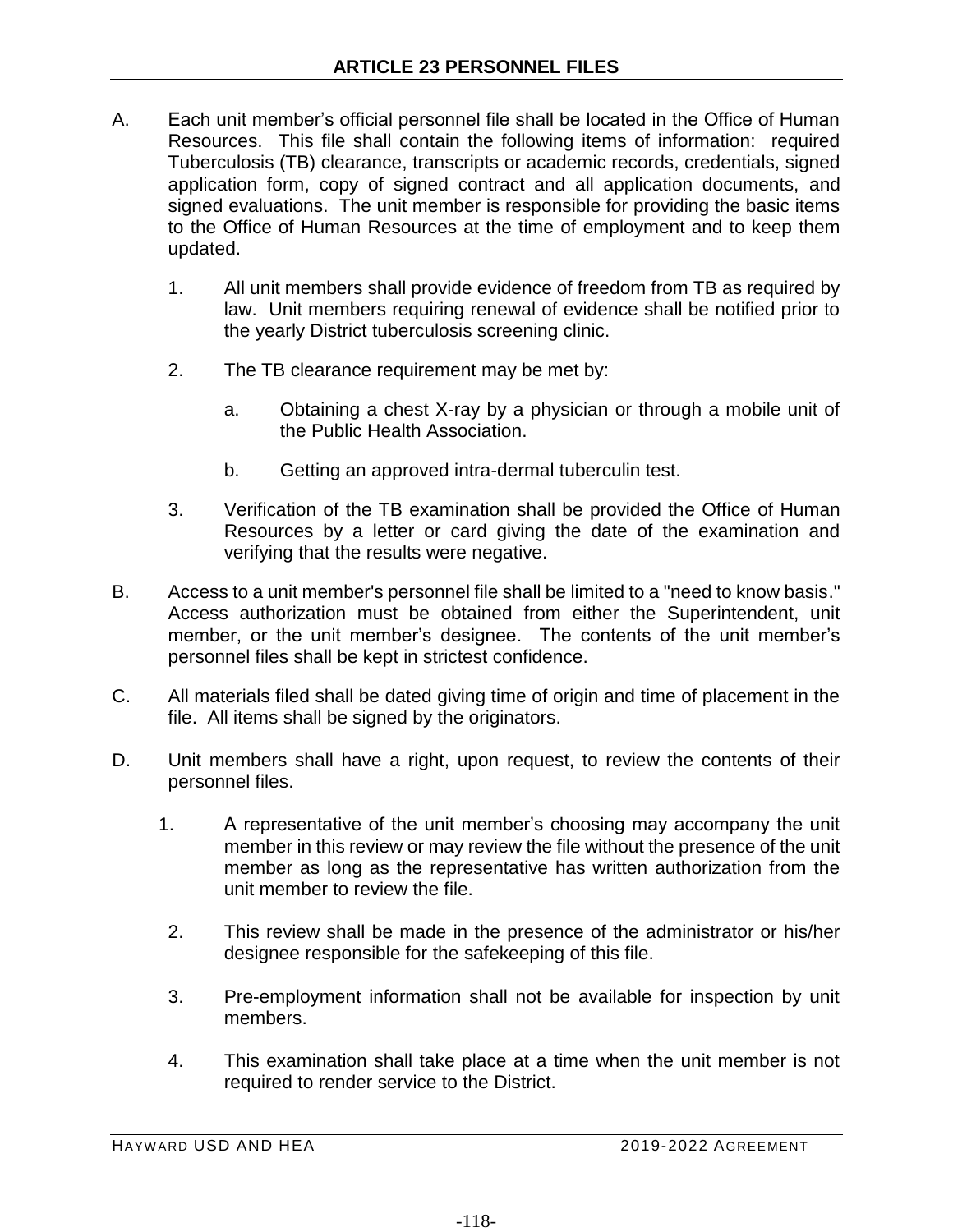- 5. Access to personnel files, except for the unit member, shall be limited to a need-to-know basis.
- E. Except material mentioned in Section D.3., the District shall give a unit member copies of information of a derogatory nature prior to placing the information in the unit member's personnel file together with a notice that the material shall not be entered or filed until the unit member has been provided ten (10) days from the receipt of the material in which to review, respond in writing, and/or meet with the Superintendent or designee. At the unit member's option, an Association representative may attend any meeting with the superintendent or designee to discuss a written warning or reprimand which is intended to be placed in the personnel file. Upon request of the unit member, the Superintendent or designee will investigate and respond in writing to the unit member within ten days of the meeting. The Superintendent or designee will have the final authority to uphold, rescind, or modify the written warning or written reprimand.
	- 1. The unit member's review of such materials shall take place during the normal business hours of the District and the unit member shall be released from duty for this purpose without salary reduction.
	- 2. The unit member shall have the right to answer, in writing, any complaints or other derogatory material filed and such answers shall be attached to the file copy of the document.
- F. The unit member shall have the right to place pertinent material in his/her file. The material shall be submitted to the Assistant Superintendent, Human Resources who shall place the material in the unit member's file.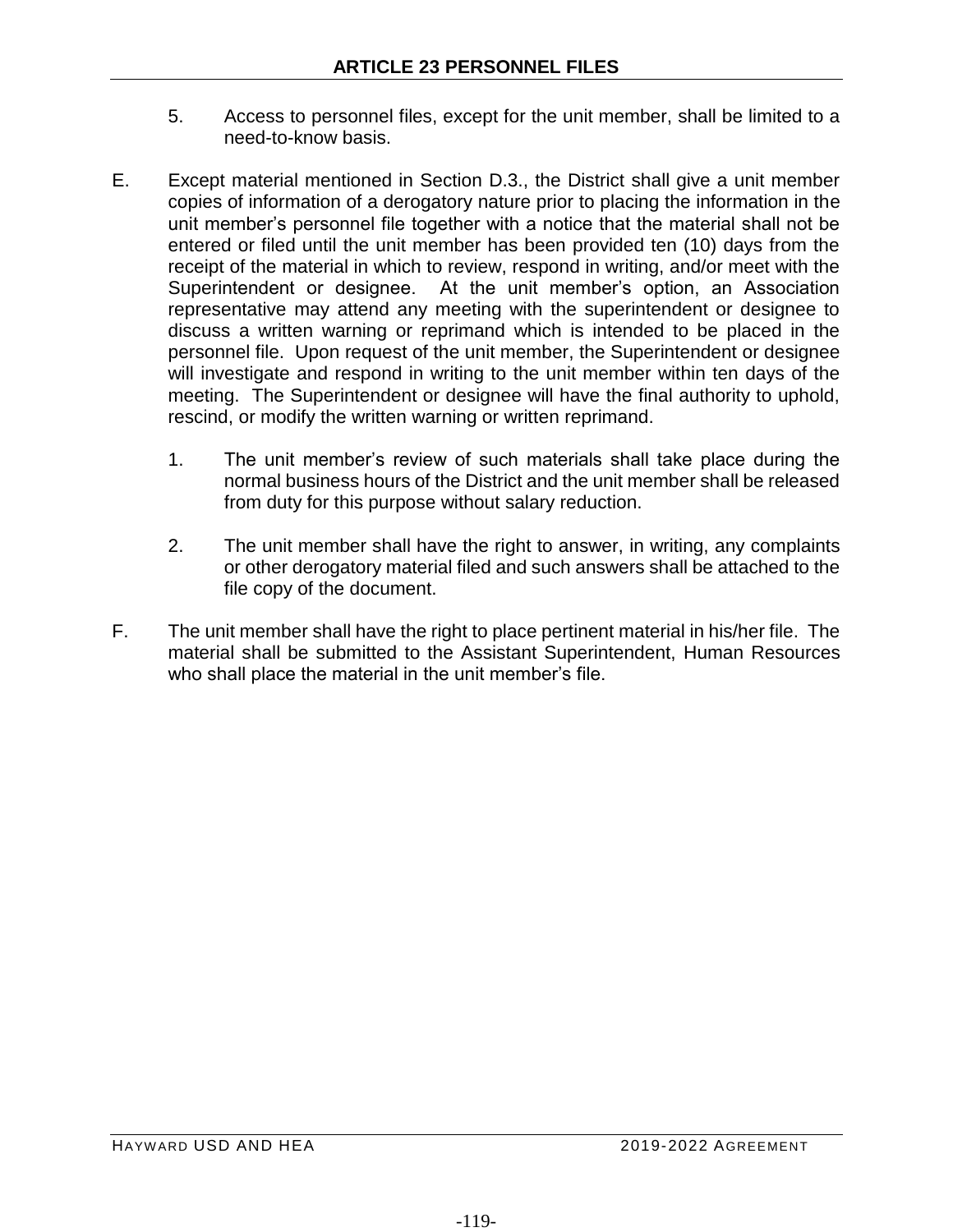- A. Upon request, the District shall provide a holder of a clear California teaching credential, which was issued after 8/31/85, with a copy of the California Professional Growth Manual. Copies of the manual shall be available at each site and at the Association office.
- B. By October 1, the District shall provide each credential holder with names of possible professional growth advisors from the District's professional growth advisor list. The professional growth advisor list shall include work location, current assignment, if known, and areas of expertise and interest.
- C. To be eligible to be placed on the District's professional growth advisor list, a person must hold a valid clear California teaching or services credential, and a baccalaureate degree from an accredited institution of post-secondary education.
- D. The District's professional growth advisor list shall consist of:
	- 1. Certificated persons who have retired from service as teachers or administrators
	- 2. College or university personnel who hold teaching credentials
	- 3. Staff members from Teacher Education and Computer centers and other regional service organizations in education
	- 4. Certificated district administrators
	- 5. Unit members who volunteer to serve
	- 6. Certificated persons whose names have been submitted by holders of professional teaching credentials
- E. It is not recommended that a credential holder choose his/her evaluator as a professional advisor. However, any professional advisor who is a credential holder's evaluator shall discharge his/her advisor responsibilities independently of any evaluation of the unit member's performance that is conducted to determine the unit member's status.
- F. Professional growth activities shall be consistent with the guidelines set forth in the California Professional Growth Manual.
- G. No later than October 30, the District shall hold an in-service training meeting for professional growth advisors, and the Association shall hold an in-service training meeting for credential holders and bargaining unit professional growth advisors. Attendance at the in-services is voluntary.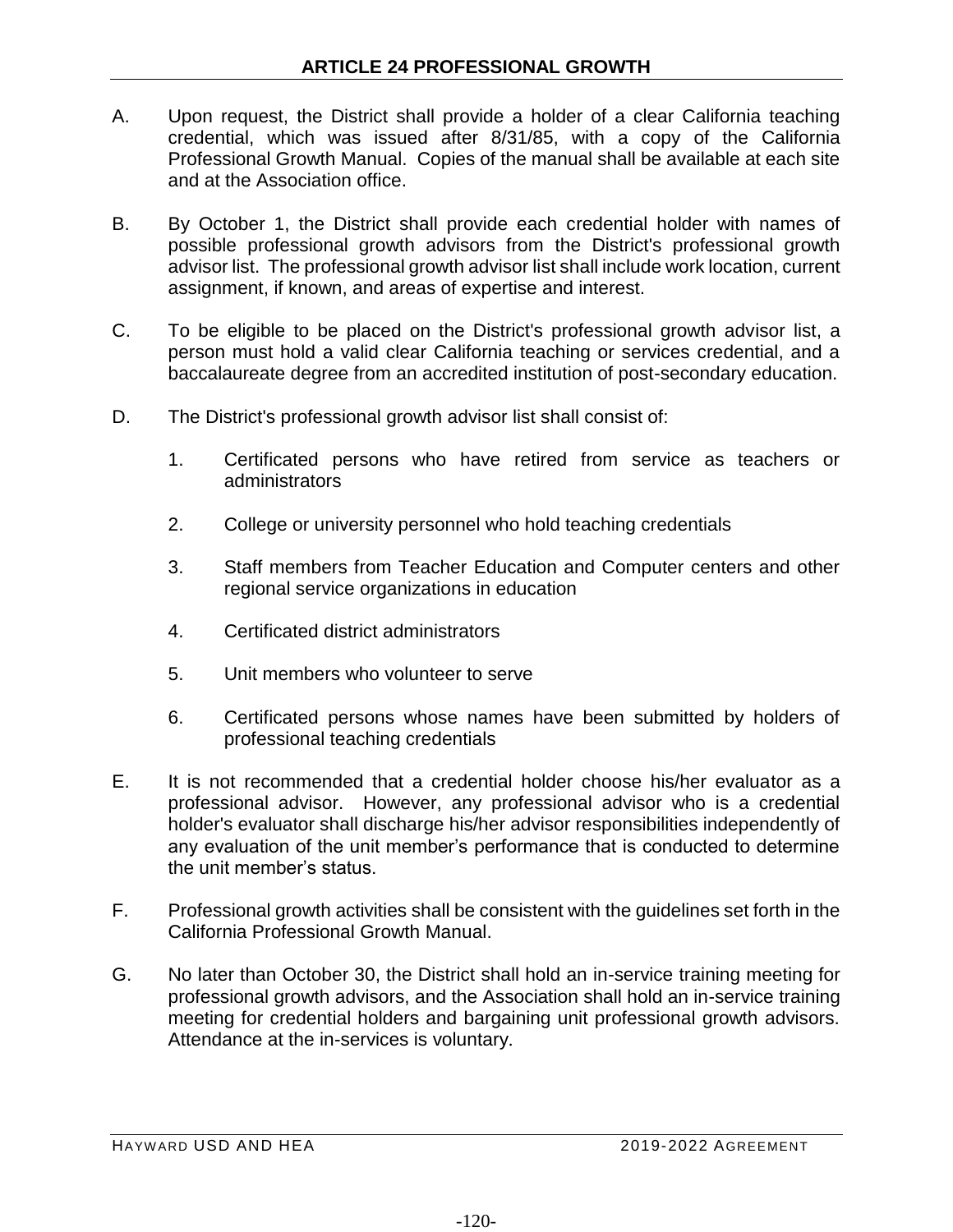- A. Unit members shall have the right to send written communications regarding their instructional program directly to individual parents without administrative approval. Unit members and site administrators shall consult as needed to ensure that written communications are in accord with District policy. Unit members shall give their Principals copies of materials sent to all of the parents/guardians of students in their classes.
- B. Teachers shall have the responsibility for determining grades for students in accordance with the standards for grading as established by District policy, and administrative rules and regulations. Such grades may not be changed except as permitted by district policy, rules, regulations, and the Education Code.
- C. The teacher must be free to think and express ideas, free to select and employ materials, and follow methods and educationally acceptable learning styles of instruction, free from undue pressures of authority, and free to act within his/her professional group. Such freedom should be used judiciously and prudently to the end that it promotes the free exercise of intelligence and student learning. Such academic freedom shall be subject to standards of professional responsibility with due regard for the maturity level of the students, laws of the state of California, District policy, and administrative rules and regulations.
- D. Teachers are required to develop and maintain lesson plans including plans for substitutes and for final exams. Lesson plans shall be made available to share with the administration upon individual request. Lesson plans shall be submitted to the site administrator upon request as required for documentation of sanctions or interventions necessitated under Federal or State law. Lesson plans collected for this purpose shall not be used for evaluation.
- E. Academic freedom is not an absolute. It must be exercised within the law and the basic ethical responsibilities of the teaching profession. Those responsibilities include:
	- 1. An understanding of our democratic tradition and its method;
	- 2. A concern for the welfare, growth, maturity and development of our students;
	- 3. The method of scholarship;
	- 4. Application of good taste and judgment in selecting and employing materials and methods of instruction.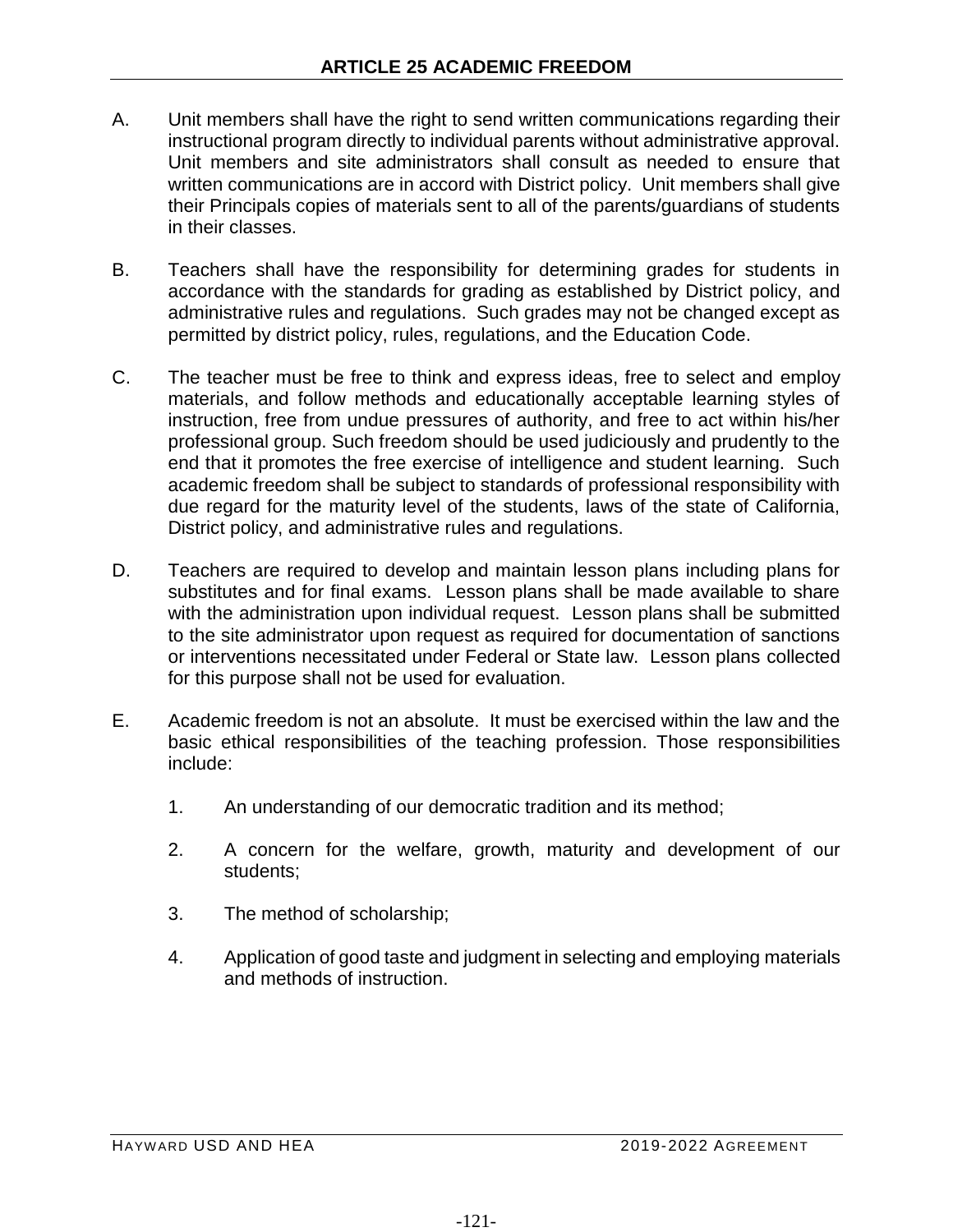- F. Collaboration time shall be teacher directed and focused on standards based instruction, and/or school goals, and/or district goals. Teachers shall share decisions related to school and district goals from collaboration time with administration. The form and process for sharing the decisions shall be mutually developed and agreed to by HEA and HUSD. No aspects of collaboration will be used in evaluation.
- G. Unit members shall have the right to select attire appropriate to a professional educator.
- H. PE and Music teachers shall be provided with locked storage space to store PE equipment and musical instruments.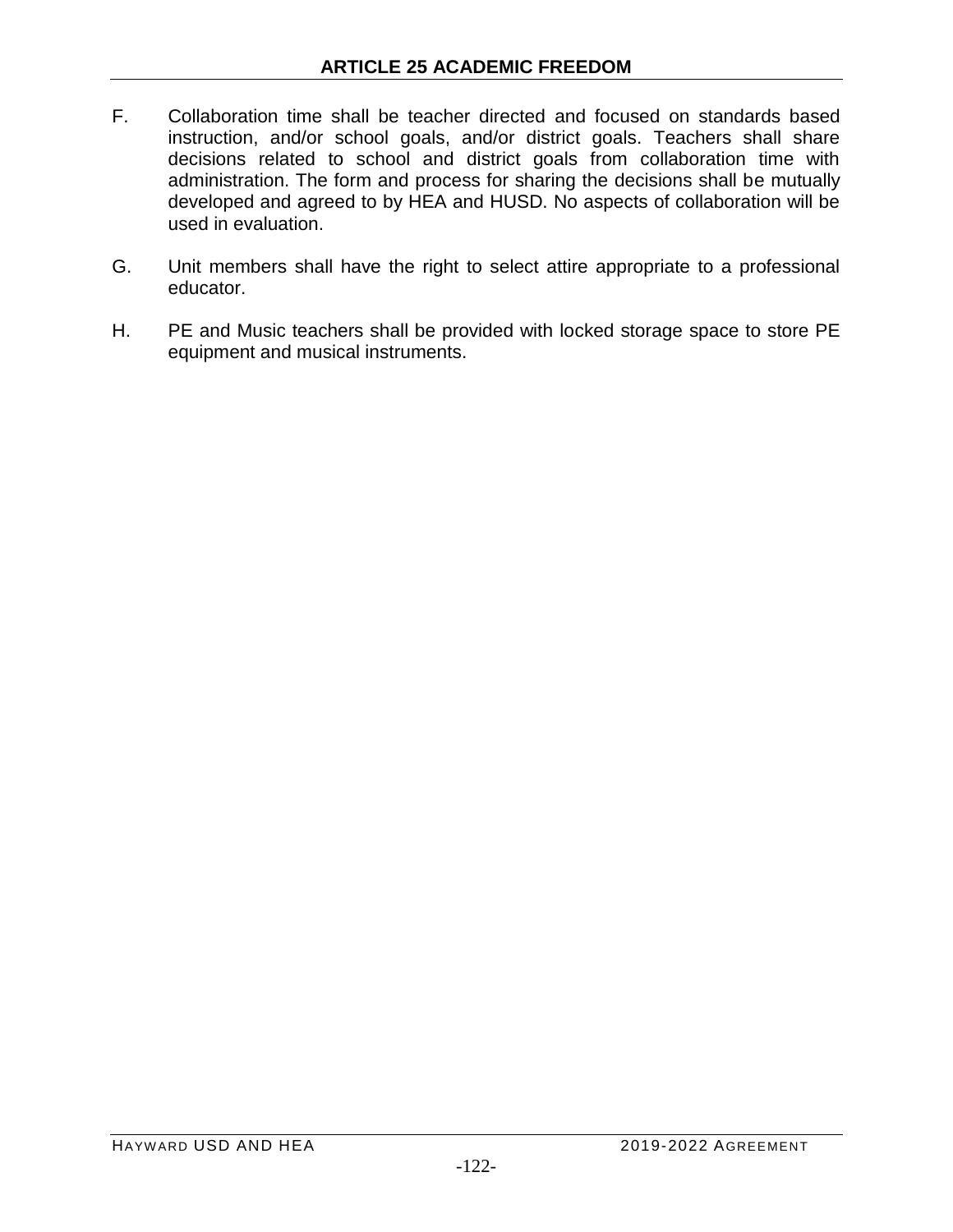- A. Consistent with past practice and subject to the availability of funds, the District shall provide training and support for attainment of the LDS and ESL certificates; provided, however, that when the State Credential Commission redesignates LDS and ESL certificates as CLAD and B-CLAD, such terms will be substituted for LDS and ESL.
- B. Curriculum council members and area chairs shall discuss, in addition to curriculum responsibilities, needs for improvements or changes in process identified by council members, restructuring, and composition and responsibilities of the school site safety committee. Such needed changes include updating the composition of curriculum councils. Any changes in curriculum development procedures during the life of this agreement shall be made by mutual agreement between HEA and the District.
- C. Independent Study Lessons

Teachers will be notified of student/parent requests for short-term independent study at least three school days prior to the student's departure from the classroom, unless late notice by the student/parent prohibits such early notification. In that case, the teacher will make every effort to supply lessons prior to the student's departure.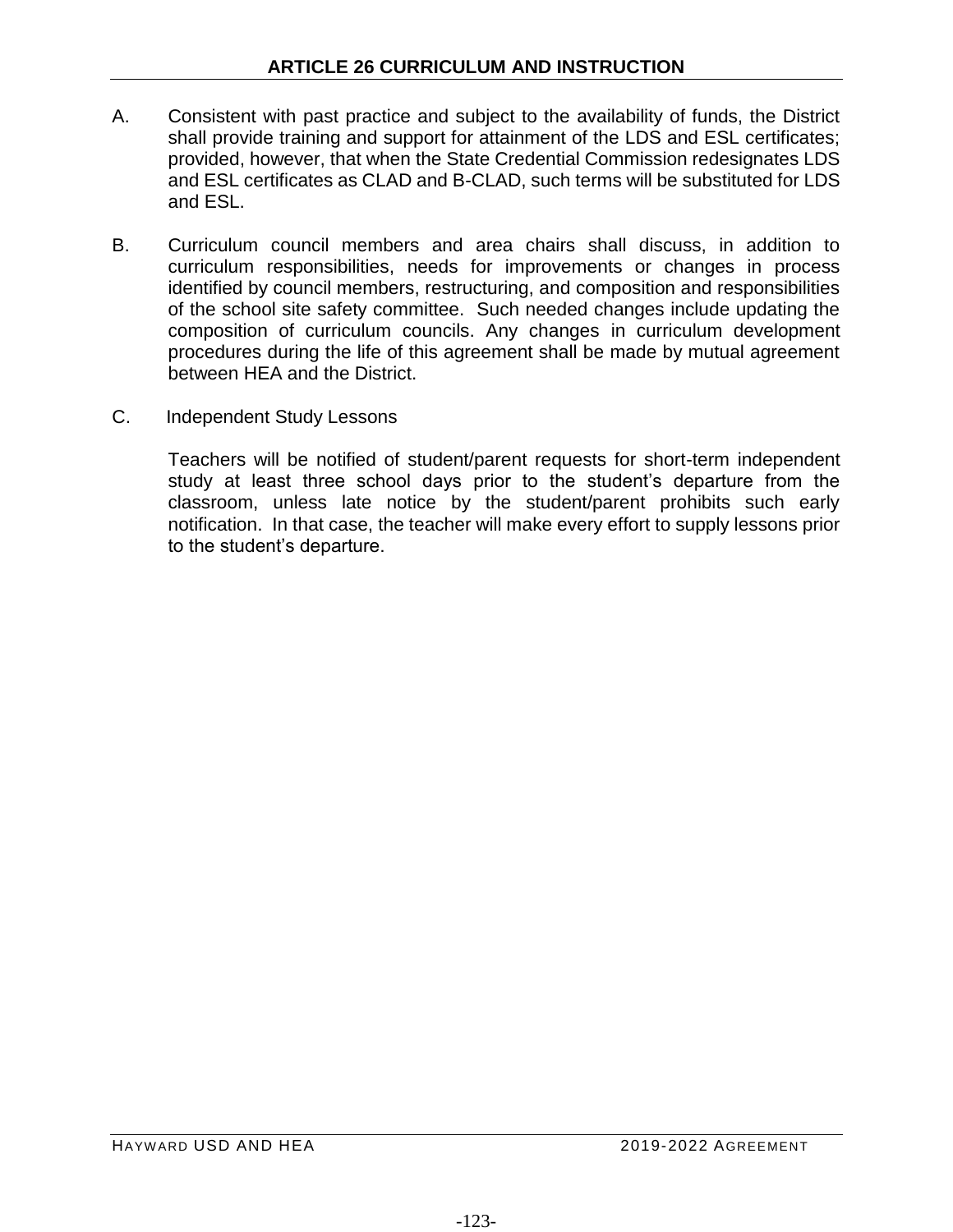Not withstanding any other provision of this agreement, the following terms and conditions of employment shall apply to comprehensive high schools where block restructuring exists.

- A. Hours
	- 1. Workday
		- a. Instructional time shall be offered to students at no less than 64,800 annual minutes in grades 9-12.
		- b. The work day shall be composed of:
			- Five (5) minutes passing time beginning of day (from first bell);
			- Four (4) ninety (90) minute instructional blocks;
			- Communication period (could be added to block) ten (10) minutes passing time between blocks;
			- Forty-five (45) minute lunch period (forty (40) minutes duty free).

The parties agree that the flexibility provided by the maintenance "before school scheduling" as in the current "Block O" period should be maintained. In the event that a unit member opts to teach such a "before school" period then the member's duty time shall be reduced by the number of daily minutes scheduled for the "Block O" offering.

- c. The on site duty time for full-time unit members shall be  $7\frac{1}{4}$  hours per day. This time includes all required instructional time, lunch time, preparation time, and passing time, except as otherwise provided in this agreement. The work day may be increased a maximum of five (5) minutes, based on a 2/3rd secret vote of the staff.
- B. Preparation Period
	- 1. During regular school hours, as set forth above, each full-time high school teacher shall be provided a daily block for preparation and office time. This shall be the equivalent of an instructional block but not less than ninety (90) minutes (which will include sixty (60) minutes of preparation and thirty (30) minutes of office time) except on a minimum or collaboration day. On a minimum day the preparation period shall be equal to the instructional block. On a collaboration day the preparation period will be sixty (60) minutes and the office time will be fifteen (15) minutes. The preparation time shall be free of classroom instruction or other assigned duties.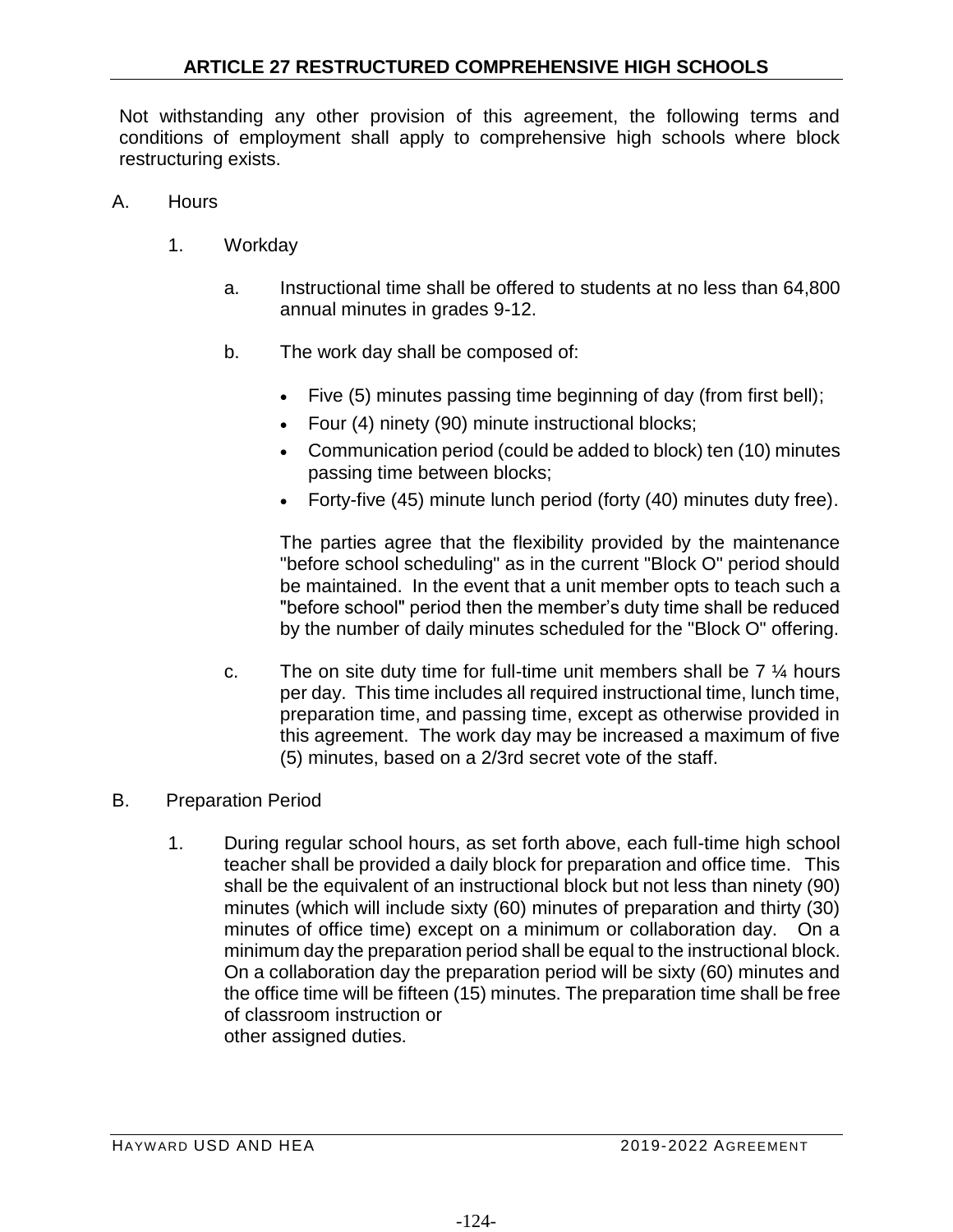- 2. The principal at each site shall collaborate with the staff in scheduling preparation period. The principal shall, subject to such considerations as, for example, program and staffing needs and space limitations, make reasonable, good faith efforts to schedule preparation periods in either block 1 or block 4.
- C. Unit Member Assignment
	- 1. No full-time unit member shall be required to teach an instructional day longer than three (3) instructional periods and one (1) preparation period per day.
	- 2. No full-time unit member shall be required to teach more than two (2) different classes per term (e.g. Geometry, PreCalculus, Math A). Exceptions may be made with the consent of the teacher. If two classes are the same with the exception of their sheltered designation, they will be considered the same class.
- D. Class Size
	- 1. At the comprehensive high schools, the maximum class size shall be twenty-nine (29) in all classes, with exceptions permitted as follows:

Keyboarding thirty-two (32), physical education forty-one (41), and band and chorus as arranged between principal and instructor.

Exceptions may also be made with the consent of the teacher for leadership, newspaper and yearbook classes.

The provision relating to work stations Article 12, B3, shall not be interpreted to provide class sizes larger than the maximums set forth above.

2. The maximum stated in paragraph D.1. may be exceeded by no more than three students when that becomes necessary in order to accept and assign students to class. Exceptions may be made with the consent of the teacher to the maximum class size listed above for singletons, and doubletons not to exceed thirty-seven (37) students (A singleton is a single class, which is offered one time during the school year. A doubleton can be either a single class offered in two terms, or two of the same class offered in one term.) In no event may any physical education teacher be assigned more than one hundred and twenty-eight (128) students daily per term. Chorus and band teachers will be limited to one hundred and twenty-five (125) students daily per term, which can only be exceeded with the consent of the teacher. Keyboarding teachers are limited to ninety-nine (99) students daily per term. All other teachers are

limited to ninety (90) students daily per term.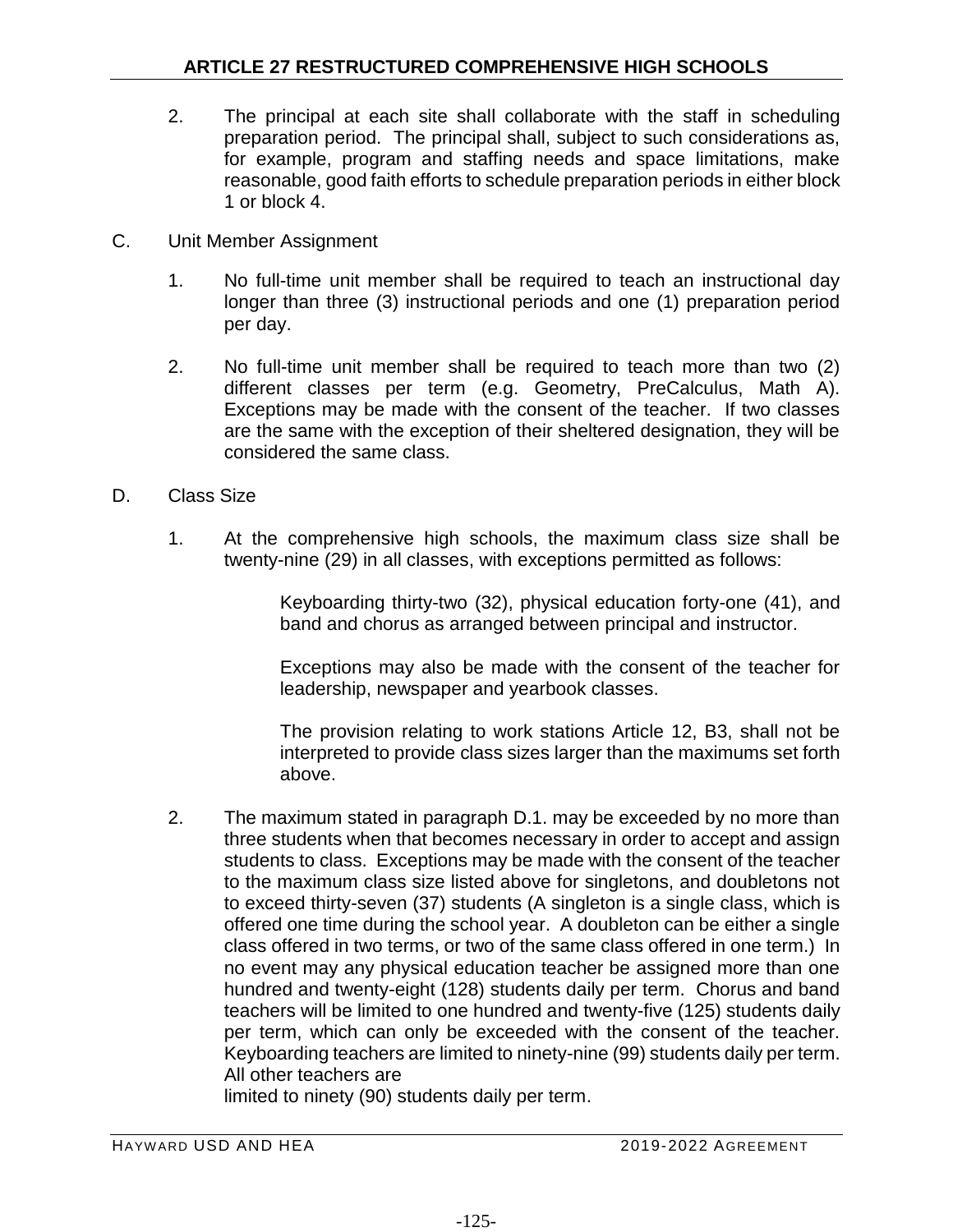- 3. A principal who is unable to schedule students in any given class so as to attain the class size maximum in that class on or before the eighth  $(8<sup>th</sup>)$ school day shall, within three working days, recommend three or more viable options for solving the problem(s) to the HEA President and Superintendent. The HEA President and Superintendent or designees shall meet immediately to either select one of the recommended options or develop another solution of their own on which they can both agree. The joint decision by the HEA President and the Superintendent shall immediately be transmitted in writing to the principal for implementation.
- 4. Ninth grade CSR shall be consistent with state guidelines and the District's application and certification pursuant to Education Code 52084 and shall be dependent on state and federal CSR funding and the determination of the District and State to continue the CSR program on an annual basis.
- E. Formula Allocation of Full-time Equivalent Unit Members.

The District shall employ full-time equivalent (FTE) certificated bargaining unit members in each of the restructured comprehensive high schools in the following ratio of FTE to enrollment:

(Total enrollment - .5 X ELC enrollment)  $X$  6  $\div$  5  $\div$  33 = FTE subtotal FTE subtotal + .2 X (yearbook + intramural program director + activities director + newspaper + athletic director + site technology coordinator) + .2 (every 200 students over 1600 projected enrollment) minus 3 FTE.

NOTE: Do not take ROC out of the total enrollment and Special Ed. teachers and counselors cannot come from formula.

The number of full-time equivalent unit members who shall be employed for the entire school year by the District in order to staff the restructured program in each of the high schools shall be determined by the above formula no later than eight (8) school days from the beginning of the school year.

There shall be an adjustment period of no longer than eight (8) school days at the beginning of the school year and five (5) days at semester to balance classes in line with the class size maximums.

F. Extra Workload and Program Enhancement

In addition to E above the following adjustments will be made in staffing in each restructured high school:

1. Extra workload sections shall be allocated on the following basis: 1 section each for (a) Yearbook, (b) Newspaper, (c) Director of Student Activities, (d) Site Technology Coordinator, (e) Director of Athletics,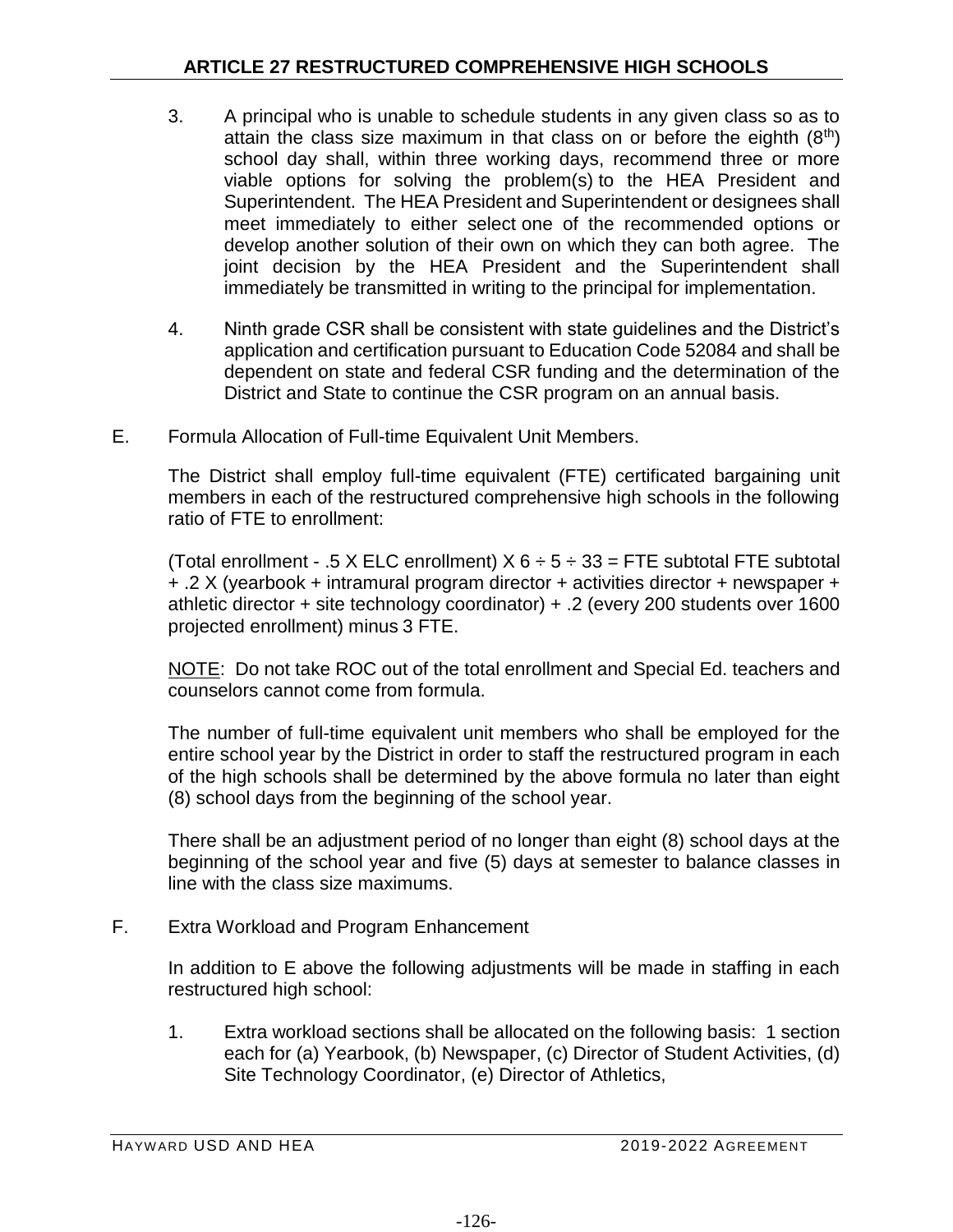(f) Director of Intramural Program, (g) Finance Director, (h) Language Arts Chair, (i) Mathematics Department Chair, and (j) one section for every 200 students over 1600 enrollment.

- 2. These unit members in (a) through (j) above will each receive release time equivalent to one teaching block per year in a configuration mutually agreed to by the unit member, the Association and the District. In addition, unit members in (c), (e), and (g) above will receive a second section of release time from program enhancement allotment sections. Program enhancement sections shall be allocated at a ratio of one for every 200 students enrolled at each high school. Program enhancement sections are defined as offerings beyond those which are contained in the program planning guide. The Site Based Decision Making Team or the Local Curriculum Council shall make recommendations on the use of the program enhancement sections. The principal shall report to the staff about the use of the program enhancement sections.
- G. Review, Continuation and Termination

During the 1997-2000 school years, the District and Association agree to an ongoing assessment of the programs at each site and centrally to determine if the programs are operating as they should and to make needed adjustments quickly. If it becomes necessary to modify the program, that modification will be tentatively agreed upon by the District and Association before being submitted to the staff members at that specific school for a vote. Program modifications must be approved by a two-thirds (2/3) vote of the unit members at that specific school.

The program will be suspended in any school where, at the end of the school year, two-thirds (2/3) of the unit members in that school, or HEA or the District do not support a continuation of the program. All matters contained in the Agreement not specifically inconsistent with these provisions shall remain in full force and effect.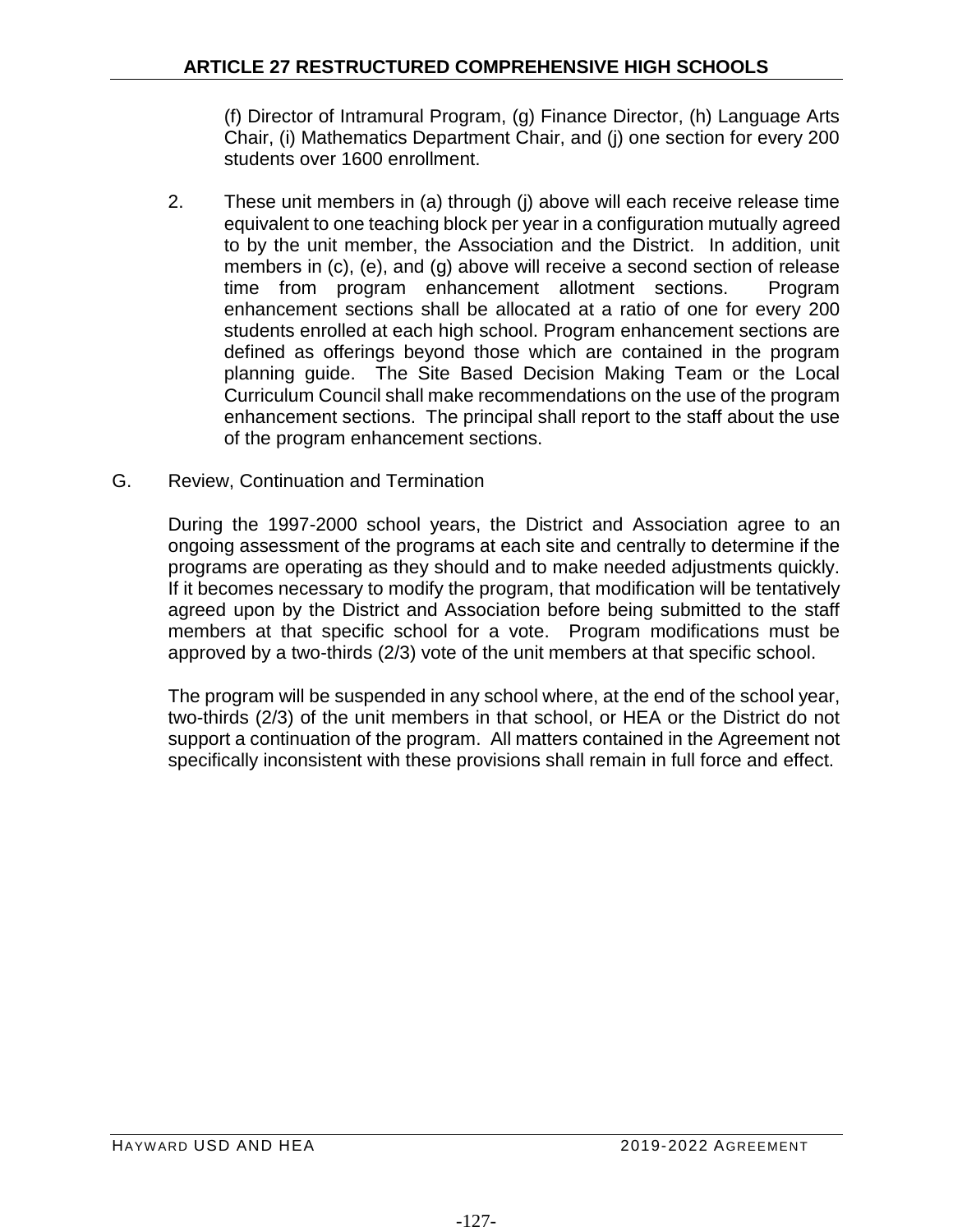## A. Philosophy

1. The District and the Association agree that shared decision making should be fostered, promoted, and supported in accordance with the following provisions contained herein.

The District and the Association believe and herein recognize that site based decision making in which unit members, other employees, parents, community members, and students (where age appropriate), at individual sites are given increased responsibility for making decisions, will improve effective educational practice and process. This process would better provide opportunities for the exchange of ideas, data, and information that is necessary for restructuring to improve educational opportunities for students and to increase employee job performance, satisfaction, and morale.

- 2. The District and the Association agree that better decisions will be made and should be fostered through the shared decision making process at all sites in the District. To this end, the District and the Association will promote and assist employees in the development of shared decision making processes and procedures District-wide.
- B. Accordingly, the parties agree as follows:
	- 1. In support of these goals and to facilitate implementation of HUSD's Board Goals and Objectives, which will include safe schools, the parties agree that the Superintendent, Association President and any additional representatives designated by the District and the Association respectively, shall regularly meet. Any changes to the core composition mentioned herein will be the Central Team's responsibility. The core composition shall include: the Superintendent, an Associate Superintendent, and three (3) site administrators all to be appointed by the Superintendent; three (3) regular classroom teachers and two (2) representatives of HEA appointed by the HEA President. AEOTE and SEIU will each appoint a representative. The Board will have two (2) representatives, one (1) of which could be a parent. Alternates may be appointed as needed by circumstances. The Central Team shall be jointly chaired by one (1) person appointed by the Association and one (1) person appointed by the District for the following purposes:
		- a. Facilitate the implementation of the HUSD Site-Based Decision Making (SBDM) model through this and any subsequent agreements between the District and the Association regarding shared decision making. This would include seeking waivers where deemed appropriate by the parties through processes established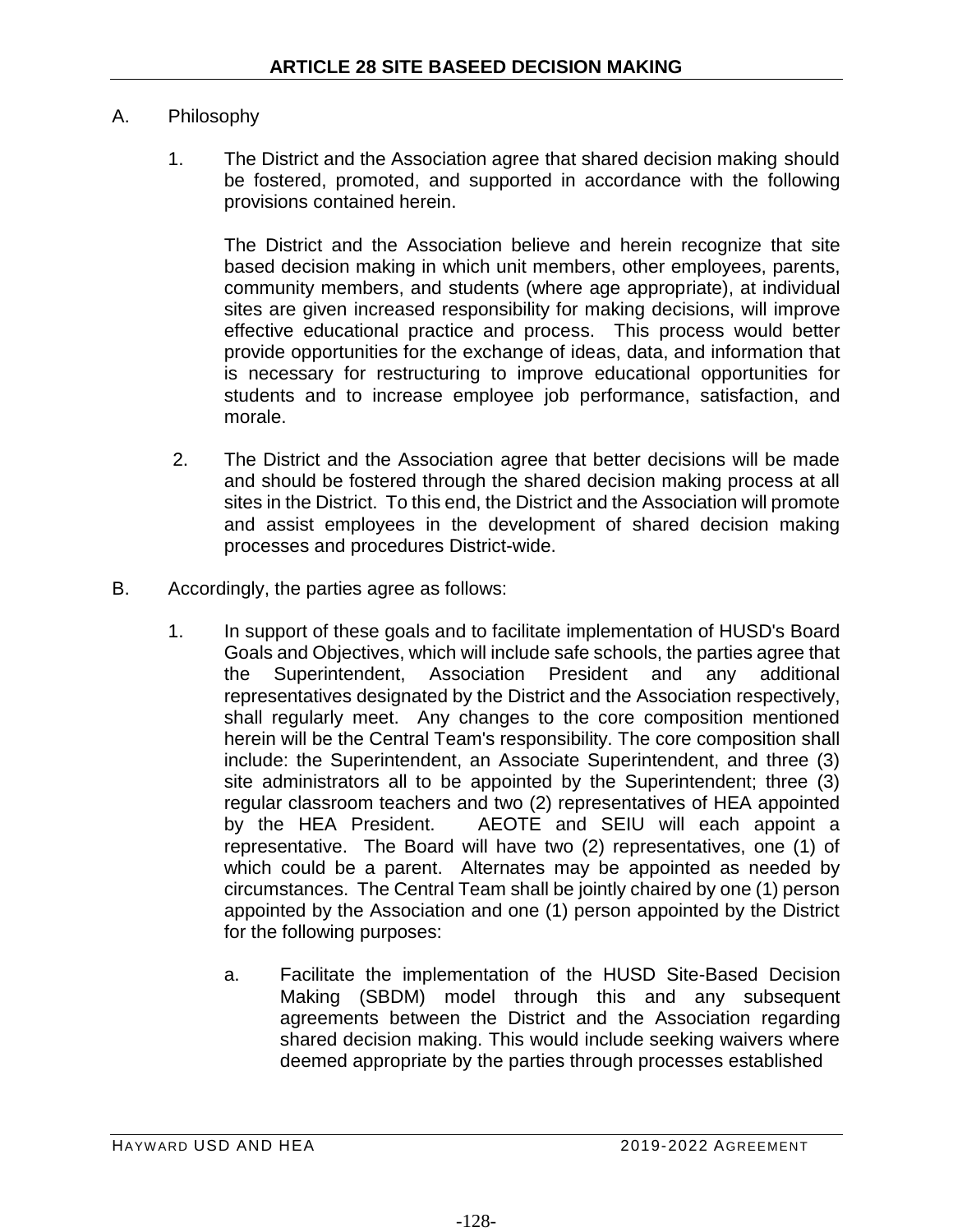by the parties. In addition the Central Team is prohibited from hiring, firing, evaluating or directing the work of employees or establishing merit pay.

- b. Provide necessary resources and ensure that reasonable financial resources are made available to each site as the staff prepares for and implements SBDM procedures and plans.
- c. Advise and assist, as needed, District area teams and schools in the development of their procedures, processes and structures for shared decision making.
- d. Study SBDM and related issues and receive training.
- e. Develop training programs for SBDM at both the District and site level and share information internally and externally.
- f. Review, approve, and evaluate site level SBDM programs at least once each year. Develop and implement guidelines and criteria for a uniform system of evaluation of the site program.
- g. Develop a system to provide site level assistance as needed. Develop a process to terminate or suspend a project for cause.
- h. Meetings shall be held at a time convenient for members. Unit members serving on the district level SBDM team shall receive release time. Decisions attained by consensus of the members will be a primary goal. The first major task of the team will be to decide the process for reaching consensus. If consensus cannot be met, decisions made by the majority will stand. The majority shall be based on the number present. Robert's Rules shall be applicable to issues not herein addressed. An agenda shall be jointly prepared by the co-chairs seventy-two (72) hours in advance of each meeting with committee members being provided an opportunity for submission of items and supporting documents twenty-four (24) hours prior to its preparation and sent to committee members.
- C. Local Site Based Decision Making Team
	- 1. If two-thirds (2/3) of the unit members at a school site, voting by secret ballot, wish to participate in SBDM, a local SBDM Team shall be established to receive Central District Team training. Local Site-based Decision Making Teams will have a structure with representation such that the professional staff (site administration and instructional staff) together make-up a simple majority.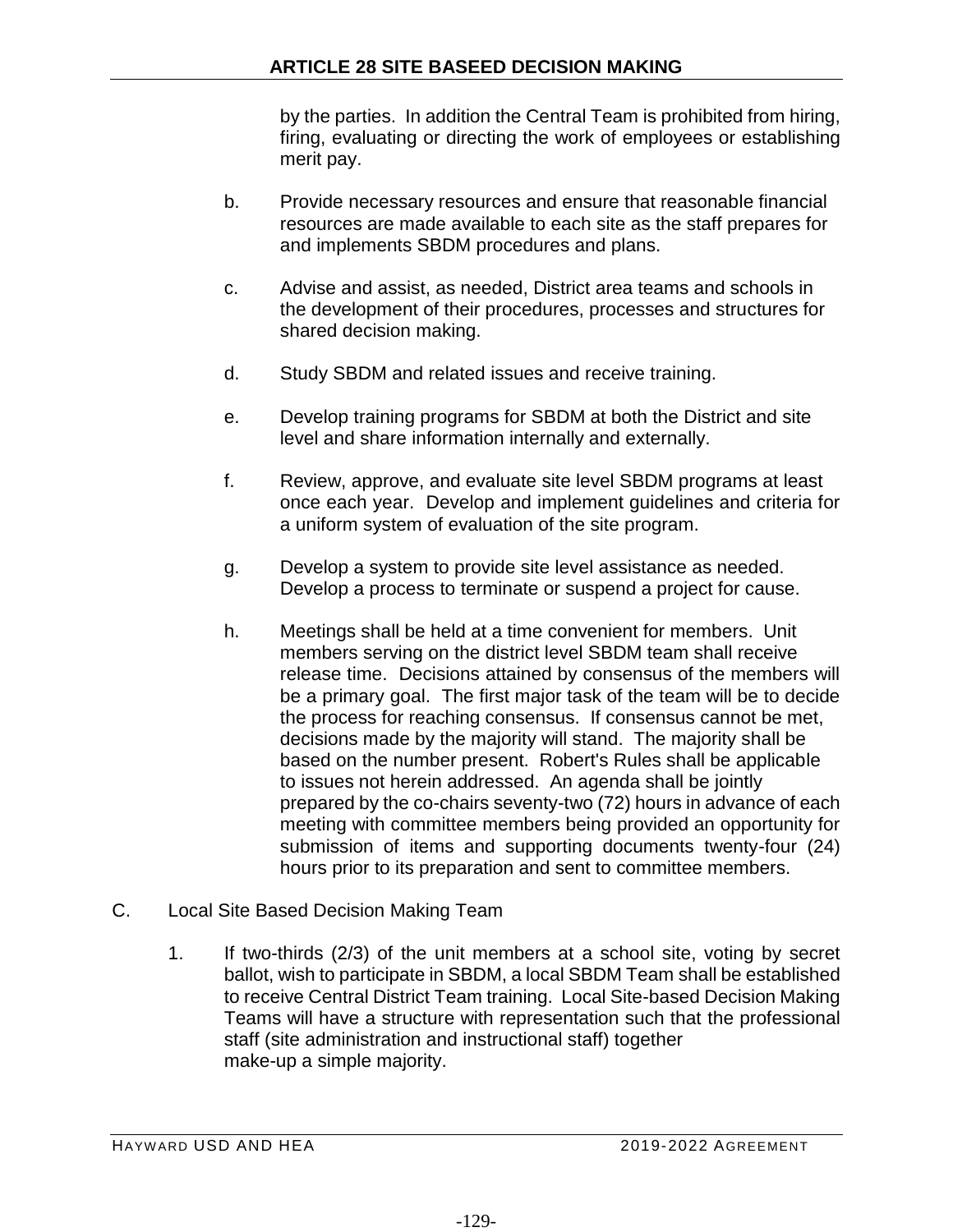- 2. The core composition of the elementary sites and child development centers site based decision making team will be: A site administrator, a FRA rep, a curriculum council person, classroom teachers, a certificated support staff person and a classified support staff person, and a parent.
- 3. The core composition for the intermediate, high schools and adult school shall be: A site administrator, a FRA rep, a site or district Curriculum Council person, classroom teachers, a certificated support staff person, a classified support staff person, a parent and a student.
- 4. The parents/community members who are selected should not be District employees.
	- a. Representatives shall be elected for a two year term specifically to serve on the local SBDM Team and shall be eligible for reelection. Alternate team members may be elected and may attend and vote in the absence of the regular representative.
	- b. Local SBDM Teams shall have joint chairpersons: the site principal and the FRA Rep.
	- c. Local SBDM Teams shall consider all points of view expressed at the session and shall solicit the advice and council of parent organizations, employee groups, and all other interested parties. Meetings should be open and time given for reasonable input. Local Teams have the following functions and responsibilities:
		- (1) Participation in SBDM training.
		- (2) Developing a School Site Project Agreement. Such agreement shall not include the Local SBDM Team hiring, firing, or evaluating bargaining unit members. Neither shall such a Project Agreement include a merit pay system for certificated bargaining unit members. The School Site Project Agreement shall include goals and objectives and may have a plan for including parents in school activities, staff development, and shall include an evaluation of the Project Agreement on an annual basis.
		- (3) Making decisions about school issues such as budget, implementation of standards based instruction, and safety.
		- (4) Tailoring and coordinating curriculum and instruction across grade levels and between and within departments at the school site level.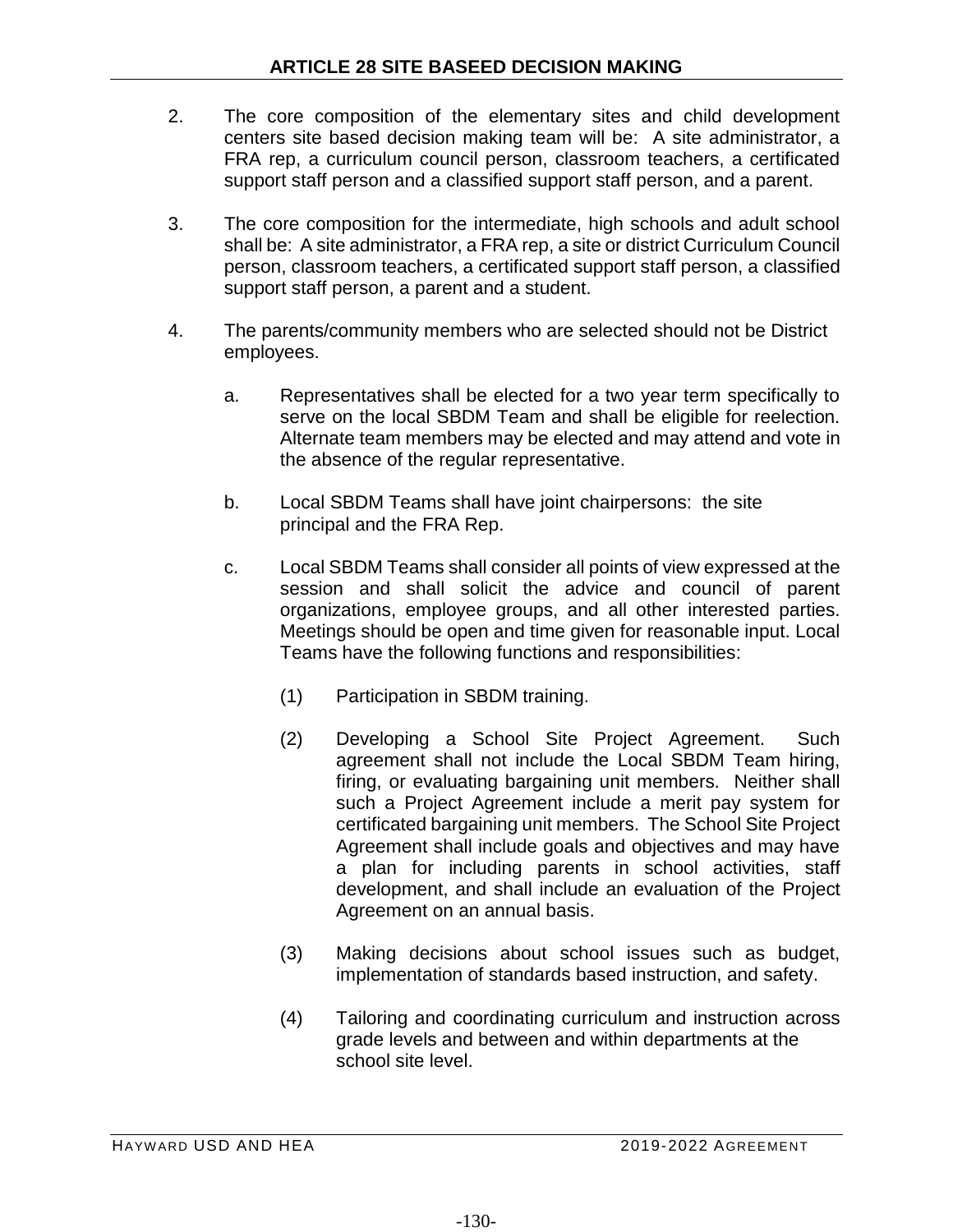- (5) Establishing/revising site pupil discipline plans and practices.
- (6) Designing and conducting site staff development programs and policies.
- (7) Solving school-wide problems and developing programs.
- (8) Developing procedures and communications which encourage teacher involvement in decision making.
- (9) Making recommendations on staffing and the day-to-day operation of the school.
- (10) Selecting two (2) unit member representatives from the site for the final site interview panel for a site administrator(s) vacancy. This does not apply to internal reassignments or transfers.
- D. Site Budgets and Purchasing Deadlines
	- 1. A SBDM Team may make decisions regarding the use of unrestricted general fund monies flowing to the site.
	- 2. The District will provide information to Principals as to the amount of the site discretionary budget, as described in D.1. above, as such information becomes known. The Principal will communicate this information to the SBDM Team in a timely manner following receipt thereof.
	- 3. A SBDM Team may recommend to the appropriate body/ person the use of other site funds, i.e., those not described in D.1. above.
	- 4. The District will provide information to Principals as to purchasing deadlines regarding the expenditure of all site funds (D.1. and D.3. above), as such information becomes known. The Principal will communicate this information to the SBDM Team in a timely manner following receipt thereof.
- E. The focus of the SBDM Team activity shall be upon establishment of local site plans and practices and planning direction rather than day-to-day administration or execution of policy and plans.
- F. The District and the Association recognize that the site based decision making may be an innovative process and that proposals may be considered that are in conflict with collective bargaining Agreements, Board Policy, regulation, or law.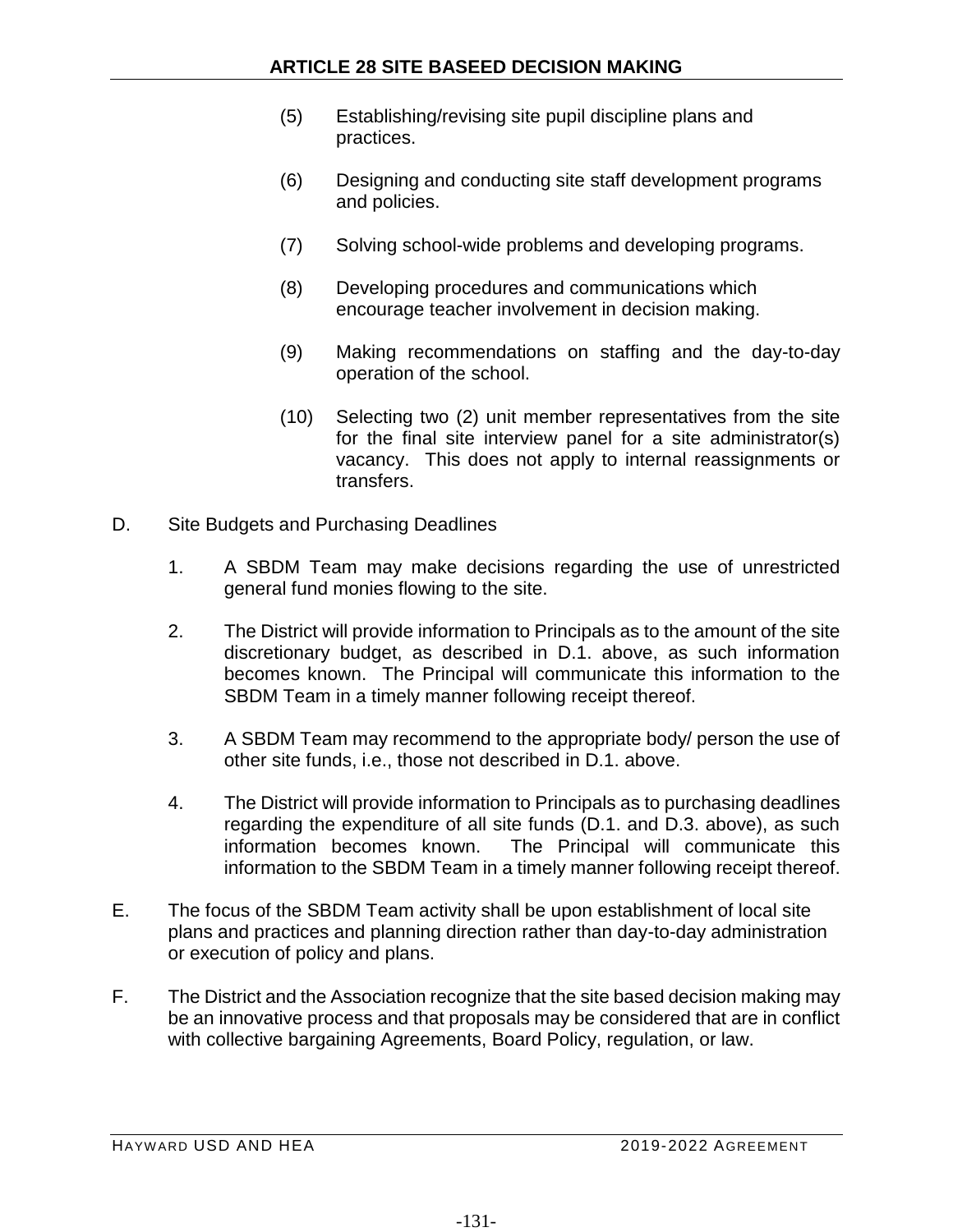Upon request of the SBDM Team and approval of the District level SBDM Council, the District and the Association may pursue the waiver. Until such waiver is granted by the proper body, no action should be taken by the site.

- G. SBDM Team meetings shall be held at a time convenient for a majority of the team members.
- H. Decisions attained by consensus of the members will be a primary goal. The first major task of the team will be to decide the process for reaching consensus. If consensus cannot be met, decisions made by the majority will stand. The majority shall be based on the number present. Robert's Rules shall be applicable to issues not herein addressed. An agenda shall be jointly prepared by the co-chairs seventy-two (72) hours in advance of each meeting with committee members being provided an opportunity for submission of items and supporting documents twenty-four hours (24) prior to its preparation and sent to committee members.
- I. Site budgets for SBDM site meetings will be funded by the District based on the following formulae:
	- 1. For elementary sites the budgeted amount equal to the number of teachers on the SBDM site team (up to 7) times the substitute teacher daily rate times nine meetings per year.
	- 2. For middle school sites the budgeted amount equal to the number of teachers on the SBDM site team (up to 9) times the substitute teacher daily rate times nine meetings per year.
	- 3. For high school sites the budgeted amount equal to the number of teachers on the SBDM site team (up to 11) times the substitute teacher daily rate times nine meetings per year.

Distribution of these budgeted monies to members of the site teams shall be determined and approved by the SBDM site team. Unit members may be paid based on the hourly rate (monthly upon submission of time cards), or a flat stipend paid annually at the end of the school year (upon submission of a PAF.)

- J. Membership on a site team will be voluntary. Selection will be made by one's peers.
- K. Unresolved SBDM site level issues will be submitted to the Central Team before implementation at the site.